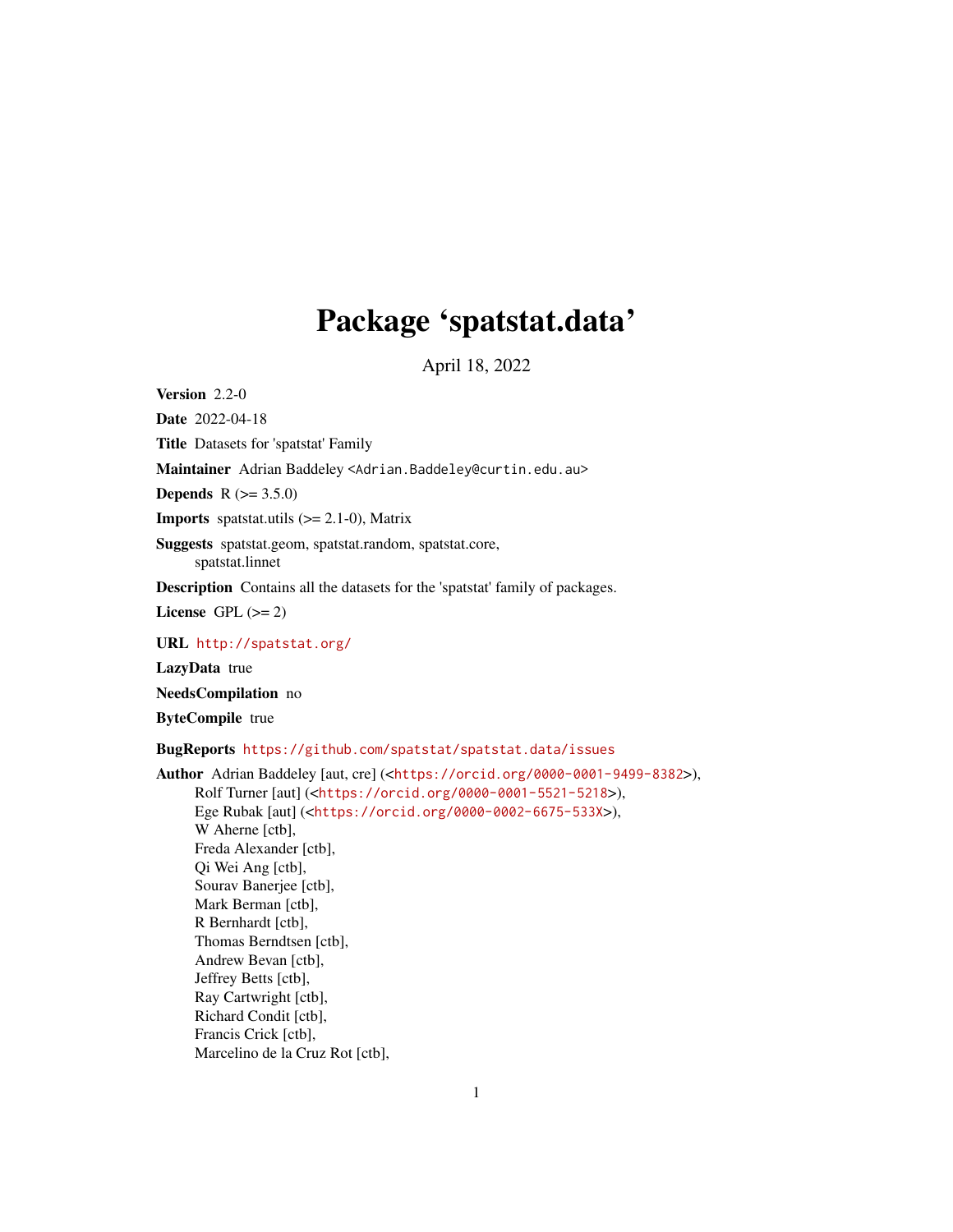Jack Cuzick [ctb], Tilman Davies [ctb], Peter Diggle [ctb], Michael Drinkwater [ctb], Stephen Eglen [ctb], Robert Edwards [ctb], AE Esler [ctb], Gregory Evans [ctb], Bernard Fingleton [ctb], Olivier Flores [ctb], David Ford [ctb], Robin Foster [ctb], Janet Franklin [ctb], Neba Funwi-Gabga [ctb], DJ Gerrard [ctb], Andy Green [ctb], Tim Griffin [ctb], Ute Hahn [ctb], RD Harkness [ctb], Arthur Hickman [ctb], Stephen Hubbell [ctb], Austin Hughes [ctb], Jonathan Huntington [ctb], MJ Hutchings [ctb], Jackie Inwald [ctb], Valerie Isham [ctb], Aruna Jammalamadaka [ctb], Carl Knox-Robinson [ctb], Mahdieh Khanmohammadi [ctb], Tero Kokkila [ctb], Bas Kooijman [ctb], Kenneth Kosik [ctb], Peter Kovesi [ctb], Lily Kozmian-Ledward [ctb], Robert Lamb [ctb], NA Laskurain [ctb], George Leser [ctb], Marie-Colette van Lieshout [ctb], AF Mark [ctb], Jorge Mateu [ctb], Annikki Makela [ctb], Enrique Miranda [ctb], Nicoletta Nava [ctb], M Numata [ctb], Matti Nummelin [ctb], Jens Randel Nyengaard [ctb], Yosihiko Ogata [ctb], Si Palmer [ctb],

2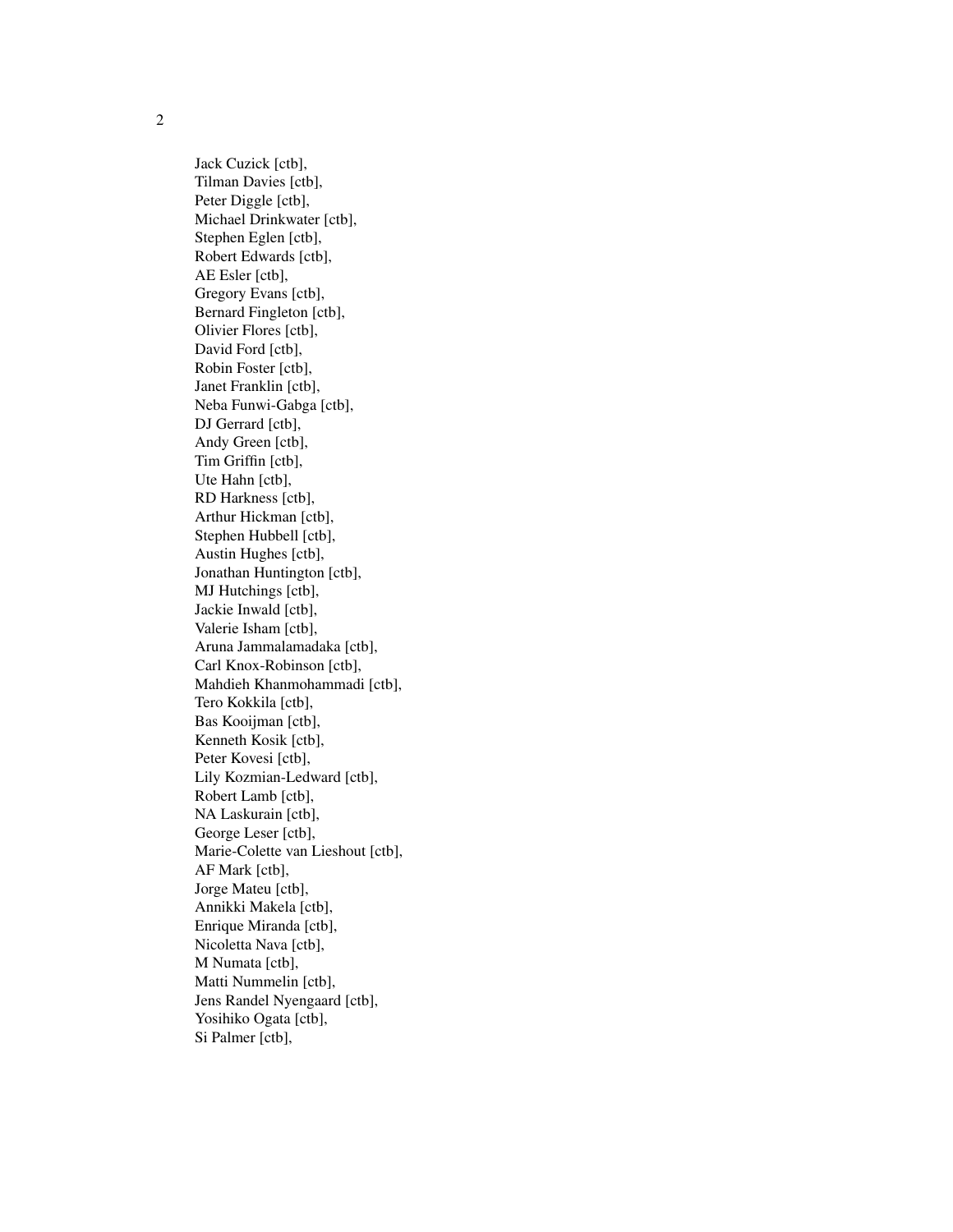# R topics documented: 3

Antti Penttinen [ctb], Sandra Pereira [ctb], Nicolas Picard [ctb], William Platt [ctb], Stephen Rathbun [ctb], Brian Ripley [ctb], Roger Sainsbury [ctb], Dietrich Stoyan [ctb], David Strauss [ctb], L Strand [ctb], Masaharu Tanemura [ctb], Graham Upton [ctb], Bill Venables [ctb], Sasha Voss [ctb], Rasmus Waagepetersen [ctb], Keith Watkins [ctb], H Wendrock [ctb]

# Repository CRAN

Date/Publication 2022-04-18 08:00:02 UTC

# R topics documented:

| $\overline{4}$        |
|-----------------------|
| 5                     |
| 6                     |
| 7<br>ants             |
| 10<br><b>austates</b> |
| 11<br>bdspots         |
| 12                    |
| 13                    |
| 15                    |
| -16                   |
| 17                    |
| 18                    |
| 19                    |
| chicago<br>20         |
| 22                    |
| 23                    |
| 25                    |
| 26                    |
| 28                    |
| demohyper<br>29       |
| 30                    |
| dendrite<br>30        |
| 31                    |
| 32<br>flu             |
| 34                    |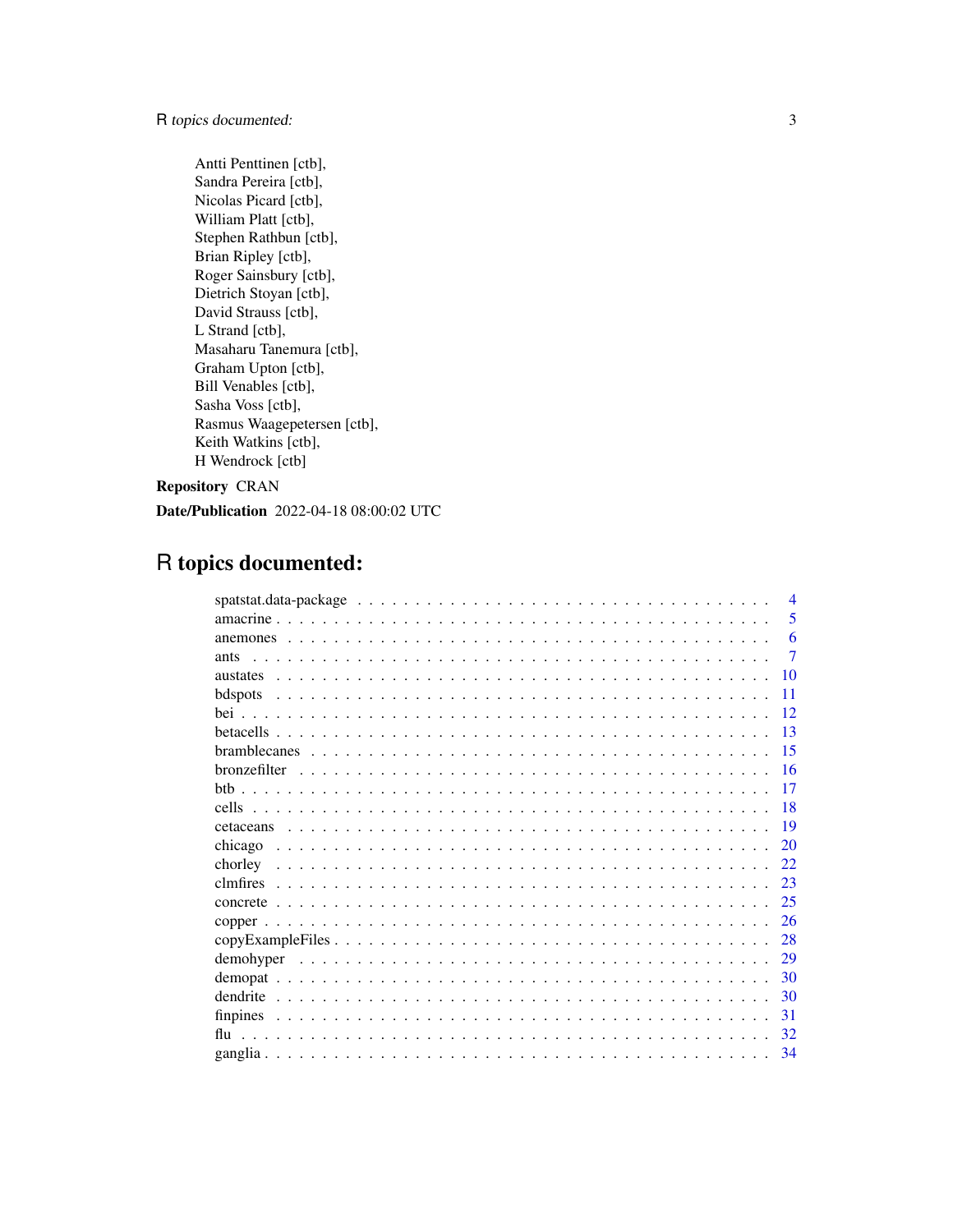<span id="page-3-0"></span>

|                                                                                                                                                                                                                                                                                                                                                                                                                                                                                                                                            | 35 |
|--------------------------------------------------------------------------------------------------------------------------------------------------------------------------------------------------------------------------------------------------------------------------------------------------------------------------------------------------------------------------------------------------------------------------------------------------------------------------------------------------------------------------------------------|----|
| gorillas<br>$\begin{array}{cccccccccccccc} . & . & . & . & . & . & . & . \end{array}$<br>$\ddot{\phantom{a}}$<br>$\ddot{\phantom{a}}$<br>$\mathbf{r}$<br>$\ddot{\phantom{a}}$                                                                                                                                                                                                                                                                                                                                                              | 36 |
| hamster<br>.<br>$\ddot{\phantom{a}}$<br>$\ddotsc$<br>$\ddot{\phantom{a}}$<br>$\ddot{\phantom{a}}$                                                                                                                                                                                                                                                                                                                                                                                                                                          | 38 |
| heather<br>.<br>$\ddot{\phantom{0}}$<br>$\ddot{\phantom{0}}$                                                                                                                                                                                                                                                                                                                                                                                                                                                                               | 39 |
| humberside                                                                                                                                                                                                                                                                                                                                                                                                                                                                                                                                 | 41 |
| hyytiala                                                                                                                                                                                                                                                                                                                                                                                                                                                                                                                                   | 42 |
|                                                                                                                                                                                                                                                                                                                                                                                                                                                                                                                                            | 43 |
|                                                                                                                                                                                                                                                                                                                                                                                                                                                                                                                                            | 44 |
|                                                                                                                                                                                                                                                                                                                                                                                                                                                                                                                                            | 45 |
|                                                                                                                                                                                                                                                                                                                                                                                                                                                                                                                                            | 47 |
|                                                                                                                                                                                                                                                                                                                                                                                                                                                                                                                                            | 47 |
| mucosa                                                                                                                                                                                                                                                                                                                                                                                                                                                                                                                                     | 48 |
|                                                                                                                                                                                                                                                                                                                                                                                                                                                                                                                                            | 49 |
|                                                                                                                                                                                                                                                                                                                                                                                                                                                                                                                                            | 51 |
|                                                                                                                                                                                                                                                                                                                                                                                                                                                                                                                                            | 55 |
| $\overline{a}$<br>$\mathbf{r}$<br>$\mathbf{r}$                                                                                                                                                                                                                                                                                                                                                                                                                                                                                             | 56 |
| paracou<br>$\overline{a}$<br>$\overline{a}$                                                                                                                                                                                                                                                                                                                                                                                                                                                                                                | 58 |
| ponderosa<br>$\mathbf{r}$                                                                                                                                                                                                                                                                                                                                                                                                                                                                                                                  | 59 |
|                                                                                                                                                                                                                                                                                                                                                                                                                                                                                                                                            | 60 |
|                                                                                                                                                                                                                                                                                                                                                                                                                                                                                                                                            | 61 |
|                                                                                                                                                                                                                                                                                                                                                                                                                                                                                                                                            | 62 |
| $\ddot{\phantom{a}}$                                                                                                                                                                                                                                                                                                                                                                                                                                                                                                                       | 63 |
| shapley<br>$\ddots$                                                                                                                                                                                                                                                                                                                                                                                                                                                                                                                        | 65 |
| $simba$<br>$\ddot{\phantom{0}}$<br>$\ddot{\phantom{0}}$                                                                                                                                                                                                                                                                                                                                                                                                                                                                                    | 66 |
| sim dat $\ldots$ , $\ldots$<br>$\ddot{\phantom{a}}$                                                                                                                                                                                                                                                                                                                                                                                                                                                                                        | 67 |
| $\ddot{\phantom{a}}$                                                                                                                                                                                                                                                                                                                                                                                                                                                                                                                       | 68 |
| spiders $\ldots$<br>$\mathcal{L}^{\mathcal{A}}(\mathcal{A}^{\mathcal{A}}(\mathcal{A}^{\mathcal{A}}(\mathcal{A}^{\mathcal{A}}(\mathcal{A}^{\mathcal{A}}(\mathcal{A}^{\mathcal{A}}(\mathcal{A}^{\mathcal{A}}(\mathcal{A}^{\mathcal{A}}(\mathcal{A}^{\mathcal{A}}(\mathcal{A}^{\mathcal{A}}(\mathcal{A}^{\mathcal{A}}(\mathcal{A}^{\mathcal{A}}(\mathcal{A}^{\mathcal{A}}(\mathcal{A}^{\mathcal{A}}(\mathcal{A}^{\mathcal{A}}(\mathcal{A}^{\mathcal{A}}(\mathcal{A}^{\mathcal{A$<br>$\ddotsc$<br>$\ddots$<br>$\ddots$<br>$\ddot{\phantom{a}}$ | 68 |
| $\ddot{\phantom{a}}$<br>$\ddot{\phantom{a}}$<br>$\ddot{\phantom{a}}$                                                                                                                                                                                                                                                                                                                                                                                                                                                                       | 69 |
| spruces<br>$\mathcal{L}^{\mathcal{A}}$ , $\mathcal{L}^{\mathcal{A}}$ , $\mathcal{L}^{\mathcal{A}}$<br>$\ddotsc$                                                                                                                                                                                                                                                                                                                                                                                                                            | 70 |
| $\ddot{\phantom{0}}$<br>$\sim$ $\sim$ $\sim$ $\sim$                                                                                                                                                                                                                                                                                                                                                                                                                                                                                        | 71 |
| swedishpines                                                                                                                                                                                                                                                                                                                                                                                                                                                                                                                               | 72 |
| urkiola<br>$\ddot{\phantom{a}}$<br>$\ddot{\phantom{a}}$                                                                                                                                                                                                                                                                                                                                                                                                                                                                                    | 73 |
| vesicles                                                                                                                                                                                                                                                                                                                                                                                                                                                                                                                                   | 74 |
| waka                                                                                                                                                                                                                                                                                                                                                                                                                                                                                                                                       | 76 |
|                                                                                                                                                                                                                                                                                                                                                                                                                                                                                                                                            | 77 |
|                                                                                                                                                                                                                                                                                                                                                                                                                                                                                                                                            |    |
|                                                                                                                                                                                                                                                                                                                                                                                                                                                                                                                                            | 78 |

# **Index**

spatstat.data-package The spatstat.data Package

# Description

The spatstat.data package contains the datasets for the spatstat family of packages.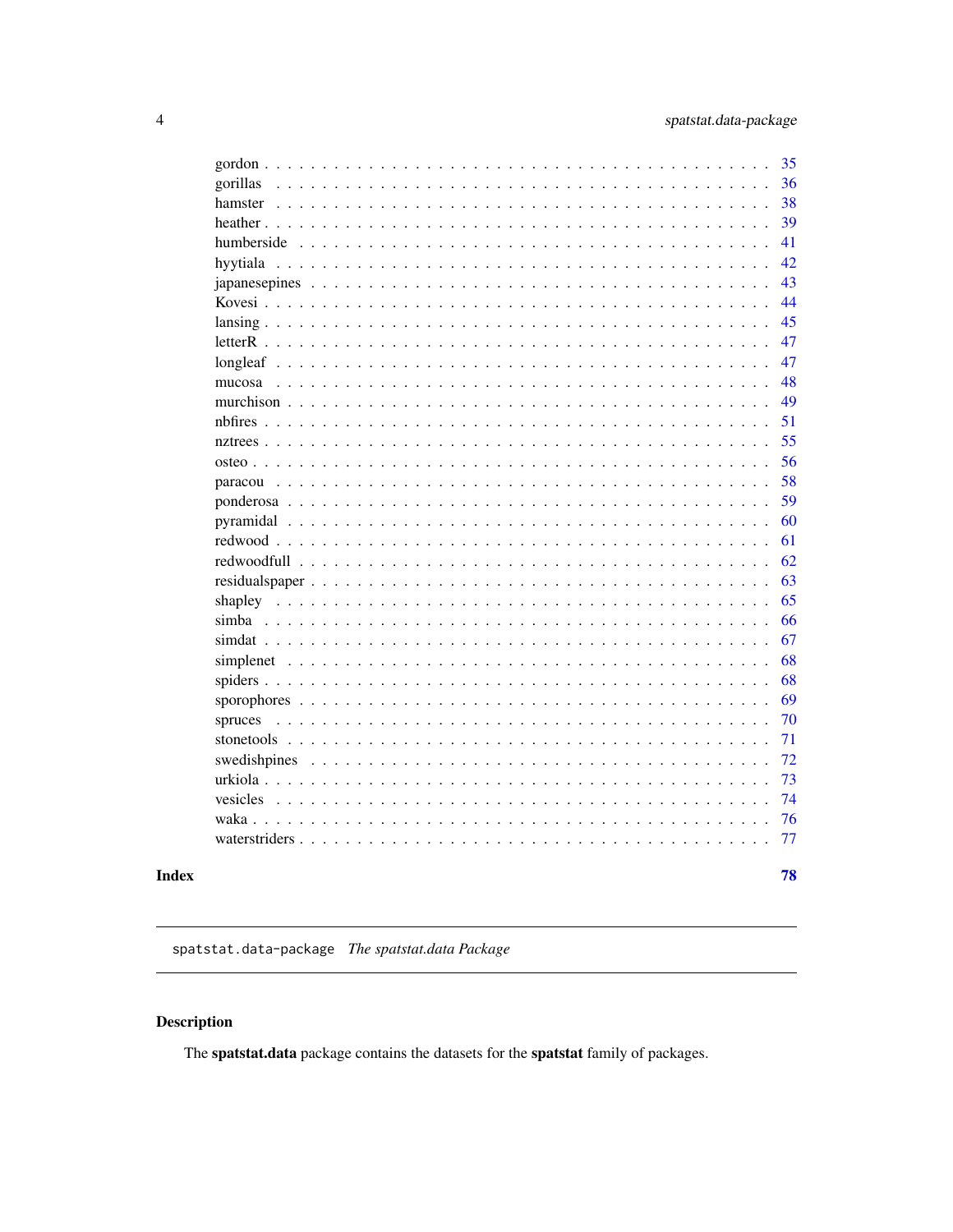#### <span id="page-4-0"></span>amacrine 5

# Details

The spatstat.data package contains the datasets for the spatstat family of packages.

These are spatial datasets; they are objects belonging to classes of spatial data defined in other subpackages of the spatstat family. In order to handle these datasets correctly, we recommend loading the spatstat package.

# Licence

This library and its documentation are usable under the terms of the "GNU General Public License", a copy of which is distributed with R.

# Author(s)

Adrian Baddeley <Adrian.Baddeley@curtin.edu.au>, Rolf Turner <r.turner@auckland.ac.nz> and Ege Rubak <rubak@math.aau.dk>.

amacrine *Hughes' Amacrine Cell Data*

# Description

Austin Hughes' data: a point pattern of displaced amacrine cells in the retina of a rabbit. A marked point pattern.

# Usage

data(amacrine)

# Format

An object of class "ppp" representing the point pattern of cell locations. Entries include

| x     | Cartesian $x$ -coordinate of cell |
|-------|-----------------------------------|
| v     | Cartesian $y$ -coordinate of cell |
| marks | factor with levels of f and on    |
|       | indicating "off" and "on" cells   |

See [ppp.object](#page-0-0) for details of the format.

#### Notes

Austin Hughes' data: a point pattern of displaced amacrine cells in the retina of a rabbit. 152 "on" cells and 142 "off" cells in a rectangular sampling frame.

The true dimensions of the rectangle are 1060 by 662 microns. The coordinates here are scaled to a rectangle of height 1 and width  $1060/662 = 1.601$  so the unit of measurement is approximately 662 microns.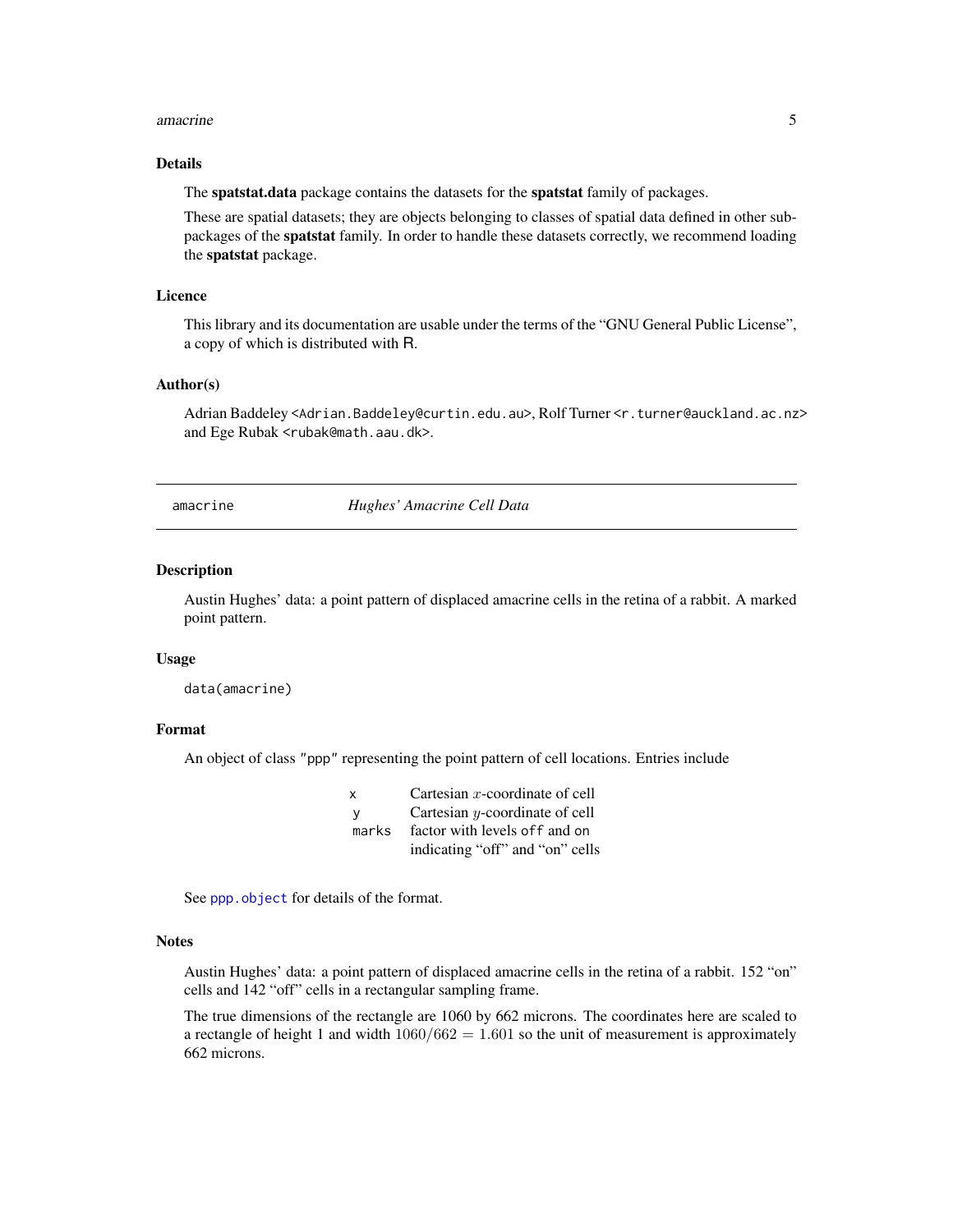<span id="page-5-0"></span>The data were analysed by Diggle (1986).

#### Source

Peter Diggle, personal communication

#### References

Diggle, P. J. (1986). Displaced amacrine cells in the retina of a rabbit: analysis of a bivariate spatial point pattern. *J. Neurosci. Meth.* 18, 115–125.

#### Examples

```
if(require(spatstat.geom)) {
amacrine
(Ama <- rescale(amacrine))
 }
```
anemones *Beadlet Anemones Data*

# **Description**

These data give the spatial locations and diameters of sea anemones (beadlet anemone *Actinia equina*) in a sample plot on the north face of a boulder, well above low tide level, at Quiberon (Bretagne, France) in May 1976.

The data were originally described and discussed by Kooijman (1979a). Kooijman (1979b) shows a hand-drawn plot of the original data. The data are discussed by Upton and Fingleton (1985) as Example 1.8 on pages 64–67.

The anemones dataset is taken directly from Table 1.11 of Upton and Fingleton (1985). The coordinates and diameters are integer multiples of an idiosyncratic unit of length. The boundary is a rectangle 280 by 180 units.

# Usage

```
data(anemones)
```
# Format

anemones is an object of class "ppp" representing the point pattern of anemone locations. It is a marked point pattern with numeric marks representing anemone diameter. See [ppp.object](#page-0-0) for details of the format.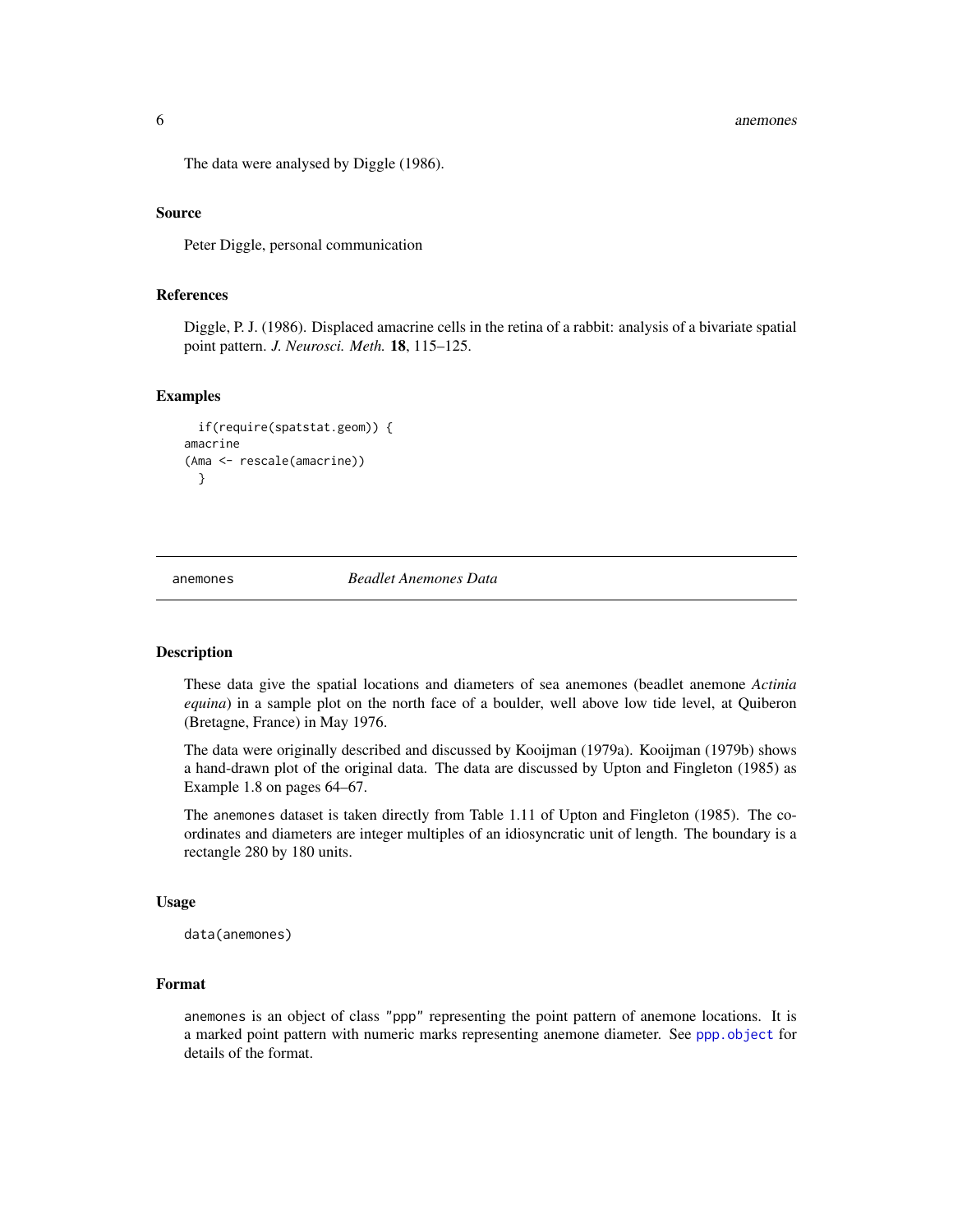# <span id="page-6-0"></span>ants 7

# Units

There is some confusion about the correct physical scale for these data. According to Upton and Fingleton (1985), one unit in the dataset is approximately 0.475 cm. According to Kooijman (1979a, 1979b) and also quoted by Upton and Fingleton (1985), the physical size of the sample plot was 14.5 by 9.75 decimetres (145 by 97.5 centimetres). However if the data are plotted at this scale, they are too small for a rectangle of this size, and the appearance of the plot does not match the original hand-drawn plot in Kooijman (1979b). To avoid confusion, we have not assigned a unit scale to this dataset.

# Source

Table 1.11 on pages 62–63 of Upton and Fingleton (1985), who acknowledge Kooijman (1979a) as the source.

#### References

Kooijman, S.A.L.M. (1979a) The description of point patterns. In *Spatial and temporal analysis in ecology* (ed. R.M. Cormack and J.K. Ord), International Cooperative Publishing House, Fairland, Maryland, USA. Pages 305–332.

Kooijman, S.A.L.M. (1979b) Inference about dispersal patterns. *Acta Biotheoretica* 28, 149–189.

Upton, G.J.G. and Fingleton, B. (1985) *Spatial data analysis by example*. Volume 1: Point pattern and quantitative data. John Wiley and Sons, Chichester.

# Examples

```
data(anemones)
if(require(spatstat.geom)) {
# plot diameters on same scale as x, y
plot(anemones, markscale=1)
}
```
ants *Harkness-Isham ants' nests data*

# Description

These data give the spatial locations of nests of two species of ants, *Messor wasmanni* and *Cataglyphis bicolor*, recorded by Professor R.D. Harkness at a site in northern Greece, and described in Harkness \& Isham (1983). The full dataset (supplied here) has an irregular polygonal boundary, while most analyses have been confined to two rectangular subsets of the pattern (also supplied here).

The harvester ant *M. wasmanni* collects seeds for food and builds a nest composed mainly of seed husks. *C. bicolor* is a heat-tolerant desert foraging ant which eats dead insects and other arthropods. Interest focuses on whether there is evidence in the data for intra-species competition between *Messor* nests (i.e. competition for resources) and for preferential placement of *Cataglyphis* nests in the vicinity of *Messor* nests.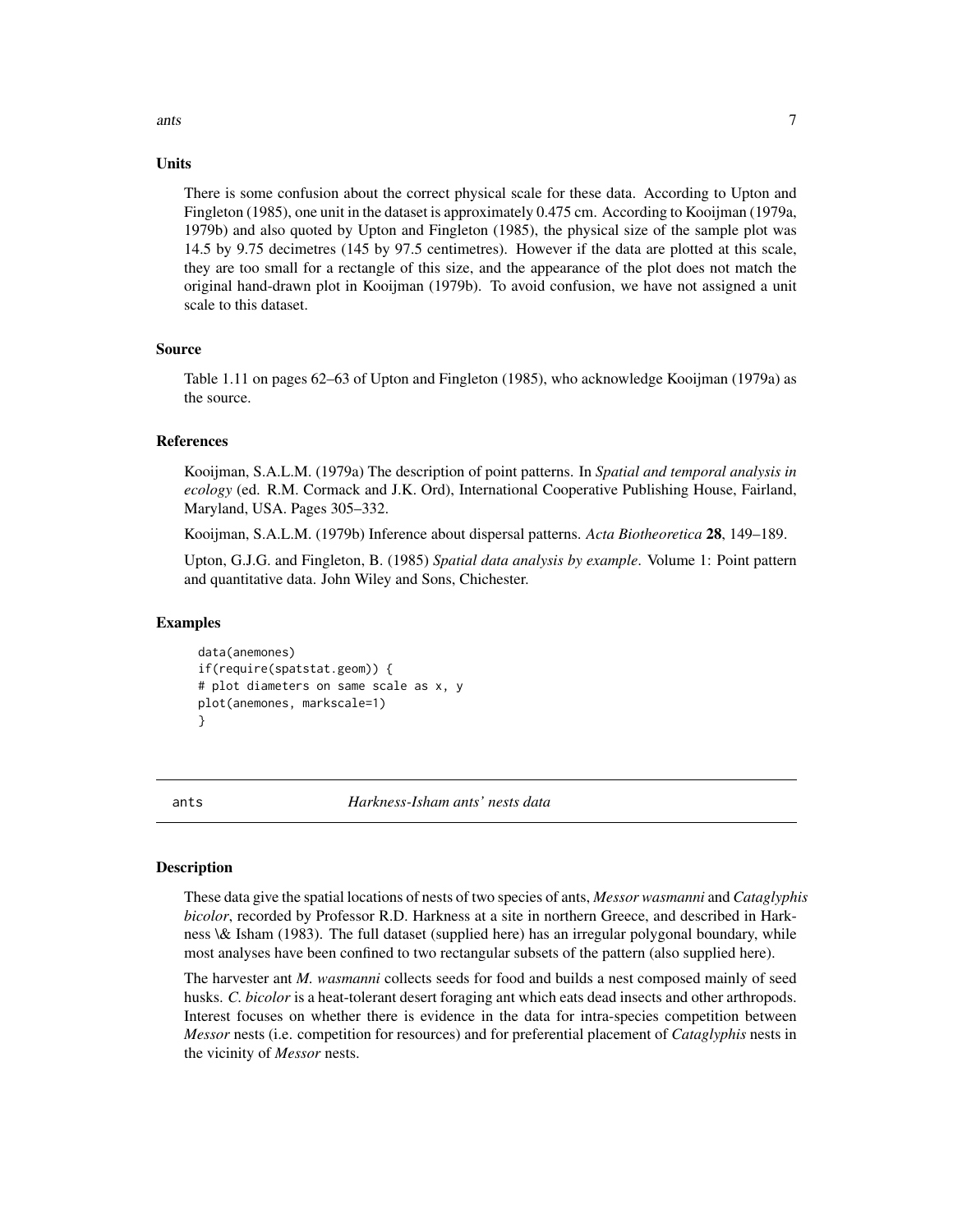The full dataset is displayed in Figure 1 of Harkness \& Isham (1983). See Usage below to produce a comparable plot. It comprises 97 nests (68 Messor and 29 Cataglyphis) inside an irregular convex polygonal boundary, together with annotations showing a foot track through the region, the boundary between field and scrub areas inside the region, and indicating the two rectangular subregions A and B used in their analysis.

Rectangular subsets of the data were analysed by Harkness \& Isham (1983), Isham (1984), Takacs \& Fiksel (1986), S\"arkk\"a (1993, section 5.3), H\"ogmander and S\"arkk\"a (1999) and Baddeley \& Turner (2000). The full dataset (inside its irregular boundary) was first analysed by Baddeley \& Turner (2005b).

The dataset ants is the full point pattern enclosed by the irregular polygonal boundary. The  $x$  and y coordinates are eastings (E-W) and northings (N-S) scaled so that 1 unit equals 0.5 feet. This is a multitype point pattern object, each point carrying a mark indicating the ant species (with levels Cataglyphis and Messor).

The dataset ants.extra is a list of auxiliary information:

- A and B The subsets of the pattern within the rectangles A and B demarcated in Figure 1 of Harkness \& Isham (1983). These are multitype point pattern objects.
- trackNE and trackSW coordinates of two straight lines bounding the foot track.
- fieldscrub The endpoints of a straight line separating the regions of 'field' and 'scrub': scrub to the North and field to the South.
- side A function(x,y) that determines whether the location (x,y) is in the scrub or the field. The function can be applied to numeric vectors x and y, and returns a factor with levels "scrub" and "field". This function is useful as a spatial covariate.
- plotit A function which produces a plot of the full dataset.

#### Usage

data(ants)

# Format

ants is an object of class "ppp" representing the full point pattern of ants' nests. See [ppp.object](#page-0-0) for details of the format. The coordinates are scaled so that 1 unit equals 0.5 feet. The points are marked by species (with levels Cataglyphis and Messor).

ants.extra is a list with entries

- A point pattern of class "ppp"
- B point pattern of class "ppp"
- **trackNE** data in format list(x=numeric(2), y=numeric(2)) giving the two endpoints of line markings
- trackSW data in format list(x=numeric(2), y=numeric(2)) giving the two endpoints of line markings
- fieldscrub data in format list(x=numeric(2), y=numeric(2)) giving the two endpoints of line markings
- side Function with arguments  $x, y$

plotit Function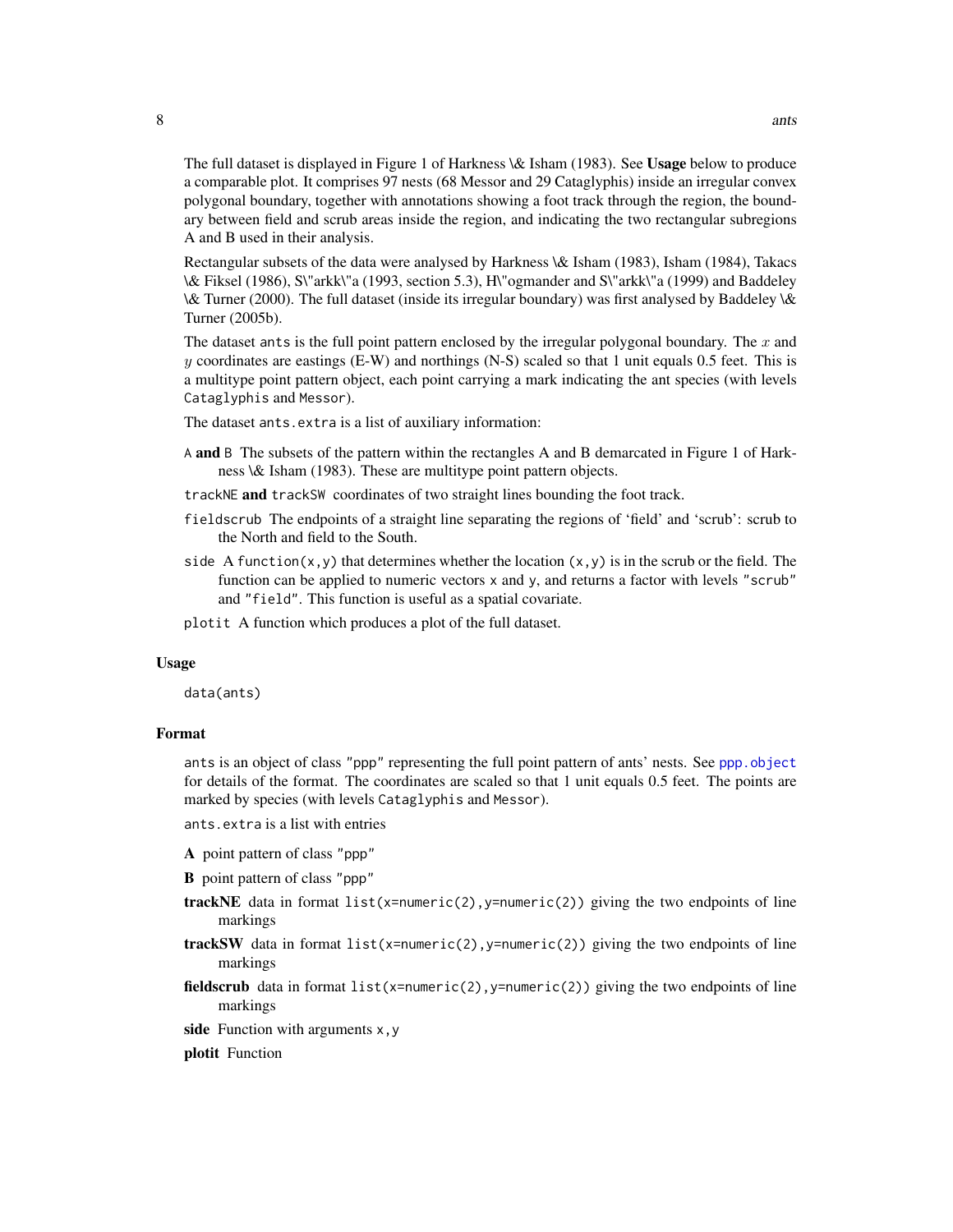ants and  $\sim$  9

#### Source

Harkness and Isham (1983). Nest coordinates kindly provided by Prof Valerie Isham. Polygon coordinates digitised by Adrian Baddeley from a reprint of Harkness \& Isham (1983).

#### References

Baddeley, A. and Turner, R. (2000) Practical maximum pseudolikelihood for spatial point patterns. *Australian and New Zealand Journal of Statistics* 42, 283–322.

Baddeley, A. and Turner, R. (2005a) Spatstat: an R package for analyzing spatial point patterns. *Journal of Statistical Software* 12:6, 1–42. URL: www.jstatsoft.org, ISSN: 1548-7660.

Baddeley, A. and Turner, R. (2005b) Modelling spatial point patterns in R. In: A. Baddeley, P. Gregori, J. Mateu, R. Stoica, and D. Stoyan, editors, *Case Studies in Spatial Point Pattern Modelling*, Lecture Notes in Statistics number 185. Pages 23–74. Springer-Verlag, New York, 2006. ISBN: 0-387-28311-0.

Harkness, R.D. and Isham, V. (1983) A bivariate spatial point pattern of ants' nests. *Applied Statistics* 32, 293–303.

Högmander, H. and Särkkä, A. (1999) Multitype spatial point patterns with hierarchical interactions. *Biometrics* 55, 1051–1058.

Isham, V.S. (1984) Multitype Markov point processes: some approximations. *Proceedings of the Royal Society of London, Series A*, 391, 39–53.

Takacs, R. and Fiksel, T. (1986) Interaction pair-potentials for a system of ants' nests. *Biometrical Journal* 28, 1007–1013.

Särkkä, A. (1993) *Pseudo-likelihood approach for pair potential estimation of Gibbs processes*. Number 22 in Jyväskylä Studies in Computer Science, Economics and Statistics. University of Jyväskylä, Finland.

# Examples

```
if(require(spatstat.geom)) {
# Equivalent to Figure 1 of Harkness and Isham (1983)
data(ants)
ants.extra$plotit()
# Data in subrectangle A, rotated
# Approximate data used by Sarkka (1993)
angle <- atan(diff(ants.extra$fieldscrub$y)/diff(ants.extra$fieldscrub$x))
plot(rotate(ants.extra$A, -angle))
# Approximate window used by Takacs and Fiksel (1986)
tfwindow <- boundingbox(Window(ants))
antsTF <- ppp(ants$x, ants$y, window=tfwindow)
plot(antsTF)
}
```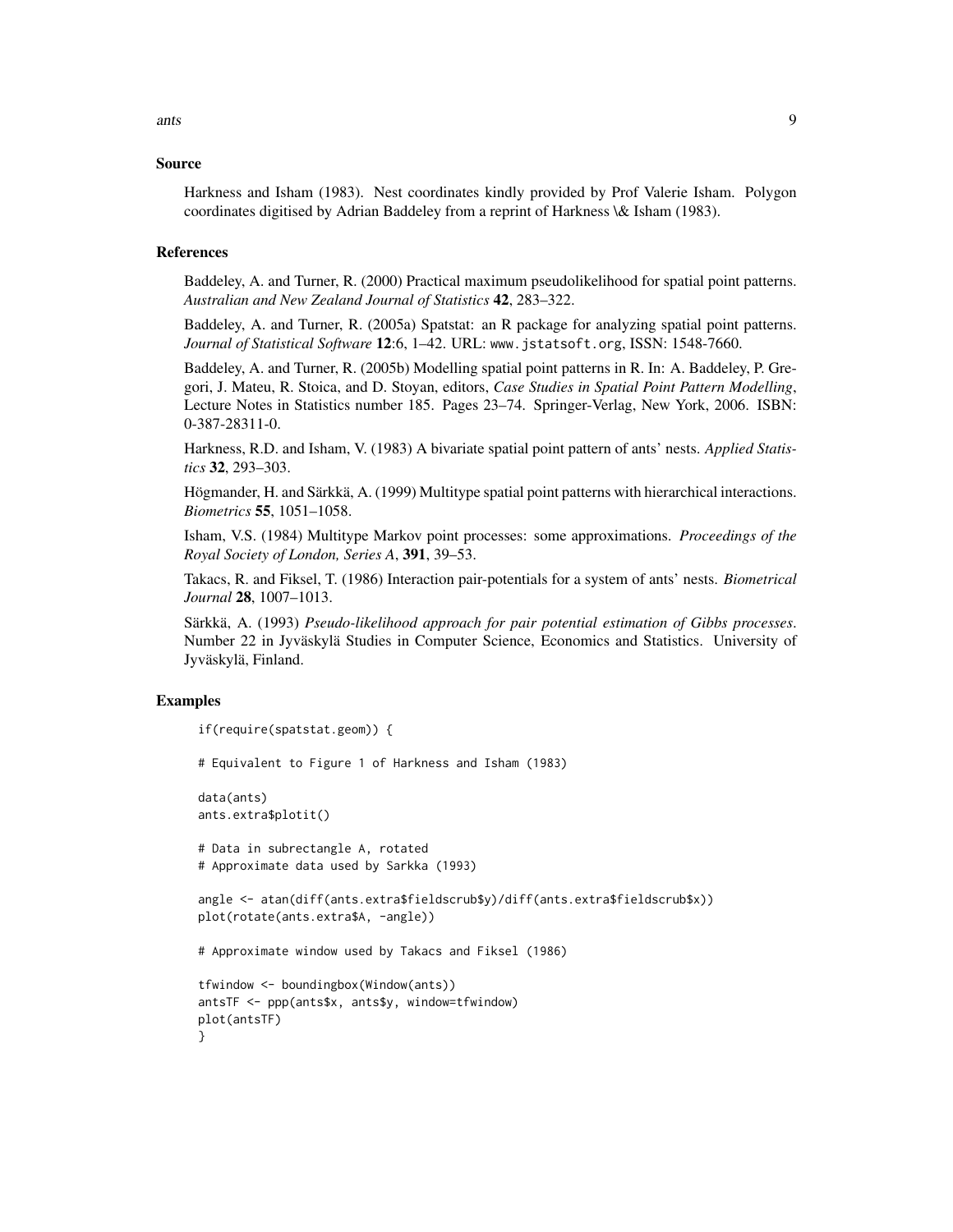<span id="page-9-0"></span>

# Description

The states and large mainland territories of Australia are represented as polygonal regions forming a tessellation.

# Usage

data(austates)

# Format

Object of class "tess".

# Details

Western Australia, South Australia, Queensland, New South Wales, Victoria and Tasmania (which are states of Australia) and the Northern Territory (which is a 'territory' of Australia) are represented as polygonal regions.

Offshore territories, and smaller mainland territories, are not shown.

The dataset austates is a tessellation object (class "tess") whose tiles are the states and territories.

The coordinates are latitude and longitude in degrees, so the space is effectively a Mercator projection of the earth.

# Source

Obtained from the oz package and reformatted.

# Examples

```
data(austates)
if(require(spatstat.geom)) {
plot(austates)
}
```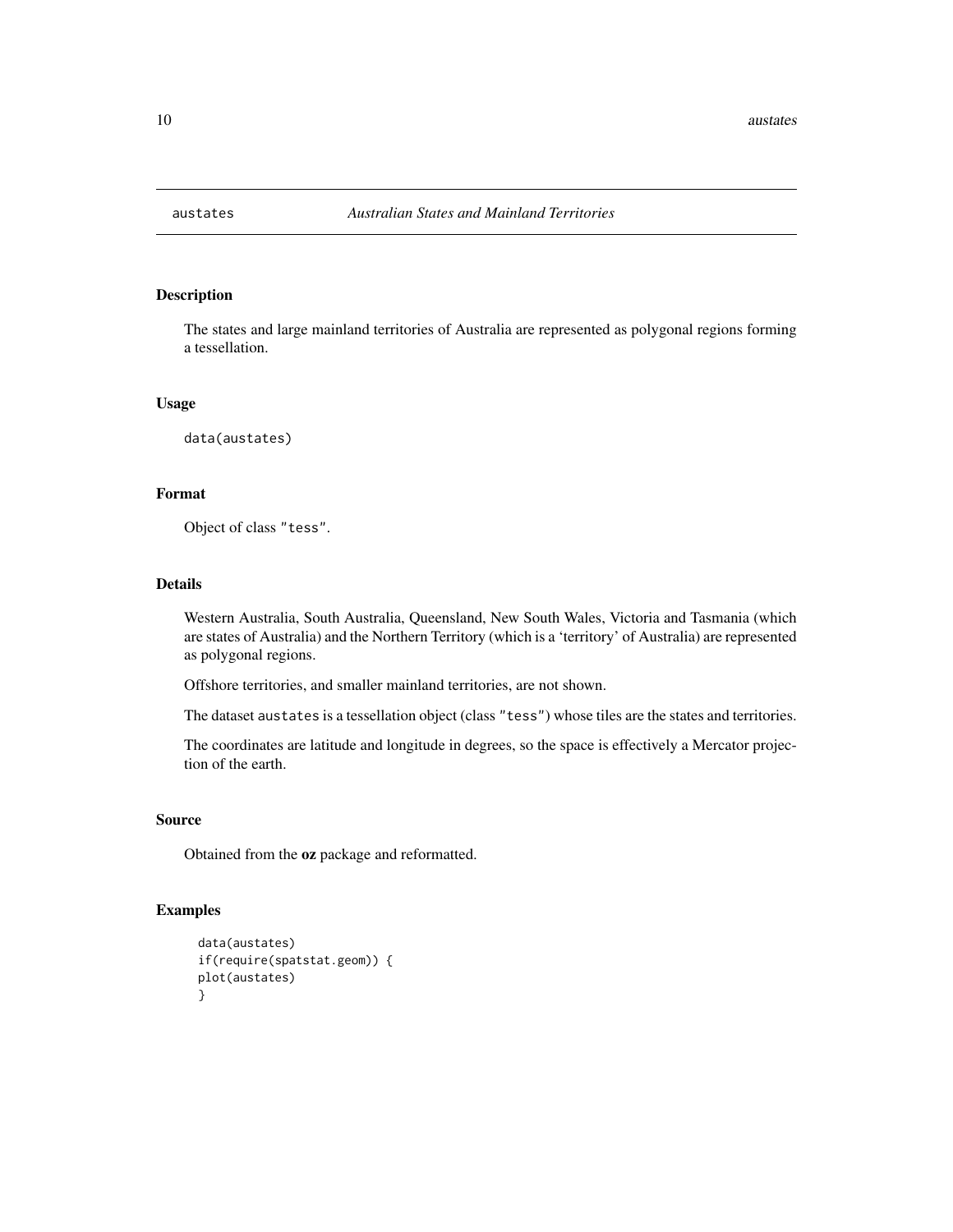<span id="page-10-0"></span>

#### Description

A list of three point patterns, each giving the locations of electrical breakdown spots on a circular electrode in a microelectronic capacitor.

# Usage

data(bdspots)

# Format

A list (of class "listof") of three spatial point patterns, each representing the spatial locations of breakdown spots on an electrode. The three electrodes are circular discs, of radii 169, 282 and 423 microns respectively. Spatial coordinates are given in microns.

# Details

The application of successive voltage sweeps to the metal gate electrode of a microelectronic capacitor generates multiple breakdown spots on the electrode. The spatial distribution of these breakdown spots in MIM (metal-insulator-metal) and MIS (metal-insulator-semiconductor) structures was observed and analysed by Miranda et al (2010, 2013) and Saura et al (2013a, 2013b, 2014).

The data given here are the breakdown spot patterns for three circular electrodes of different radii, 169, 282 and 423 microns respectively, in MIM structures analysed in Saura et al (2013a).

# Source

Professor Enrique Miranda, Departament d'Enginyeria Electrònica, Escola d'Enginyeria, Universitat Autònoma de Barcelona, Barcelona, Spain.

#### References

Miranda, E. and O'Connor, E. and Hurley, P.K. (2010) Simulation of the breakdown spots spatial distribution in high-*K* dielectrics and model validation using the spatstat package for *R* language. *ECS Transactions* 33 (3) 557–562.

Miranda, E., Jiménez, D., Suñé, J., O'Connor, E., Monaghan, S., Povey, I., Cherkaoui, K. and Hurley, P. K. (2013) Nonhomogeneous spatial distribution of filamentary leakage current paths in circular area Pt/HfO2/Pt capacitors. *J. Vac. Sci. Technol. B* 31, 01A107.

Saura, X., Suñé, J., Monaghan, S., Hurley, P.K. and Miranda, E. (2013a) Analysis of the breakdown spot spatial distribution in Pt/HfO2/Pt capacitors using nearest neighbor statistics. *J. Appl. Phys.* 114, 154112.

Saura, X., Moix, D., Suñé, J., Hurley, P.K. and Miranda, E. (2013b) Direct observation of the generation of breakdown spots in MIM structures under constant voltage stress. *Microelectronics Reliability* 53, 1257–1260.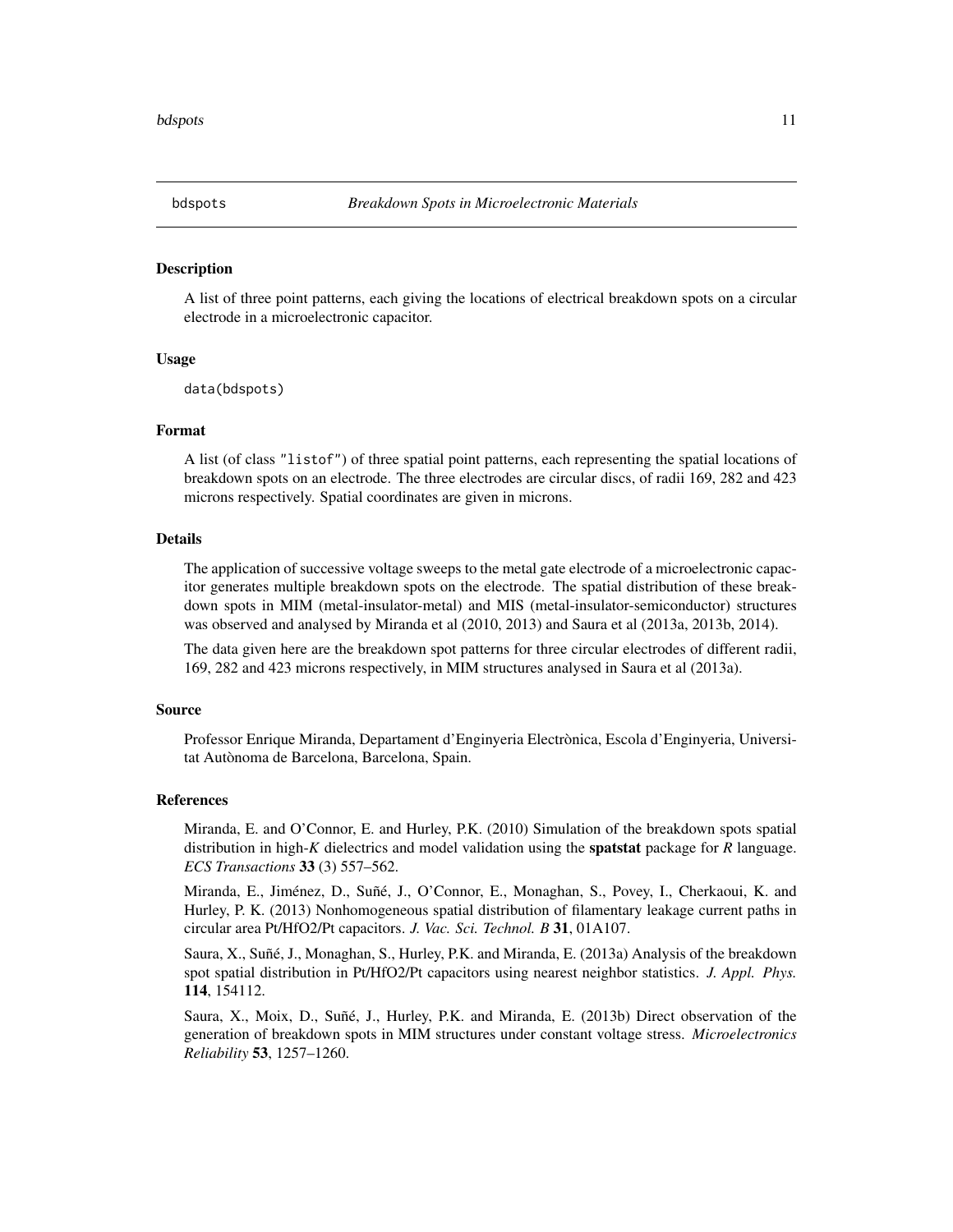<span id="page-11-0"></span>Saura, X., Monaghan, S., Hurley, P.K., Suñé, J. and Miranda, E. (2014) Failure analysis of MIM and MIS structures using point-to-event distance and angular probability distributions. *IEEE Transactions on Devices and Materials Reliability* 14 (4) 1080–1090.

# Examples

```
data(bdspots)
 if(require(spatstat.geom)) {
plot(bdspots, equal.scales=TRUE)
 }
```
bei *Tropical rain forest trees*

# **Description**

A point pattern giving the locations of 3605 trees in a tropical rain forest. Accompanied by covariate data giving the elevation (altitude) and slope of elevation in the study region.

#### Usage

data(bei)

# Format

bei is an object of class "ppp" representing the point pattern of tree locations. See [ppp.object](#page-0-0) for details of the format.

bei.extra is a list containing two pixel images, elev (elevation in metres) and grad (norm of elevation gradient). These pixel images are objects of class "im", see [im.object](#page-0-0).

# Notes

The dataset bei gives the positions of 3605 trees of the species *Beilschmiedia pendula* (Lauraceae) in a 1000 by 500 metre rectangular sampling region in the tropical rainforest of Barro Colorado Island.

The accompanying dataset bei.extra gives information about the altitude (elevation) in the study region. It is a list containing two pixel images, elev (elevation in metres) and grad (norm of elevation gradient).

All spatial coordinates are given in metres.

These data are part of a much larger dataset containing the positions of hundreds of thousands of trees belong to thousands of species; see Hubbell and Foster (1983), Condit, Hubbell and Foster (1996) and Condit (1998).

The present data were analysed by Møller and Waagepetersen (2007).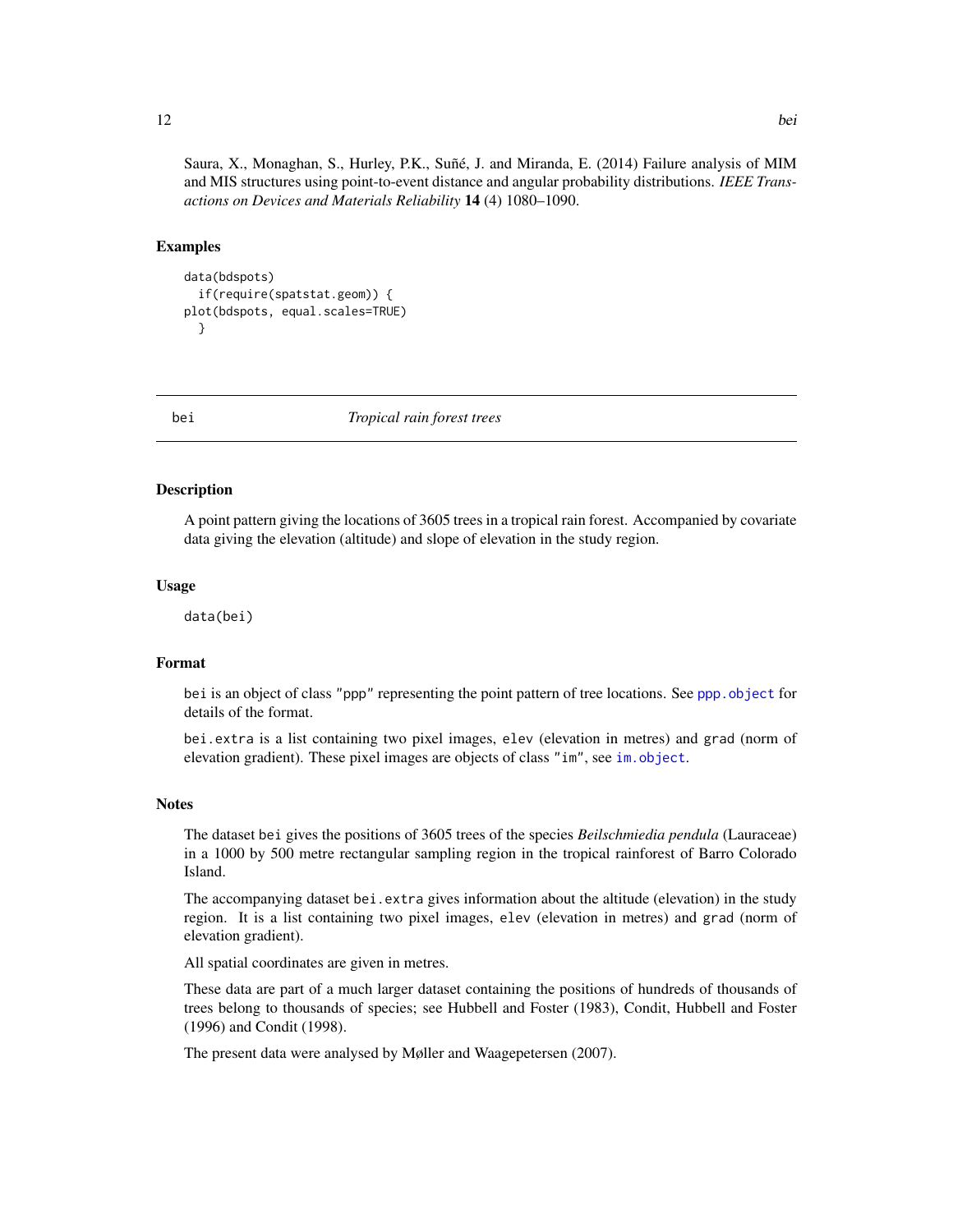#### <span id="page-12-0"></span>betacells and the contract of the contract of the contract of the contract of the contract of the contract of the contract of the contract of the contract of the contract of the contract of the contract of the contract of

# Source

Hubbell and Foster (1983), Condit, Hubbell and Foster (1996) and Condit (1998). Data files kindly supplied by Rasmus Waagepetersen. The data were collected in the forest dynamics plot of Barro Colorado Island. The study was made possible through the generous support of the U.S. National Science Foundation, the John D. and Catherine T. MacArthur Foundation, and the Smithsonian Tropical Research Institute.

# References

Condit, R. (1998) *Tropical Forest Census Plots*. Springer-Verlag, Berlin and R.G. Landes Company, Georgetown, Texas.

Condit, R., Hubbell, S.P and Foster, R.B. (1996) Changes in tree species abundance in a neotropical forest: impact of climate change. *Journal of Tropical Ecology* 12, 231–256.

Hubbell, S.P and Foster, R.B. (1983) Diversity of canopy trees in a neotropical forest and implications for conservation. In: *Tropical Rain Forest: Ecology and Management* (eds. S.L. Sutton, T.C. Whitmore and A.C. Chadwick), Blackwell Scientific Publications, Oxford, 25–41.

Møller, J. and Waagepetersen, R.P. (2007) Modern spatial point process modelling and inference (with discussion). *Scandinavian Journal of Statistics* 34, 643–711.

<span id="page-12-1"></span>betacells *Beta Ganglion Cells in Cat Retina*

# Description

Point pattern of cells in the retina, each cell classified as 'on' or 'off' and labelled with the cell profile area.

# Usage

```
data(betacells)
```
# Format

betacells is an object of class "ppp" representing the point pattern of cell locations. Entries include

| x   | Cartesian $x$ -coordinate of cell |
|-----|-----------------------------------|
| - V | Cartesian y-coordinate of cell    |
|     | marks data frame of marks         |

Cartesian coordinates are given in microns.

The data frame of marks has two columns:

| type | factor with levels of f and on  |
|------|---------------------------------|
|      | indicating "off" and "on" cells |
| area | numeric vector giving the       |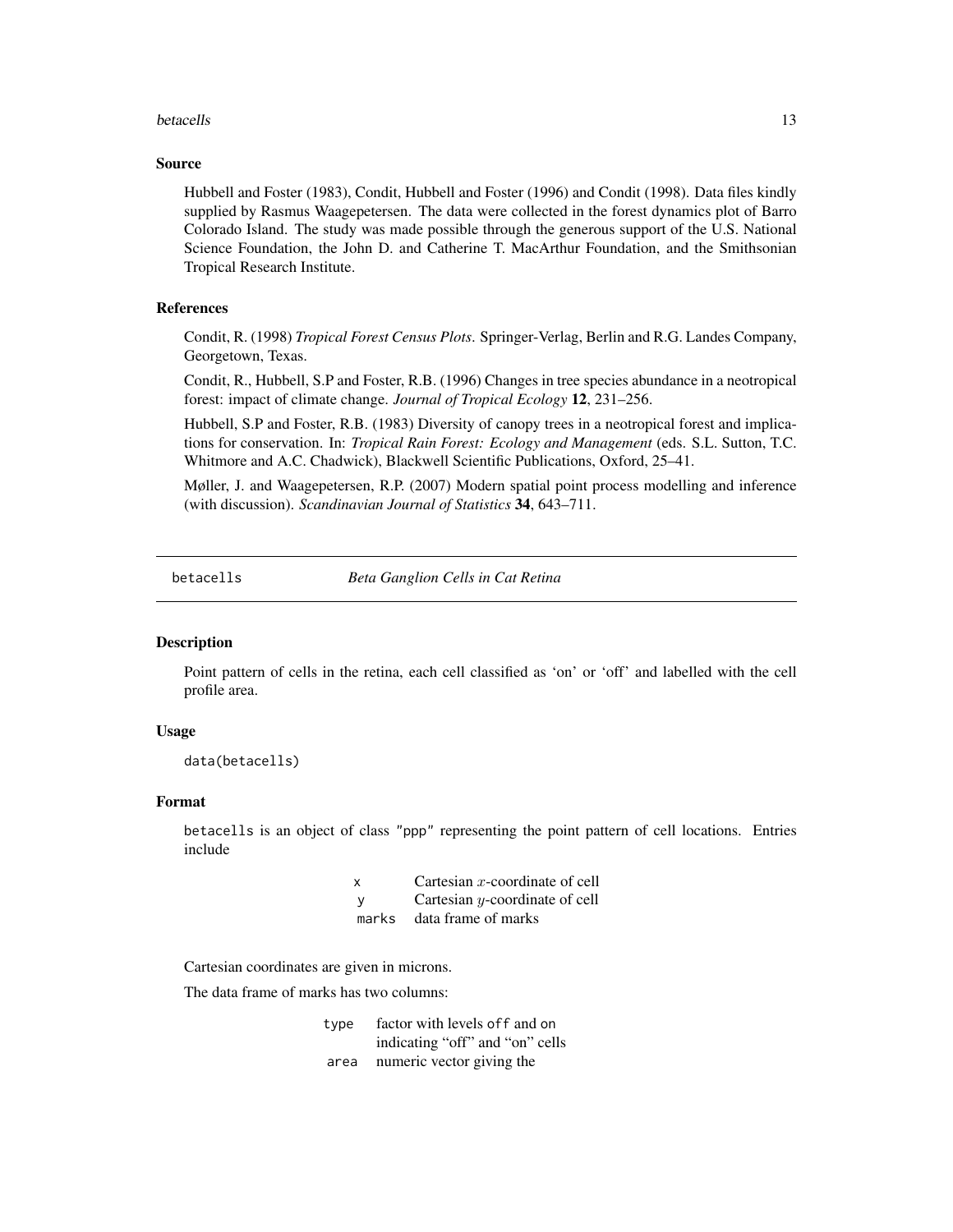#### 14 betacells

# areas of cell profiles (in square microns)

See [ppp.object](#page-0-0) for details of the format.

# **Notes**

This is a new, corrected version of the old dataset [ganglia](#page-33-1). See below.

These data represent a pattern of beta-type ganglion cells in the retina of a cat recorded by W\"assle et al. (1981). Beta cells are associated with the resolution of fine detail in the cat's visual system. They can be classified anatomically as "on" or "off".

Statistical independence of the arrangement of the "on"- and "off"-components would strengthen the evidence for Hering's (1878) 'opponent theory' that there are two separate channels for sensing "brightness" and "darkness". See W\"assle et al (1981). There is considerable current interest in the arrangement of cell mosaics in the retina, see Rockhill et al (2000).

The dataset is a marked point pattern giving the locations, types ("on" or "off"), and profile areas of beta cells observed in a rectangle of dimensions  $750 \times 990$  microns. Coordinates are given in microns (thousandths of a millimetre) and areas are given in square microns.

The original source is Figure 6 of W\"assle et al (1981), which is a manual drawing of the beta mosaic observed in a microscope field-of-view of a whole mount of the retina. Thus, all beta cells in the retina were effectively projected onto the same two-dimensional plane.

The data were scanned in 2004 by Stephen Eglen from Figure 6(a) of W\"assle et al (1981). Image analysis software was used to identify the soma (cell body). The  $x, y$  location of each cell was taken to be the centroid of the soma. The type of each cell ("on" or 'off") was identified by referring to Figures 6(b) and 6(d). The area of each soma (in square microns) was also computed.

Note that this is a corrected version of the [ganglia](#page-33-1) dataset provided in earlier versions of **spatstat**. The earlier data [ganglia](#page-33-1) were not faithful to the scale in the original paper and contain some scanning errors.

## Source

W\"assle et al (1981), Figure 6(a), scanned and processed by Stephen Eglen <S.J.Eglen@damtp.cam.ac.uk>

# References

Hering, E. (1878) Zur Lehre von Lichtsinn. Vienna.

Van Lieshout, M.N.M. and Baddeley, A.J. (1999) Indices of dependence between types in multivariate point patterns. *Scandinavian Journal of Statistics* 26, 511–532.

Rockhill, R.L., Euler, T. and Masland, R.H. (2000) Spatial order within but not between types of retinal neurons. *Proc. Nat. Acad. Sci. USA* 97(5), 2303–2307.

W\"assle, H., Boycott, B. B. & Illing, R.-B. (1981). Morphology and mosaic of on- and off-beta cells in the cat retina and some functional considerations. *Proc. Roy. Soc. London Ser. B* 212, 177–195.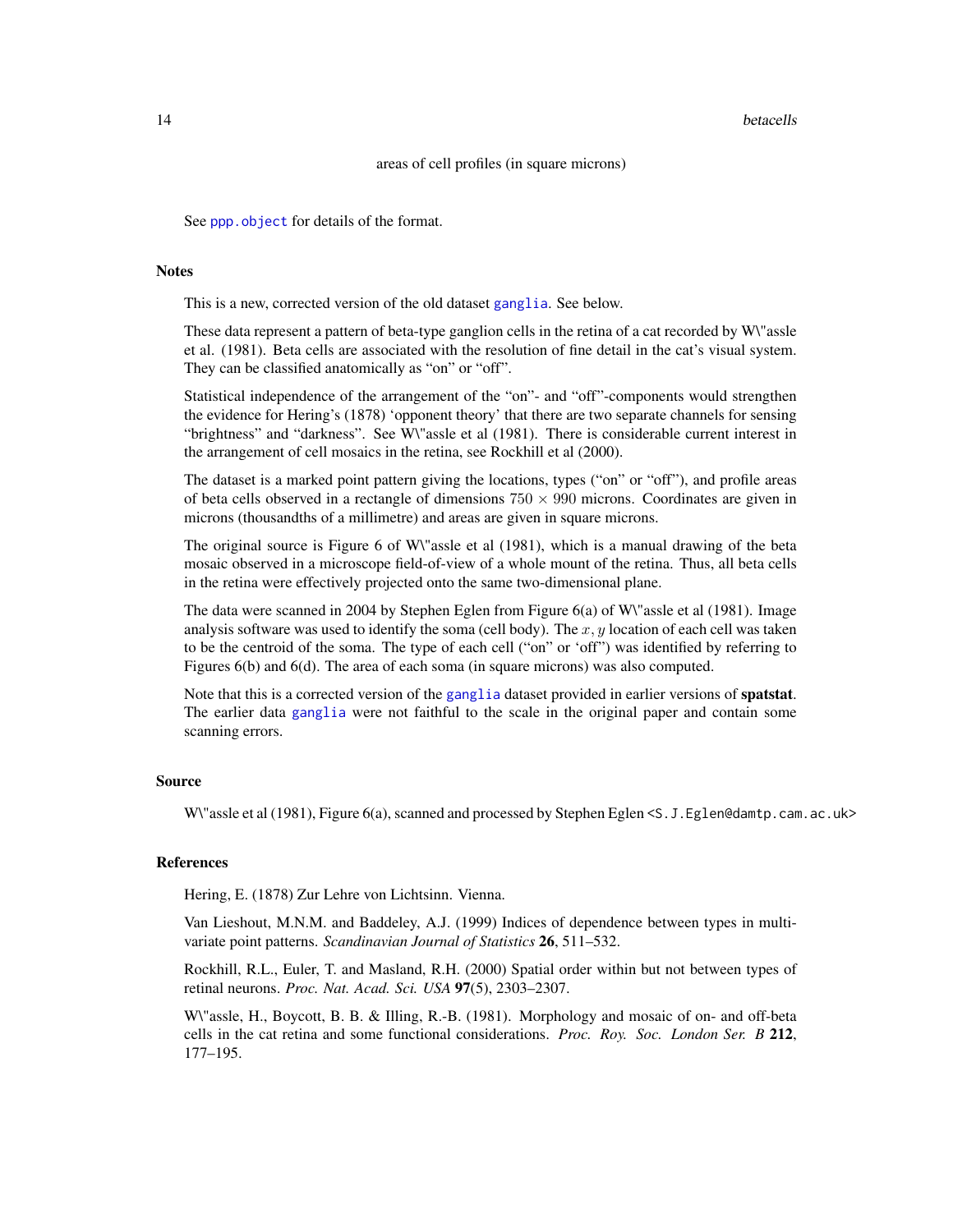# <span id="page-14-0"></span>bramblecanes and the state of the state of the state of the state of the state of the state of the state of the state of the state of the state of the state of the state of the state of the state of the state of the state

# Examples

```
plot(betacells)
if(require(spatstat.geom)) {
 area <- marks(betacells)$area
 plot(betacells %mark% sqrt(area/pi), markscale=1)
 }
```
bramblecanes *Hutchings' Bramble Canes data*

#### Description

Data giving the locations and ages of bramble canes in a field. A marked point pattern.

#### Usage

data(bramblecanes)

#### Format

An object of class "ppp" representing the point pattern of plant locations. Entries include

| X        | Cartesian $x$ -coordinate of plant               |
|----------|--------------------------------------------------|
| <b>V</b> | Cartesian $y$ -coordinate of plant               |
|          | marks factor with levels $0,1, 2$ indicating age |

See [ppp.object](#page-0-0) for details of the format.

# Notes

These data record the  $(x, y)$  locations and ages of bramble canes in a field 9 metres square, rescaled to the unit square. The canes were classified according to age as either newly emergent, one or two years old. These are encoded as marks 0, 1 and 2 respectively in the dataset.

The data were recorded and analysed by Hutchings (1979) and further analysed by Diggle (1981a, 1981b, 1983), Diggle and Milne (1983), and Van Lieshout and Baddeley (1999). All analyses found that the pattern of newly emergent canes exhibits clustering, which Hutchings attributes to "vigorous vegetative reproduction".

#### Source

Hutchings (1979), data published in Diggle (1983)

# References

Diggle, P. J. (1981a) Some graphical methods in the analysis of spatial point patterns. In *Interpreting multivariate data*, V. Barnett (Ed.) John Wiley and Sons.

Diggle, P. J. (1981b). Statistical analysis of spatial point patterns. *N.Z. Statist.* 16, 22–41.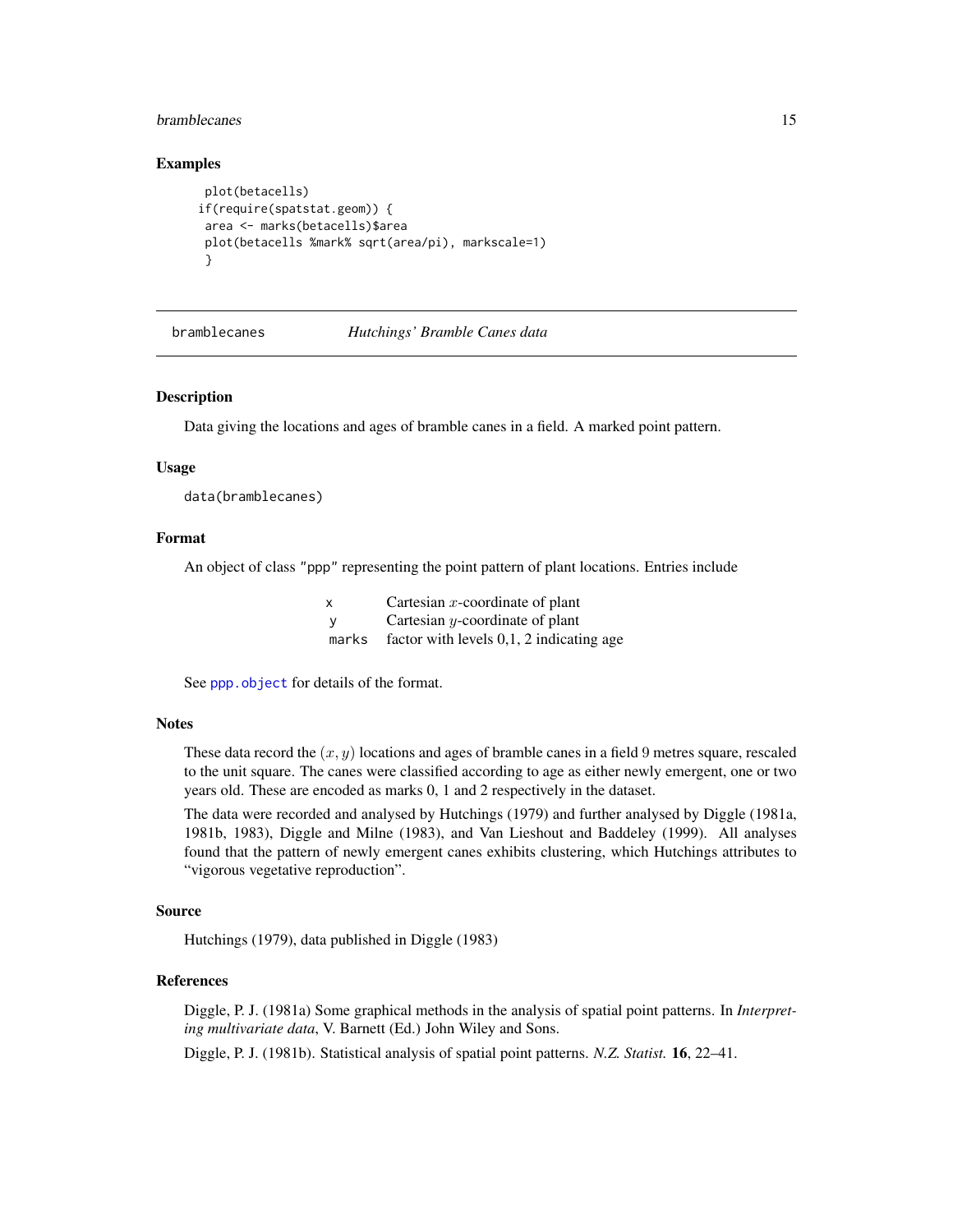Diggle, P.J. (1983) *Statistical analysis of spatial point patterns*. Academic Press.

Diggle, P. J. and Milne, R. K. (1983) Bivariate Cox processes: some models for bivariate spatial point patterns. *Journal of the Royal Statistical Soc. Series B* 45, 11–21.

Hutchings, M. J. (1979) Standing crop and pattern in pure stands of Mercurialis perennis and Rubus fruticosus in mixed deciduous woodland. *Oikos* 31, 351–357.

Van Lieshout, M.N.M. and Baddeley, A.J. (1999) Indices of dependence between types in multivariate point patterns. *Scandinavian Journal of Statistics* 26, 511–532.

# Examples

```
if(require(spatstat.geom)) {
 bramblecanes
 # convert coordinates to metres
 (Bram <- rescale(bramblecanes))
 }
```
bronzefilter *Bronze gradient filter data*

### Description

These data represent a spatially inhomogeneous pattern of circular section profiles of particles, observed in a longitudinal plane section through a gradient sinter filter made from bronze powder, prepared by Ricardo Bernhardt, Dresden.

The material was produced by sedimentation of bronze powder with varying grain diameter and subsequent sintering, as described in Bernhardt et al. (1997).

The data are supplied as a marked point pattern of circle centres marked by circle radii. The coordinates of the centres and the radii are recorded in mm. The field of view is an  $18 \times 7$  mm rectangle.

The data were first analysed by Hahn et al. (1999).

# Usage

data(bronzefilter)

# Format

An object of class "ppp" representing the point pattern of cell locations. Entries include

- $x$  Cartesian  $x$ -coordinate of bronze grain profile centre
- y Cartesian y-coordinate of bronze grain profile centre

marks radius of bronze grain profile

See [ppp.object](#page-0-0) for details of the format. All coordinates are recorded in mm.

<span id="page-15-0"></span>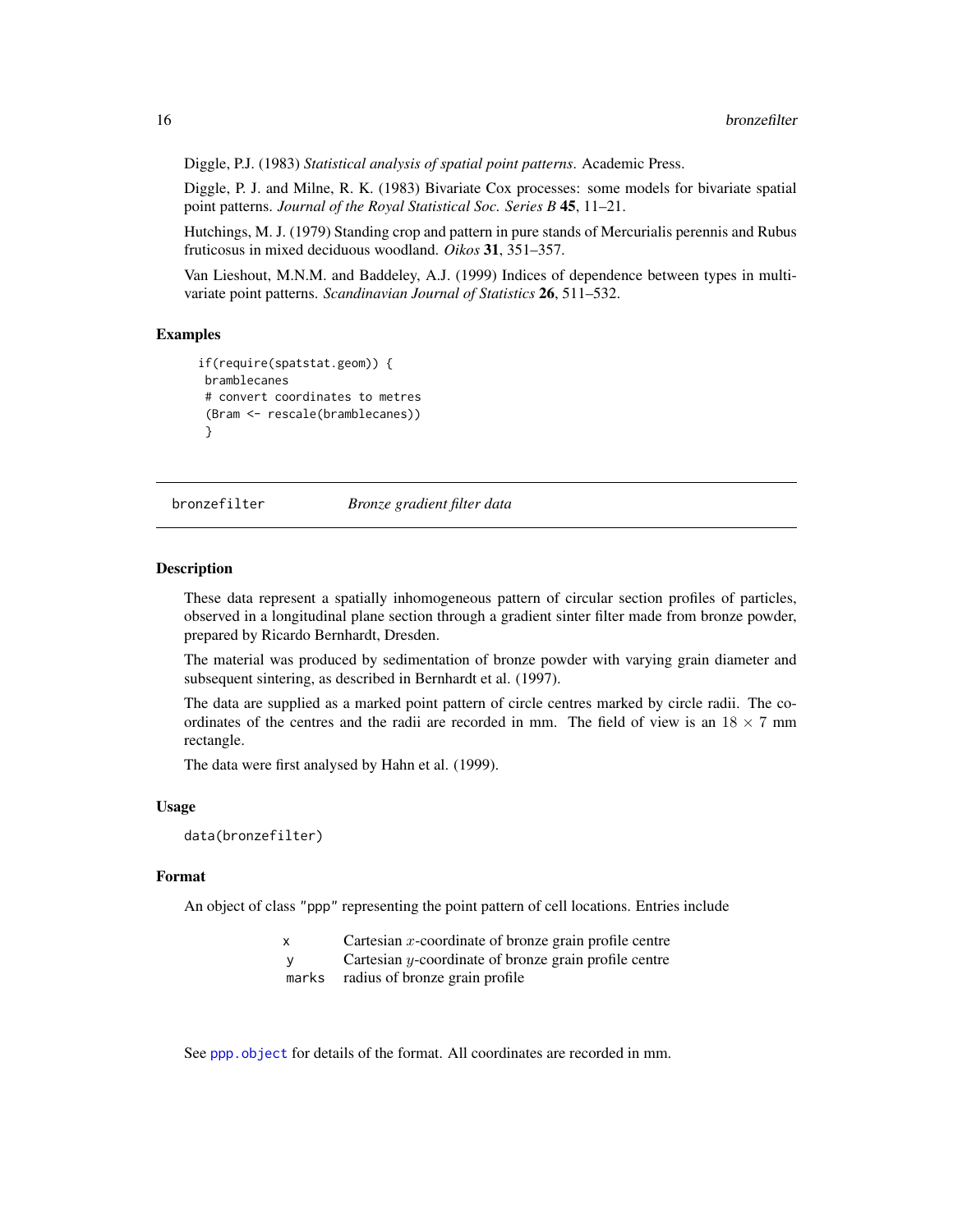#### <span id="page-16-0"></span>Source

R.\ Bernhardt (section image), H.\ Wendrock (coordinate measurement). Adjusted, formatted and communicated by U.\ Hahn.

#### References

Bernhardt, R., Meyer-Olbersleben, F. and Kieback, B. (1997) Fundamental investigation on the preparation of gradient structures by sedimentation of different powder fractions under gravity. *Proc. of the 4th Int. Conf. On Composite Engineering, July 6–12 1997, ICCE/4*, Hawaii, Ed. David Hui, 147–148.

Hahn U., Micheletti, A., Pohlink, R., Stoyan D. and Wendrock, H.(1999) Stereological analysis and modelling of gradient structures. *Journal of Microscopy*, 195, 113–124.

#### Examples

```
data(bronzefilter)
if(require(spatstat.geom)) {
plot(bronzefilter, markscale=2)
}
```
btb *Bovine Tuberculosis Data*

#### Description

Geospatial data of 873 farm locations with detected bovine tuberculosis in Cornwall, UK, over the years 1989-2002. This data-set was first analysed in Diggle, Zheng and Durr (2005).

#### Usage

data(btb)

# Format

Loading this dataset supplies the point pattern btb and the additional object btb.extra.

btb is a marked point pattern (see [ppp.object](#page-0-0)) containing 873 points. Its spatial coordinates are Eastings and Northings in kilometres giving the farm locations. It has two columns of marks:

year Year of detection: a factor with levels 1989 to 2002 spoligotype Spoligotype of tuberculosis: a factor with four levels "9", "12", "15", "20"

Loading the dataset btb will also load the object btb.extra containing additional data. This is a list (of class "solist") containing two elements,

standard The standard version of the BTB dataset used in many publications. This is a marked point pattern, identical to bt full A more extensive dataset compiled from files supplied by Professor Diggle. This is a marked point pattern, identional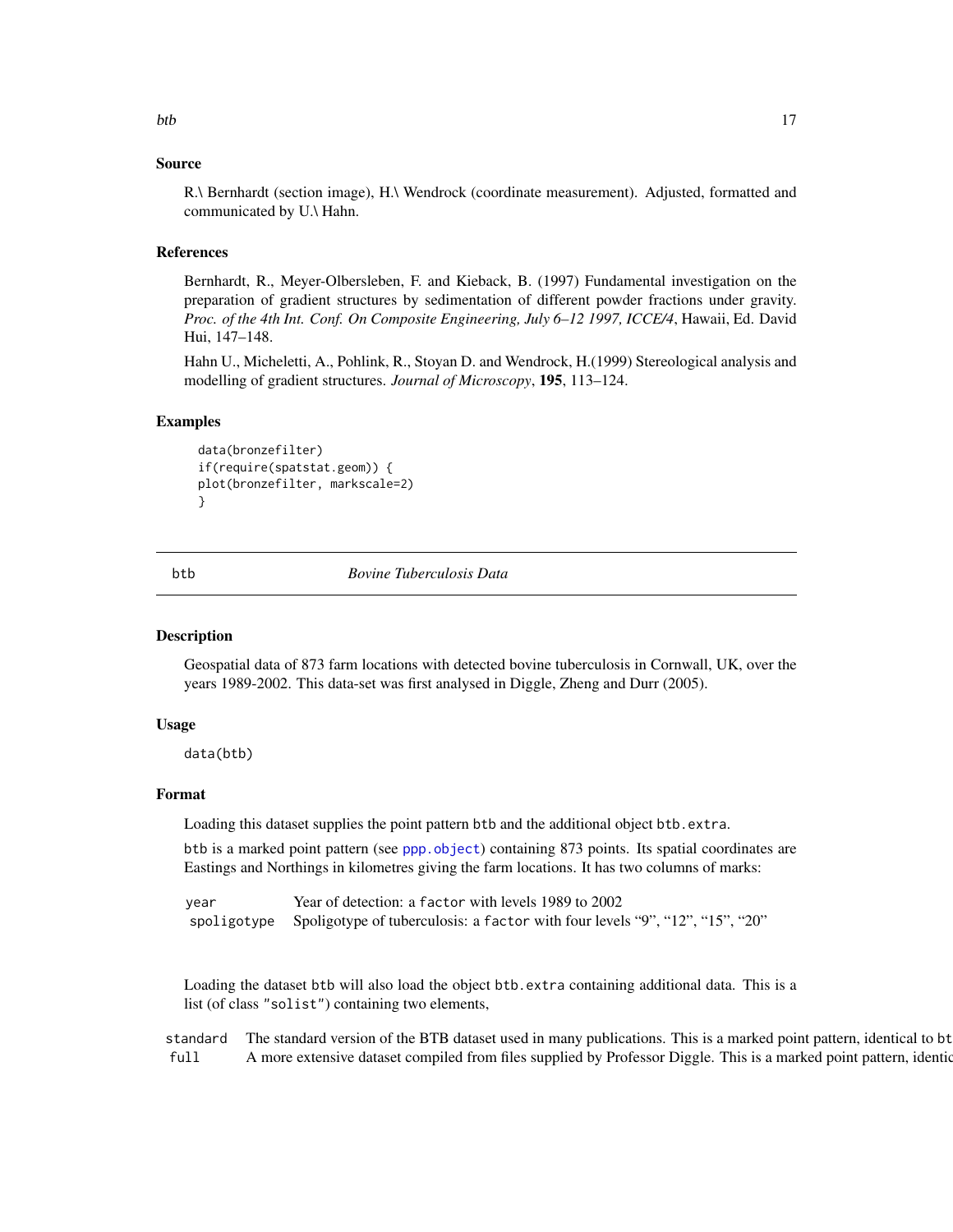# <span id="page-17-0"></span>Source

Professor Peter Diggle.

Roger Sainsbury of the UK's State Veterinary Service helped to collect the data-set. Jackie Inwald and Si Palmer of the Department of Bacterial Diseases, Veterinary Laboratories Agency, Weybridge, UK carried out the spoligotyping.

Peter Diggle supplied the point coordinates, spoligotype data and year data, and the coordinates of the window used in btb.extra.

Tilman Davies drew the finer window used in btb.

# References

Diggle, P.J., Zheng, P. and Durr, P. (2005) Nonparametric estimation of spatial segregation in a multivariate point process: bovine tuberculosis in Cornwall, UK. *Applied Statistics*, 54, 645–658.

# Examples

```
if(require(spatstat.geom)) {
  summary(btb)
  plot(subset(btb, select=spoligotype), cols=2:5)
}
```
cells *Biological Cells Point Pattern*

# Description

The data record the locations of the centres of 42 biological cells observed under optical microscopy in a histological section. The microscope field-of-view has been rescaled to the unit square.

The data were recorded by F.H.C. Crick and B.D. Ripley, and analysed in Ripley (1977, 1981) and Diggle (1983). They are often used as a canonical example of an 'ordered' point pattern.

# Usage

data(cells)

# Format

An object of class "ppp" representing the point pattern of cell centres. See [ppp.object](#page-0-0) for details of the format.

# Source

Crick and Ripley, see Ripley (1977)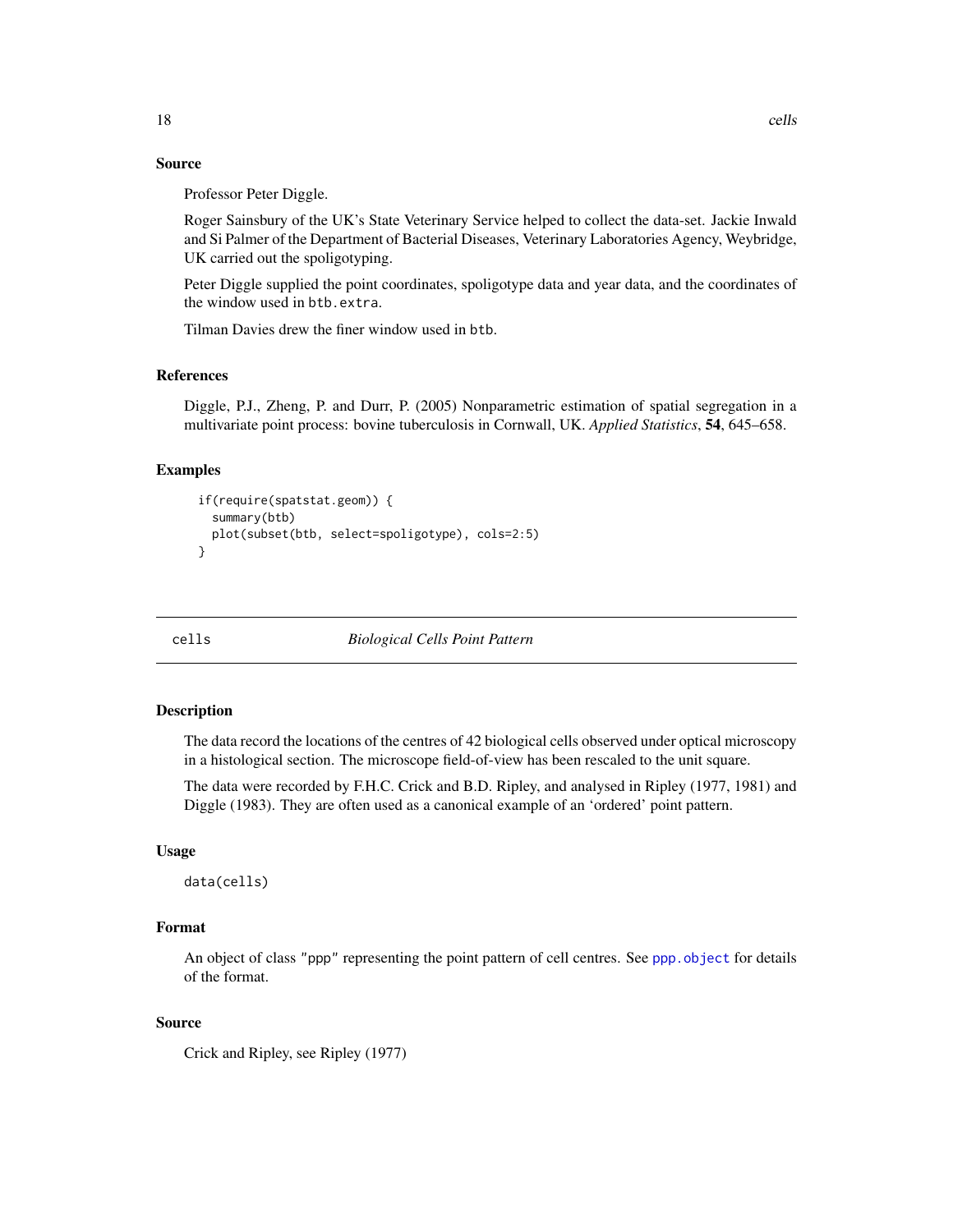#### <span id="page-18-0"></span>cetaceans and the contract of the contract of the contract of the contract of the contract of the contract of the contract of the contract of the contract of the contract of the contract of the contract of the contract of

#### References

Diggle, P.J. (1983) *Statistical analysis of spatial point patterns*. Academic Press.

Ripley, B.D. (1977) Modelling spatial patterns (with discussion). *Journal of the Royal Statistical Society, Series B* 39, 172–212.

Ripley, B.D. (1981) *Spatial statistics*. John Wiley and Sons.

cetaceans *Point patterns of whale and dolphin sightings.*

# Description

Nine (independent replicate) point patterns of whale and dolphin sightings obtained from aircraft flying along eight parallel transects in the region of Great Barrier Island, the Hauraki Gulf and the Coromandel Peninsula (New Zealand). Most of the transects are interrupted by portions of land mass. Observations were recorded within narrow rectangles of total width 840 metres (420 metres on each side of the transect).

# Usage

data(cetaceans)

#### Format

The object cetaceans is a *hyperframe* (see [hyperframe\(](#page-0-0))) with 9 rows and 4 columns. Each row of this hyperframe represents a replicate survey. The columns are whales, dolphins, fish and plankton.

Each entry in the hyperframe is a point pattern. The dolphins column consists of marked patterns (with marks having levels dd and tt) while the other columns contain unmarked point patterns.

The object cetaceans. extra is a list containing auxiliary data. It currently contains only one entry, patterns, which contains the same information as cetaceans in another form. This is a list, of class solist ("spatial object list"; see [solist\(](#page-0-0)), [as.solist\(](#page-0-0))). It is a list of length 9, in which each entry is a marked point pattern, representing the result of one survey. Each pattern was obtained by superimposing the whales, dolphins, fish and plankton patterns from the corresponding row of cetaceans. The marks of these patterns have levels be, dd, fi, tt and zo.

#### Details

The data were obtained from nine aerial surveys, conducted from 02/12/2013 to 22/04/2014. Each survey was conducted over the course of a single day. The gap between successive surveys ranged from two to six weeks (making it "not unreasonable" to treat the patterns obtained as being independent). The marks of the patterns referred to above may be interpreted as follows:

- be: whales Bryde's whale (Balaenoptera edeni)
- dd: dolphins Common dolphin (Delphinus delphis)
- fi: fish Any species that forms schools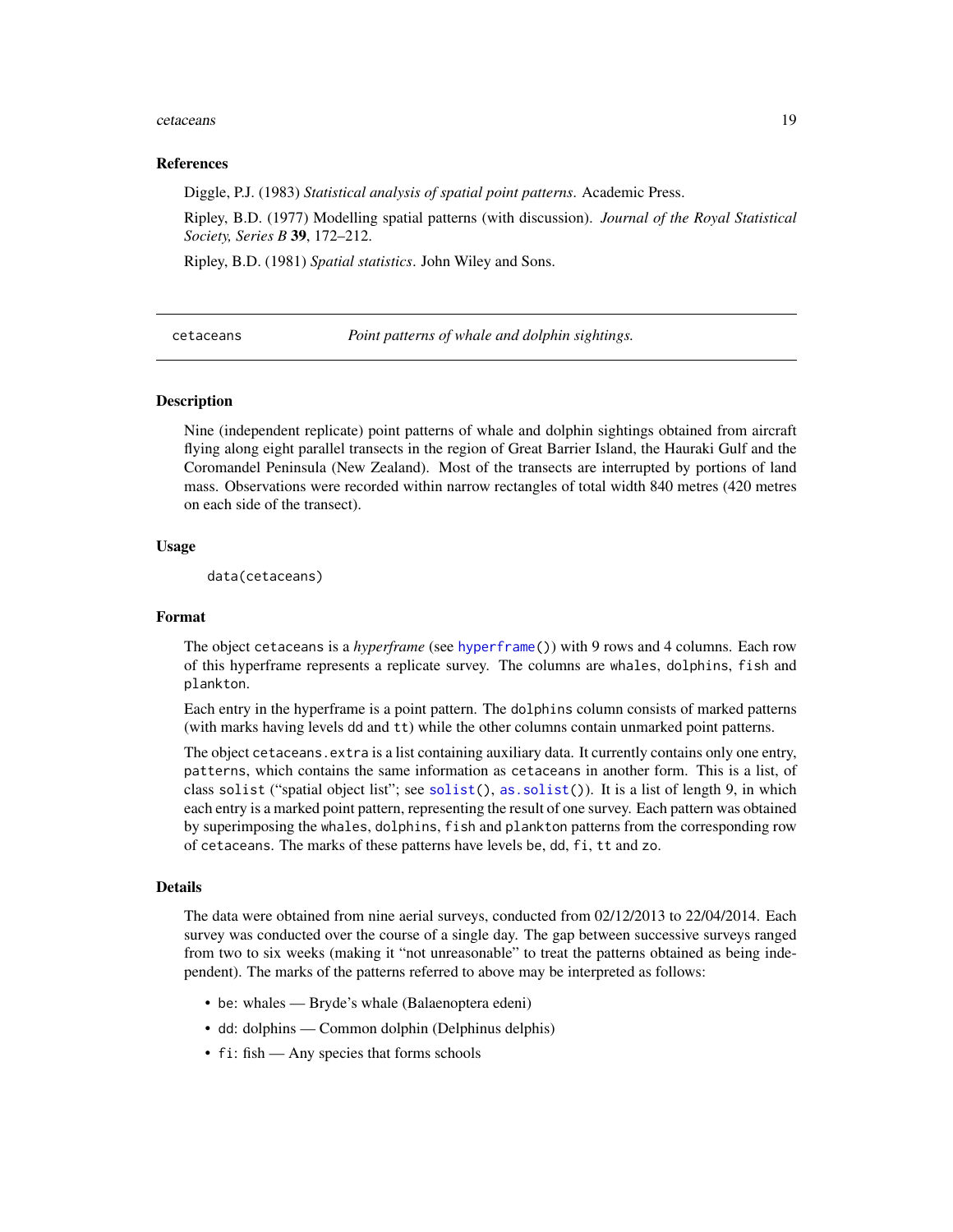- <span id="page-19-0"></span>• tt: dolphins — Bottlenose dolphin (Tursiops truncatus)
- zo: plankton Zooplankton

The window for the point patterns in these data sets is of type polygonal and consists of a number of thin rectangular strips. These are arranged along eight parallel transects.

The units in which the patterns are presented are kilometres.

These data are rather "sparse". For example there are a total of only eight whale observations in the entire data set (all nine surveys). Thus conclusions drawn from these data should be treated with even more than the usual amount of circumspection.

# Source

These data were kindly supplied by Lily Kozmian-Ledward, who studied them in the course of writing her Master's thesis at the University of Auckland, under the joint supervision of Dr. Rochelle Constantine, University of Auckland and Dr Leigh Torres, Oregon State University.

# References

Kozmian-Ledward, L. (2014). *Spatial ecology of cetaceans in the Hauraki Gulf, New Zealand.* Unpublished MSc thesis, University of Auckland, New Zealand.

# Examples

```
if(require(spatstat.core)) {
   cet <- cetaceans
   cet$dMplank <- with(cet, distfun(plankton, undef=20))
   cet$dMfish <- with(cet, distfun(fish, undef=20))
   fit.whales <- mppm(whales ~ dMplank + dMfish,data=cet)
   anova(fit.whales,test="Chi")
   # Note that inference is *conditional* on the fish and
   # plankton patterns.
   cetPats <- cetaceans.extra$patterns
   plot(Window(cetPats[[1]]),main="The window")
   plot(cetPats,nrows=3,main="All data")
}
```
chicago *Chicago Crime Data*

# Description

This dataset is a record of spatial locations of crimes reported in the period 25 April to 8 May 2002, in an area of Chicago (Illinois, USA) close to the University of Chicago. The original crime map was published in the Chicago Weekly News in 2002.

The data give the spatial location (street address) of each crime report, and the type of crime. The type labels are interpreted as follows:

assault battery/assault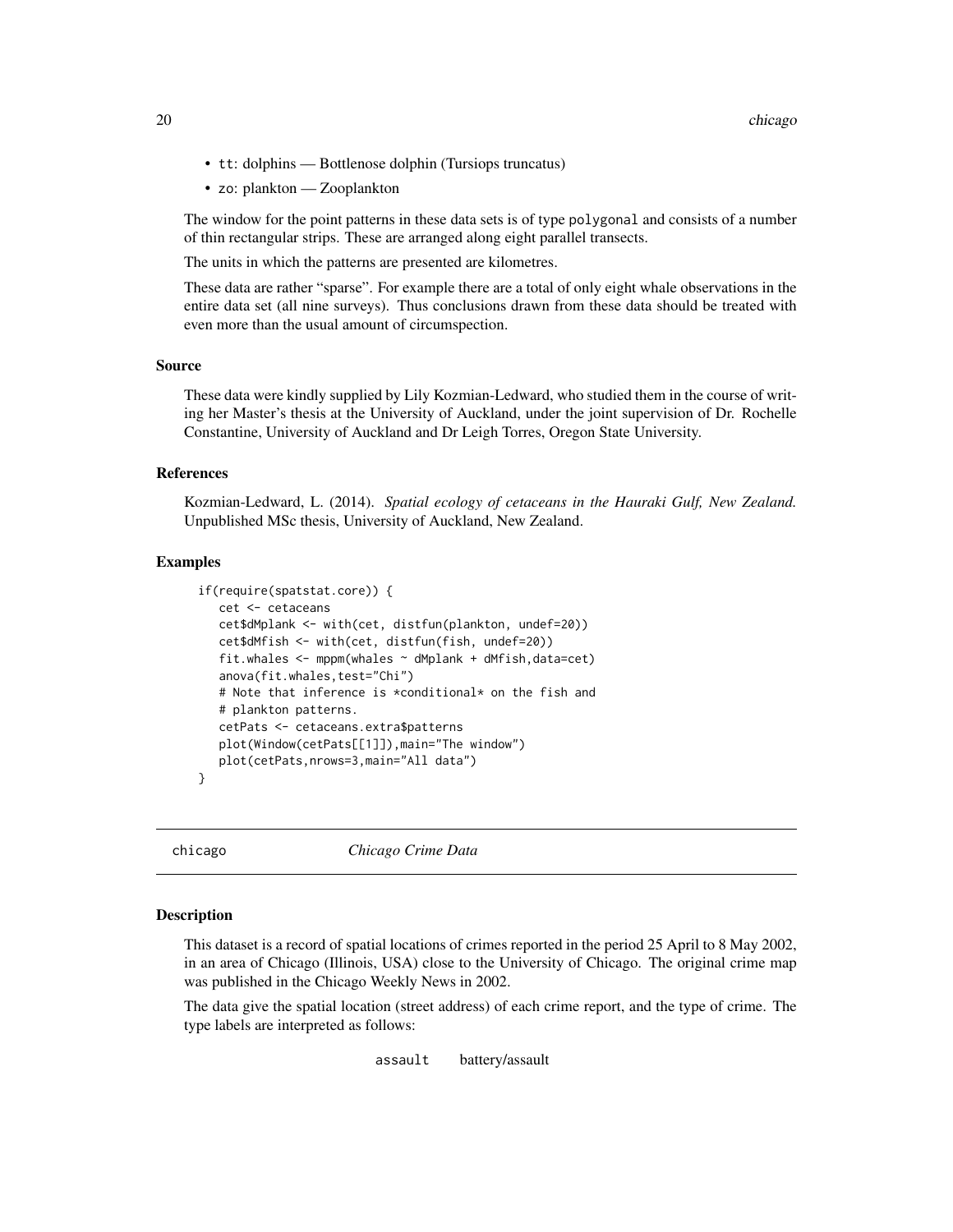#### chicago 21 ann an t-India ann an t-India ann an t-India ann an t-India ann an t-India ann an 21 an t-India ann an t-India ann an t-India ann an t-India ann an t-India ann an t-India ann an t-India ann an t-India ann an t-I

burglary burglary<br>cartheft motor ve motor vehicle theft damage criminal damage robbery robbery theft theft trespass criminal trespass

All crimes occurred on or near a street. The data give the coordinates of all streets in the survey area, and their connectivity.

Spatial coordinates are expressed in feet (one foot is 0.3048 metres).

The dataset chicago is an object of class "lpp" representing a point pattern on a linear network. See [lpp](#page-0-0) for further information on the format.

These data were published and analysed in Ang, Baddeley and Nair (2012).

# Usage

data(chicago)

#### Format

Object of class "lpp". See [lpp](#page-0-0).

# Source

Chicago Weekly News, 2002. Manually digitised by Adrian Baddeley <Adrian.Baddeley@curtin.edu.au>.

# References

Ang, Q.W. (2010) *Statistical methodology for events on a network*. Master's thesis, School of Mathematics and Statistics, University of Western Australia.

Ang, Q.W., Baddeley, A. and Nair, G. (2012) Geometrically corrected second-order analysis of events on a linear network, with applications to ecology and criminology. *Scandinavian Journal of Statistics* 39, 591–617.

Chicago Weekly News website: <http://www.chicagoweeklynews.com>

# Examples

```
data(chicago)
 if(require(spatstat.linnet)) {
plot(chicago)
plot(as.linnet(chicago), main="Chicago Street Crimes", col="green")
plot(as.ppp(chicago), add=TRUE, col="red", chars=c(16,2,22,17,24,15,6))
 }
```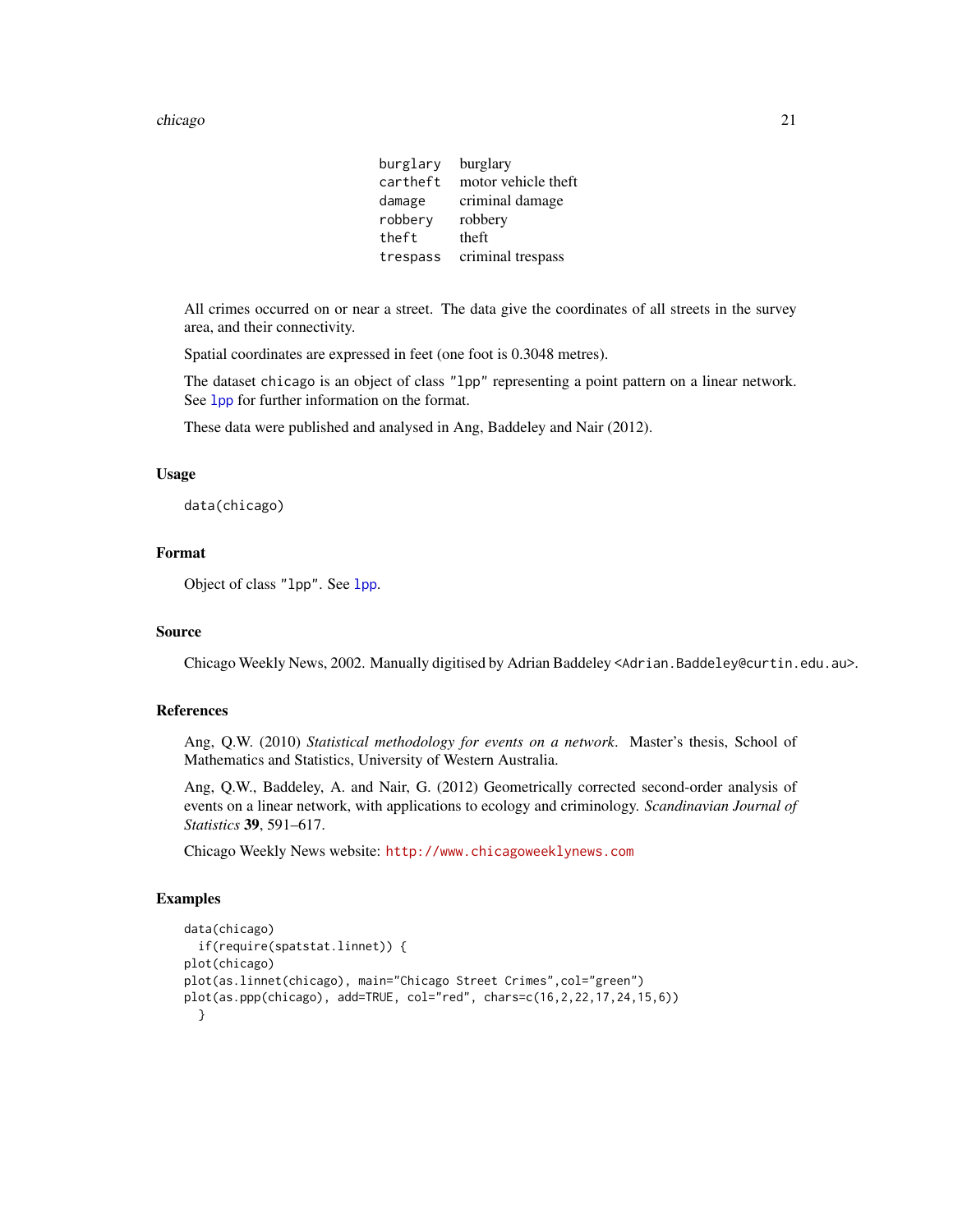#### <span id="page-21-0"></span>Description

Spatial locations of cases of cancer of the larynx and cancer of the lung, and the location of a disused industrial incinerator. A marked point pattern.

# Usage

data(chorley)

# Format

The dataset chorley is an object of class "ppp" representing a marked point pattern. Entries include

| $\mathsf{x}$ | Cartesian $x$ -coordinate of home address                 |
|--------------|-----------------------------------------------------------|
|              | Cartesian $y$ -coordinate of home address                 |
| marks        | factor with levels larynx and lung                        |
|              | indicating whether this is a case of cancer of the larynx |
|              | or cancer of the lung.                                    |

See [ppp.object](#page-0-0) for details of the format.

The dataset chorley.extra is a list with two components. The first component plotit is a function which will plot the data in a sensible fashion. The second component incin is a list with entries x and y giving the location of the industrial incinerator.

Coordinates are given in kilometres, and the resolution is 100 metres (0.1 km)

#### **Notes**

The data give the precise domicile addresses of new cases of cancer of the larynx (58 cases) and cancer of the lung (978 cases), recorded in the Chorley and South Ribble Health Authority of Lancashire (England) between 1974 and 1983. The supplementary data give the location of a disused industrial incinerator.

The data were first presented and analysed by Diggle (1990). They have subsequently been analysed by Diggle and Rowlingson (1994) and Baddeley et al. (2005).

The aim is to assess evidence for an increase in the incidence of cancer of the larynx in the vicinity of the now-disused industrial incinerator. The lung cancer cases serve as a surrogate for the spatiallyvarying density of the susceptible population.

The data are represented as a marked point pattern, with the points giving the spatial location of each individual's home address and the marks identifying whether each point is a case of laryngeal cancer or lung cancer.

Coordinates are in kilometres, and the resolution is 100 metres (0.1 km).

The dataset chorley has a polygonal window with 132 edges which closely approximates the boundary of the Chorley and South Ribble Health Authority.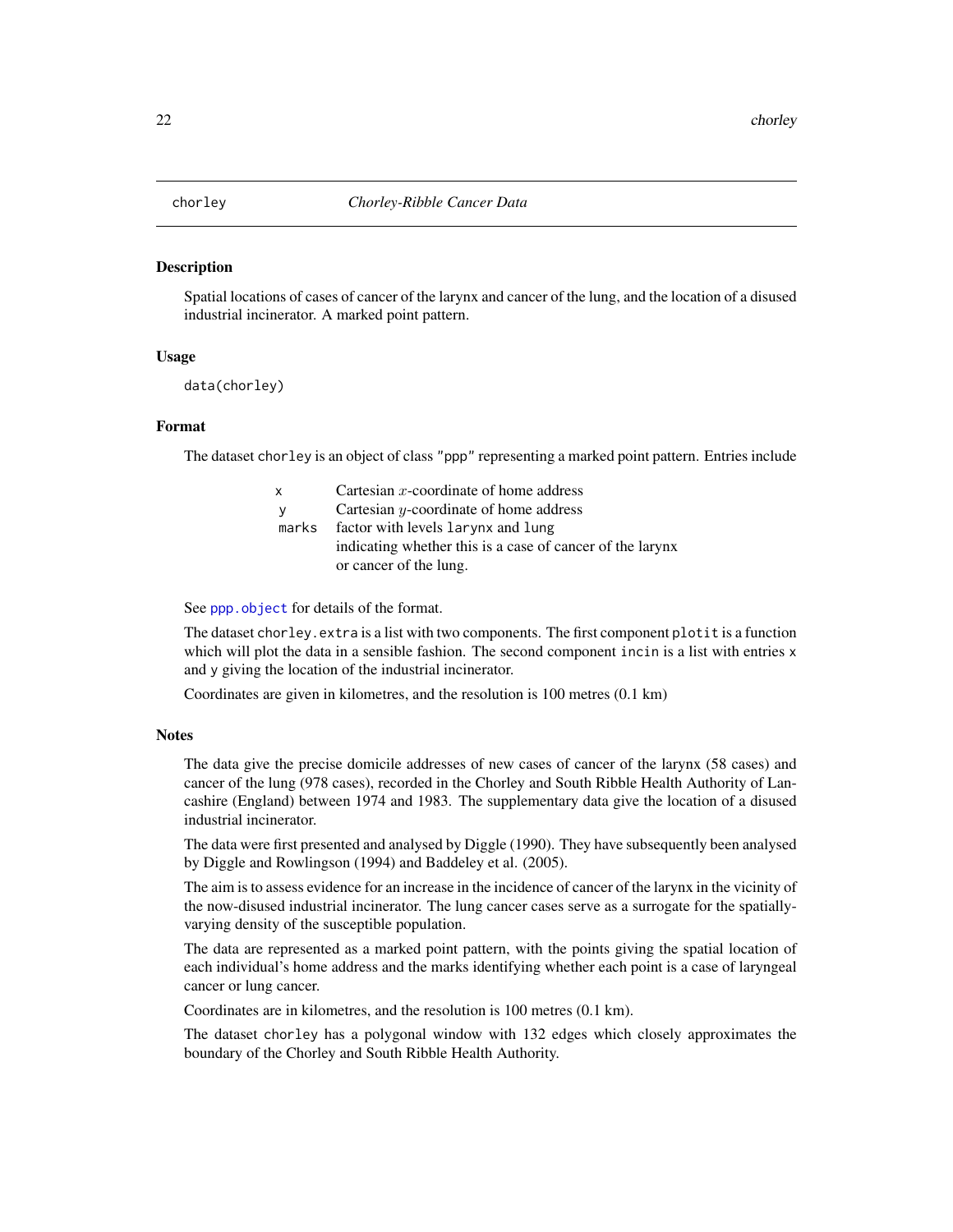#### <span id="page-22-0"></span>cluding the contract of the contract of the contract of the contract of the contract of the contract of the contract of the contract of the contract of the contract of the contract of the contract of the contract of the co

Note that, due to the rounding of spatial coordinates, the data contain duplicated points (two points at the same location). To determine which points are duplicates, use [duplicated.ppp](#page-0-0). To remove the duplication, use [unique.ppp](#page-0-0).

# Source

Coordinates of cases were provided by the Chorley and South Ribble Health Authority, and were kindly supplied by Professor Peter Diggle. Region boundary was digitised by Adrian Baddeley <Adrian.Baddeley@curtin.edu.au>, 2005, from a photograph of an Ordnance Survey map.

# References

Baddeley, A., Turner, R., Møller, J. and Hazelton, M. (2005) Residual analysis for spatial point processes. *Journal of the Royal Statistical Society, Series B* 67, 617–666.

Diggle, P. (1990) A point process modelling approach to raised incidence of a rare phenomenon in the vicinity of a prespecified point. *Journal of the Royal Statistical Soc. Series A* 153, 349-362.

Diggle, P. and Rowlingson, B. (1994) A conditional approach to point process modelling of elevated risk. *Journal of the Royal Statistical Soc. Series A* 157, 433-440.

# Examples

```
chorley
if(require(spatstat.geom)) {
  summary(chorley)
  chorley.extra$plotit()
}
```
clmfires *Castilla-La Mancha Forest Fires*

#### **Description**

This dataset is a record of forest fires in the Castilla-La Mancha region of Spain between 1998 and 2007. This region is approximately 400 by 400 kilometres. The coordinates are recorded in kilometres.

The dataset clmfires is a point pattern (object of class "ppp") containing the spatial coordinates of each fire, with marks containing information about each fire. There are 4 columns of marks:

| cause      | cause of fire (see below)                               |
|------------|---------------------------------------------------------|
| burnt.area | total area burned, in hectares                          |
| date       | the date of fire, as a value of class Date              |
|            | julian.date number of days elapsed since 1 January 1998 |

The cause of the fire is a factor with the levels lightning, accident (for accidents or negligence), intentional (for intentionally started fires) and other (for other causes including unknown cause).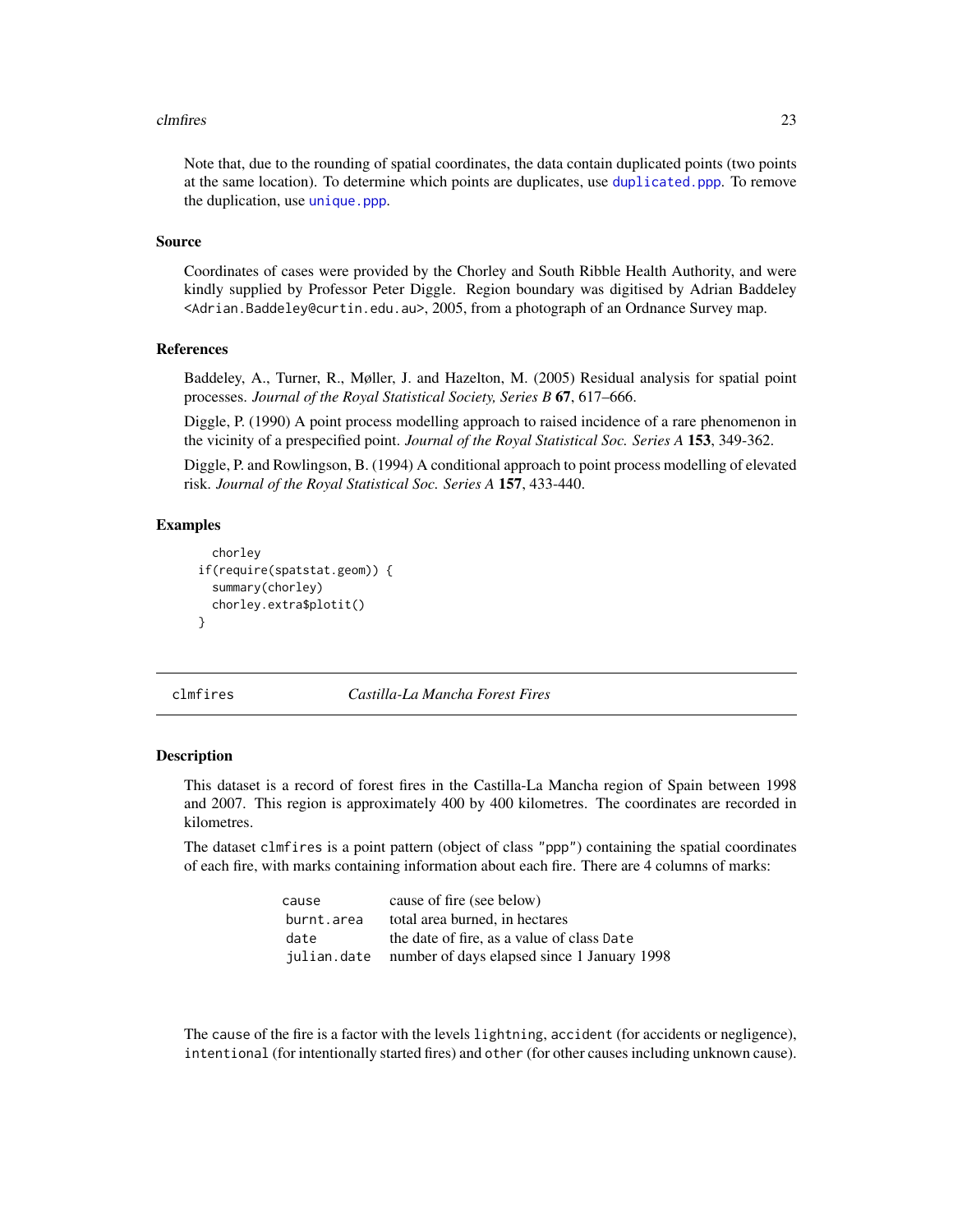The format of date is "Year-month-day", e.g. "2005-07-14" means 14 July, 2005.

The accompanying dataset clmfires. extra is a list of two items clmcov100 and clmcov200 containing covariate information for the entire Castilla-La Mancha region. Each of these two elements is a list of four images (objects of class "im") named elevation, orientation, slope and landuse. The landuse image is factor-valued with the factor having levels urban, farm (for farms or orchards), meadow, denseforest (for dense forest), conifer (for conifer forest or plantation), mixedforest, grassland, bush, scrub and artifgreen for artificial greens such as golf courses.

These images (effectively) provide values for the four covariates at every location in the study area. The images in clmcov100 are 100 by 100 pixels in size, while those in clmcov200 are 200 by 200 pixels. For easy handling, clmcov100 and clmcov200 also belong to the class "listof" so that they can be plotted and printed immediately.

#### Usage

data(clmfires)

# Format

clmfires is a marked point pattern (object of class "ppp"). See [ppp.object](#page-0-0).

clmfires.extra is a list with two components, named clmcov100 and clmcov200, which are lists of pixel images (objects of class "im").

# Remark

The precision with which the coordinates of the locations of the fires changed between 2003 and 2004. From 1998 to 2003 many of the locations were recorded as the centroid of the corresponding "district unit"; the rest were recorded as exact UTM coordinates of the centroids of the fires. In 2004 the system changed and the exact UTM coordinates of the centroids of the fires were used for *all* fires. There is thus a strongly apparent "gridlike" quality to the fire locations for the years 1998 to 2003.

There is however no actual duplication of points in the 1998 to 2003 patterns due to "jittering" having been applied in order to avoid such duplication. It is not clear just *how* the fire locations were jittered. It seems unlikely that the jittering was done using the jitter() function from R or the spatstat function [rjitter](#page-0-0).

Of course there are many sets of points which are *virtually* identical, being separated by distances induced by the jittering. Typically these distances are of the order of 40 metres which is unlikely to be meaningful on the scale at which forest fires are observed.

Caution should therefore be exercised in any analyses of the patterns for the years 1998 to 2003.

# Source

Professor Jorge Mateu.

# Examples

```
if(require(spatstat.geom)) {
plot(clmfires, which.marks="cause", cols=2:5, cex=0.25)
plot(clmfires.extra$clmcov100)
```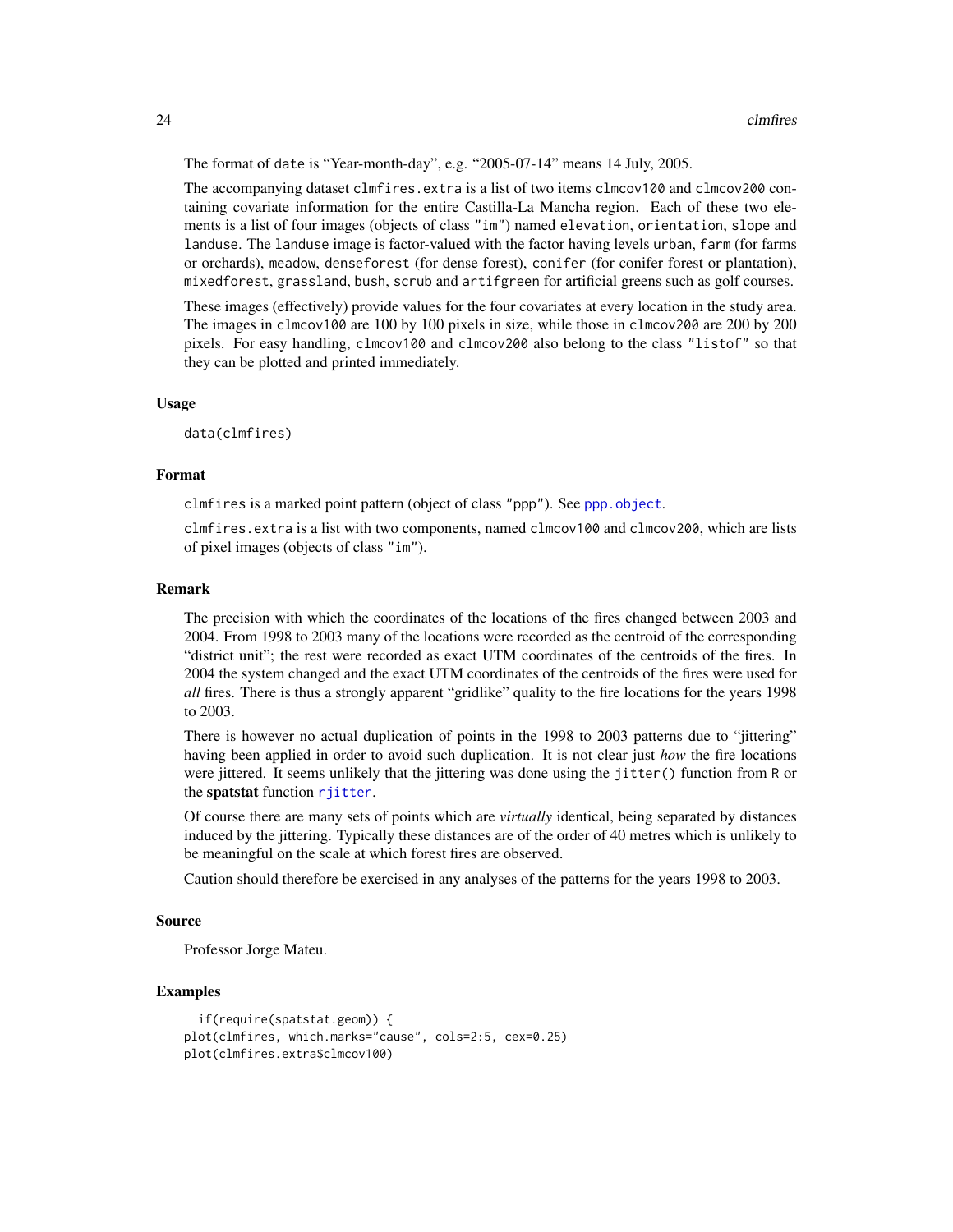#### <span id="page-24-0"></span>concrete 25

```
# Split the clmfires pattern by year and plot the first and last years:
yr <- factor(format(marks(clmfires)$date,format="%Y"))
X <- split(clmfires,f=yr)
fAl <- c("1998","2007")
plot(X[fAl],use.marks=FALSE,main.panel=fAl,main="")
 }
```
concrete *Air Bubbles in Concrete*

# Description

Prof. Shin-ichi Igarashi's data: a point pattern of the locations, in a cross-section of a concrete body, of the centroids of air bubbles in the cement paste matrix surrounding particles of aggregate.

# Usage

data("concrete")

# Format

An object of class "ppp" representing the point pattern of air bubble centroid locations. Spatial coordinates are expressed in microns.

#### Details

The window of the point pattern is a binary mask (window of type "mask"; see [owin](#page-0-0) and as mask for more information about this type of window). This window in effect consists of the cement paste matrix, or equivalently of the complement (in the observed cross-section) of the aggregate.

Major scientific interest is focussed on analysing the distribution of the location of the air bubbles in the cement paste matrix. These bubbles are important in assuring frost resistance of the concrete. Each air bubble protects a region around it to a certain distance. To protect an entire concrete object against severe frost attack, it is necessary to cover the whole of the cement paste matrix with subsets of protected regions formed around the air bubbles. It is believed that the protected regions are related to the Dirichlet tessellation of the centroids of the bubbles, and the statistical properties of the protected regions can be determined from those of the Dirichlet tessellation. In this regard, the areas of the tiles are particularly important.

#### Source

Prof. Shin-ichi Igarashi, of the School of Geoscience and Civil Engineering, Kanazawa University, personal communication.

# References

Natesaiyer, K., Hover, K.C. and Snyder, K.A. (1992). Protected-paste volume of air-entrained cement paste: part 1. *Journal of Materials in Civil Engineering* 4 No.2, 166 – 184. Murotani, T., Igarashi, S. and Koto, H. (2019). Distribution analysis and modeling of air voids in concrete as spatial point processes. *Cement and Concrete Research* 115 124 – 132.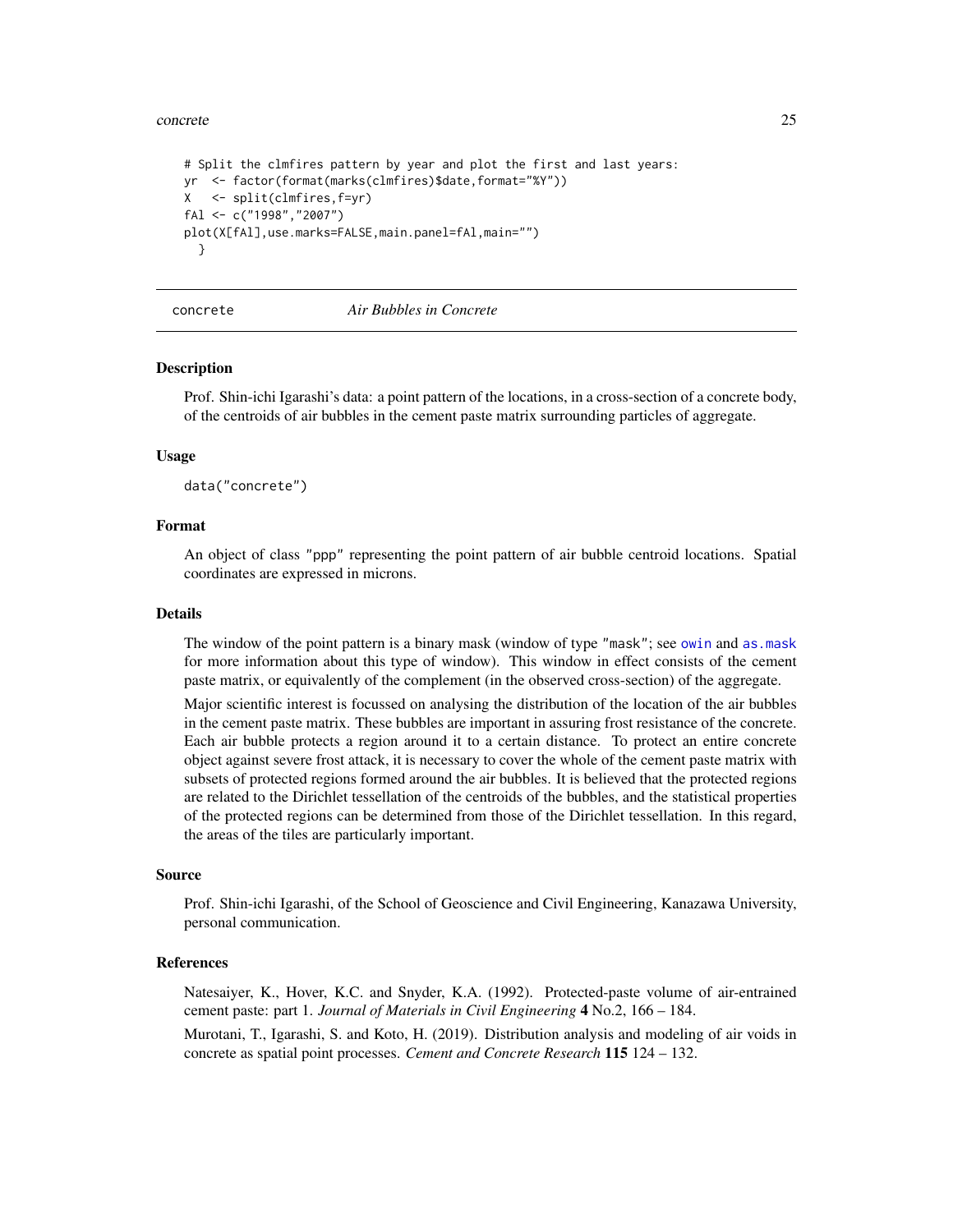# Examples

```
if(require(spatstat.geom)) {
   plot(concrete,chars="+",cols="blue",col="yellow")
   # The aggregate is in yellow; the cement paste matrix is in white.
   # Unit of length: use \mu symbol for micron
   unitname(concrete) <- "\u00B5m"
   if(interactive()) {
     # Compute the Dirichlet tessellation
     dtc <- dirichlet(concrete)
     plot(dtc,ribbon=FALSE, col=sample(rainbow(dtc$n)))
     # Study Dirichlet tile areas
     areas <- tile.areas(dtc)
     aa <- areas/1000 # Divide by 1000 to avoid numerical instability
     # Fit a gamma distribution by the method of moments
     mm < - mean(aa)
     vv \leftarrow var(aa)shape <- mm^2/vv
     rate <- mm/vv
     rate <- rate/1000 # Adjust for rescaling
     hist(areas,probability=TRUE,ylim=c(0,7.5e-6),
        main="Histogram and density estimates for areas", ylab="", xlab="area")
     lines(density(areas),col="red")
     curve(dgamma(x,shape=shape,rate=rate),add=TRUE,col="blue")
     legend("topright",lty=1,col=c("red","blue"),
            legend=c("non-parametric","gamma fit"),bty="n")
   }
}
```
copper *Berman-Huntington points and lines data*

## Description

These data come from an intensive geological survey of a 70 x 158 km region in central Queensland, Australia. They consist of 67 points representing copper ore deposits, and 146 line segments representing geological 'lineaments'. Lineaments are linear features, visible on a satellite image, that are believed to consist largely of geological faults (Berman, 1986, p. 55). It would be of great interest to predict the occurrence of copper deposits from the lineament pattern, since the latter can easily be observed on satellite images.

These data were introduced and analysed by Berman (1986). They have also been studied by Berman and Diggle (1989), Berman and Turner (1992), Baddeley and Turner (2000, 2005), Foxall and Baddeley (2002) and Baddeley et al (2005).

Many analyses have been performed on the southern half of the data only. This subset is also provided.

<span id="page-25-0"></span>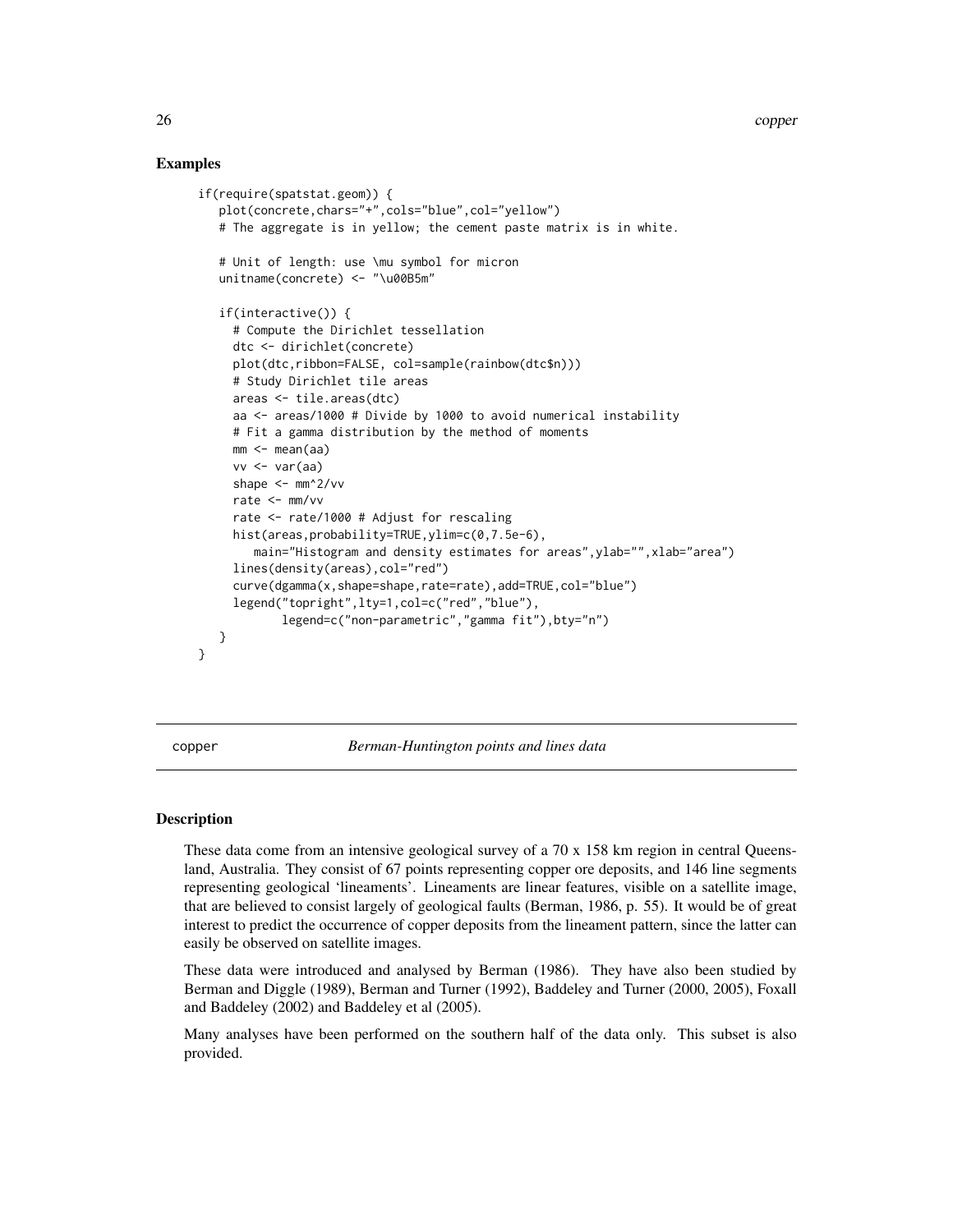copper 27

# Usage

data(copper)

# Format

copper is a list with the following entries:

- Points a point pattern (object of class "ppp") representing the full point pattern of copper deposits. See [ppp.object](#page-0-0) for details of the format.
- Lines a line segment pattern (object of class "psp") representing the lineaments in the full dataset. See [psp.object](#page-0-0) for details of the format.
- South Window the window delineating the southern half of the study region. An object of class "owin".
- SouthPoints the point pattern of copper deposits in the southern half of the study region. An object of class "ppp".
- **SouthLines** the line segment pattern of the lineaments in the southern half of the study region. An object of class "psp".

All spatial coordinates are expressed in kilometres.

#### Source

Dr Jonathan Huntington, CSIRO Earth Science and Resource Engineering, Sydney, Australia. Coordinates kindly provided by Dr. Mark Berman and Dr. Andy Green, CSIRO, Sydney, Australia.

# References

Baddeley, A. and Turner, R. (2000) Practical maximum pseudolikelihood for spatial point patterns. *Australian and New Zealand Journal of Statistics* 42, 283–322.

Baddeley, A., Turner, R., Møller, J. and Hazelton, M. (2005) Residual analysis for spatial point processes. *Journal of the Royal Statistical Society, Series B* 67, 617–666.

Baddeley, A. and Turner, R. (2005) Modelling spatial point patterns in R. In: A. Baddeley, P. Gregori, J. Mateu, R. Stoica, and D. Stoyan, editors, *Case Studies in Spatial Point Pattern Modelling*, Lecture Notes in Statistics number 185. Pages 23–74. Springer-Verlag, New York, 2006. ISBN: 0-387-28311-0.

Berman, M. (1986). Testing for spatial association between a point process and another stochastic process. *Applied Statistics* 35, 54–62.

Berman, M. and Diggle, P.J. (1989) Estimating Weighted Integrals of the Second-order Intensity of a Spatial Point Process. *Journal of the Royal Statistical Society, series B* 51, 81–92.

Berman, M. and Turner, T.R. (1992) Approximating point process likelihoods with GLIM. *Applied Statistics* 41, 31–38.

Foxall, R. and Baddeley, A. (2002) Nonparametric measures of association between a spatial point process and a random set, with geological applications. *Applied Statistics* 51, 165–182.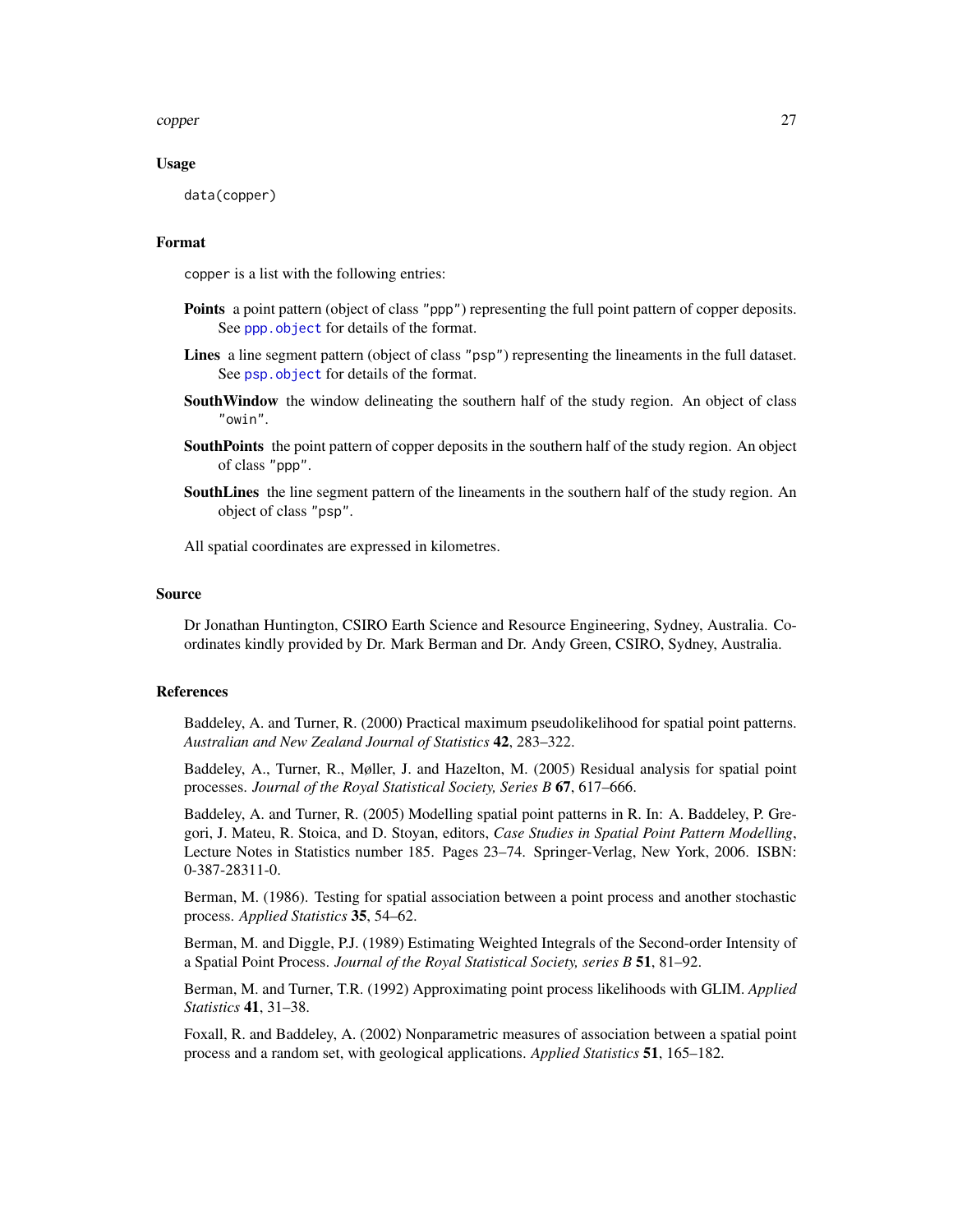# Examples

```
data(copper)
if(require(spatstat.core)) {
# Plot full dataset
plot(copper$Points)
plot(copper$Lines, add=TRUE)
# Plot southern half of data
plot(copper$SouthPoints)
plot(copper$SouthLines, add=TRUE)
if(interactive()) {
  Z <- distmap(copper$SouthLines)
 plot(Z)
 X <- copper$SouthPoints
 ppm(X, ~D, covariates=list(D=Z))
}
}
```
copyExampleFiles *Copy Data Files for Example*

# Description

This command copies several data files to a folder (directory) chosen by the user, so that they can be used for a practice example.

# Usage

copyExampleFiles(which, folder = getwd())

# Arguments

| which  | Character string name (partially matched) of one of the datasets installed in                                                       |
|--------|-------------------------------------------------------------------------------------------------------------------------------------|
|        | spatstat for which the original data files are provided. If which is missing,<br>a list of available options is printed.            |
|        |                                                                                                                                     |
| folder | Character string path name of a folder (directory) in which the files will be<br>placed. Defaults to the current working directory. |

# Details

The original text files containing data for the selected dataset are copied to the chosen folder. This is part of an exercise described in Chapter 3 of Baddeley, Rubak and Turner (2015).

<span id="page-27-0"></span>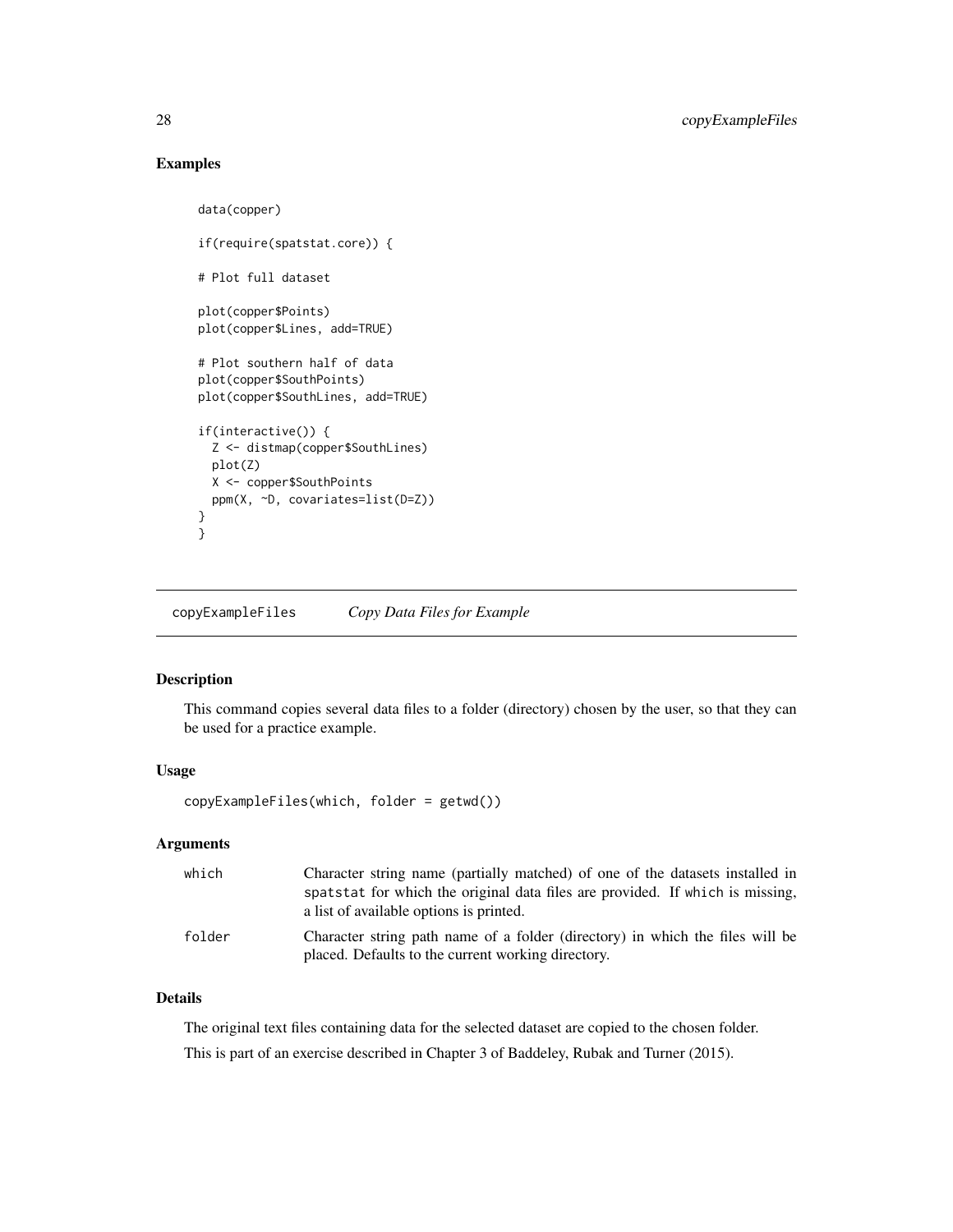# <span id="page-28-0"></span>demohyper 29

# Author(s)

Adrian Baddeley <Adrian.Baddeley@curtin.edu.au>, Rolf Turner <r.turner@auckland.ac.nz> and Ege Rubak <rubak@math.aau.dk>.

# References

Baddeley, A., Rubak, E. and Turner, R. (2015) *Spatial Point Patterns: Methodology and Applications with R*. Chapman and Hall/CRC Press.

# See Also

[vesicles](#page-73-1), [finpines](#page-30-1)

# Examples

copyExampleFiles()

demohyper *Demonstration Example of Hyperframe of Spatial Data*

#### Description

This is an artificially constructed example of a hyperframe of spatial data. The data could have been obtained from an experiment in which there are two groups of experimental units, the response from each unit is a point pattern Points, and for each unit there is explanatory data in the form of a pixel image Image.

# Usage

data(demohyper)

#### Format

A [hyperframe](#page-0-0) with 3 rows and 3 columns:

Points List of spatial point patterns (objects of class "ppp") serving as the responses in an experiment.

Image List of images (objects of class "im") serving as explanatory variables.

Group Factor with two levels a and b serving as an explanatory variable.

# Source

Artificially generated by Adrian Baddeley <Adrian.Baddeley@curtin.edu.au>.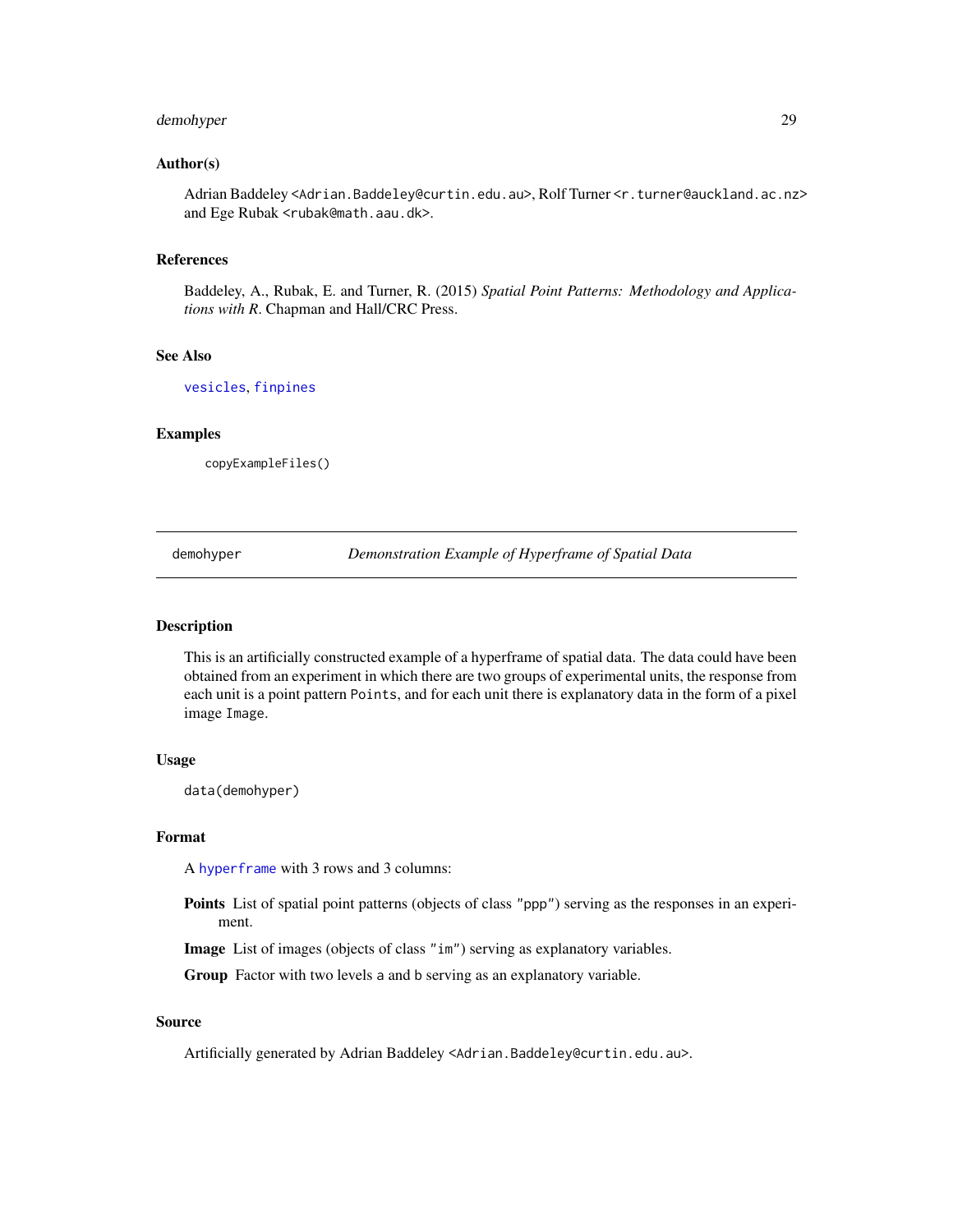# Examples

```
if(require(spatstat.core)) {
plot(demohyper, quote({ plot(Image, main=""); plot(Points, add=TRUE) }),
    parargs=list(mar=rep(1,4)))
mppm(Points ~ Group/Image, data=demohyper)
}
```
#### demopat *Artificial Data Point Pattern*

#### Description

This is an artificial dataset, for use in testing and demonstrating the capabilities of the spatstat package.

It is a multitype point pattern in an irregular polygonal window. There are two types of points. The window contains a polygonal hole. Spatial coordinates are expressed in *furlongs* (one furlong equals 660 feet).

# Usage

data(demopat)

# Format

An object of class "ppp" representing the point pattern.

See [ppp.object](#page-0-0) for details of the format of a point pattern object.

# Source

Adrian Baddeley <Adrian.Baddeley@curtin.edu.au>

dendrite *Dendritic Spines Data*

# Description

Dendrites are branching filaments which extend from the main body of a neuron (nerve cell) to propagate electrochemical signals. Spines are small protrusions on the dendrites.

This dataset gives the locations of 566 spines observed on one branch of the dendritic tree of a rat neuron. The spines are classified according to their shape into three types: mushroom, stubby or thin.

The data have been analysed in Jammalamadaka et al (2013) and Baddeley et al (2014). Please cite these papers and acknowledge the Kosik Lab, UC Santa Barbara, in any use of the data.

<span id="page-29-0"></span>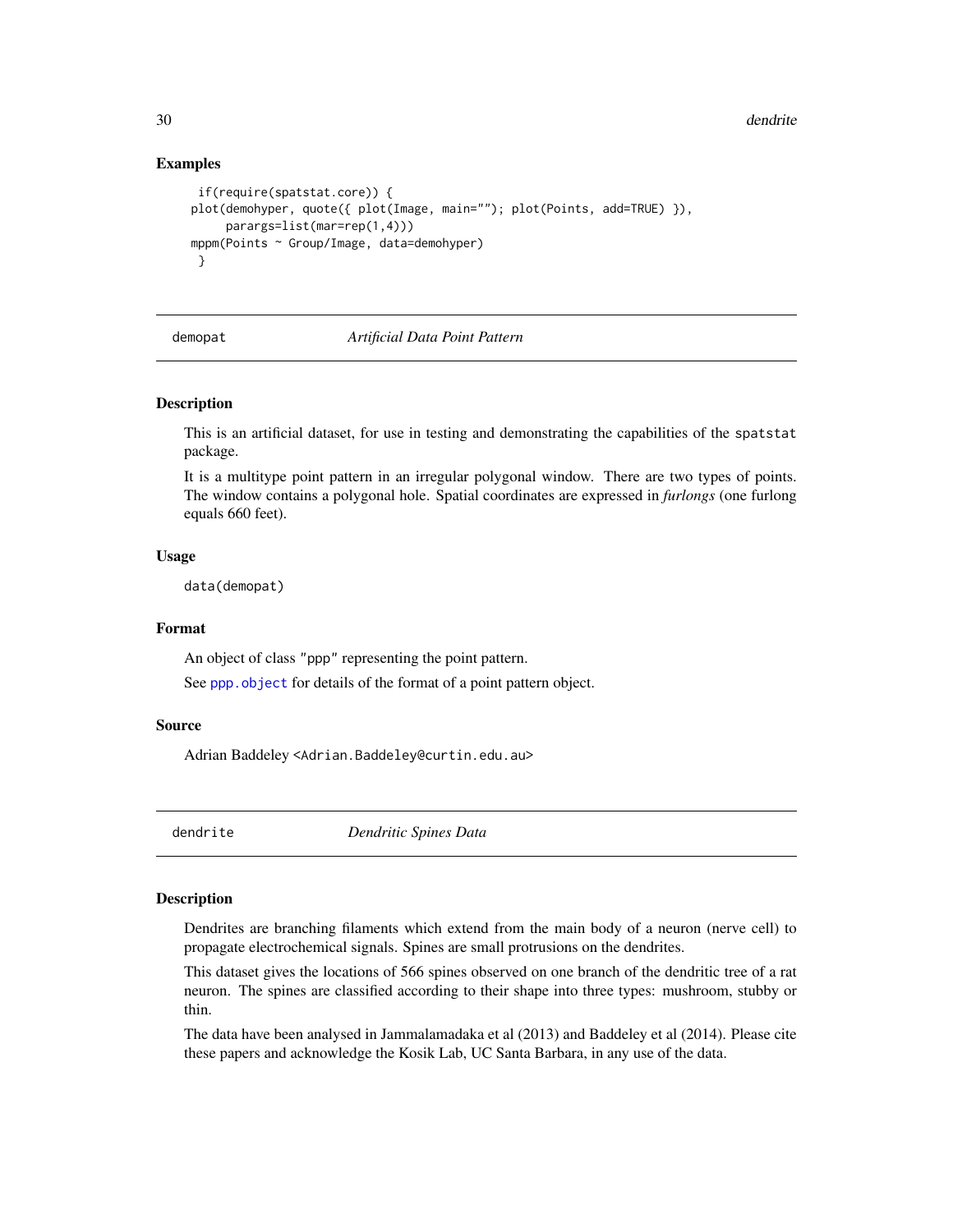#### <span id="page-30-0"></span>finpines 31

# Usage

data("dendrite")

# Format

Object of class "lpp". See [lpp](#page-0-0).

Spatial coordinates are expressed in microns.

# Source

Kosik Lab, UC Santa Barbara (Dr Kenneth Kosik, Dr Sourav Banerjee). Formatted for spatstat by Dr Aruna Jammalamadaka.

# References

Baddeley, A, Jammalamadaka, A. and Nair, G. (2014) Multitype point process analysis of spines on the dendrite network of a neuron. *Applied Statistics* (Journal of the Royal Statistical Society, Series C), 63, 673–694.

Jammalamadaka, A., Banerjee, S., Manjunath, B.S. and Kosik, K. (2013) Statistical Analysis of Dendritic Spine Distributions in Rat Hippocampal Cultures. *BMC Bioinformatics* 14, 287.

# Examples

```
if(require(spatstat.linnet)) {
plot(dendrite,leg.side="bottom", main="", cex=0.75, cols=2:4)
 }
```
<span id="page-30-1"></span>finpines *Pine saplings in Finland.*

#### Description

The data record the locations of 126 pine saplings in a Finnish forest, their heights and their diameters.

The dataset finpines is a marked point pattern containing the locations of the saplings marked by their heights and their diameters.

Sapling locations are given in metres (to six significant digits); heights are in metres (rounded to the nearest 0.1 metre, except in one case to the nearest 0.05 metres); diameters are in centimetres (rounded to the nearest centimetre).

The data were recorded by Professor Seppo Kellomaki, Faculty of Forestry, University of Joensuu, Finland, and subsequently massaged by Professor Antti Penttinen, Department of Statistics, University of Jyv\"askyl\"a, Finland.

Originally the point locations were observed in polar coordinates with rather poor angular precision. Hence the coordinates are imprecise for large radius because of rounding errors: indeed the alignments can be observed by eye.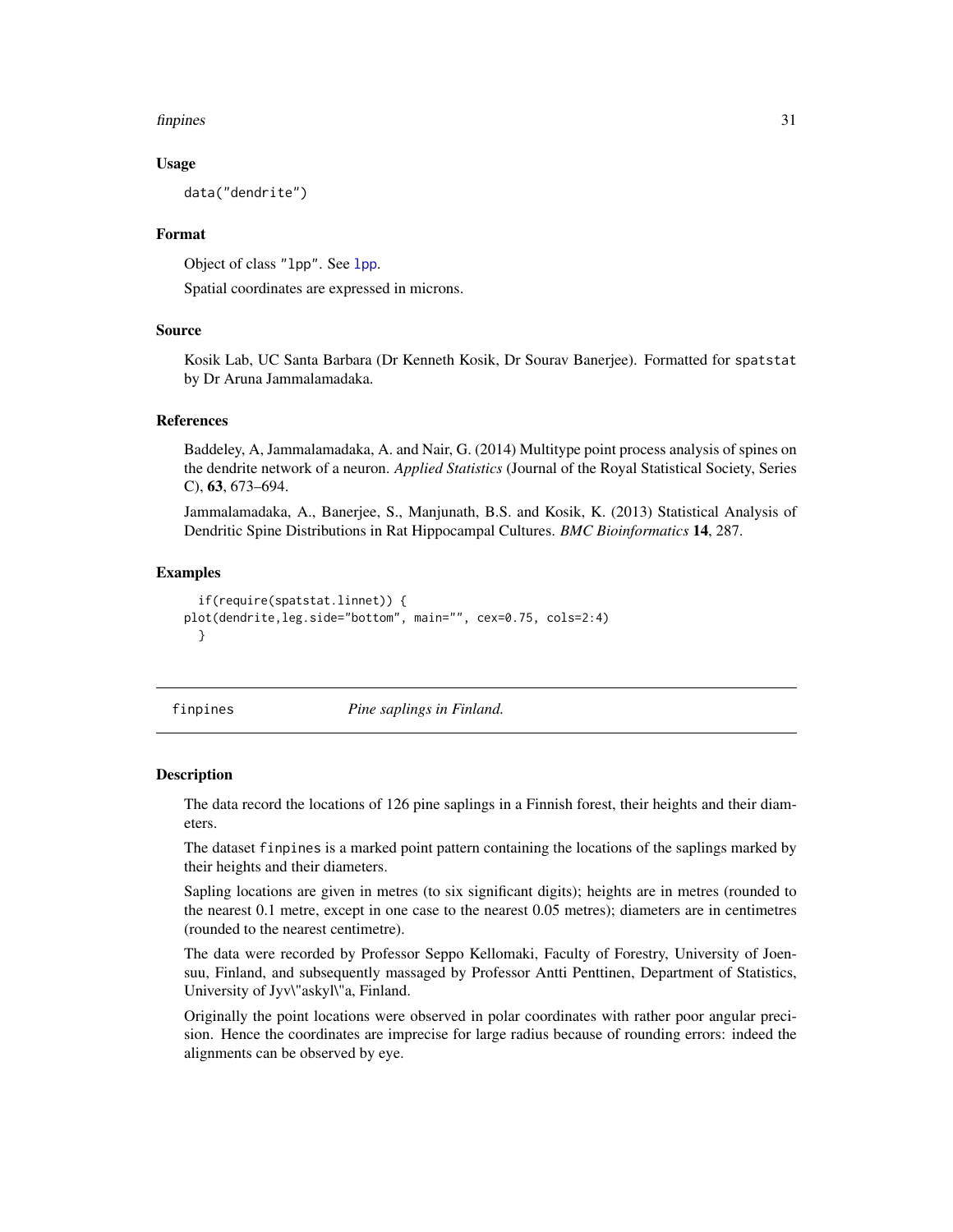<span id="page-31-0"></span>The data were manipulated by Prof Penttinen by making small angular perturbations at random. After this transformation, the original data (in a circular plot) were clipped to a square window, for convenience.

Professor Penttinen emphasises that the data were intended only for initial experimentation. They have some strange features. For example, if the height is less than 1.3 metres then the diameter can be uncertain. Also there are some very close pairs of points. Some pairs of trees (namely (58,59), (78,79), (96,97) and (102,103)) violate the requirement that the interpoint distance should be greater than half the sum of their diameters.

These data have subsequently been analysed by Van Lieshout (2004).

# Usage

```
data(finpines)
```
# Format

Object of class "ppp" representing the point pattern of sapling locations marked by their heights and diameters. See [ppp.object](#page-0-0) for details of the format.

# Source

Prof Antti Penttinen

# References

Van Lieshout, M.N.M. (2004) A J-function for marked point patterns. Research Report PNA-R0404, June 2004. Centrum voor Wiskunde en Informatica (CWI), Amsterdam, 2004.

# Examples

```
data(finpines)
if(require(spatstat.geom)) {
  plot(unmark(finpines), main="Finnish pines: locations")
  plot(finpines, which.marks="height", main="heights")
  plot(finpines, which.marks="diameter", main="diameters")
 plot(finpines, which.marks="diameter",
           main="diameters to scale", markscale=1/200)
}
```
flu *Influenza Virus Proteins*

# Description

Replicated spatial point patterns giving the locations of two different virus proteins on the membranes of cells infected with influenza virus.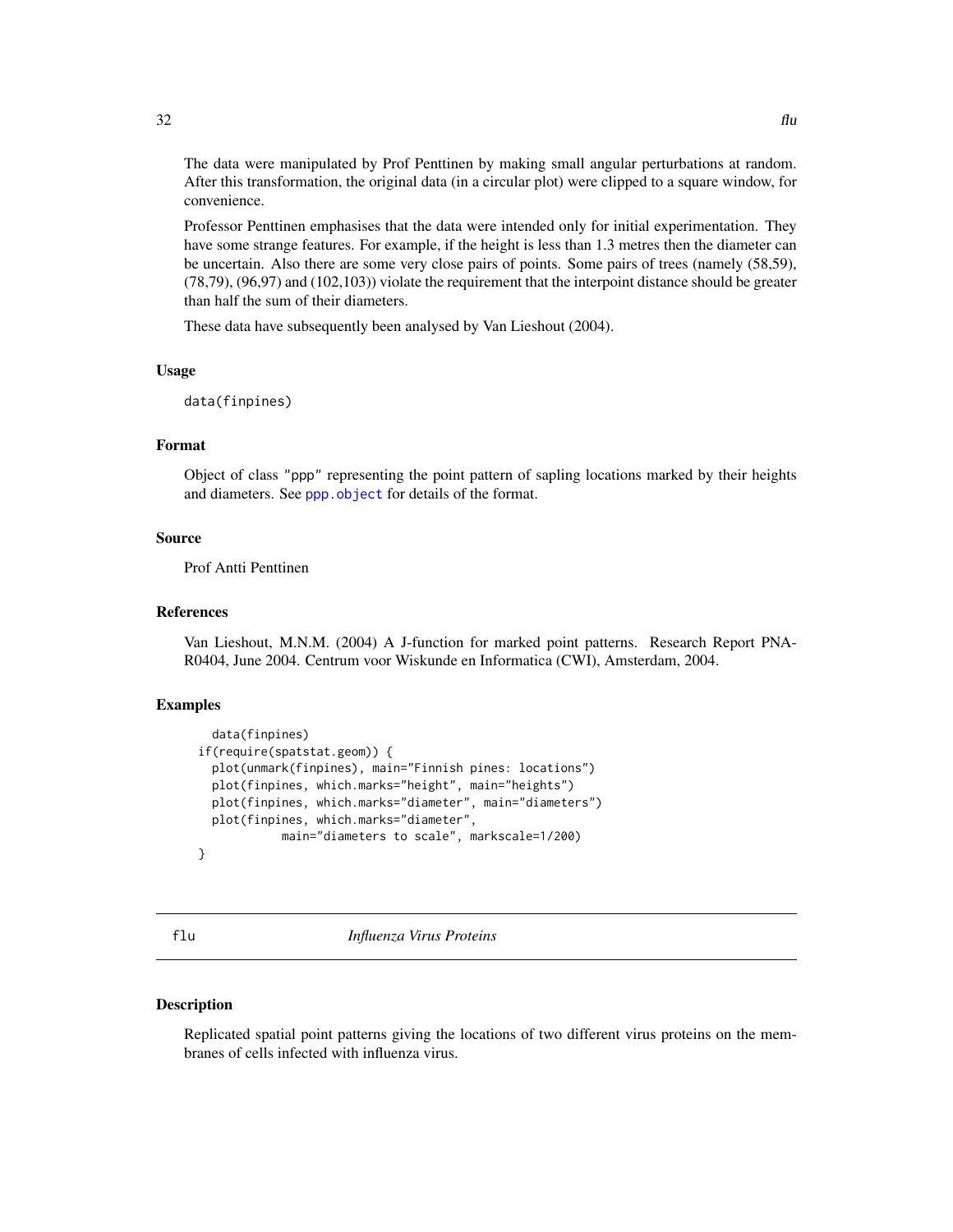# Usage

data(flu)

# Format

A [hyperframe](#page-0-0) with 41 rows and four columns:

- pattern List of spatial point patterns (objects of class "ppp") with points of two types, identifying the locations of two different proteins on a membrane sheet. Coordinates are expressed in nanometres (*nm*) and the window of observation is a square of side length 3331 *nm*.
- virustype Factor identifying whether the infecting virus was the wild type (wt) or mutant (mut1).
- stain Factor identifying whether the membrane sheet was stained for the proteins *M2* and *M1* (stain="M2-M1") or stained for the proteins *M2* and *HA* (stain="M2-HA").
- frameid Integer. Serial number of the microscope frame in the original experiment. Frame identifier is not unique across different values of virustype and stain.

The row names of the hyperframe can be used as succinct labels in plots.

#### Details

The data consist of 41 spatial point patterns, each giving the locations of two different virus proteins on the membranes of cells infected with influenza virus.

Chen et al (2008) conducted the experiment and used spatial analysis to establish evidence for an interaction between the influenza virus proteins M1 and M2 that is important for the study of viral replication.

Canine kidney cells were infected with human influenza, Udorn strain, either the wild type or a mutant which encodes a defective M2 protein. At twelve hours post-infection, membrane sheets were prepared and stained for viral proteins, using two antibodies conjugated to gold particles of two sizes (6 nanometre and 12 nanometre diameter) enabling localisation of two different proteins on each sheet. The 6 nm particles were stained for M2 (ion channel protein), while the 12 nm particles were stained either for M1 (matrix protein) or for HA (hemagglutinin). Membrane sheets were visualised in electron microscopy.

Experimental technique and spatial analysis of the membranes stained for M2 and M1 is reported in Chen et al (2008). Analysis of the membranes stained for M2 and HA is reported in Rossman et al (2010). The M2-HA data shows a stronger association between the two proteins which has also been observed biochemically and functionally (Rossman et al, 2010).

The dataset flu is a [hyperframe](#page-0-0) with one row for each membrane sheet. The column named pattern contains the spatial point patterns of gold particle locations, with two types of points (either M1 and M2 or HA and M2). The column named virustype is a factor identifying the virus: either wild type wt or mutant mut1. The column named stain is a factor identifying whether the membrane was stained for M1 and M2 (stain="M2-M1") or stained for HA and M2 (stain="M2-HA"). The row names of the hyperframe are a succinct summary of the experimental conditions and can be used as labels in plots. See the Examples.

#### Source

Data generously provided by Dr G.P. Leser and Dr R.A. Lamb. Please cite Chen et al (2008) in any use of these data.

 $\mathbf{f}$ lu  $\mathbf{f}$ 33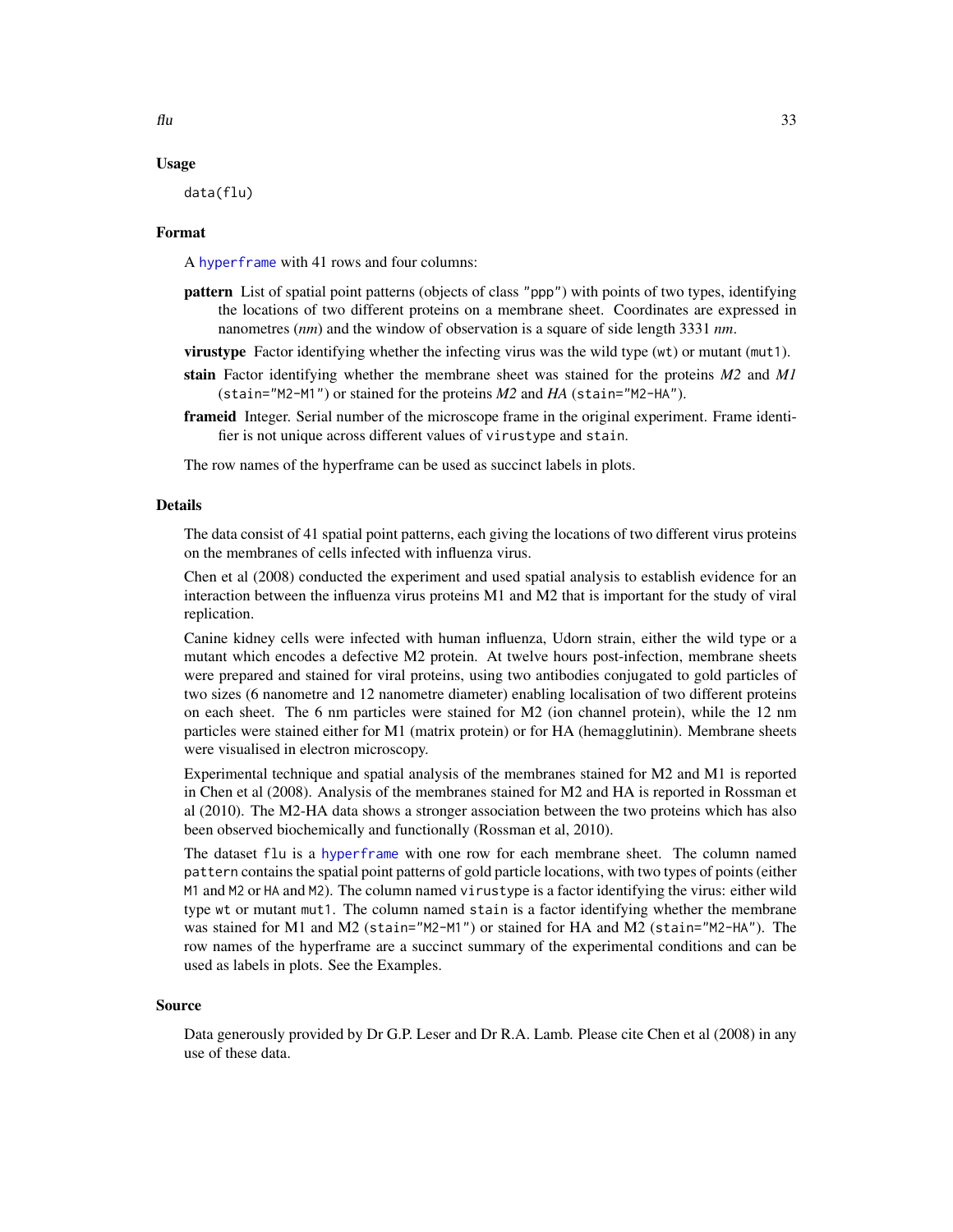# <span id="page-33-0"></span>References

Chen, B.J., Leser, G.P., Jackson, D. and Lamb, R.A. (2008) The influenza virus M2 protein cytoplasmic tail interacts with the M1 protein and influences virus assembly at the site of virus budding. *Journal of Virology* 82, 10059–10070.

Rossman, J.S., Jing, X.H., Leser, G.P. and Lamb, R.A. (2010) Influenza virus M2 protein mediates ESCRT-independent membrane scission *Cell* 142, 902–913.

# Examples

```
if(require(spatstat.geom)) {
flu
Y <- flu$pattern[10]
Y <- flu[10, 1, drop=TRUE]
wildM1 <- with(flu, virustype == "wt" & stain == "M2-M1")
plot(flu[wildM1, 1, drop=TRUE],
    main=c("flu data", "wild type virus, M2-M1 stain"),
    pch=c(3,16), cex=0.4, cols=2:3)
 }
```
<span id="page-33-1"></span>ganglia *Beta Ganglion Cells in Cat Retina, Old Version*

# Description

Point pattern of retinal ganglion cells identified as 'on' or 'off'. A marked point pattern.

# Usage

```
data(ganglia)
```
# Format

An object of class "ppp" representing the point pattern of cell locations. Entries include

| x     | Cartesian $x$ -coordinate of cell |
|-------|-----------------------------------|
| v     | Cartesian $y$ -coordinate of cell |
| marks | factor with levels of f and on    |
|       | indicating "off" and "on" cells   |

See [ppp.object](#page-0-0) for details of the format.

# **Notes**

# Important: these data are INCORRECT. See below.

The data represent a pattern of beta-type ganglion cells in the retina of a cat recorded in Figure 6(a) of W\"assle et al. (1981).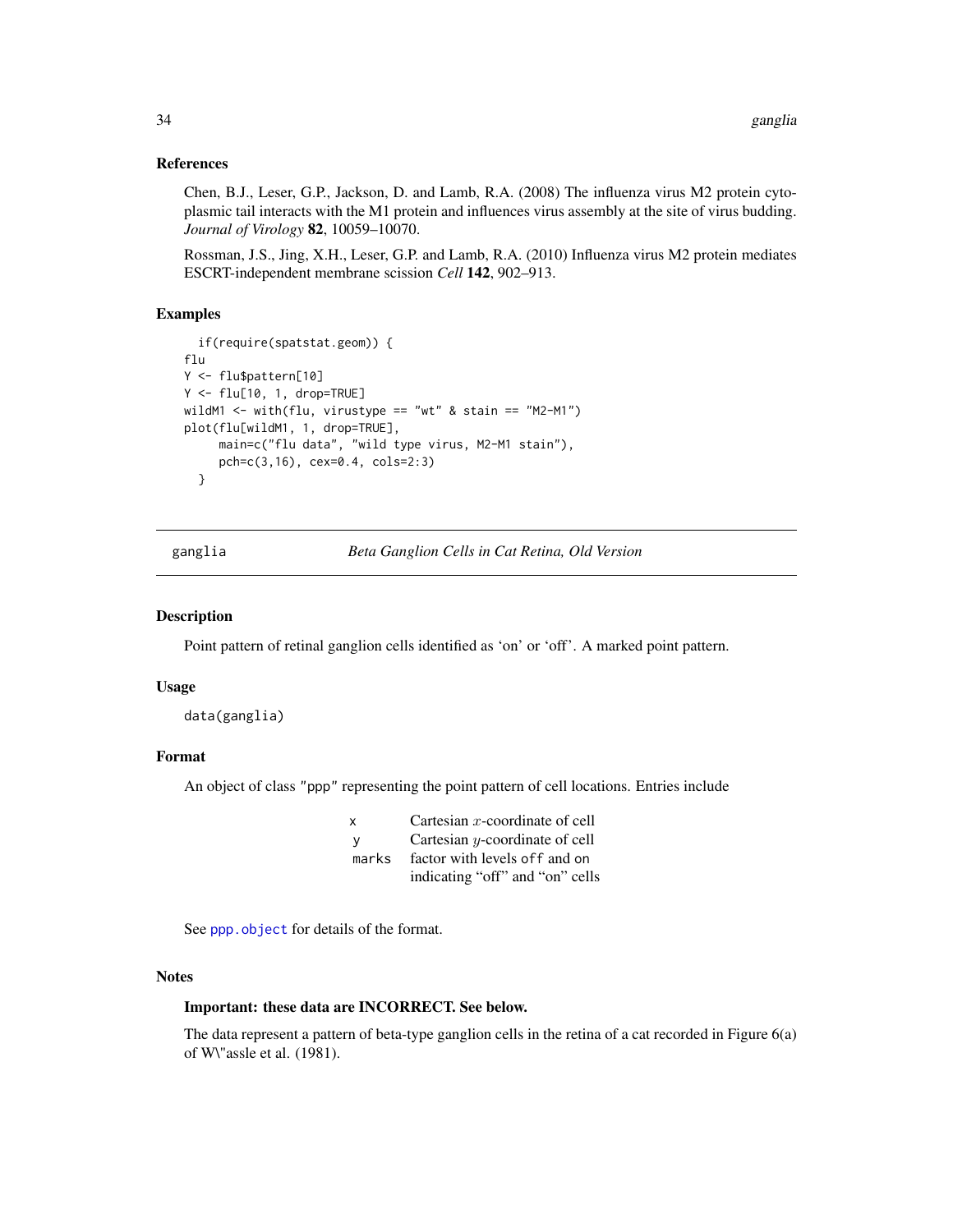#### <span id="page-34-0"></span>gordon 35

The pattern was first analysed by W\"assle et al (1981) using nearest neighbour distances. The data used in their analysis are not available.

The present dataset [ganglia](#page-33-1) was scanned from Figure 6(a) of W\"assle et al (1981) in the early 1990's, but we have no further information. This dataset is the one analysed by Van Lieshout and Baddeley (1999) using multitype J functions, and by Stoyan (1995) using second order methods (pair correlation and mark correlation).

It has now been discovered that these data are **incorrect**. They are not faithful to the scale in Figure 6 of W\"assle et al (1981), and they contain some scanning errors. Hence they should not be used to address the original scientific question. They have been retained only for comparison with other analyses in the statistical literature.

A new, corrected dataset, scanned from the original microscope image, has been provided under the name [betacells](#page-12-1). Use that dataset for any further study.

#### Warnings

These data are incorrect. Use the new corrected dataset [betacells](#page-12-1).

# Source

W\"assle et al (1981), data supplied by Marie-Colette van Lieshout and attributed to Peter Diggle

# References

Stoyan, D. (1995) Personal communication.

Van Lieshout, M.N.M. and Baddeley, A.J. (1999) Indices of dependence between types in multivariate point patterns. *Scandinavian Journal of Statistics* 26, 511–532.

W\"assle, H., Boycott, B. B. & Illing, R.-B. (1981). Morphology and mosaic of on- and off-beta cells in the cat retina and some functional considerations. *Proc. Roy. Soc. London Ser. B* 212, 177–195.

gordon *People in Gordon Square*

#### **Description**

This dataset records the location of people sitting on a grass patch in Gordon Square, London, at 3pm on a sunny afternoon.

The dataset gordon is a point pattern (object of class "ppp") containing the spatial coordinates of each person.

The grass patch is an irregular polygon with two holes.

Coordinates are given in metres.

# Usage

data(gordon)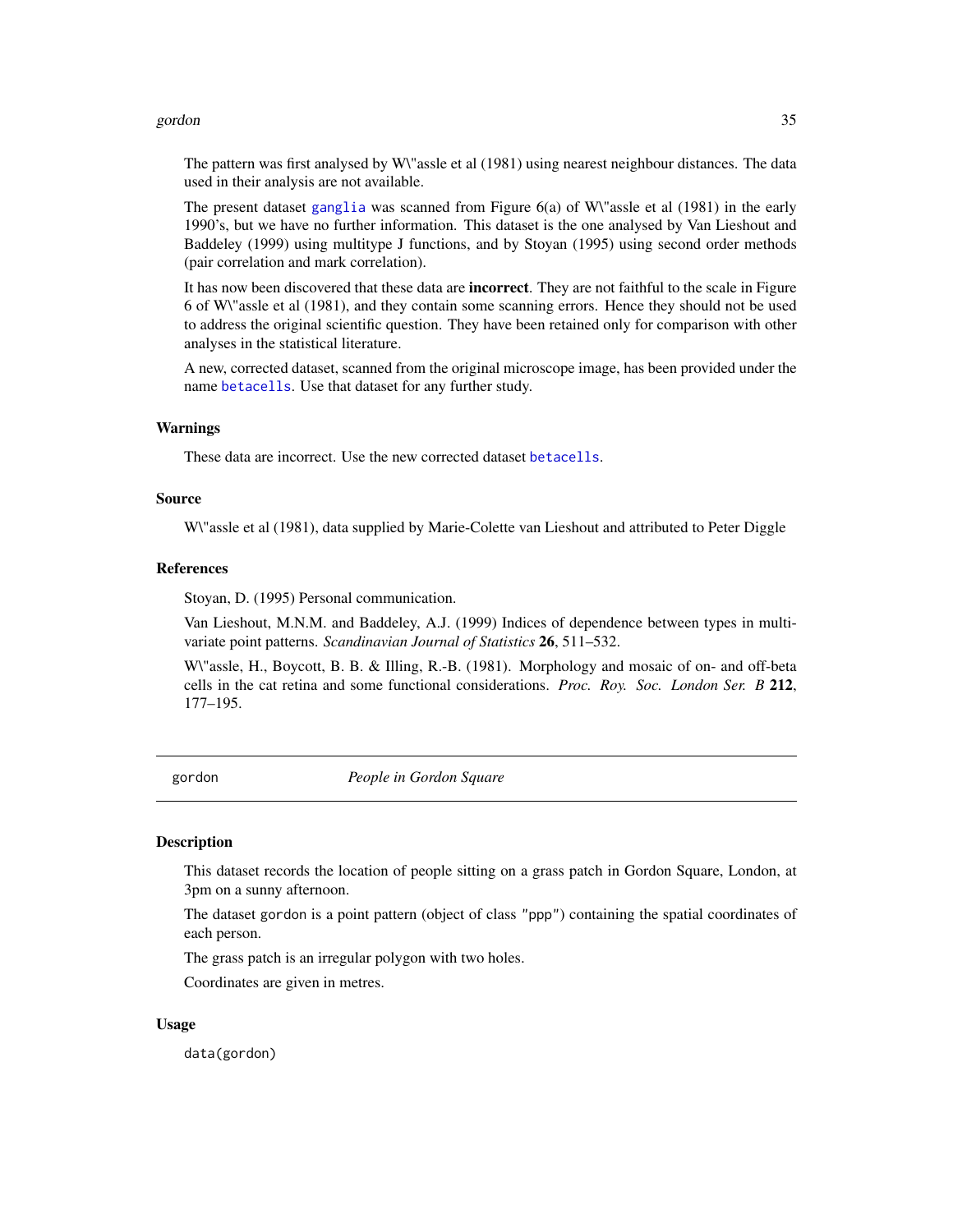# <span id="page-35-0"></span>Source

Andrew Bevan, University College London.

# References

Baddeley, A., Turner, R., Mateu, J. and Bevan, A. (2013) Hybrids of Gibbs point process models and their implementation. *Journal of Statistical Software* 55:11, 1–43. DOI: 10.18637/jss.v055.i11

# Examples

```
data(gordon)
 if(require(spatstat.geom)) {
plot(gordon)
 }
```
gorillas *Gorilla Nesting Sites*

#### Description

Locations of nesting sites of gorillas, and associated covariates, in a National Park in Cameroon.

#### Usage

data(gorillas)

# Format

gorillas is a marked point pattern (object of class "ppp") representing nest site locations.

gorillas.extra is a named list of 7 pixel images (objects of class "im") containing spatial covariates. It also belongs to the class "listof".

All spatial coordinates are in metres. The coordinate reference system is WGS\_84\_UTM\_Zone\_32N.

#### Details

These data come from a study of gorillas in the Kagwene Gorilla Sanctuary, Cameroon, by the Wildlife Conservation Society Takamanda-Mone Landscape Project (WCS-TMLP). A detailed description and analysis of the data is reported in Funwi-Gabga and Mateu (2012).

The dataset gorillas is a marked point pattern (object of class "ppp") giving the spatial locations of 647 nesting sites of gorilla groups observed in the sanctuary over time. Locations are given as UTM (Zone 32N) coordinates in metres. The observation window is the boundary of the sanctuary, represented as a polygon. Marks attached to the points are:

group Identifier of the gorilla group that constructed the nest site: a categorical variable with values major or minor.

season Season in which data were collected: categorical, either rainy or dry.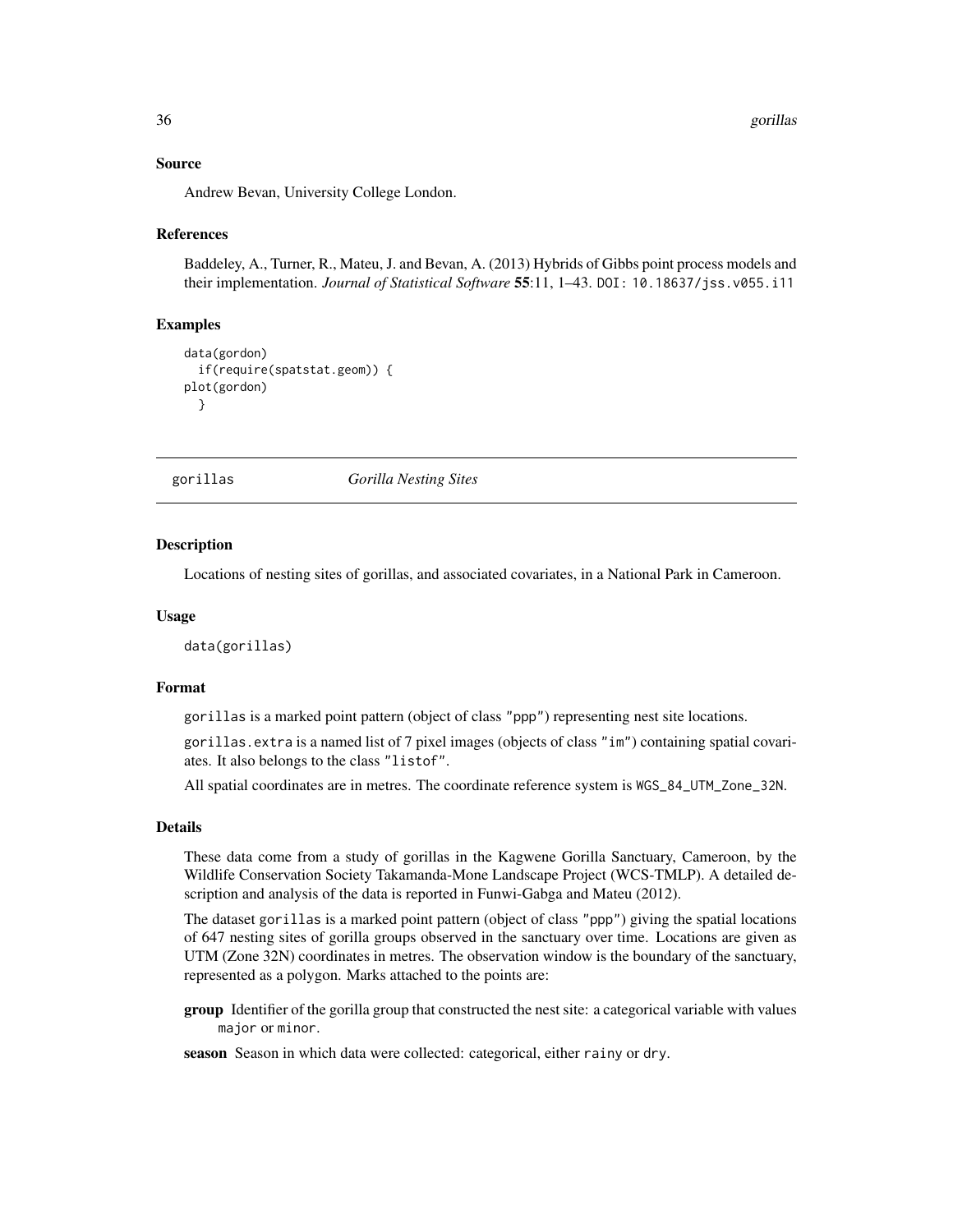#### gorillas **37**

date Day of observation. A value of class "Date".

Note that the data contain duplicated points (two points at the same location). To determine which points are duplicates, use [duplicated.ppp](#page-0-0). To remove the duplication, use [unique.ppp](#page-0-0).

The accompanying dataset gorillas.extra contains spatial covariate information. It is a named list containing seven pixel images (objects of class "im") giving the values of seven covariates over the study region. It also belongs to the class "listof" so that it can be plotted. The component images are:

aspect Compass direction of the terrain slope. Categorical, with levels N, NE, E, SE, S, SW, W and NW.

elevation Digital elevation of terrain, in metres.

heat Heat Load Index at each point on the surface (Beer's aspect), discretised. Categorical with values Warmest (Beer's aspect between 0 and 0.999), Moderate (Beer's aspect between 1 and 1.999), Coolest (Beer's aspect equals 2).

slopeangle Terrain slope, in degrees.

- slopetype Type of slope. Categorical, with values Valley, Toe (toe slope), Flat, Midslope, Upper and Ridge.
- vegetation Vegetation or cover type. Categorical, with values Disturbed (highly disturbed forest), Colonising (colonising forest), Grassland (savannah), Primary (primary forest), Secondary (secondary forest), and Transition (transitional vegetation).

waterdist Euclidean distance from nearest water body, in metres.

For further information see Funwi-Gabga and Mateu (2012).

#### Raw Data

For demonstration and training purposes, the raw data file for the vegetation covariate is also provided in the spatstat.data package installation, as the file vegetation.asc in the folder rawdata/gorillas. Use [system.file](#page-0-0) to obtain the file path: system.file("rawdata/gorillas/vegetation.asc", package="spatstat.dat This is a text file in the simple ASCII file format of the geospatial library GDAL. The file can be read by the function readGDAL in the **rgdal** package, or alternatively read directly using [scan](#page-0-0).

#### Source

Field data collector: Wildlife Conservation Society Takamanda-Mone Landscape Project (WCS-TMLP). *Please acknowledge WCS-TMLP in any use of these data.*

Data kindly provided by Funwi-Gabga Neba, Data Coordinator of A.P.E.S. Database Project, Department of Primatology, Max Planck Institute for Evolutionary Anthropology, Leipzig, Germany.

The collaboration of Prof Jorge Mateu, Universitat Jaume I, Castellon, Spain is gratefully acknowledged.

#### References

Funwi-Gabga, N. (2008) *A pastoralist survey and fire impact assessment in the Kagwene Gorilla Sanctuary, Cameroon*. M.Sc. thesis, Geology and Environmental Science, University of Buea, Cameroon.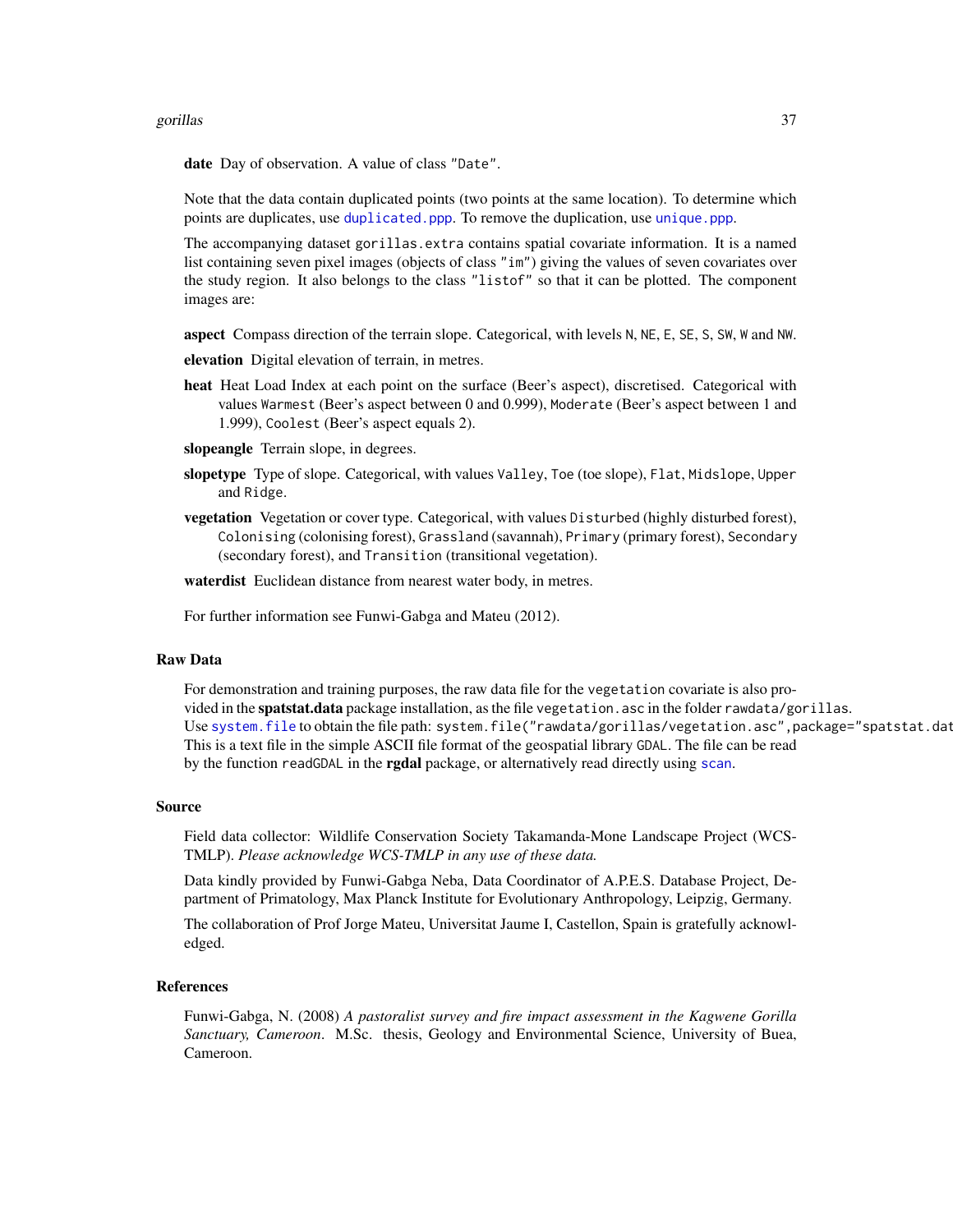#### **38** hamster

Funwi-Gabga, N. and Mateu, J. (2012) Understanding the nesting spatial behaviour of gorillas in the Kagwene Sanctuary, Cameroon. *Stochastic Environmental Research and Risk Assessment* 26 (6), 793–811.

### Examples

```
if(require(spatstat.geom)) {
summary(gorillas)
plot(gorillas)
plot(gorillas.extra)
}
```
hamster *Aherne's hamster tumour data*

# Description

Point pattern of cell nuclei in hamster kidney, each nucleus classified as either 'dividing' or 'pyknotic'. A multitype point pattern.

### Usage

data(hamster)

#### Format

An object of class "ppp" representing the point pattern of cell locations. Entries include

| Cartesian $x$ -coordinate of cell |
|-----------------------------------|
| Cartesian $y$ -coordinate of cell |

marks factor with levels "dividing" and "pyknotic".

See [ppp.object](#page-0-0) for details of the format.

#### **Notes**

These data were presented and analysed by Diggle (1983, section 7.3).

The data give the positions of the centres of the nuclei of certain cells in a histological section of tissue from a laboratory-induced metastasising lymphoma in the kidney of a hamster.

The nuclei are classified as either "pyknotic" (corresponding to dying cells) or "dividing" (corresponding to cells arrested in metaphase, i.e. in the act of dividing). The background void is occupied by unrecorded, interphase cells in relatively large numbers.

The sampling window is a square, originally about 0.25 mm square in real units, which has been rescaled to the unit square.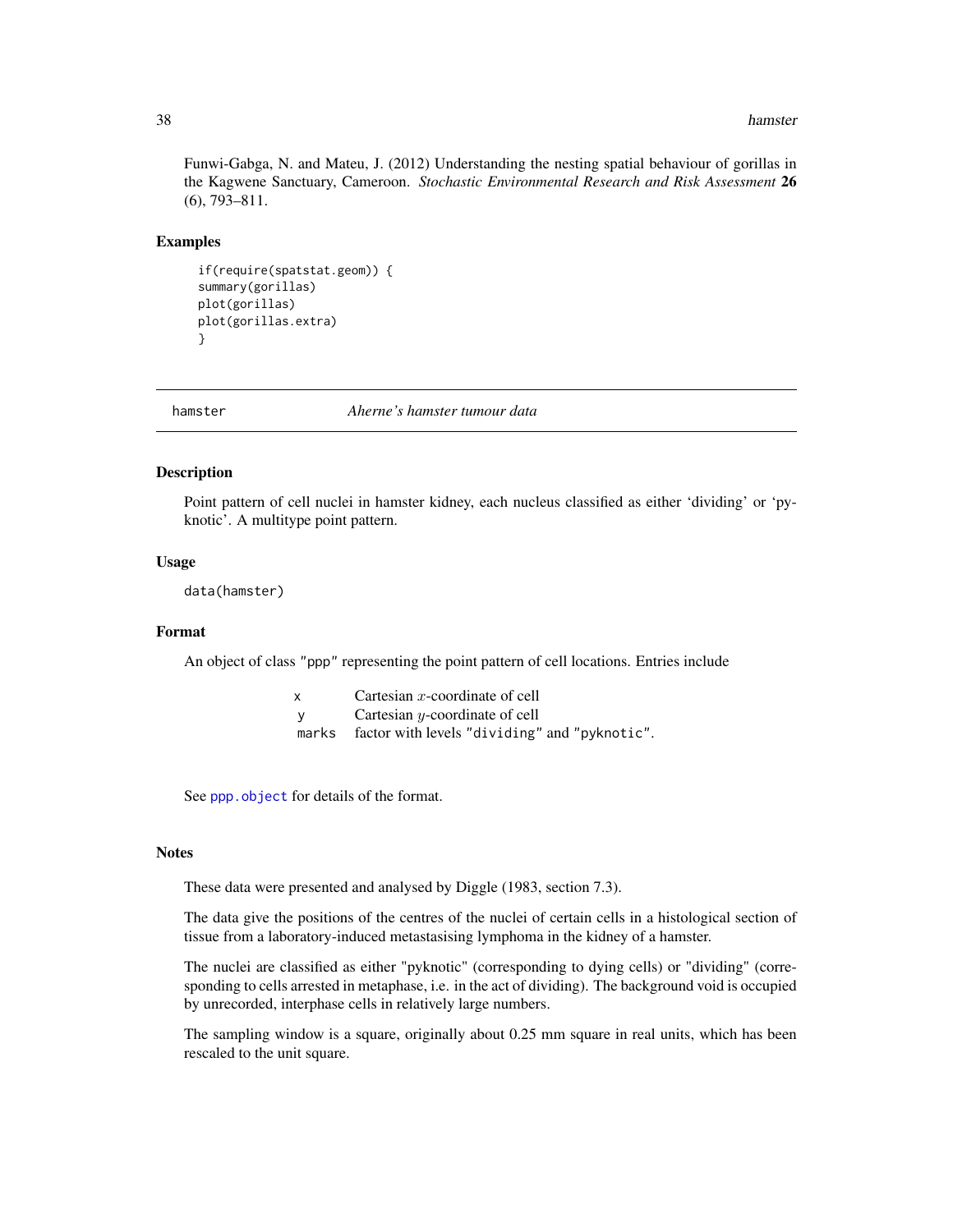#### heather 39

# Source

Dr W. A. Aherne, Department of Pathology, University of Newcastle-upon-Tyne, UK. Data supplied by Prof. Peter Diggle

### References

Diggle, P.J. (1983) *Statistical analysis of spatial point patterns*. Academic Press.

# Examples

```
if(require(spatstat.geom)) {
hamster
## rescale to microns
(Ham <- rescale(hamster))
}
```
heather *Diggle's Heather Data*

#### Description

The spatial mosaic of vegetation of the heather plant (*Calluna vulgaris*) recorded in a 10 by 20 metre sampling plot in Sweden.

### Usage

data(heather)

### Format

A list with three entries, representing the same data at different spatial resolutions:

coarse original heather data, 100 by 200 pixels medium current heather data, 256 by 512 pixels fine finest resolution data, 778 by 1570 pixels

Each of these entries is an object of class "owin" containing a binary pixel mask. All spatial coordinates are given in metres.

### Notes on data

These data record the spatial mosaic of vegetation of the heather plant (*Calluna vulgaris*) in a 10 by 20 metre sampling plot near Jädraås, Sweden. They were recorded and first analysed by Diggle(1981).

The dataset heather contains three different versions of the data that have been analysed by different writers over the decades.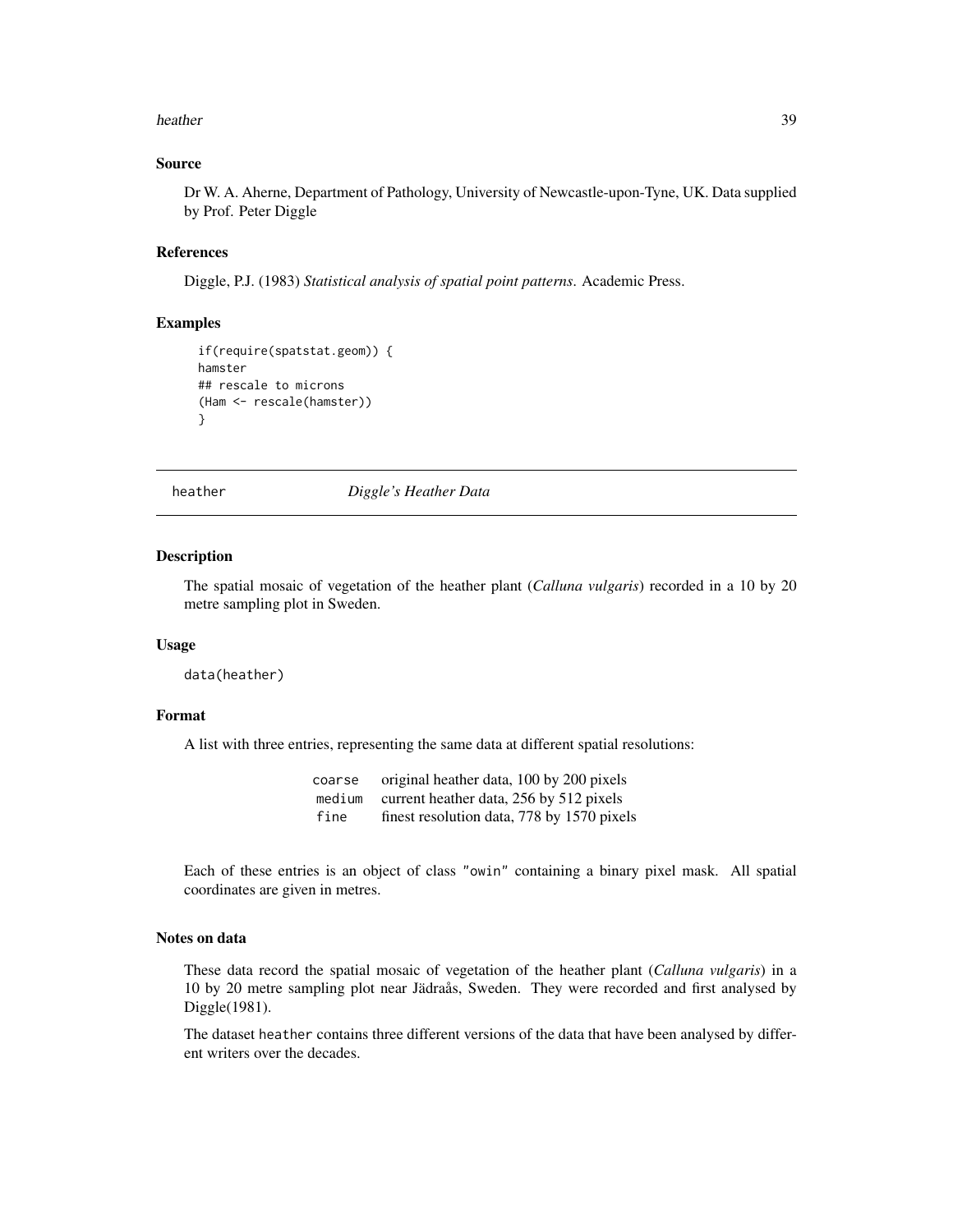coarse: Data as originally digitised by Diggle in 1983 at 100 by 200 pixels resolution (i.e. 10 pixels  $= 1$  metre).

These data were entered by hand in the form of a run-length encoding (original file no longer available) and translated by a program into a 100 by 200 pixel binary image.

There are known to be some errors in the image which arise from errors in counting the runlength so that occasionally there will be an unexpected 'spike' on one single column.

fine: A fine scale digitisation of the original map, prepared by CWI (Centre for Computer Science, Amsterdam, Netherlands) in 1994.

The original hand-drawn map was scanned by Adrian Baddeley <Adrian.Baddeley@curtin.edu.au>, and processed by Chris Jonker, Henk Heijmans and Adrian Baddeley <Adrian.Baddeley@curtin.edu.au> to yield a clean binary image of 778 by 1570 pixels resolution.

medium: The version of the heather data currently supplied on Professor Diggle's website. This is a 256 by 512 pixel image. The method used to create this image is not stated.

#### History of analysis of data

The data were recorded, presented and analysed by Diggle (1983). He proposed a Boolean model consisting of discs of random size with centres generated by of a Poisson point process.

Renshaw and Ford (1983) reported that spectral analysis of the data suggested the presence of strong row and column effects. However, this may have been attributable to errors in the run-length encoding of the original data.

Hall (1985) and Hall (1988, pp 301-318) took a bootstrap approach.

Ripley (1988, pp. 121-122, 131-135] used opening and closing functions to argue that a Boolean model of discs is inappropriate.

Cressie (1991, pp. 763-770) tried a more general Boolean model.

# Source

Peter Diggle

#### References

Cressie, N.A.C. (1991) *Statistics for Spatial Data*. John Wiley and Sons, New York.

Diggle, P.J. (1981) Binary mosaics and the spatial pattern of heather. *Biometrics* 37, 531-539.

Hall, P. (1985) Resampling a coverage pattern. *Stochastic Processes and their Applications* 20 231-246.

Hall, P. (1988) *An introduction to the theory of coverage processes*. John Wiley and Sons, New York.

Renshaw, E. and Ford, E.D. (1983) The interpretation of process from pattern using two-dimensional spectral analysis: Methods and problems of interpretation. *Applied Statistics* 32 51-63.

Ripley, B.D. (1988) *Statistical Inference for Spatial Processes*. Cambridge University Press.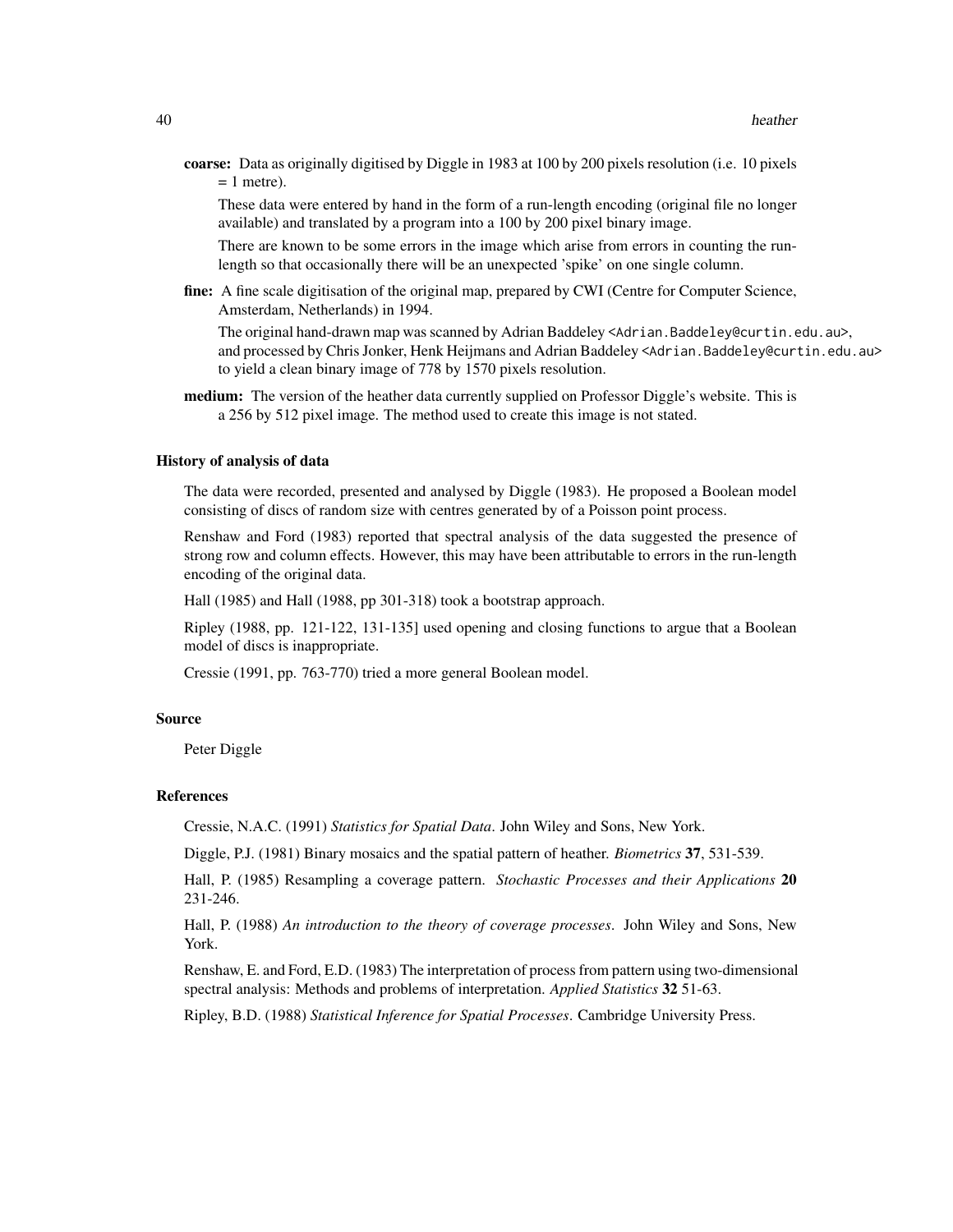#### Description

Spatial locations of cases of childhood leukaemia and lymphoma, and randomly-selected controls, in North Humberside. A marked point pattern.

### Usage

data(humberside)

### Format

The dataset humberside is an object of class "ppp" representing a marked point pattern. Entries include

| X     | Cartesian $x$ -coordinate of home address |
|-------|-------------------------------------------|
| - V   | Cartesian $y$ -coordinate of home address |
| marks | factor with levels case and control       |
|       | indicating whether this is a disease case |
|       | or a control.                             |

See [ppp.object](#page-0-0) for details of the format.

Spatial coordinates are expressed as multiples of 100 metres.

The dataset humberside.convex is an object of the same format, representing the same point pattern data, but contained in a larger, 5-sided convex polygon.

### **Notes**

Cuzick and Edwards (1990) first presented and analysed these data.

The data record 62 cases of childhood leukaemia and lymphoma diagnosed in the North Humberside region of England between 1974 and 1986, together with 141 controls selected at random from the birth register for the same period.

The data are represented as a marked point pattern, with the points giving the spatial location of each individual's home address (actually, the centroid for the postal code) and the marks identifying cases and controls.

Coordinates are expressed in units of 100 metres, and the resolution is 100 metres. At this resolution, there are some duplicated points. To determine which points are duplicates, use [duplicated.ppp](#page-0-0). To remove the duplication, use [unique.ppp](#page-0-0).

Two versions of the dataset are supplied, both containing the same point coordinates, but using different windows. The dataset humberside has a polygonal window with 102 edges which closely approximates the Humberside region, while humberside.convex has a convex 5-sided polygonal window originally used by Diggle and Chetwynd (1991) and shown in Figure 1 of that paper. (This pentagon has been modified slightly from the original data, by shifting two vertices horizontally by 1 unit, so that the pentagon contains all the data points.)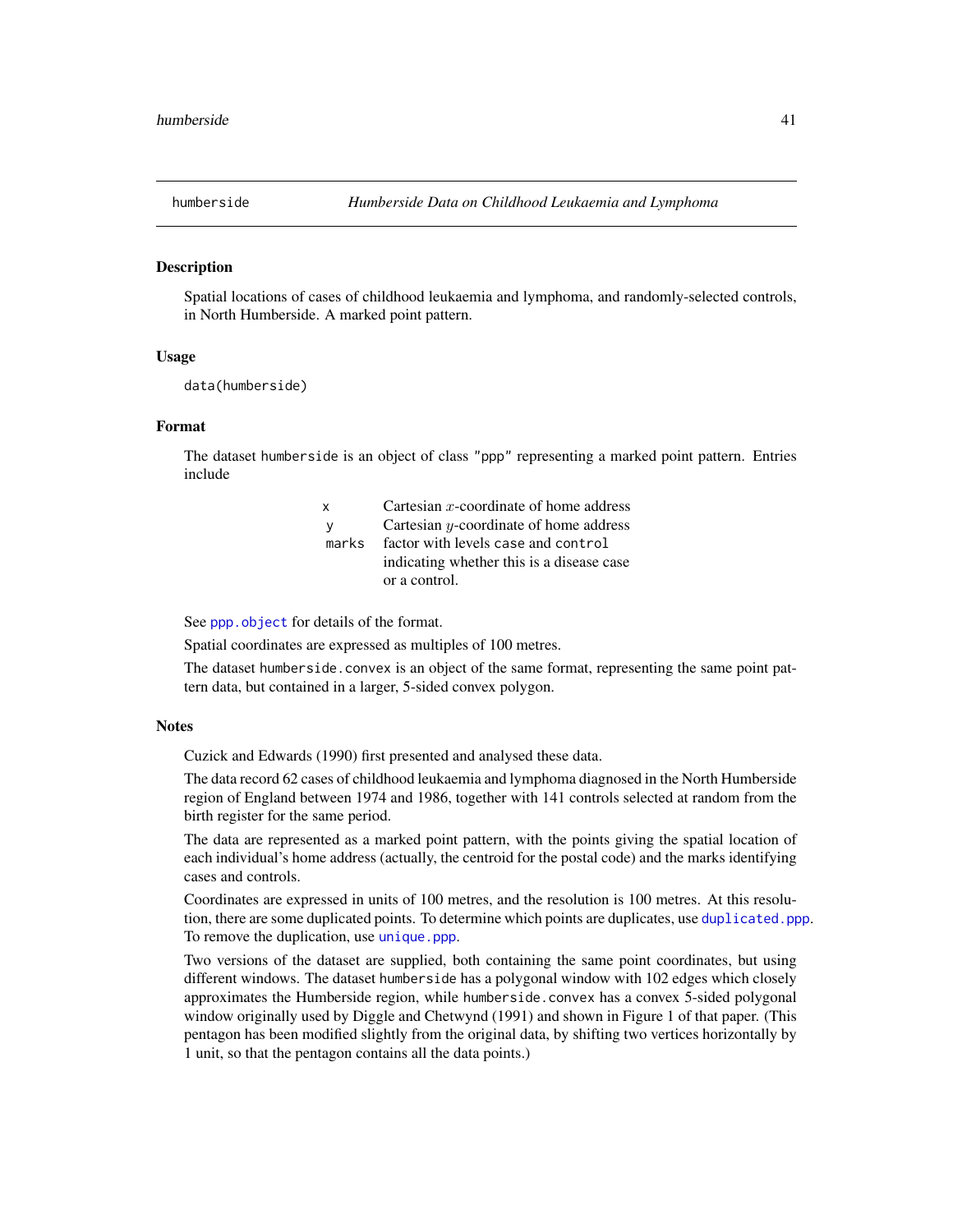# Source

Dr Ray Cartwright and Dr Freda Alexander. Published and analysed in Cuzick and Edwards (1990), see Table 1. Pentagonal boundary from Diggle and Chetwynd (1991), Figure 1. Point coordinates and pentagonal boundary supplied by Andrew Lawson. Detailed region boundary was digitised by Adrian Baddeley <Adrian.Baddeley@curtin.edu.au>, 2005, from a reprint of Cuzick and Edwards (1990).

# References

J. Cuzick and R. Edwards (1990) Spatial clustering for inhomogeneous populations. *Journal of the Royal Statistical Society, series B*, 52 (1990) 73-104.

P.J. Diggle and A.G. Chetwynd (1991) Second-order analysis of spatial clustering for inhomogeneous populations. *Biometrics* 47 (1991) 1155-1163.

# Examples

```
if(require(spatstat.geom)) {
 humberside
 summary(humberside)
 plot(humberside)
 plot(Window(humberside.convex), add=TRUE, lty=2)
 ## convert to metres
 (Hum <- rescale(humberside))
 ## convert to kilometres
 (HumK <- rescale(humberside, 10, "km"))
}
```
hyytiala *Scots pines and other trees at Hyytiala*

#### Description

This dataset is a spatial point pattern of trees recorded at Hyytiälä, Finland. The majority of the trees are Scots pines. See Kokkila et al (2002).

The dataset hyytiala is a point pattern (object of class "ppp") containing the spatial coordinates of each tree, marked by species (a factor with levels aspen, birch, pine and rowan). The survey region is a 20 by 20 metre square. Coordinates are given in metres.

# Usage

```
data(hyytiala)
```
### Source

Nicolas Picard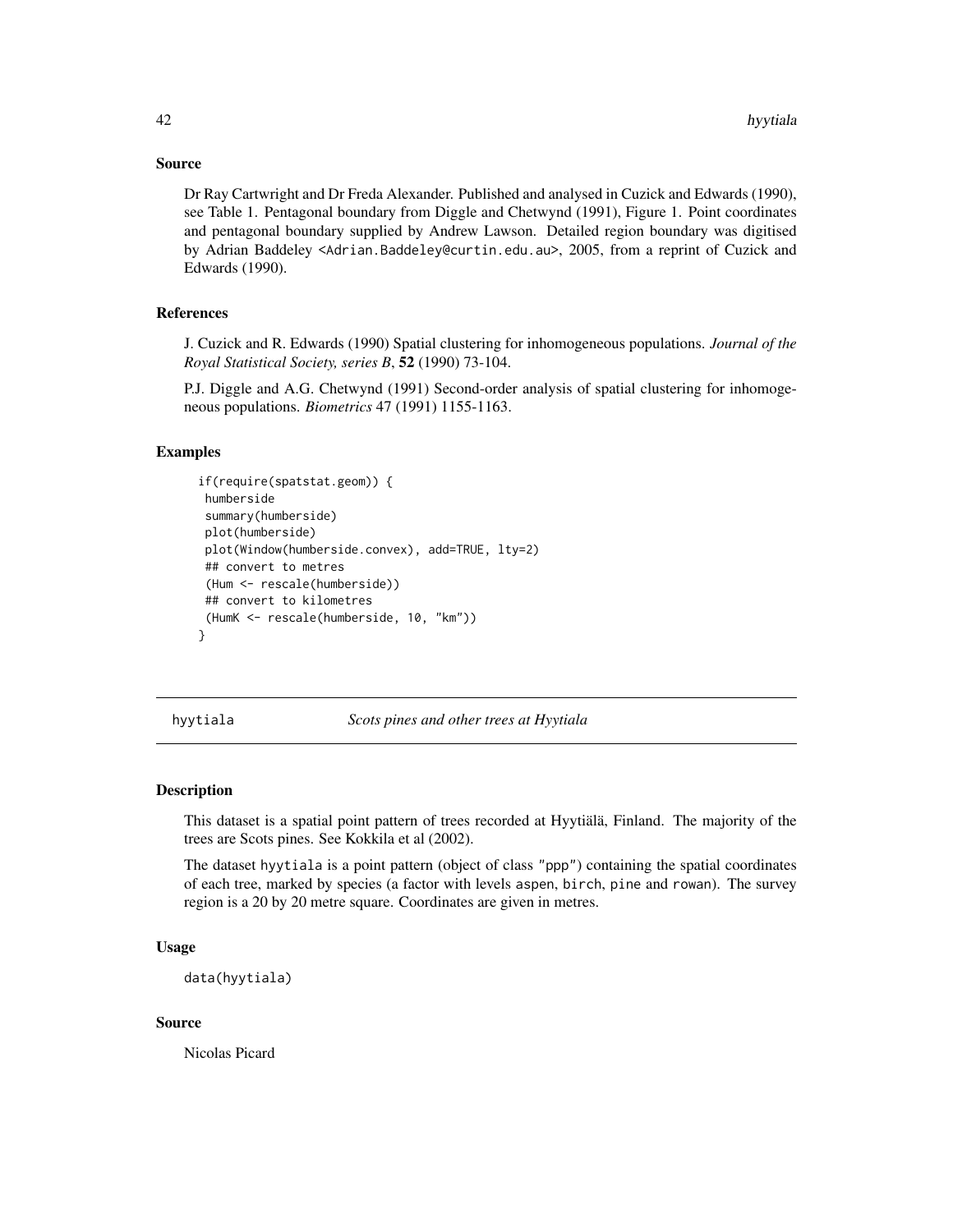# japanesepines 43

#### References

Kokkila, T., Mäkelä, A. and Nikinmaa E. (2002) A method for generating stand structures using Gibbs marked point process. *Silva Fennica* 36 265–277.

Picard, N, Bar-Hen, A., Mortier, F. and Chadoeuf, J. (2009) The multi-scale marked area-interaction point process: a model for the spatial pattern of trees. *Scandinavian Journal of Statistics* 36 23–41

# Examples

```
data(hyytiala)
 if(require(spatstat.geom)) {
plot(hyytiala, cols=2:5)
 }
```
japanesepines *Japanese Pines Point Pattern*

## Description

The data give the locations of saplings of Japanese black pine (*Pinus thunbergii*) in a square sampling region in a natural forest. The observations were originally collected by Numata (1961).

These data are used as a standard example in the textbook of Diggle (2003); see pages 1, 14, 19, 22, 24, 56–57 and 61.

### Usage

data(japanesepines)

# Format

An object of class "ppp" representing the point pattern of 65 tree sapling locations in a 5.7 x 5.7 metre square, rescaled to the unit square and rounded to two decimal places.

See [ppp.object](#page-0-0) for details of the format of a point pattern object.

### Source

Diggle (2003), obtained from Numata (1961)

# References

Diggle, P.J. (2003) *Statistical Analysis of Spatial Point Patterns*. Arnold Publishers.

Numata, M. (1961) Forest vegetation in the vicinity of Choshi. Coastal flora and vegetation at Choshi, Chiba Prefecture. IV. *Bulletin of Choshi Marine Laboratory, Chiba University* 3, 28–48 (in Japanese).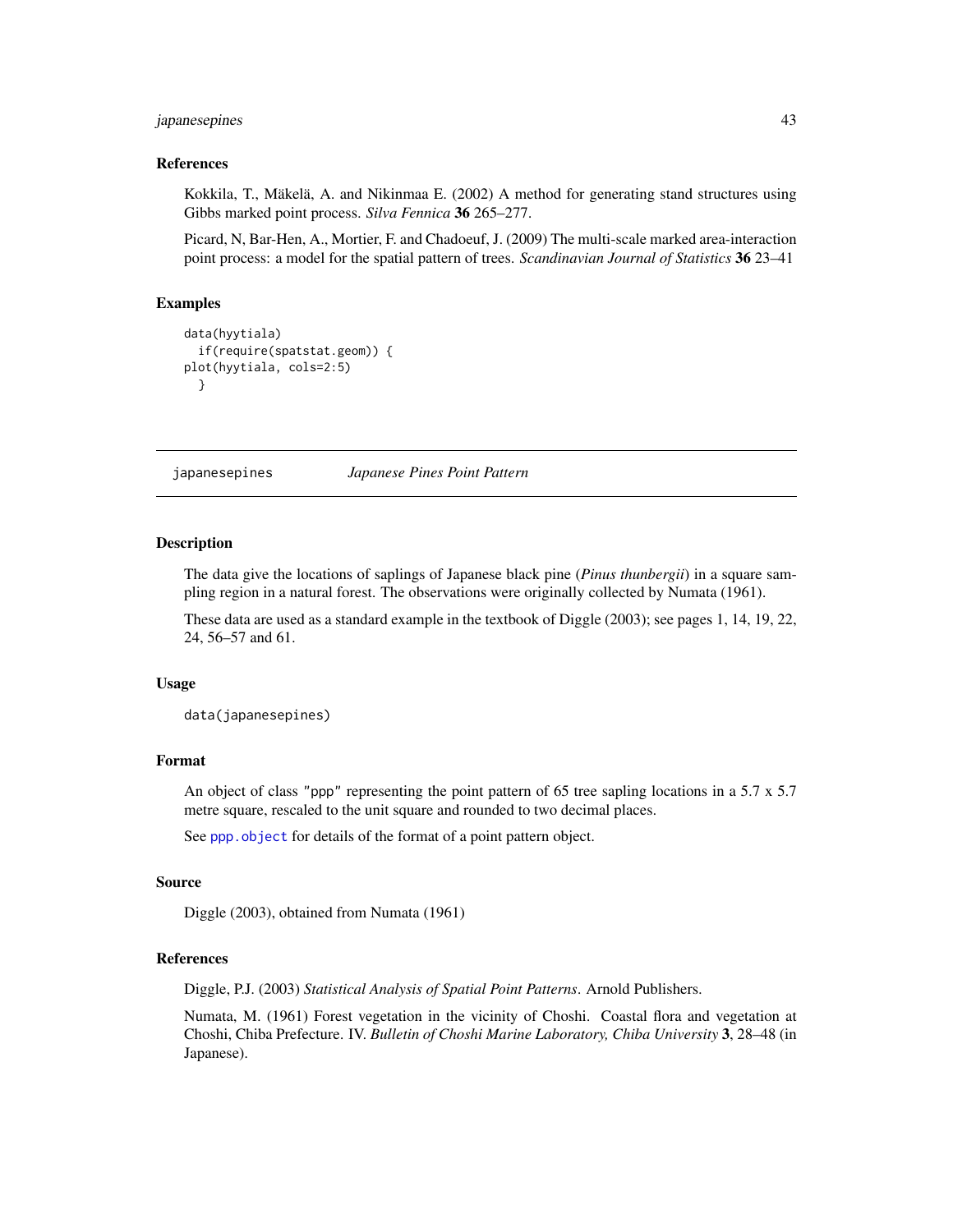44 Kovesi

# Examples

```
if(require(spatstat.geom)) {
 japanesepines
 summary(japanesepines)
 ## rescale to metres
 (Jpines <- rescale(japanesepines))
}
```
Kovesi *Colour Sequences with Uniform Perceptual Contrast*

### Description

A collection of 41 different sequences of colours, each sequence having a uniform perceptual contrast over its whole range. These sequences make very good colour maps which avoid introducing artefacts when displaying image data.

# Usage

data(Kovesi)

# Format

A [hyperframe](#page-0-0) with the following columns:

| linear      | Logical: whether the sequence is linear.      |
|-------------|-----------------------------------------------|
| diverging   | Logical: whether the sequence is diverging.   |
| rainbow     | Logical: whether the sequence is a rainbow.   |
| cyclic      | Logical: whether the sequence is cyclic.      |
| isoluminant | Logical: whether the sequence is isoluminant. |
| ternary     | Logical: whether the sequence is ternary.     |
| colsig      | Character: colour signature (see Details)     |
| 11, 12      | Numeric: lightness parameters                 |
| chro        | Numeric: average chroma (percent)             |
| n           | Numeric: length of colour sequence            |
| cycsh       | Numeric: cyclic shift (percent)               |
| values      | : Character: the colour values.               |

#### Details

Kovesi (2014, 2015) presented a collection of colour sequences that have uniform perceptual contrast over their whole range.

The dataset Kovesi provides these data. It is a hyperframe with 41 rows, in which each row provides information about one colour sequence.

Additional information in each row specifies whether the colour sequence is 'linear', 'diverging', 'rainbow', 'cyclic', 'isoluminant' and/or 'ternary' as defined by Kovesi (2014, 2015).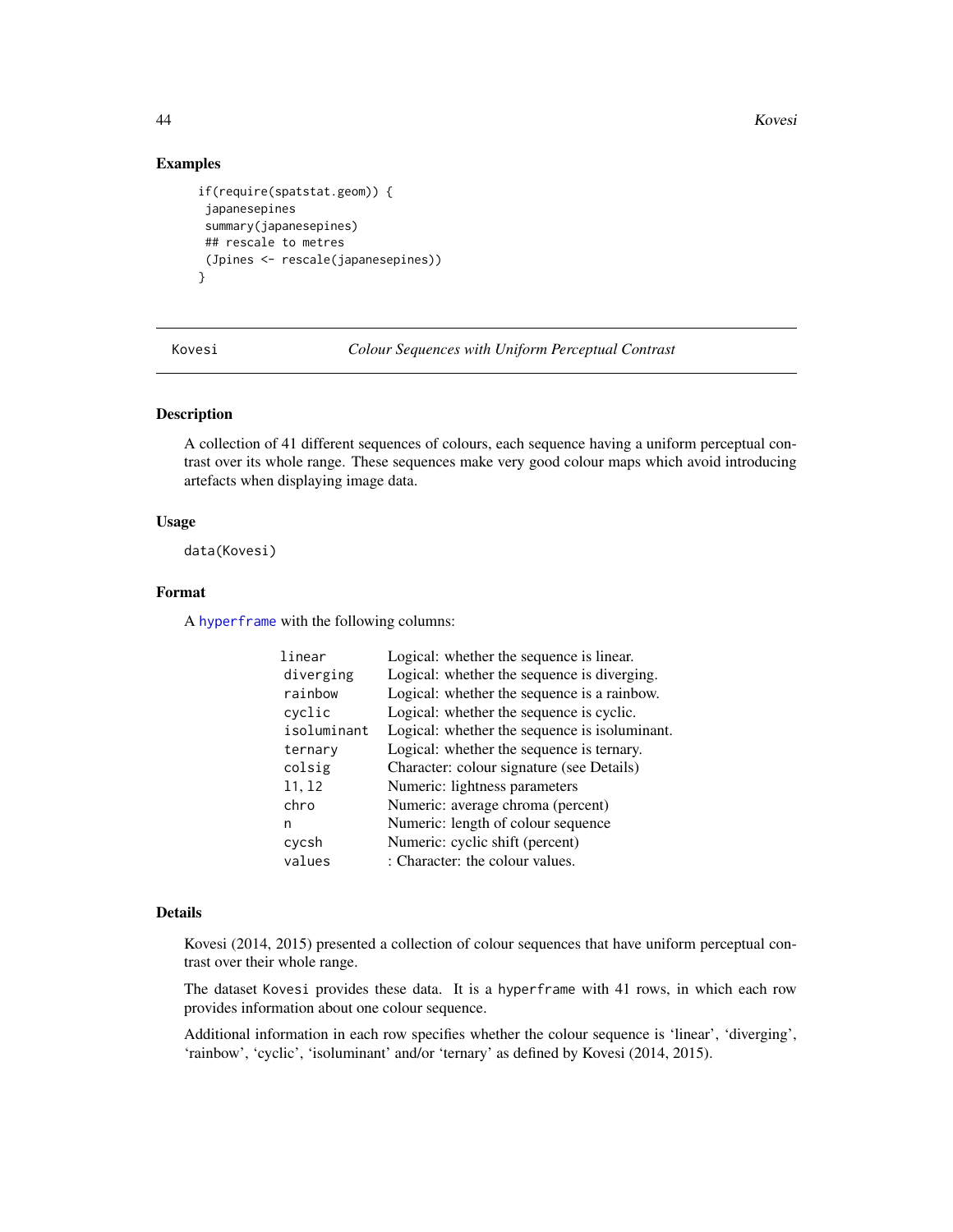#### lansing the contract of the contract of the contract of the contract of the contract of the contract of the contract of the contract of the contract of the contract of the contract of the contract of the contract of the co

The 'colour signature' is a string composed of letters representing the successive hues, using the following code:

| r           | red                               |
|-------------|-----------------------------------|
| g           | green                             |
| b           | blue                              |
| $\mathbf c$ | cyan                              |
| m           | magenta                           |
| y           | yellow                            |
| O           | orange                            |
| V           | violet                            |
| k           | black                             |
| W           | white                             |
| j           | grey ( <i>i</i> rhymes with grey) |

For example kryw is the sequence from black to red to yellow to white.

The column values contains the colour data themselves. The ith colour sequence is Kovesi\$values[[i]], a character vector of length 256.

# Source

Dr Peter Kovesi, Centre for Exploration Targeting, University of Western Australia.

# References

Kovesi, P. (2014) Website *CET Uniform Perceptual Contrast Colour Maps* [https://www.peterkove](https://www.peterkovesi.com/projects/colourmaps/)si. [com/projects/colourmaps/](https://www.peterkovesi.com/projects/colourmaps/)

Kovesi, P. (2015) Good Colour Maps: How to Design Them. arXiv:1509.03700 [cs.GR]

# Examples

```
Kovesi
LinearBMW <- Kovesi$values[[28]]
if(require(spatstat.geom)) {
plot(colourmap(LinearBMW, range=c(0,1)))
## The following would be suitable for spatstat.options(image.colfun)
BMWfun <- function(n) { interp.colours(LinearBMW, n) }
}
```
lansing *Lansing Woods Point Pattern*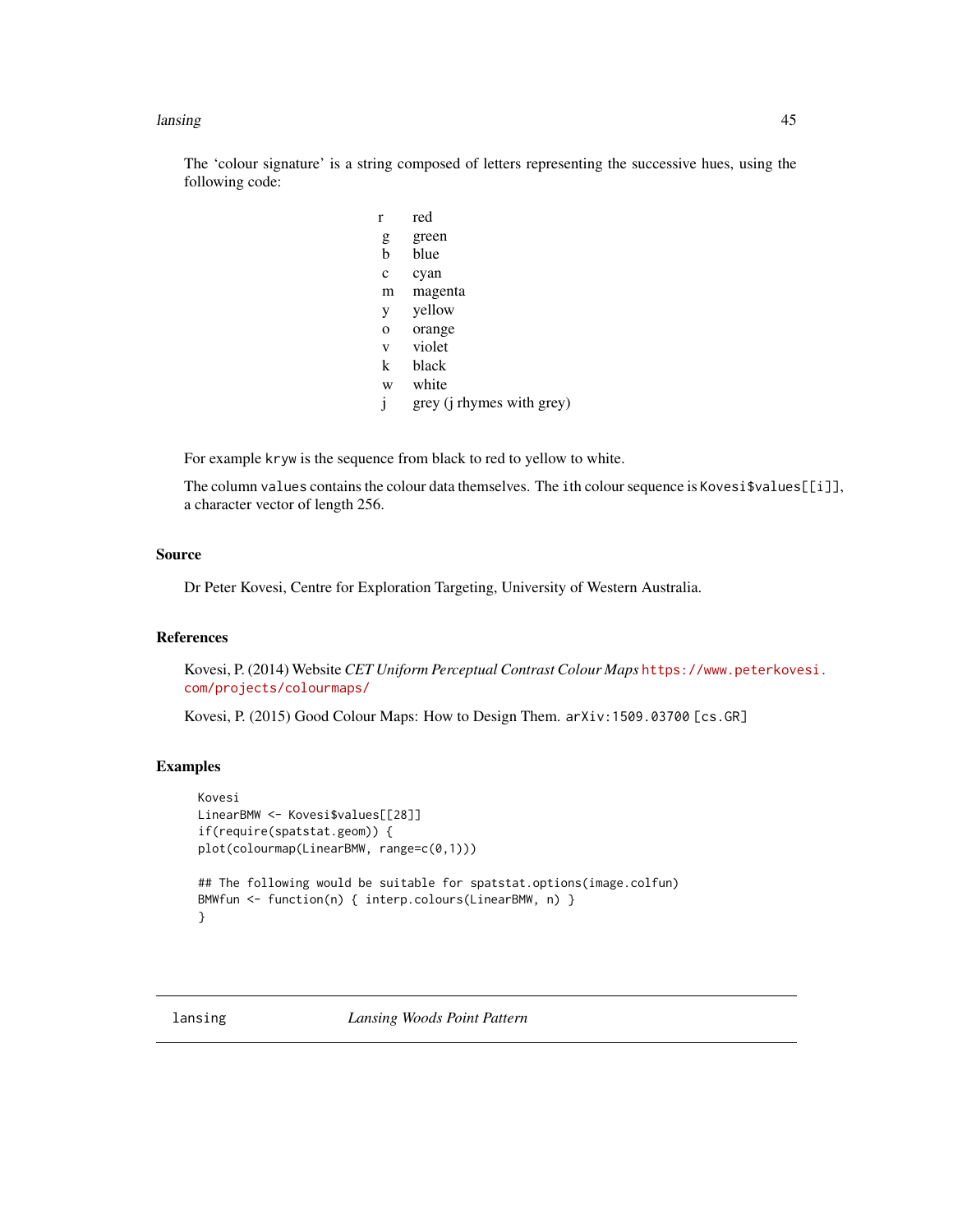### Description

Locations and botanical classification of trees in Lansing Woods.

The data come from an investigation of a 924 ft x 924 ft (19.6 acre) plot in Lansing Woods, Clinton County, Michigan USA by D.J. Gerrard. The data give the locations of 2251 trees and their botanical classification (into hickories, maples, red oaks, white oaks, black oaks and miscellaneous trees). The original plot size (924 x 924 feet) has been rescaled to the unit square.

Note that the data contain duplicated points (two points at the same location). To determine which points are duplicates, use [duplicated.ppp](#page-0-0). To remove the duplication, use [unique.ppp](#page-0-0).

### Usage

data(lansing)

# Format

An object of class "ppp" representing the point pattern of tree locations. Entries include

- y Cartesian y-coordinate of tree
- marks factor with levels indicating species of each tree

The levels of marks are blackoak, hickory, maple, misc, redoak and whiteoak. See [ppp.object](#page-0-0) for details of the format of a point pattern object.

# References

Besag, J. (1978) Some methods of statistical analysis for spatial data. *Bull. Internat. Statist. Inst.* 44, 77–92.

Cox, T.F. (1976) The robust estimation of the density of a forest stand using a new conditioned distance method. *Biometrika* 63, 493–500.

Cox, T.F. (1979) A method for mapping the dense and sparse regions of a forest stand. *Applied Statistics* 28, 14–19.

Cox, T.F. and Lewis, T. (1976) A conditioned distance ratio method for analysing spatial patterns. *Biometrika* 63, 483–492.

Diggle, P.J. (1979a) The detection of random heterogeneity in plant populations. *Biometrics* 33, 390–394.

Diggle, P.J. (1979b) Statistical methods for spatial point patterns in ecology. *Spatial and temporal analysis in ecology*. R.M. Cormack and J.K. Ord (eds.) Fairland: International Co-operative Publishing House. pages 95–150.

Diggle, P.J. (1981) Some graphical methods in the analysis of spatial point patterns. In *Interpreting Multivariate Data*. V. Barnett (eds.) John Wiley and Sons. Pages 55–73.

Diggle, P.J. (1983) *Statistical analysis of spatial point patterns*. Academic Press.

Gerrard, D.J. (1969) Competition quotient: a new measure of the competition affecting individual forest trees. Research Bulletin 20, Agricultural Experiment Station, Michigan State University.

Lotwick, H.W. (1981) *Spatial stochastic point processes*. PhD thesis, University of Bath, UK.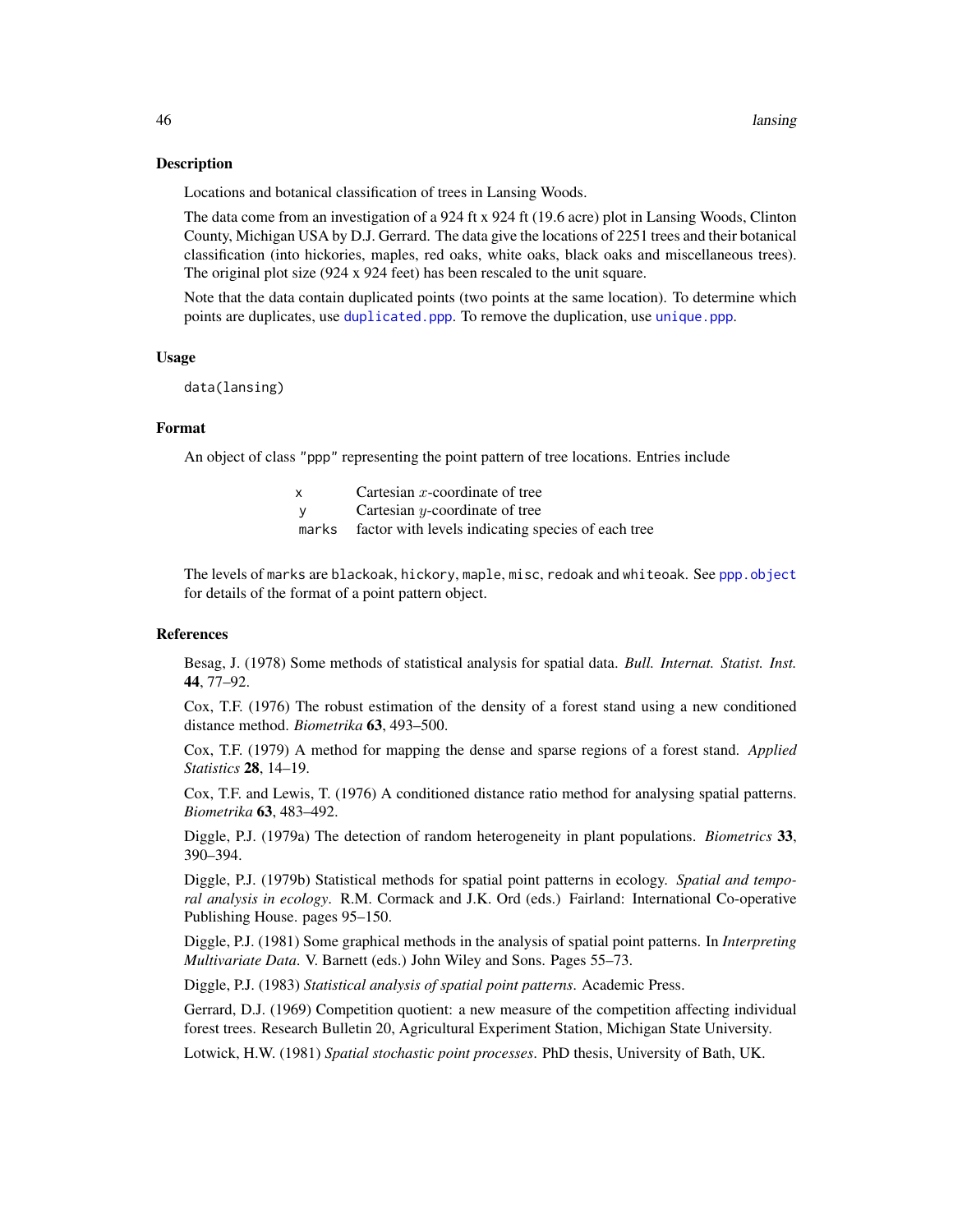### letterR and the set of the set of the set of the set of the set of the set of the set of the set of the set of the set of the set of the set of the set of the set of the set of the set of the set of the set of the set of t

Ord, J.K. (1978) How many trees in a forest? *Mathematical Scientist* 3, 23–33.

#### Examples

```
data(lansing)
if(require(spatstat.geom)) {
   plot(lansing)
   summary(lansing)
   plot(split(lansing))
   plot(split(lansing)$maple)
   ## rescale to feet
   (Lan <- rescale(lansing))
}
```
letterR *Window in Shape of Letter R*

# Description

A window in the shape of the capital letter R, for use in demonstrations.

# Usage

data(letterR)

# Format

An object of class "owin" representing the capital letter R, in the same font as the R package logo. See [owin.object](#page-0-0) for details of the format.

# Source

Adrian Baddeley <Adrian.Baddeley@curtin.edu.au>

longleaf *Longleaf Pines Point Pattern*

# Description

Locations and sizes of Longleaf pine trees. A marked point pattern.

The data record the locations and diameters of 584 Longleaf pine (*Pinus palustris*) trees in a 200 x 200 metre region in southern Georgia (USA). They were collected and analysed by Platt, Evans and Rathbun (1988).

This is a marked point pattern; the mark associated with a tree is its diameter at breast height (dbh), a convenient measure of its size. Several analyses have considered only the "adult" trees which are conventionally defined as those trees with dbh greater than or equal to 30 cm.

The pattern is regarded as spatially inhomogeneous.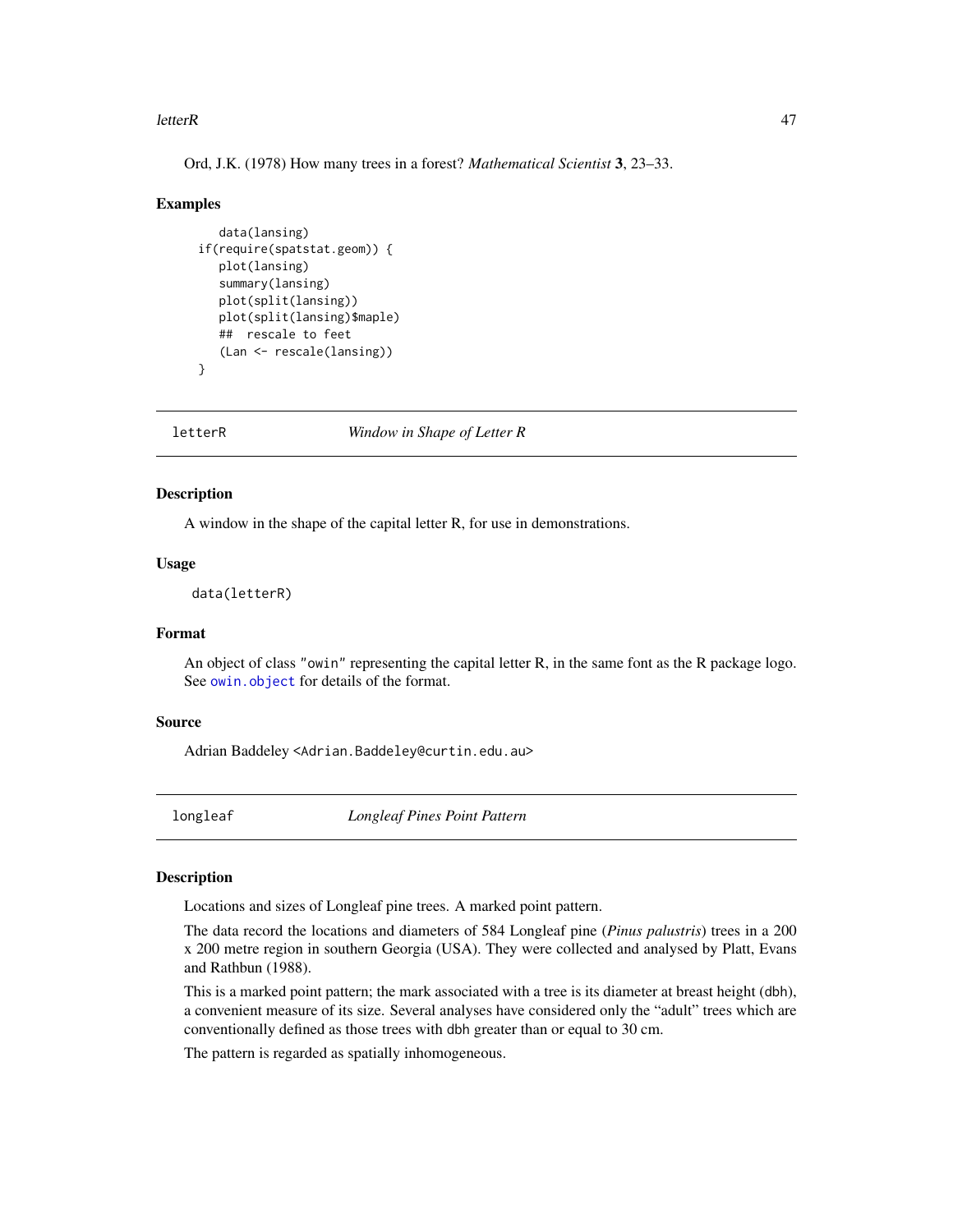#### Usage

data(longleaf)

### Format

An object of class "ppp" representing the point pattern of tree locations. Entries include

- $x$  Cartesian *x*-coordinate of tree in metres
- y Cartesian y-coordinate of tree in metres
- marks diameter at breast height, in centimetres.

See [ppp.object](#page-0-0) for details of the format of a point pattern object.

# Source

Platt, Evans and Rathbun (1988)

# References

Platt, W. J., Evans, G. W. and Rathbun, S. L. (1988) The population dynamics of a long-lived Conifer (Pinus palustris). *The American Naturalist* 131, 491–525.

Rathbun, S. L. and Cressie, N. (1994) A space-time survival point process for a longleaf pine forest in southern Georgia. *Journal of the American Statistical Association* 89, 1164–1173.

# Examples

```
data(longleaf)
if(require(spatstat.geom)) {
  plot(longleaf)
  plot(cut(longleaf, breaks=c(0,30,Inf), labels=c("Sapling","Adult")))
}
```
mucosa *Cells in Gastric Mucosa*

# **Description**

A bivariate inhomogeneous point pattern, giving the locations of the centres of two types of cells in a cross-section of the gastric mucosa of a rat.

### Usage

```
data(mucosa)
```
#### Format

An object of class "ppp", see [ppp.object](#page-0-0). This is a multitype point pattern with two types of points, ECL and other.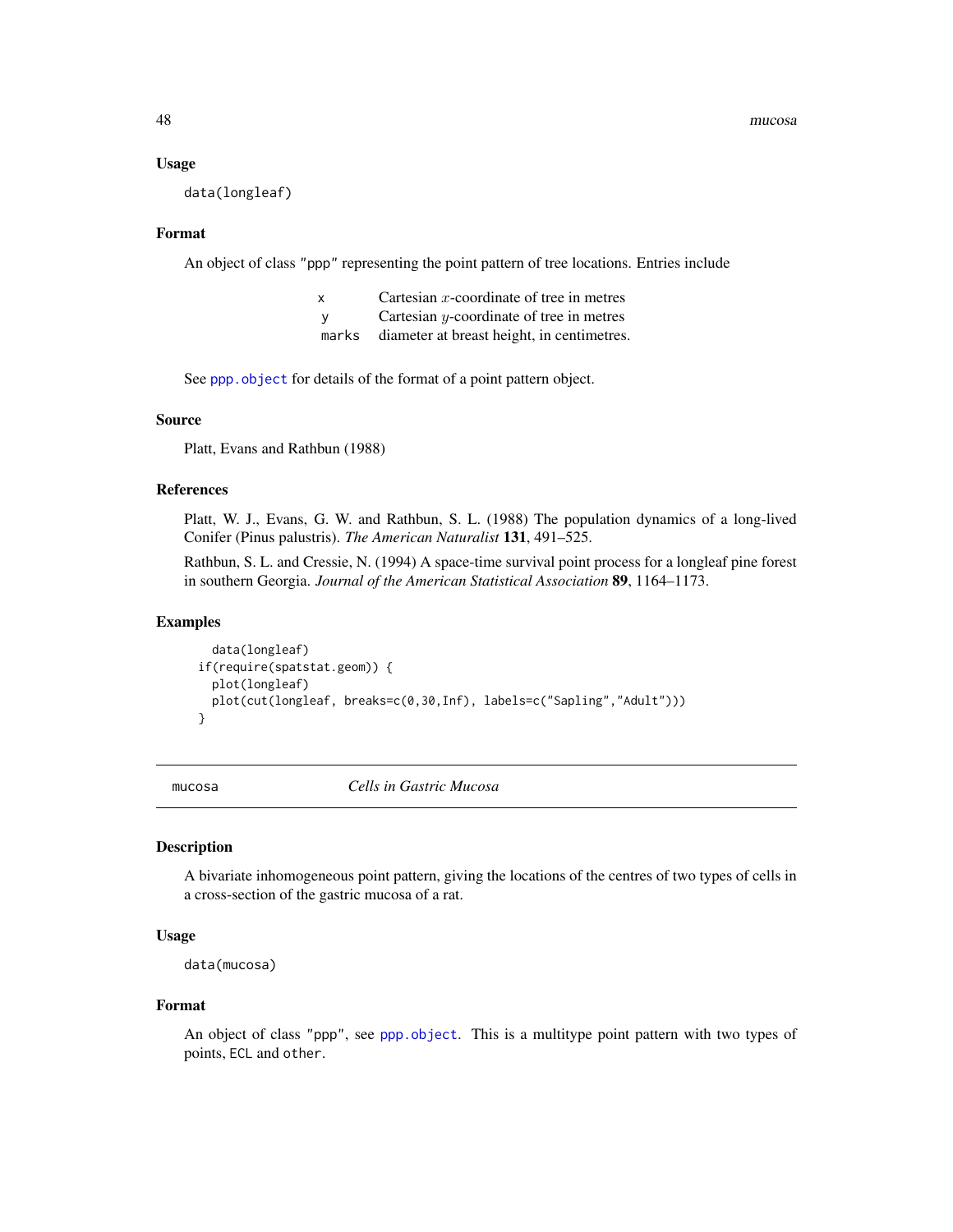#### murchison 49

#### Details

This point pattern dataset gives the locations of cell centres in a cross-section of the gastric mucosa (mucous membrane of the stomach) of a rat. The rectangular observation window has been scaled to unit width. The lower edge of the window is closest to the outside of the stomach.

The cells are classified into two types: *ECL cells* (enterochromaffin-like cells) and *other* cells. There are 86 ECL cells and 807 other cells in the dataset. ECL cells are a type of neuroendocrine cell which synthesize and secrete histamine. One hypothesis of interest is whether the spatiallyvarying intensities of ECL cells and other cells are proportional.

The data were originally collected by Dr Thomas Berntsen. The data were discussed and analysed in Møller and Waagepetersen (2004, pp. 2, 169).

The associated object mucosa. subwin is the smaller window to which the data were restricted for analysis by Møller and Waagepetersen.

The scale of spatial coordinates is unknown (R. Waagepetersen, personal communication).

### Source

Dr Thomas Berntsen and Prof Rasmus Waagepetersen.

# References

Møller, J. and Waagepetersen, R. (2004). *Statistical Inference and Simulation for Spatial Point Processes*. Chapman and Hall/CRC.

#### Examples

```
if(require(spatstat.geom)) {
plot(mucosa, chars=c(1,3), cols=c("red", "green"))
plot(mucosa.subwin, add=TRUE, lty=3)
}
```
murchison *Murchison gold deposits*

# **Description**

Data recording the spatial locations of gold deposits and associated geological features in the Murchison area of Western Australia. Extracted from a large scale (1:500,000) study of the Murchison area by the Geological Survey of Western Australia (Watkins and Hickman, 1990). The features recorded are

- the locations of gold deposits;
- the locations of geological faults;
- the region that contains greenstone bedrock.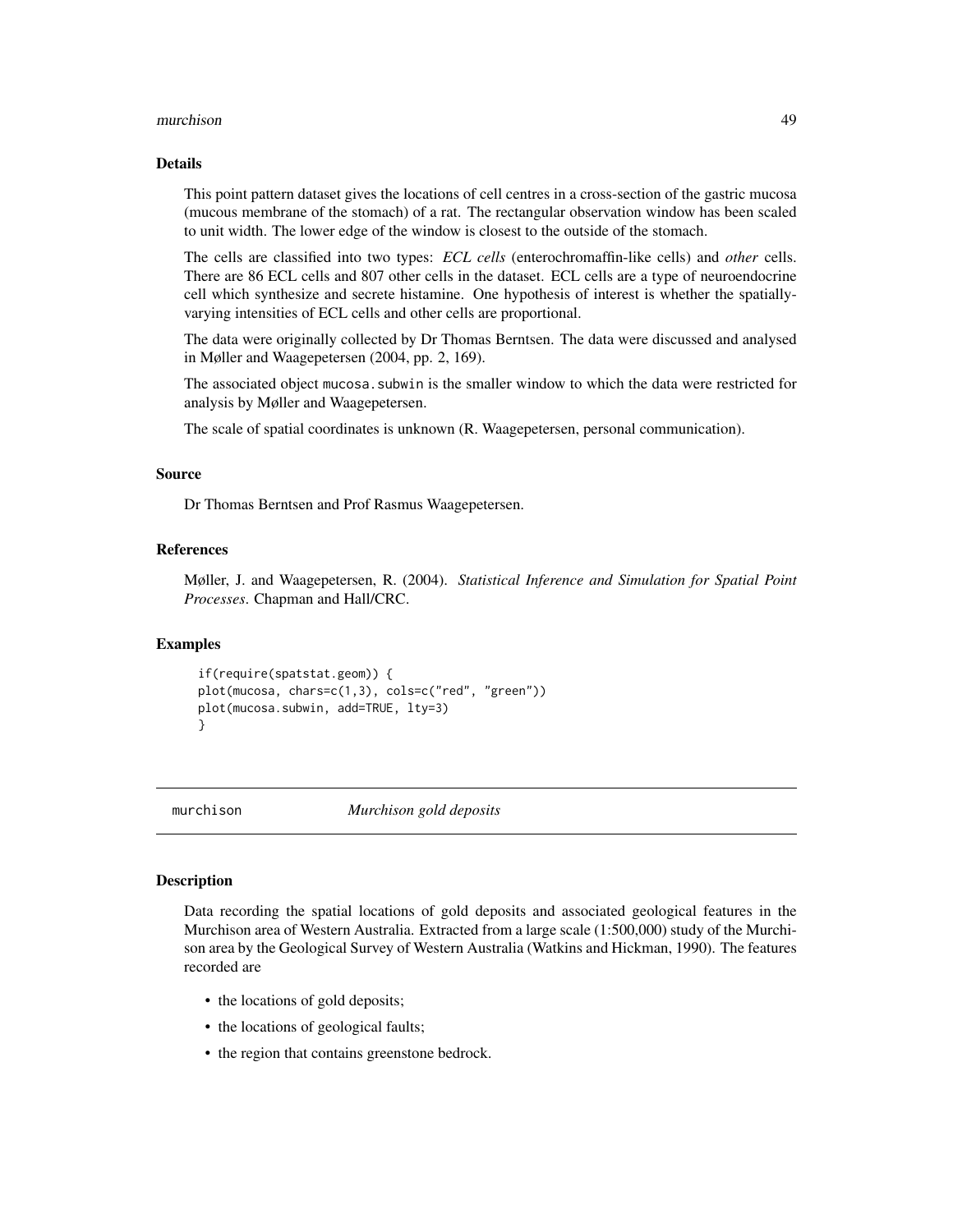The study region is contained in a  $330 \times 400$  kilometre rectangle. At this scale, gold deposits are points, i.e. their spatial extent is negligible. Gold deposits in this region occur only in greenstone bedrock. Geological faults can be observed reliably only within the same region. However, some faults have been extrapolated (by geological "interpretation") outside the greenstone boundary from information observed in the greenstone region.

Deposit locations were extracted from the Minedex database (Geological Survey of Western Australia, n.d.) and include deposits of all sizes. The fault geometry and greenstone boundaries were mapped and collated by Watkins and Hickman (1990).

These data were analysed by Foxall and Baddeley (2002) and Brown et al (2002); see also Groves et al (2000), Knox-Robinson and Groves (1997), Baddeley, Rubak and Turner (2015) and Baddeley (2019). The main aim is to predict the intensity of the point pattern of gold deposits from the more easily observable fault pattern.

### Usage

data(murchison)

#### Format

murchison is a list with the following entries:

- gold a point pattern (object of class "ppp") representing the point pattern of gold deposits. See [ppp.object](#page-0-0) for details of the format.
- faults a line segment pattern (object of class "psp") representing the geological faults. See [psp.object](#page-0-0) for details of the format.
- greenstone the greenstone bedrock region. An object of class "owin". Consists of multiple irregular polygons with holes.

All coordinates are given in **metres**.

#### Source

Data were kindly provided by Dr Carl Knox-Robinson of the Department of Geology and Geophysics, University of Western Australia. Permission to use the data is granted by Dr Tim Griffin, Geological Survey of Western Australia and by Dr Knox-Robinson. *Please make appropriate acknowledgement* to Watkins and Hickman (1990) and the Geological Survey of Western Australia.

#### References

Baddeley, A. (2018) A statistical commentary on mineral prospectivity analysis. In Daya Sagar, B.S., Cheng, Q. and Agterberg, F.P. (eds.) *Handbook of Mathematical Geosciences: Fifty Years of IAMG*. International Association for Mathematical Geosciences. Chapter 2, pages 25–65.

Baddeley, A., Rubak, E. and Turner, R. (2015) *Spatial Point Patterns: Methodology and Applications with R*. Chapman and Hall/CRC Press.

Brown, W.M., Gedeon, T.D., Baddeley, A.J. and Groves, D.I. (2002) Bivariate J-function and other graphical statistical methods help select the best predictor variables as inputs for a neural network method of mineral prospectivity mapping. In U. Bayer, H. Burger and W. Skala (eds.) *IAMG 2002:*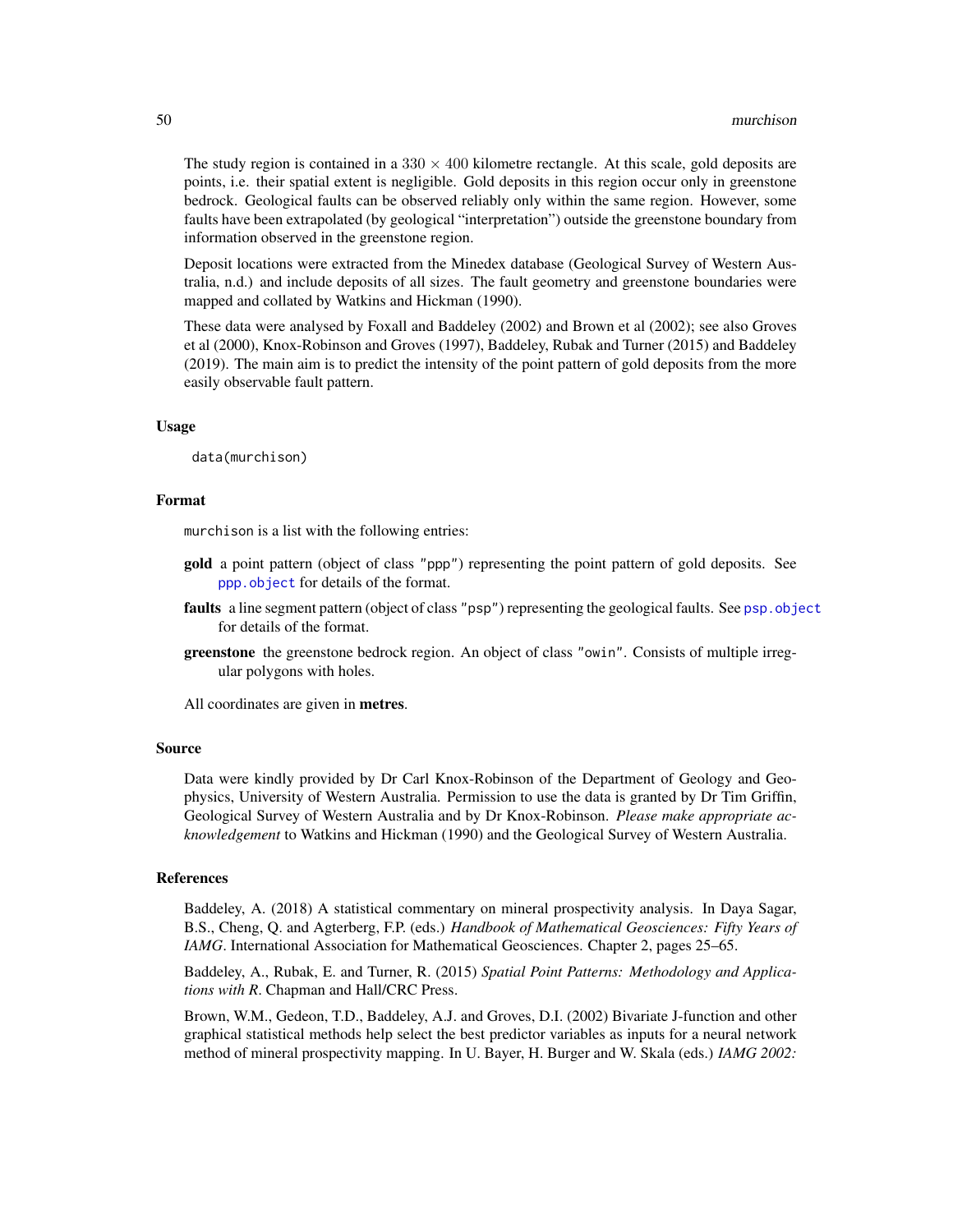#### nbfires 51

*8th Annual Conference of the International Association for Mathematical Geology*, Volume 1, 2002. International Association of Mathematical Geology. Pages 257–268.

Foxall, R. and Baddeley, A. (2002) Nonparametric measures of association between a spatial point process and a random set, with geological applications. *Applied Statistics* 51, 165–182.

Geological Survey of Western Australia (n.d.) MINEDEX database of Mines and Mineral Deposits. <http://dmp.wa.gov.au/Mines-and-mineral-deposits-1502.aspx>.

Groves, D.I., Goldfarb, R.J., Knox-Robinson, C.M., Ojala, J., Gardoll, S, Yun, G.Y. and Holyland, P. (2000) Late-kinematic timing of orogenic gold deposits and significance for computer-based exploration techniques with emphasis on the Yilgarn Block, Western Australia. *Ore Geology Reviews*, 17, 1–38.

Knox-Robinson, C.M. and Groves, D.I. (1997) Gold prospectivity mapping using a geographic information system (GIS), with examples from the Yilgarn Block of Western Australia. *Chronique de la Recherche Miniere* 529, 127–138.

Watkins, K.P. and Hickman, A.H. (1990) *Geological evolution and mineralization of the Murchison Province, Western Australia*. Bulletin 137, Geological Survey of Western Australia. 267 pages. Published by Department of Mines, Western Australia, 1990. Available online from Department of Industry and Resources, State Government of Western Australia, www.doir.wa.gov.au

### Examples

```
if(require(spatstat.geom)) {
if(interactive()) {
data(murchison)
plot(murchison$greenstone, main="Murchison data", col="lightgreen")
plot(murchison$gold, add=TRUE, pch="+",col="blue")
plot(murchison$faults, add=TRUE, col="red")
}
## rescale to kilometres
Mur <- solapply(murchison, rescale, unitname="km")
}
```
nbfires *Point Patterns of New Brunswick Forest Fires*

# Description

Point patterns created from yearly records, provided by the New Brunswick Department of Natural Resources, of all fires falling under their jurisdiction for the years 1987 to 2003 inclusive (with the year 1988 omitted until further notice).

#### Usage

data(nbfires)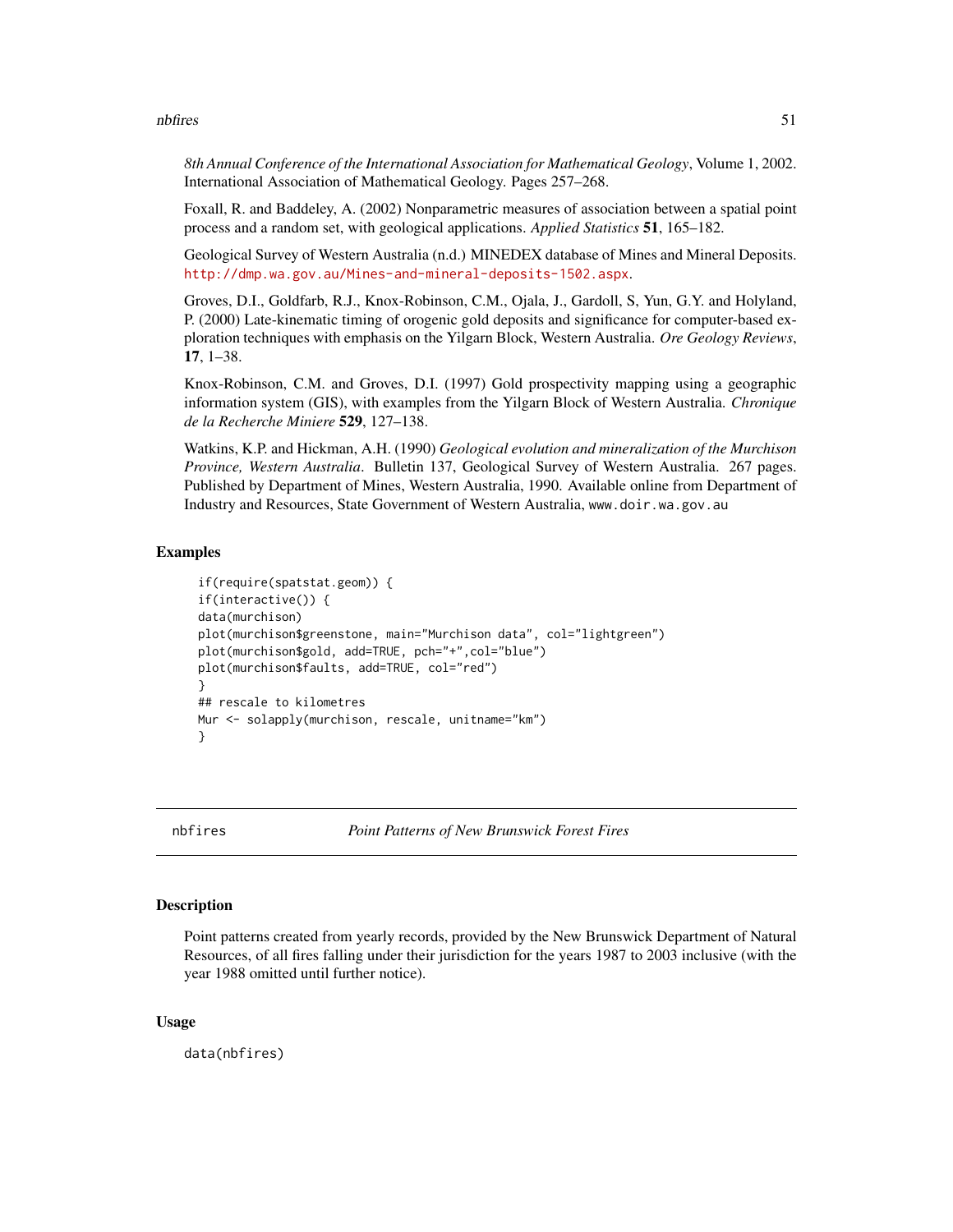# Format

Executing data(nbfires) gives access to four objects: nbfires, nbw.rect, nbw.seg and nbfires.extra.

The object nbfires is a marked point pattern (an object of class "ppp") consisting of all of the fires in the years 1987 to 2003 inclusive, with the omission of 1988. The marks consist of a data frame of auxiliary information about the fires; see *Details.* Patterns for individual years can be extracted using the function [split.ppp\(](#page-0-0)). (See Examples.)

The object nbw.rect is a rectangular window which covers central New Brunswick. It is provided for use in illustrative and 'practice' calculations inasmuch as the use of a rectangular window simplifies some computations considerably.

The object nbw.seg is a line segment pattern (object of class "psp") consisting of all the boundary segments of the polygonal window of New Brunswick. The segments are classified into different types of boundary by marks(nbw.seg). This is a data frame with three columns:

- The column type describes the physical type of the border. It is a factor with levels "land" (land border), "river" (river border), "coast" (coast of the mainland) and "island" (coast of the 5 islands). To plot this classification, type plot(nbw.seg).
- The column share specifies the territory which shares the border with New Brunswick. It is a factor with levels "Quebec", "NovaScotia", "USA" and "water". To plot this classification, type plot(nbw.seg,which.marks="share").
- The column full specifies both the physical type of border and the adjacent territory. It is a factor with levels "coast", "island", "landNovaScotia", "landQuebec", "riverQuebec", "landUSA", "riverUSAnorth", "riverUSAsouth". To plot this classification, type plot (nbw.seg,which.marks="ful

For conformity with other datasets, nbfires. extra is a list containing all the supplementary data. It contains copies of nbw.rect and nbw.seg.

# Details

The coordinates of the fire locations were provided in terms of latitude and longitude, to the nearest minute of arc. These were converted to New Brunswick stereographic projection coordinates (Thomson, Mephan and Steeves, 1977) which was the coordinate system in which the map of New Brunswick — which constitutes the observation window for the pattern — was obtained. The conversion was done using a C program kindly provided by Jonathan Beaudoin of the Department of Geodesy and Geomatics, University of New Brunswick.

Finally the data and window were rescaled since the use of the New Brunswick stereographic projection coordinate system resulted in having to deal with coordinates which are expressed as very large integers with a bewildering number of digits. Amongst other things, these huge numbers tended to create very untidy axis labels on graphs. The width of the bounding box of the window was made equal to 1000 units. In addition the lower left hand corner of this bounding box was shifted to the origin. The height of the bounding box was changed proportionately, resulting in a value of approximately 959.

In the final dataset nbfires, one coordinate unit is equivalent to 0.403716 kilometres. To convert the data to kilometres, use rescale(nbfires).

The window for the fire patterns comprises 6 polygonal components, consisting of mainland New Brunswick and the 5 largest islands. Some lakes which should form holes in the mainland component are currently missing; this problem may be remedied in future releases. The window was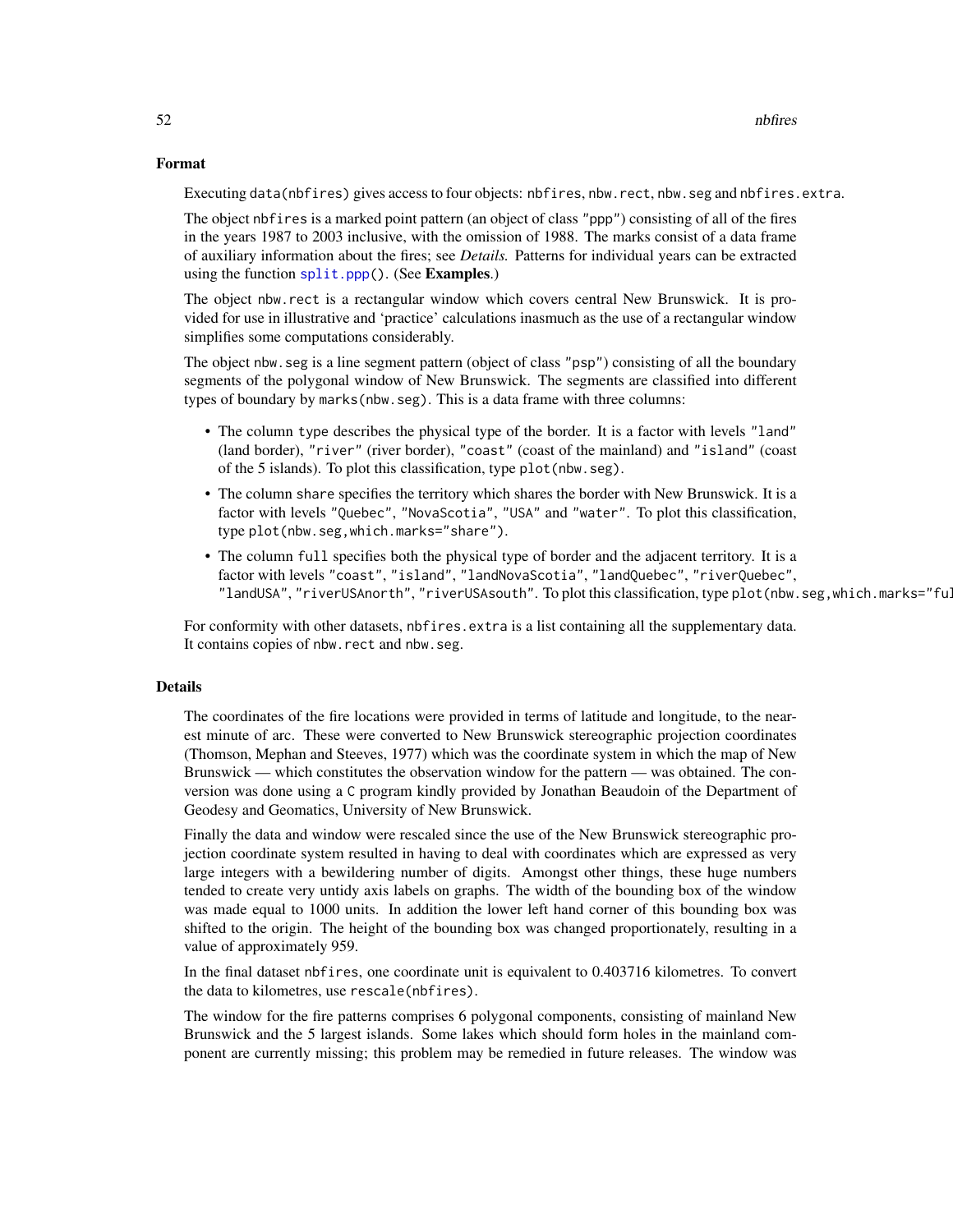#### nbfires 53

formed by 'simplifying' the map that was originally obtained. The simplification consisted in reducing (using an interactive visual technique) the number of polygon edges in each component. For instance the number of edges in the mainland component was reduced from over 138,000 to 500.

For some purposes it is probably better to use a discretized (mask type) window. See Examples.

Because of the coarseness of the coordinates of the original data (1 minute of longitude is approximately 1 kilometer at the latitude of New Brunswick), data entry errors, and the simplification of the observation window, many of the original fire locations appeared to be outside of the window. This problem was addressed by shifting the location of the 'outsider' points slightly, or deleting them, as seemed appropriate.

Note that the data contain duplicated points (two points at the same location). To determine which points are duplicates, use [duplicated.ppp](#page-0-0). To remove the duplication, use [unique.ppp](#page-0-0).

- The columns of the data frame comprising the marks of nbfires are:
- year This a *factor* with levels 1987, 1989, . . . , 2002, 2003. Note that 1988 is not present in the levels.
- fire.type A factor with levels forest, grass, dump, and other.
- dis.date The discovery date of the fire, which is the nearest possible surrogate for the starting time of the fire. This is an object of class POSIXct and gives the starting discovery time of the fire to the nearest minute.
- dis.julian The discovery date and time of the fire, expressed in 'Julian days', i.e. as a decimal fraction representing the number of days since the beginning of the year (midnight 31 December).
- out.date The date on which the fire was judged to be 'out'. This is an object of class POSIXct and gives the 'out' time of the fire to the nearest minute.
- out.julian The date and time at which the fire was judged to be 'out', expressed in Julian days.
- cause General cause of the fire. This is a factor with levels unknown, rrds (railroads), misc (miscellaneous), ltning (lightning), for.ind (forest industry), incend (incendiary), rec (recreation), resid (resident), and oth.ind (other industry). Causes unknown, ltning, and incend are supposedly designated as 'final' by the New Brunswick Department of Natural Resources, meaning (it seems) "that's all there is to it". Other causes are apparently intended to be refined by being combined with "source of ignition". However cross-tabulating cause with ign.src — see below — reveals that very often these three 'causes' are associated with an "ignition source" as well.
- ign.src Source of ignition, a factor with levels cigs (cigarette/match/pipe/ashes), burn.no.perm (burning without a permit), burn.w.perm (burning with a permit), presc.burn (prescribed burn), wood.spark (wood spark), mach.spark (machine spark), campfire, chainsaw, machinery, veh.acc (vehicle accident), rail.acc (railroad accident), wheelbox (wheelbox on railcars), hot. flakes (hot flakes off railcar wheels), dump. fire (fire escaping from a dump), ashes (ashes, briquettes, burning garbage, etc.)

fnl.size The final size of the fire (area burned) in hectares, to the nearest 10th hectare.

Note that due to data entry errors some of the "out dates" and "out times" in the original data sets were actually *earlier* than the corresponding "discovery dates" and "discover times". In such cases all corresponding entries of the marks data frame (i.e. dis.date, dis.julian, out.date, and out.julian) were set equal to NA. Also, some of the dates and times were missing (equal to NA) in the original data sets.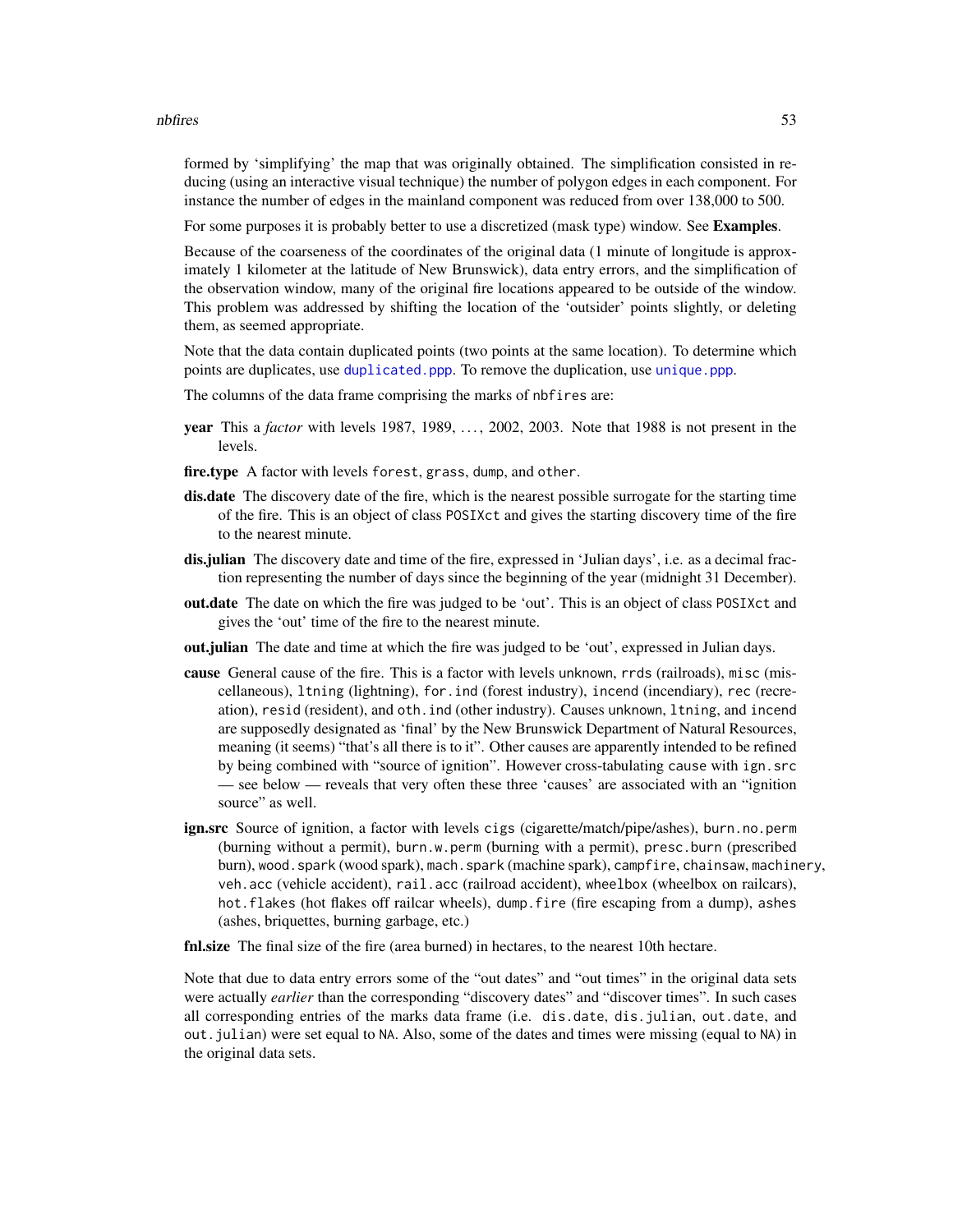The 'ignition source' data were given as integer codes in the original data sets. The code book that I obtained gave interpretations for codes 1, 2, . . . , 15. However the actually also contained codes of 0, 16, 17, 18, and in one instance 44. These may simply be data entry errors. These uninterpretable values were assigned the level unknown. Many of the years had most, or sometimes all, of the ignition source codes equal to 0 (hence turning out as unknown, and many of the years had many missing values as well. These were also assigned the level unknown. Of the 7108 fires in nbfires, 4354 had an unknown ignition source. This variable is hence unlikely to be very useful.

There are also anomalies between cause and ign.src, e.g. cause being unknown but ign.src being cigs, burn.no.perm, mach.spark, hot.flakes, dump.fire or ashes. Particularly worrisome is the fact that the cause ltning (!!!) is associate with sources of ignition cigs, burn.w.perm, presc.burn, and wood.spark.

### Source

The data were kindly provided by the New Brunswick Department of Natural Resources. Special thanks are due to Jefferey Betts for a great deal of assistance.

### References

Turner, Rolf. Point patterns of forest fire locations. *Environmental and Ecological Statistics* 16 (2009) 197 – 223, DOI:10.1007/s10651-007-0085-1.

Thomson, D. B., Mephan, M. P., and Steeves, R. R. (1977) The stereographic double projection. Technical Report 46, University of New Brunswick, Fredericton, N. B., Canada URL: gge.unb.ca/Pubs/Pubs.html.

# Examples

```
if(interactive()) {
  if(require(spatstat.core)) {
# Get the year 2000 data.
X <- split(nbfires,"year")
Y.00 <- X[["2000"]]
# Plot all of the year 2000 data, marked by fire type.
plot(Y.00,which.marks="fire.type")
# Cut back to forest and grass fires.
Y.00 <- Y.00[marks(Y.00)$fire.type %in% c("forest","grass")]
# Plot the year 2000 forest and grass fires marked by fire duration time.
stt <- marks(Y.00)$dis.julian
fin <- marks(Y.00)$out.julian
marks(Y.00) <- cbind(marks(Y.00),dur=fin-stt)
plot(Y.00,which.marks="dur")
# Look at just the rectangular subwindow (superimposed on the entire window).
nbw.mask <- as.mask(Window(nbfires), dimyx=500)
plot(nbw.mask, col=c("green", "white"))
plot(Window(nbfires), border="red", add=TRUE)
plot(Y.00[nbw.rect],use.marks=FALSE,add=TRUE)
plot(nbw.rect,add=TRUE,border="blue")
# Look at the K function for the year 2000 forest and grass fires.
K.00 <- Kest(Y.00)
plot(K.00)
# Rescale to kilometres
NBF <- rescale(nbfires)
```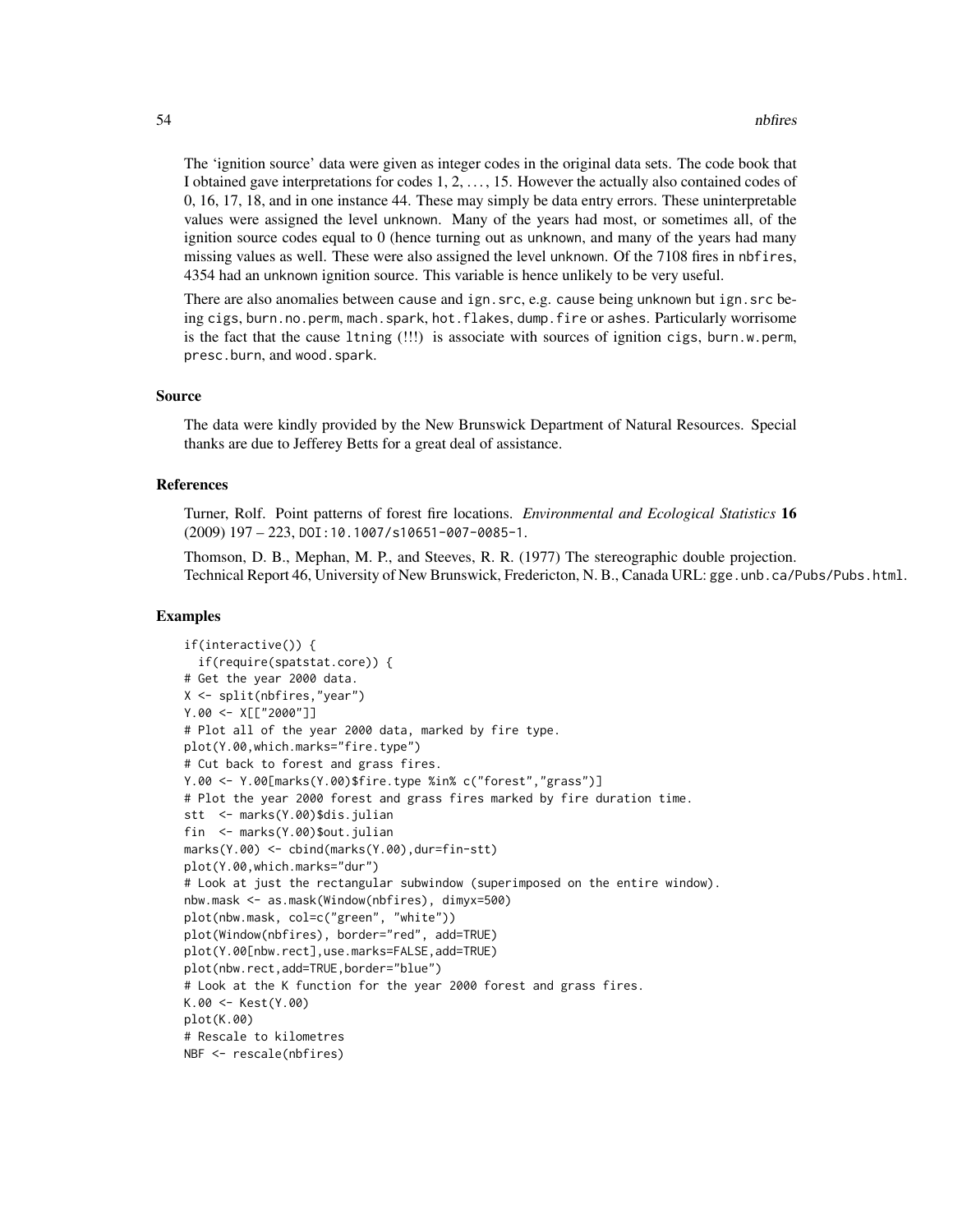#### nztrees 55

} }

nztrees *New Zealand Trees Point Pattern*

# Description

The data give the locations of trees in a forest plot.

They were collected by Mark and Esler (1970) and were extracted and analysed by Ripley (1981, pp. 169-175). They represent the positions of 86 trees in a forest plot approximately 140 by 85 feet.

Ripley discarded from his analysis the eight trees at the right-hand edge of the plot (which appear to be part of a planted border) and trimmed the window by a 5-foot margin accordingly.

### Usage

data(nztrees)

# Format

An object of class "ppp" representing the point pattern of tree locations. The Cartesian coordinates are in feet.

See [ppp.object](#page-0-0) for details of the format of a point pattern object.

### Note

To trim a 5-foot margin off the window, type nzsub <-nztrees[owin( $c(0,148)$ , $c(0,95)$ )]

### Source

Mark and Esler (1970), Ripley (1981).

# References

Ripley, B.D. (1981) *Spatial statistics*. John Wiley and Sons.

Mark, A.F. and Esler, A.E. (1970) An assessment of the point-centred quarter method of plotless sampling in some New Zealand forests. *Proceedings of the New Zealand Ecological Society* 17, 106–110.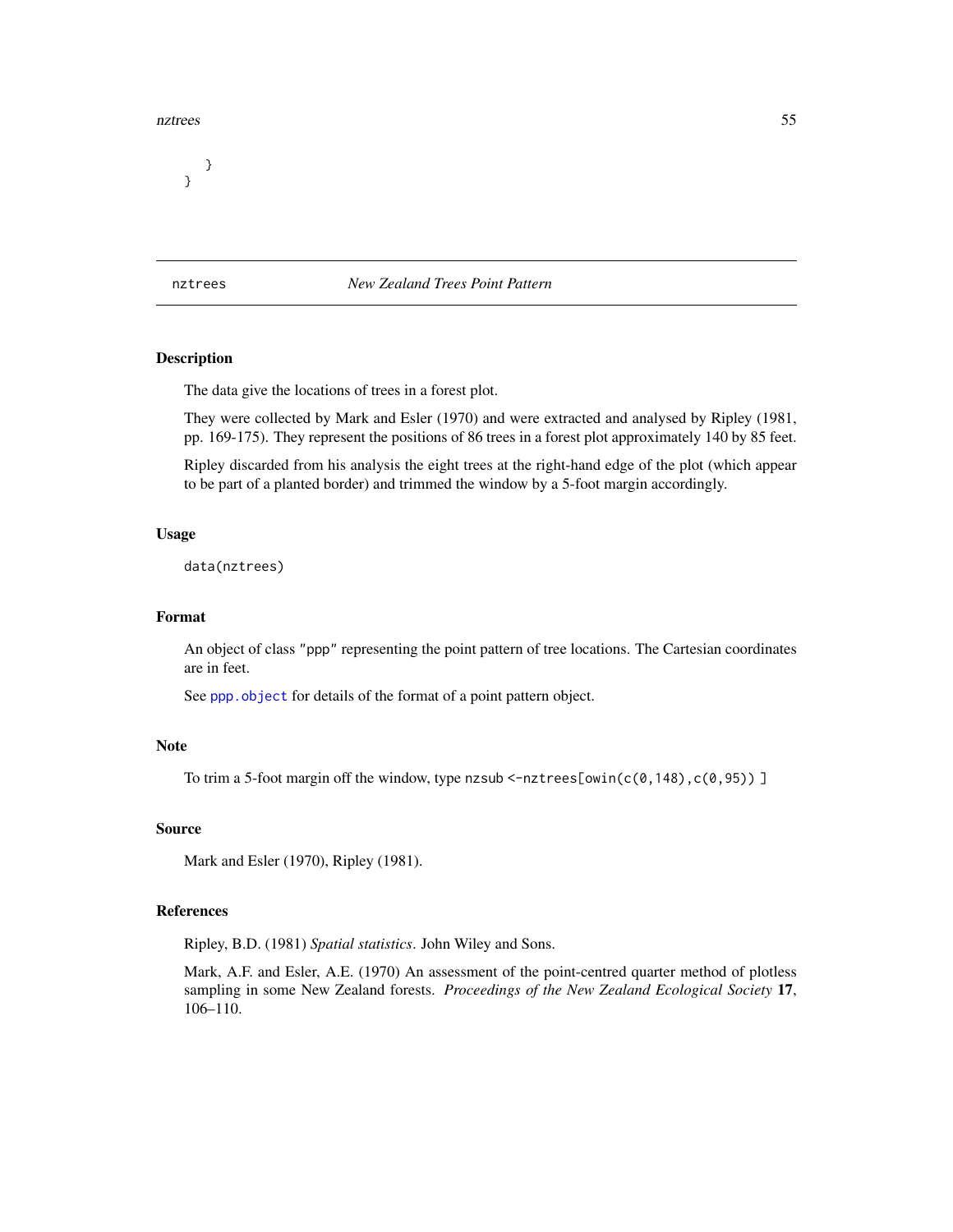osteo *Osteocyte Lacunae Data: Replicated Three-Dimensional Point Patterns*

# Description

These data give the three-dimensional locations of osteocyte lacunae observed in rectangular volumes of solid bone using a confocal microscope.

There were four samples of bone, and ten regions were mapped in each bone, yielding 40 spatial point patterns. The data can be regarded as replicated observations of a three-dimensional point process, nested within bone samples.

# Usage

data(osteo)

## Format

A [hyperframe](#page-0-0) with the following columns:

| id    | character string identifier of bone sample                         |
|-------|--------------------------------------------------------------------|
|       | shortid last numeral in id                                         |
| brick | serial number (1 to 10) of sampling volume within this bone sample |
| pts   | three dimensional point pattern (class pp3)                        |
| depth | the depth of the brick in microns                                  |

### Details

These data are three-dimensional point patterns representing the positions of *osteocyte lacunae*, holes in bone which were occupied by osteocytes (bone-building cells) during life.

Observations were made on four different skulls of Macaque monkeys iusing a three-dimensional microscope. From each skull, observations were collected in 10 separate sampling volumes. In all, there are 40 three-dimensional point patterns in the dataset.

The data were collected in 1984 by A. Baddeley, A. Boyde, C.V. Howard and S. Reid (see references) using the tandem-scanning reflected light microscope (TSRLM) at University College London. This was one of the first optical confocal microscopes available.

Each point pattern dataset gives the  $(x, y, z)$  coordinates (in microns) of all points visible in a threedimensional rectangular box ("brick") of dimensions  $81 \times 100 \times d$  microns, where d varies. The z coordinate is depth into the bone (depth of the focal plane of the confocal microscope); the  $(x, y)$ plane is parallel to the exterior surface of the bone; the relative orientation of the x and y axes is not important.

The bone samples were three intact skulls and one skull cap, all originally identified as belonging to the macaque monkey *Macaca fascicularis*, from the collection of the Department of Anatomy, University of London. Later analysis (Baddeley et al, 1993) suggested that the skull cap, given here as the first animal, was a different subspecies, and this was confirmed by anatomical inspection.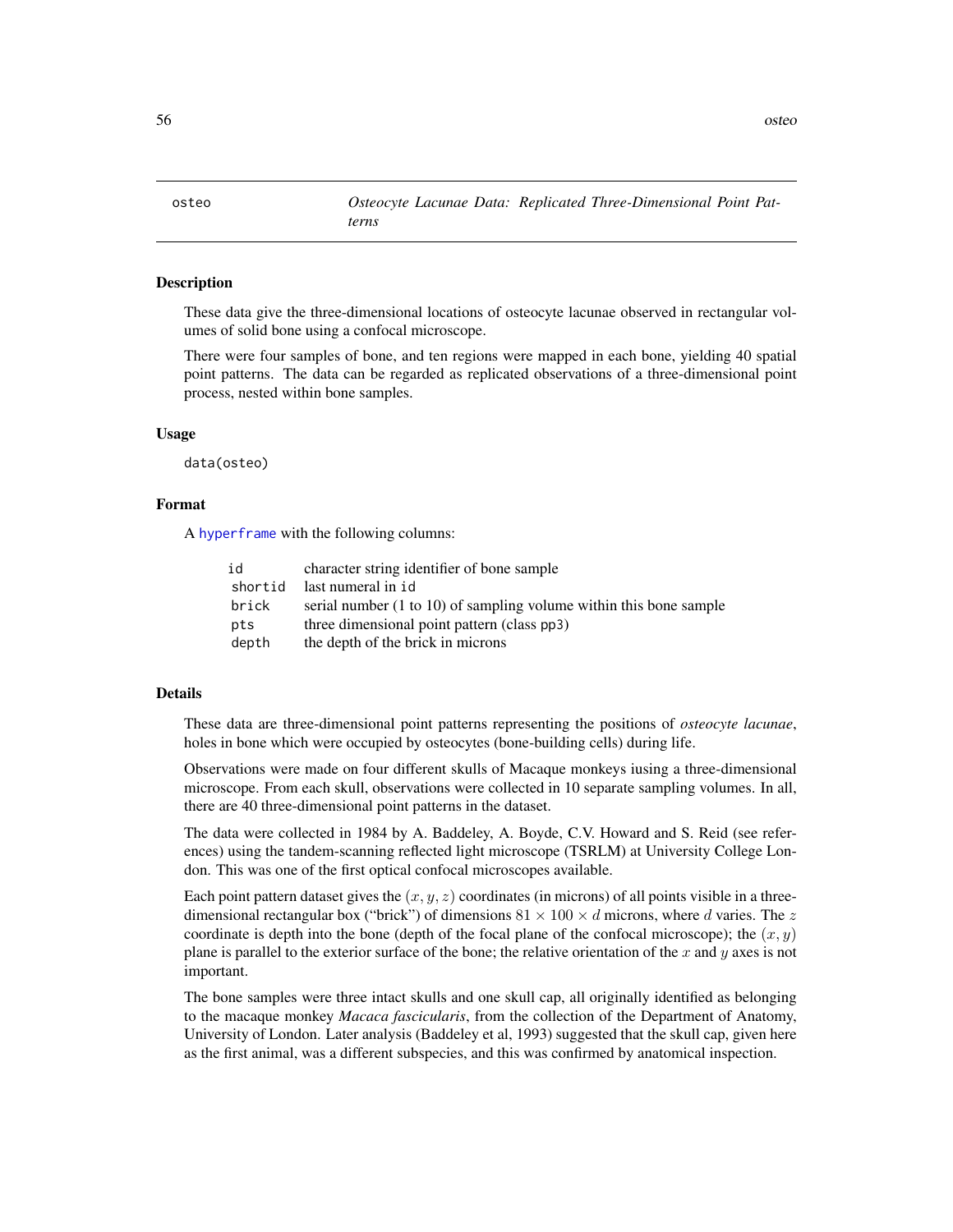#### Sampling Procedure

The following extract from Baddeley et al (1987) describes the sampling procedure.

The parietal bones of three fully articulated adult Macaque monkey *(Macaca fascicularis)* skulls from the collection of University College London were used. The right parietal bone was examined, in each case, approximately 1 cm lateral to the sagittal suture and 2 cm posterior to the coronal suture. The skulls were mounted on plasticine on a moving stage placed beneath the TSRLM. Immersion oil was applied and  $a \times 60$ , NA 1.0 oil immersion objective lens (Lomo) was focussed at 10 microns below the cranial surface. The TV image was produced by a Panasonic WB 1850/B camera on a Sony PVM 90CE TV monitor.

A graduated rectangular counting frame  $90 \times 110$  mm (representing  $82 \times 100$  microns in real units) was marked on a Perspex overlay and fixed to the screen. The area of tissue seen within the frame defined a subfield: a guard area of 10 mm width was visible on all sides of the frame. Ten subfields were examined, arranged approximately in a rectangular grid pattern, with at least one field width separating each pair of fields. The initial field position was determined randomly by applying a randomly-generated coordinate shift to the moving stage. Subsequent fields were attained using the coarse controls of the microscope stage, in accordance with the rectangular grid pattern.

For each subfield, the focal plane was racked down from its initial 10 micron depth until all visible osteocyte lacunae had been examined. This depth  $d$  was recorded. The 3-dimensional sampling volume was therefore a rectangular box of dimensions  $82 \times 100 \times d$  microns, called a "brick". For each visible lacuna, the fine focus racking control was adjusted until maximum brightness was obtained. The depth of the focal plane was then recorded as the \$z\$ coordinate of the "centre point" of the lacuna. Without moving the focal plane, the  $x$  and  $y$  coordinates of the centre of the lacunar image were read off the graduated counting frame. This required a subjective judgement of the position of the centre of the 2-dimensional image. Profiles were approximately elliptical and the centre was considered to be well-defined. Accuracy of the recording procedure was tested by independent repetition (by the same operator and by different operators) and found to be reproducible to plus or minus 2 mm on the screen.

A lacuna was counted only if its  $(x, y)$  coordinates lay inside the  $90 \times 110$  mm counting frame.

# Source

Data were collected by Adrian Baddeley <Adrian.Baddeley@curtin.edu.au>.

#### References

Baddeley, A.J., Howard, C.V, Boyde, A. and Reid, S.A. (1987) Three dimensional analysis of the spatial distribution of particles using the tandem-scanning reflected light microscope. *Acta Stereologica* 6 (supplement II) 87–100.

Baddeley, A.J., Moyeed, R.A., Howard, C.V. and Boyde, A. (1993) Analysis of a three-dimensional point pattern with replication. *Applied Statistics* 42 (1993) 641–668.

Howard, C.V. and Reid, S. and Baddeley, A.J. and Boyde, A. (1985) Unbiased estimation of particle density in the tandem-scanning reflected light microscope. *Journal of Microscopy* 138 203–212.

# Examples

data(osteo) if(require(spatstat.geom)) {

#### osteo 57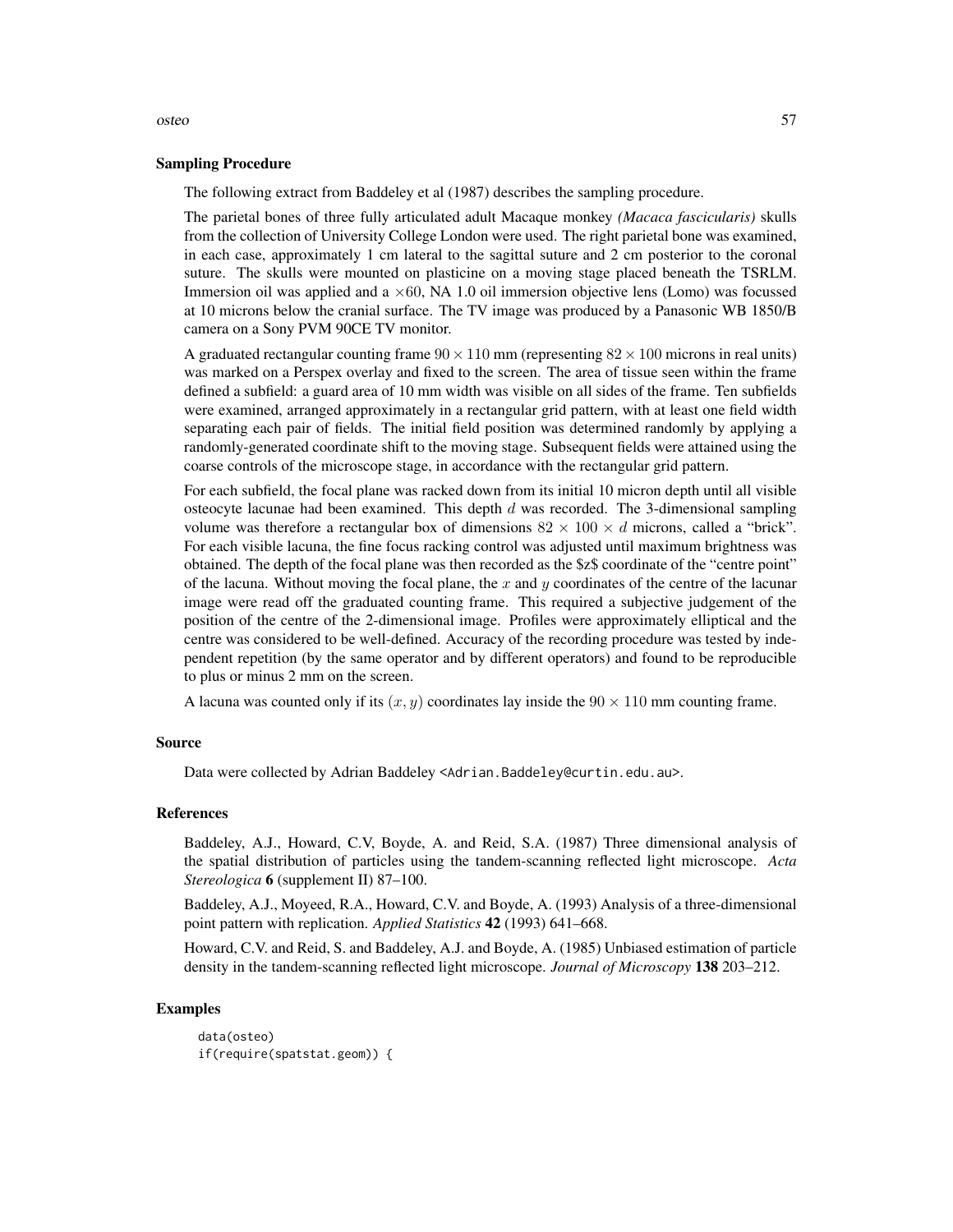58 paracount of the contract of the contract of the contract of the contract of the contract of the contract of the contract of the contract of the contract of the contract of the contract of the contract of the contract o

```
osteo
if(interactive()) {
  plot(osteo$pts[[1]], main="animal 1, brick 1")
  ape1 <- osteo[osteo$shortid==4, ]
  plot(ape1, tick.marks=FALSE)
  with(osteo, intensity(pts))
  plot(with(ape1, K3est(pts)))
}
}
```
paracou *Kimboto trees at Paracou, French Guiana*

### Description

This dataset is a point pattern of adult and juvenile Kimboto trees (*Pradosia cochlearia* or *P. ptychandra*) recorded at Paracou in French Guiana. See Flores (2005).

The dataset paracou is a point pattern (object of class "ppp") containing the spatial coordinates of each tree, marked by age (a factor with levels adult and juvenile. The survey region is a rectangle approximately 400 by 525 metres. Coordinates are given in metres.

Note that the data contain duplicated points (two points at the same location). To determine which points are duplicates, use [duplicated.ppp](#page-0-0). To remove the duplication, use [unique.ppp](#page-0-0).

#### Usage

data(paracou)

# Source

Data kindly contributed by Olivier Flores. All data belong to CIRAD <https://www.cirad.fr> and UMR EcoFoG <http://www.ecofog.gf> and are included in spatstat with permission. Original data sources: juvenile and some adult trees collected by Flores (2005); adult tree data sourced from CIRAD Paracou experimental plots dataset (2003 campaign).

#### References

Flores, O. (2005) *Déterminisme de la régénération chez quinze espèces d'arbres tropicaux en forêt guyanaise: les effets de l'environnement et de la limitation par la dispersion.* PhD Thesis, University of Montpellier 2, Montpellier, France.

Picard, N, Bar-Hen, A., Mortier, F. and Chadoeuf, J. (2009) The multi-scale marked area-interaction point process: a model for the spatial pattern of trees. *Scandinavian Journal of Statistics* 36 23–41

# Examples

```
if(require(spatstat.geom)) {
plot(paracou, cols=2:3, chars=c(16,3))
 }
```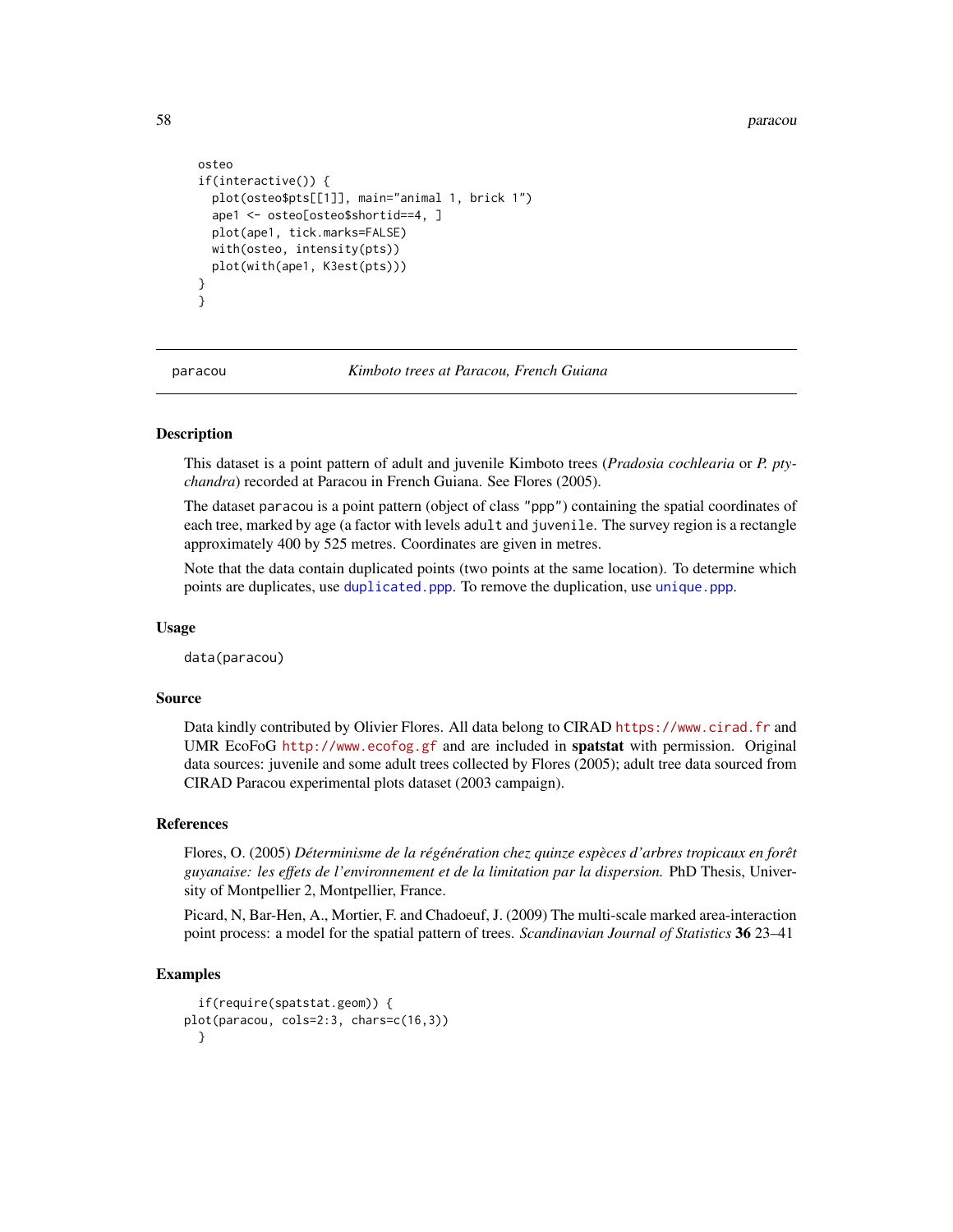# **Description**

The data record the locations of 108 Ponderosa Pine (*Pinus ponderosa*) trees in a 120 metre square region in the Klamath National Forest in northern California, published as Figure 2 of Getis and Franklin (1987).

Franklin et al. (1985) determined the locations of approximately 5000 trees from United States Forest Service aerial photographs and digitised them for analysis. Getis and Franklin (1987) selected a 120 metre square subregion that appeared to exhibit clustering. This subregion is the ponderosa dataset.

In principle these data are equivalent to Figure 2 of Getis and Franklin (1987) but they are not exactly identical; some of the spatial locations appear to be slightly perturbed.

The data points identified as A, B, C on Figure 2 of Getis and Franklin (1987) correspond to points numbered 42, 7 and 77 in the dataset respectively.

### Usage

data(ponderosa)

# Format

Typing data(ponderosa) gives access to two objects, ponderosa and ponderosa.extra.

The dataset ponderosa is a spatial point pattern (object of class "ppp") representing the point pattern of tree positions. See [ppp.object](#page-0-0) for details of the format. Spatial coordinates are given in metres.

The dataset ponderosa.extra is a list containing supplementary data. The entry id contains the index numbers of the three special points A, B, C in the point pattern. The entry plotit is a function that can be called to produce a nice plot of the point pattern.

#### Source

Prof. Janet Franklin, University of California, Santa Barbara

# References

Franklin, J., Michaelsen, J. and Strahler, A.H. (1985) Spatial analysis of density dependent pattern in coniferous forest stands. *Vegetatio* 64, 29–36.

Getis, A. and Franklin, J. (1987) Second-order neighbourhood analysis of mapped point patterns. *Ecology* 68, 473–477.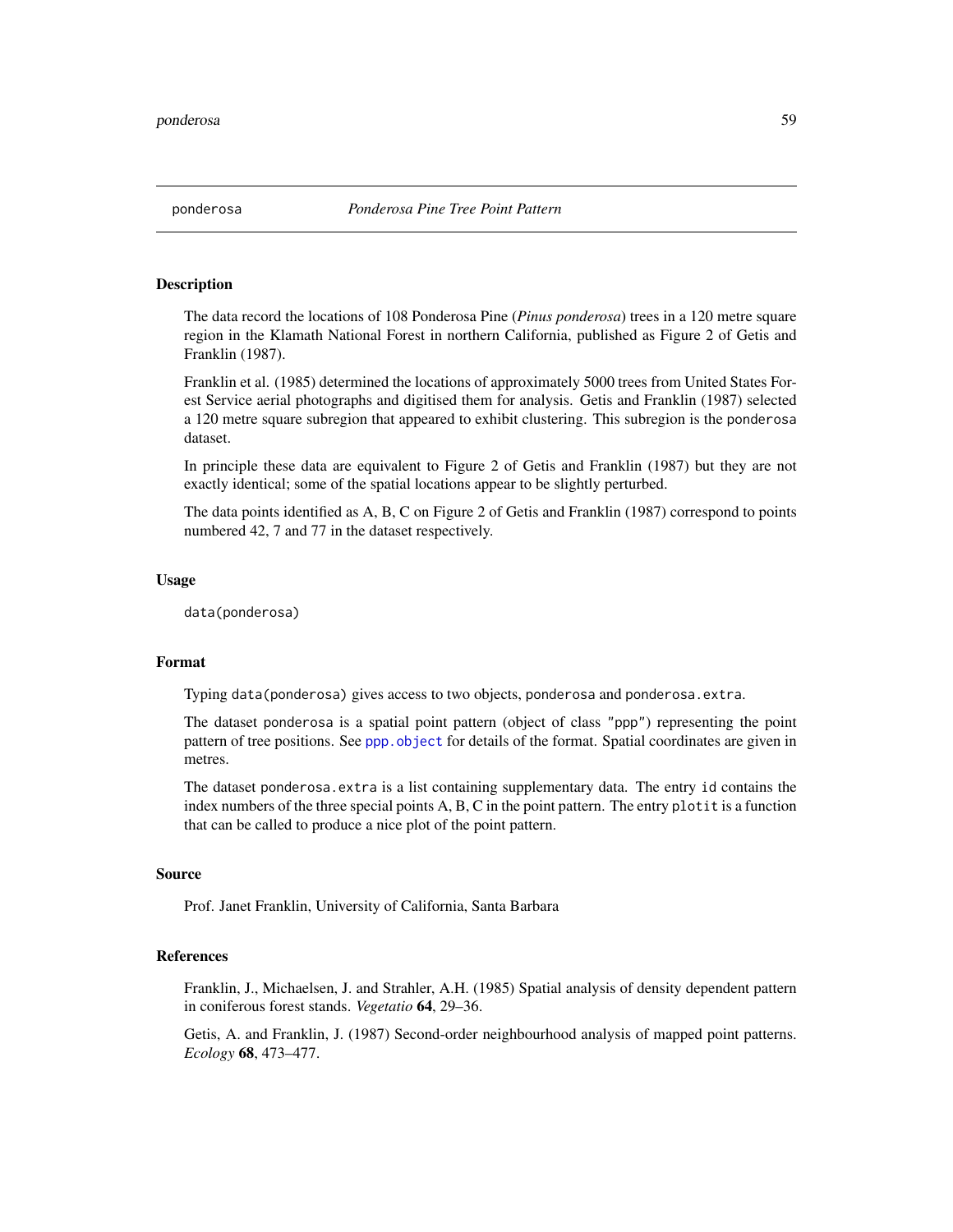# Examples

```
data(ponderosa)
if(require(spatstat.geom)) {
 ponderosa.extra$plotit()
 }
```
pyramidal *Pyramidal Neurons in Cingulate Cortex*

# Description

Point patterns giving the locations of pyramidal neurons in micrographs from area 24, layer 2 of the cingulate cortex in the human brain. There is one point pattern from each of 31 human subjects. The subjects are divided into three groups: controls (12 subjects), schizoaffective (9 subjects) and schizophrenic (10 subjects).

Each point pattern is recorded in a unit square region; the unit of measurement is unknown.

These data were introduced and analysed by Diggle, Lange and Benes (1991).

# Usage

```
data(pyramidal)
```
# Format

pyramidal is a hyperframe with 31 rows, one row for each subject. It has a column named Neurons containing the point patterns of neuron locations, and a column named group which is a factor with levels "control","schizoaffective","schizophrenic" identifying the grouping of subjects.

# Source

Peter Diggle's website.

#### References

Diggle, P.J., Lange, N. and Benes, F.M. (1991). Analysis of variance for replicated spatial point patterns in clinical neuroanatomy. *Journal of the American Statistical Association* 86, 618–625.

# **Examples**

```
if(require(spatstat.geom)) {
pyr <- pyramidal
pyr$grp <- abbreviate(pyramidal$group, minlength=7)
plot(pyr, quote(plot(Neurons, pch=16, main=grp)), main="Pyramidal Neurons")
 }
```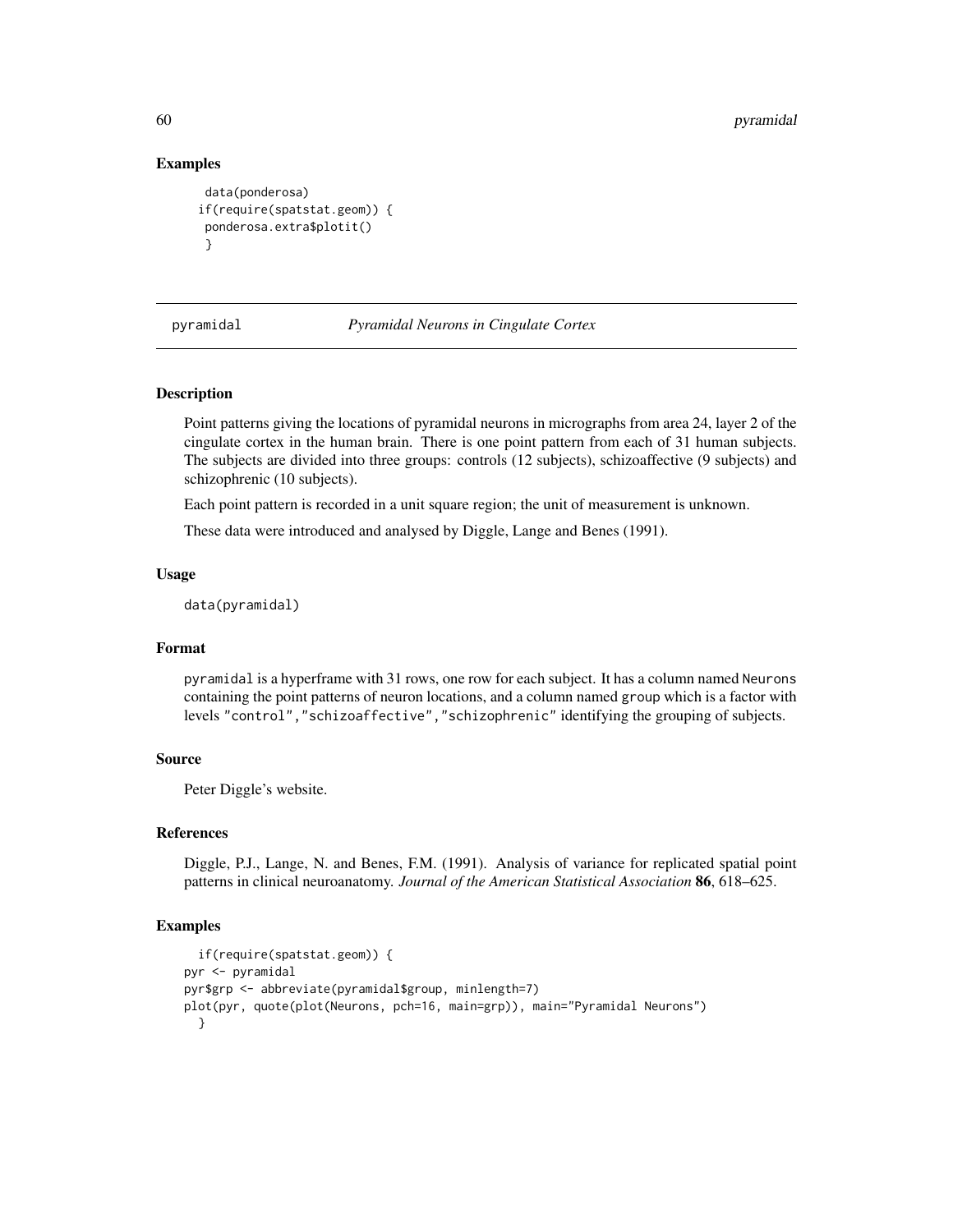<span id="page-60-0"></span>

### Description

The data represent the locations of 62 seedlings and saplings of California Giant Redwood (*Sequoiadendron giganteum*) recorded in a square sampling region. They originate from Strauss (1975); the present data are a subset extracted by Ripley (1977) in a subregion that has been rescaled to a unit square. (The original physical size of the unit is approximately 63.1 feet).

Two versions of this dataset are provided: redwood and redwood3.

The dataset redwood was obtained from the **spatial** package. In this version the coordinates are given to 2 decimal places (multiples of 0.01 units) except for one point which has an  $x$  coordinate of 0.999, presumably to ensure that it is properly inside the window.

The dataset redwood3 was obtained from Peter Diggle's webpage. In this version the coordinates are given to 3 decimal places (multiples of 0.001 units). The ordering of the points is not the same in the two datasets.

There are many further analyses of this dataset. It is often used as a canonical example of a clustered point pattern (see e.g. Diggle, 1983).

The original, full redwood dataset is supplied in the spatstat.data package as redwoodfull.

#### Usage

data(redwood)

#### Format

An object of class "ppp" representing the point pattern of tree locations. The window has been rescaled to the unit square.

See ppp. object for details of the format of a point pattern object.

#### Source

Original data of Strauss (1975), subset extracted by Ripley (1977). Data obtained from Ripley's package spatial and from Peter Diggle's website.

# References

Diggle, P.J. (1983) *Statistical analysis of spatial point patterns*. Academic Press.

Ripley, B.D. (1977) Modelling spatial patterns (with discussion). *Journal of the Royal Statistical Society, Series B* 39, 172–212.

Strauss, D.J. (1975) A model for clustering. *Biometrika* 62, 467–475.

# See Also

[redwoodfull](#page-61-0)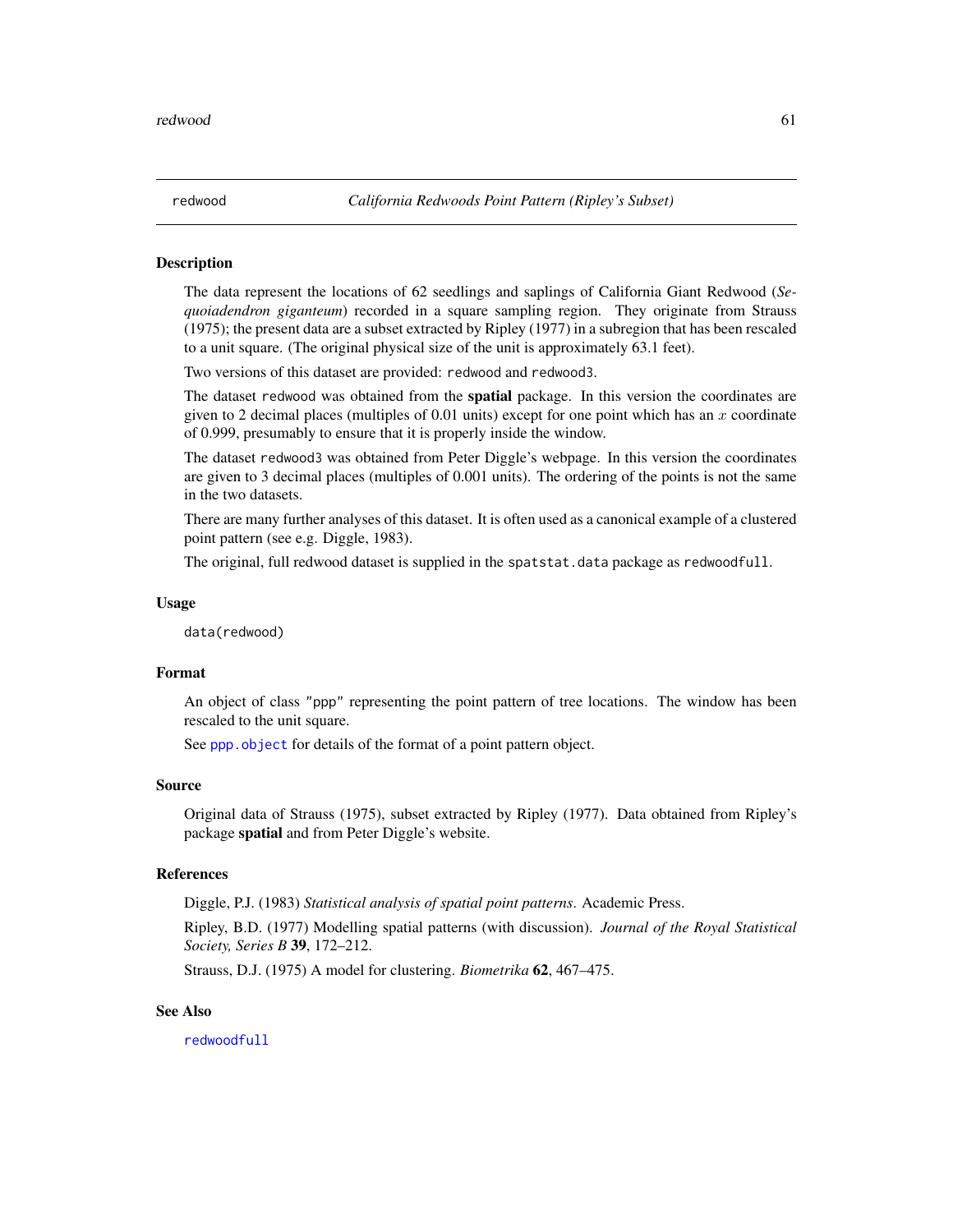#### Description

These data represent the locations of 195 seedlings and saplings of California Giant Redwood (*Sequoiadendron giganteum*) in a square sampling region.

They were described and analysed by Strauss (1975). This is the "full" dataset; most writers have analysed a subset extracted by Ripley (1977) which is available as [redwood](#page-60-0).

Strauss (1975) divided the sampling region into two subregions I and II demarcated by a diagonal line. The spatial pattern appears to be slightly regular in region I and strongly clustered in region II.

Strauss (1975) writes: "It was felt that the seedlings would be scattered fairly randomly, except that a number of tight clusters would form around some of the redwood tree stumps present in the plot. A discontinuity in the soil, very roughly demarked by the diagonal line in the figure, was expected to cause a difference in clustering behaviour between regions I and II. Moreover, almost all the redwood stumps were situated in region II."

The dataset redwoodfull contains the full point pattern of 195 trees. The window has been rescaled to the unit square. Its physical size is approximately 130 feet across.

The auxiliary information about the subregions is contained in redwoodfull.extra, which is a list with entries

| rdiag    | The coordinates of the diagonal boundary              |
|----------|-------------------------------------------------------|
|          | between regions I and II                              |
| regionI  | Region I as a window object                           |
| regionII | Region II as a window object                          |
| regionR  | Ripley's subrectangle (approximate)                   |
| plotit   | Function to plot the full data and auxiliary markings |

Ripley (1977) extracted a subset of these data, containing 62 points, lying within a square subregion which overlaps regions I and II. He rescaled that subset to the unit square. This subset has been reanalysed many times, and is the dataset usually known as "the redwood data" in the spatial statistics literature. The exact dataset used by Ripley is supplied in the spatstat library as [redwood](#page-60-0).

The approximate position of the square chosen by Ripley within the redwoodfull pattern is indicated by the window redwoodfull.extra\$regionR. There are some minor inconsistencies with redwood since it originates from a different digitisation.

### Usage

data(redwoodfull)

### Format

The dataset redwoodfull is an object of class "ppp" representing the point pattern of tree locations. See [ppp.object](#page-0-0) for details of the format of a point pattern object. The window has been rescaled to the unit square. Its physical size is approximately 128 feet across.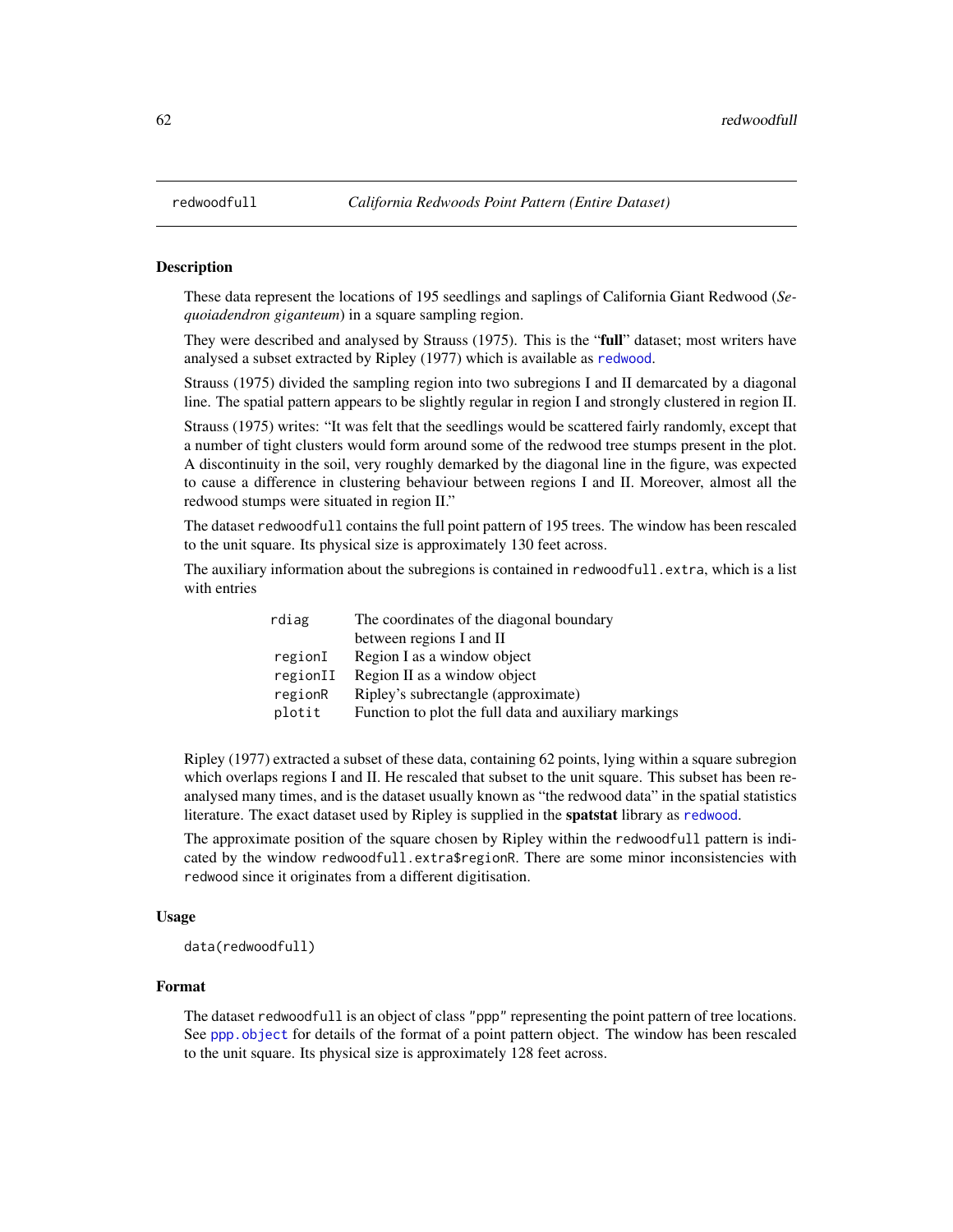# residualspaper 63

The dataset redwoodfull.extra is a list with entries

| rdiag    | coordinates of endpoints of a line,          |
|----------|----------------------------------------------|
|          | in format $list(x=numeric(2), y=numeric(2))$ |
| regionI  | a window object                              |
| regionII | a window object                              |
| regionR  | a window object                              |
| plotit   | Function with no arguments                   |

# Source

Strauss (1975). The plot of the data published by Strauss (1975) was scanned and digitised by Sandra Pereira, University of Western Australia, 2002.

### References

Diggle, P.J. (1983) *Statistical analysis of spatial point patterns*. Academic Press.

Ripley, B.D. (1977) Modelling spatial patterns (with discussion). *Journal of the Royal Statistical Society, Series B* 39, 172–212.

Strauss, D.J. (1975) A model for clustering. *Biometrika* 62, 467–475.

# See Also

[redwood](#page-60-0)

#### Examples

```
data(redwoodfull)
if(require(spatstat.geom)) {
     plot(redwoodfull)
     redwoodfull.extra$plotit()
     # extract the pattern in region II
     redwoodII <- redwoodfull[, redwoodfull.extra$regionII]
 }
```
residualspaper *Data and Code From JRSS Discussion Paper on Residuals*

# **Description**

This dataset contains the point patterns used as examples in the paper of Baddeley et al (2005). [Figure 2 is already available in spatstat.data as the [copper](#page-25-0) dataset.]

R code is also provided to reproduce all the Figures displayed in Baddeley et al (2005). The component plotfig is a function, which can be called with a numeric or character argument specifying the Figure or Figures that should be plotted. See the Examples.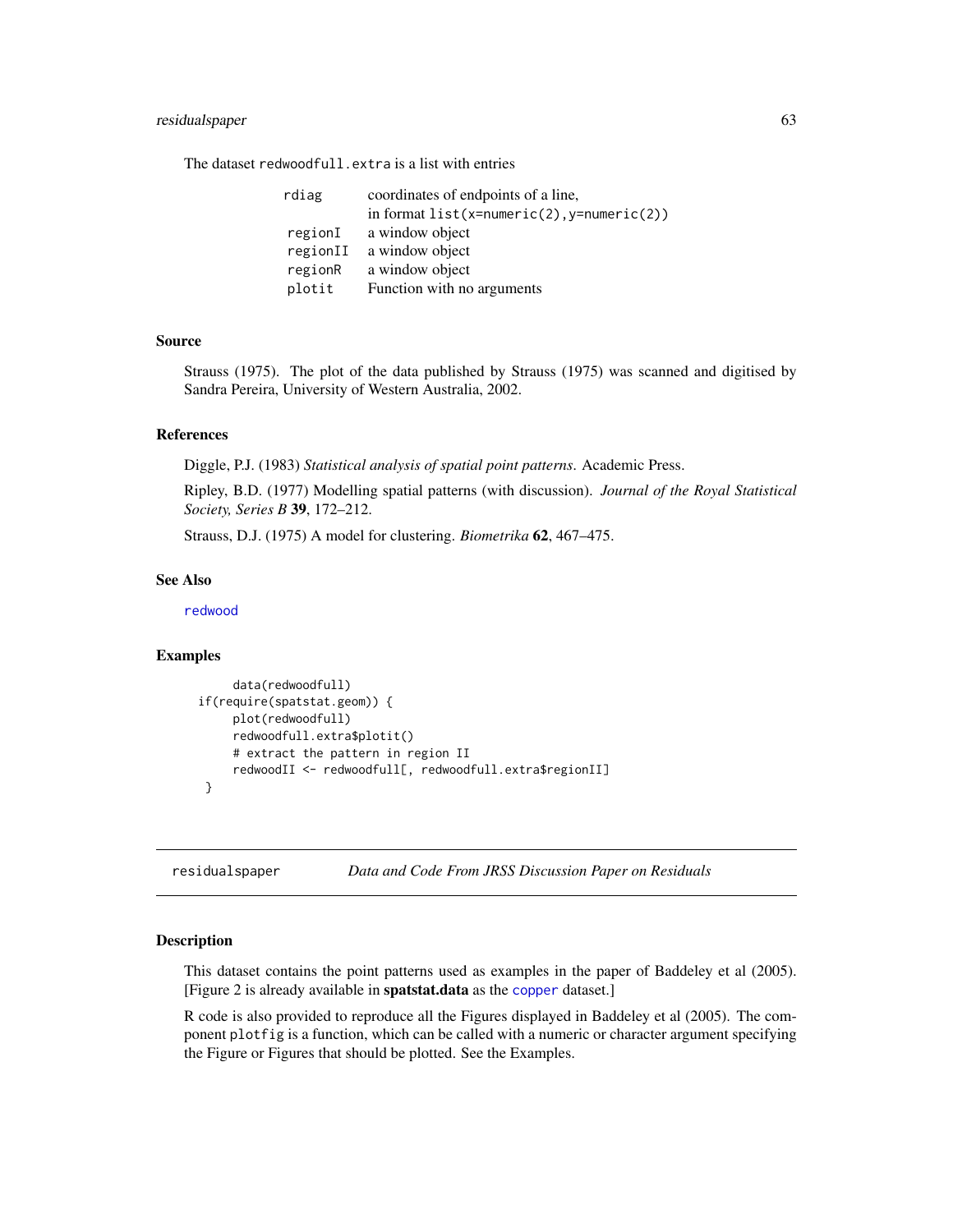#### Usage

data(residualspaper)

### Format

residualspaper is a list with the following components:

- Fig1 The locations of Japanese pine seedlings and saplings from Figure 1 of the paper. A point pattern (object of class "ppp").
- Fig3 The Chorley-Ribble data from Figure 3 of the paper. A list with three components, lung, larynx and incin. Each is a matrix with 2 columns giving the coordinates of the lung cancer cases, larynx cancer cases, and the incinerator, respectively. Coordinates are Eastings and Northings in km.
- Fig4a The synthetic dataset in Figure 4 (a) of the paper.
- Fig4b The synthetic dataset in Figure 4 (b) of the paper.
- Fig4c The synthetic dataset in Figure 4 (c) of the paper.
- Fig11 The covariate displayed in Figure 11. A pixel image (object of class "im") whose pixel values are distances to the nearest line segment in the copper data.
- plotfig A function which will compute and plot any of the Figures from the paper. The argument of plotfig is either a numeric vector or a character vector, specifying the Figure or Figures to be plotted. See the Examples.

#### Source

Figure 1: Prof M. Numata. Data kindly supplied by Professor Y. Ogata with kind permission of Prof M. Tanemura.

Figure 3: Professor P.J. Diggle (rescaled by Adrian Baddeley <Adrian.Baddeley@curtin.edu.au>)

Figure 4 (a,b,c): Adrian Baddeley <Adrian.Baddeley@curtin.edu.au>

# References

Baddeley, A., Turner, R., Møller, J. and Hazelton, M. (2005) Residual analysis for spatial point processes. *Journal of the Royal Statistical Society, Series B* 67, 617–666.

# Examples

```
if(FALSE) {
 data(residualspaper)
 if(require(spatstat.core)) {
 X <- residualspaper$Fig4a
 summary(X)
 plot(X)
 # reproduce all Figures
 residualspaper$plotfig()
```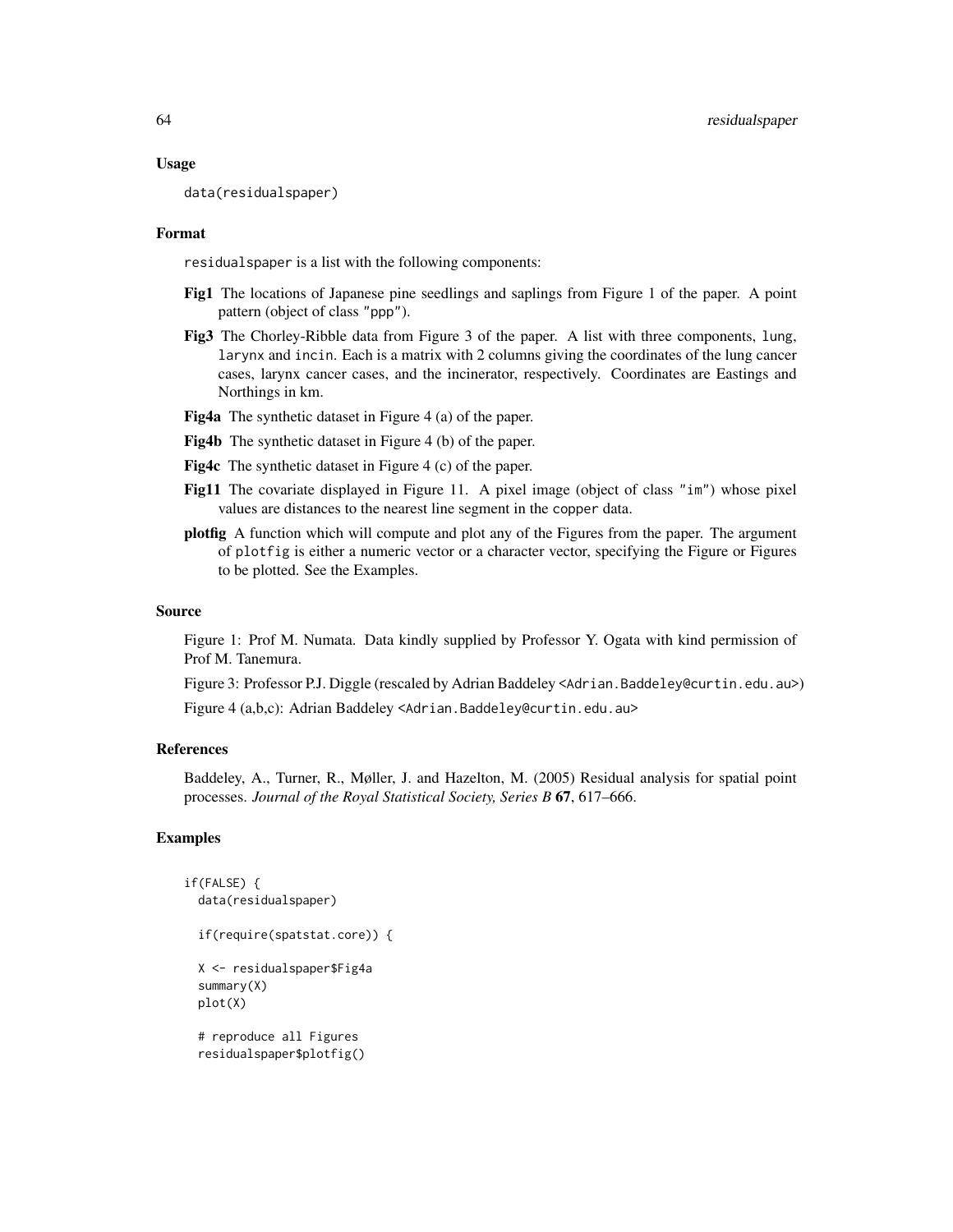#### shapley 65

```
# reproduce Figures 1 to 10
residualspaper$plotfig(1:10)
# reproduce Figure 7 (a)
residualspaper$plotfig("7a")
}
```
}

shapley *Galaxies in the Shapley Supercluster*

# **Description**

A point pattern recording the sky positions of 4215 galaxies in the Shapley Supercluster.

### Usage

data(shapley)

# Format

shapley is an object of class "ppp" representing the point pattern of galaxy locations (see [ppp.object](#page-0-0)). shapley.extra is a list containing additional data described under Notes.

# **Notes**

This dataset comes from a survey by Drinkwater et al (2004) of the Shapley Supercluster, one of the most massive concentrations of galaxies in the local universe. The data give the sky positions of 4215 galaxies observed using the FLAIR-II spectrograph on the UK Schmidt Telescope (UKST). They were kindly provided by Dr Michael Drinkwater through the Centre for Astrostatistics at Penn State University.

Sky positions are given using the coordinates Right Ascension (degrees from 0 to 360) and Declination (degrees from -90 to 90).

The point pattern has three mark variables:

Mag Galaxy magnitude (a negative logarithmic measure of visible brightness).

V Recession velocity (km/sec) inferred from redshift, with corrections applied.

SigV Estimated standard error for V.

The region covered by the survey was approximately the UKST's standard quadrilateral survey fields 382 to 384 and 443 to 446. However, a few of the galaxy positions lie outside these fields.

The point pattern dataset shapley consists of all 4215 galaxy locations. The observation window for this pattern is a dilated copy of the convex hull of the galaxy positions, constructed so that all galaxies lie within the window.

Note that the data contain duplicated points (two points at the same location). To determine which points are duplicates, use [duplicated.ppp](#page-0-0). To remove the duplication, use [unique.ppp](#page-0-0).

The auxiliary dataset shapley.extra contains the following components: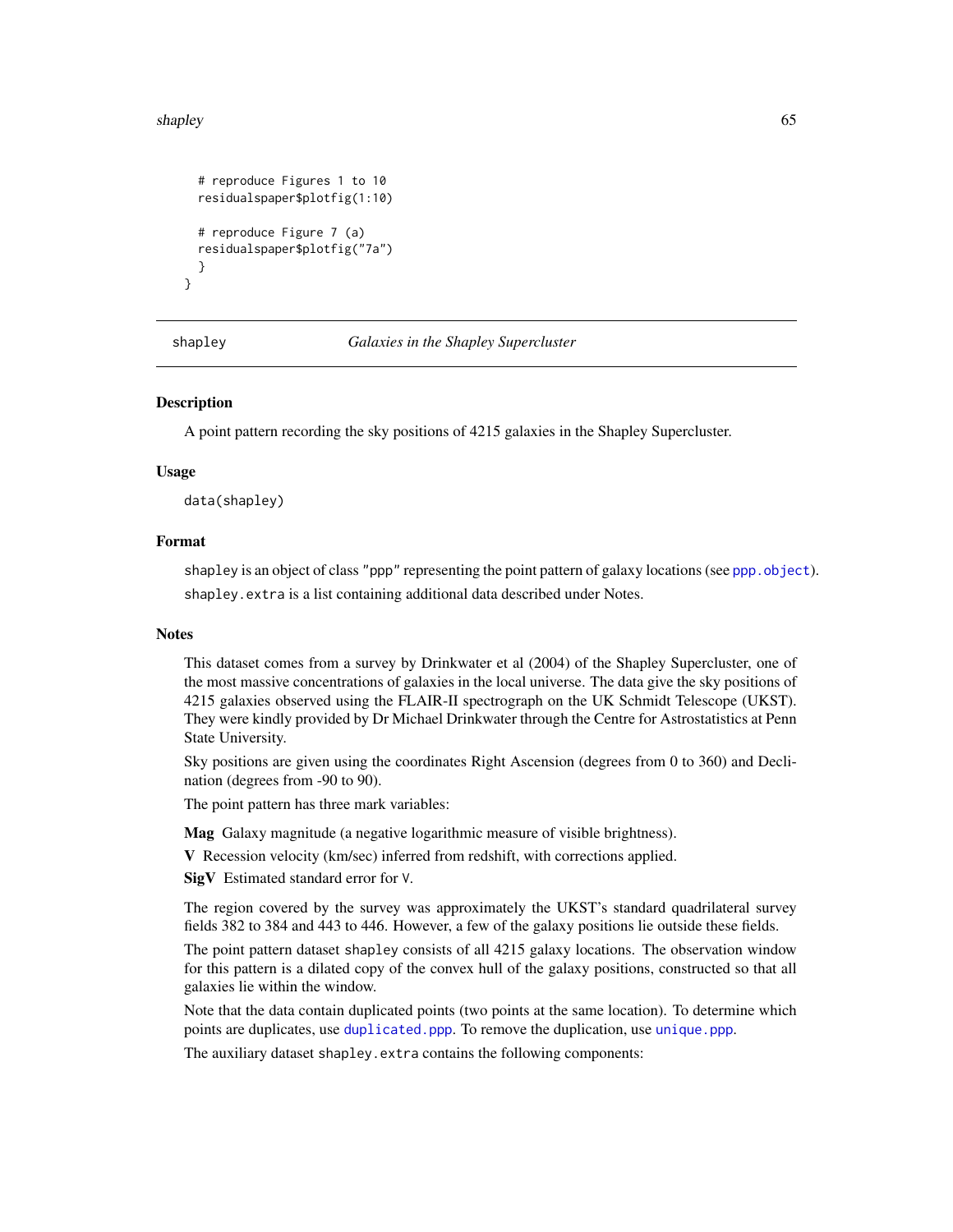- UKSTfields a list of seven windows (objects of class "owin") giving the UKST standard survey fields.
- UKSTdomain the union of these seven fields, an object of class "owin".
- plotit a function (called without arguments) that will plot the data and the survey fields in the conventional astronomical presentation, in which Right Ascension is converted to hours and minutes (1 hour equals 15 degrees) and Right Ascension decreases as we move to the right of the plot.

# Source

M.J. Drinkwater, Department of Physics, University of Queensland

### References

Drinkwater, M.J., Parker, Q.A., Proust, D., Slezak, E. and Quintana, H. (2004) The large scale distribution of galaxies in the Shapley Supercluster. *Publications of the Astronomical Society of Australia* 21, 89-96. DOI 10.1071/AS03057

### Examples

```
data(shapley)
if(require(spatstat.geom)) {
shapley.extra$plotit(main="Shapley Supercluster")
}
```
simba *Simulated data from a two-group experiment with replication within each group.*

#### Description

The simba dataset contains simulated data from an experiment with a 'control' group and a 'treatment' group, each group containing 5 experimental units.

The responses in the experiment are point patterns.

The responses in the control group are independent realisations of a Poisson point process with intensity 80.

The responses in the treatment group are independent realisations of a Strauss process with activity parameter  $\beta = 100$ , interaction parameter  $\gamma = 0.5$  and interaction radius  $R = 0.07$  in the unit square.

#### Usage

data(simba)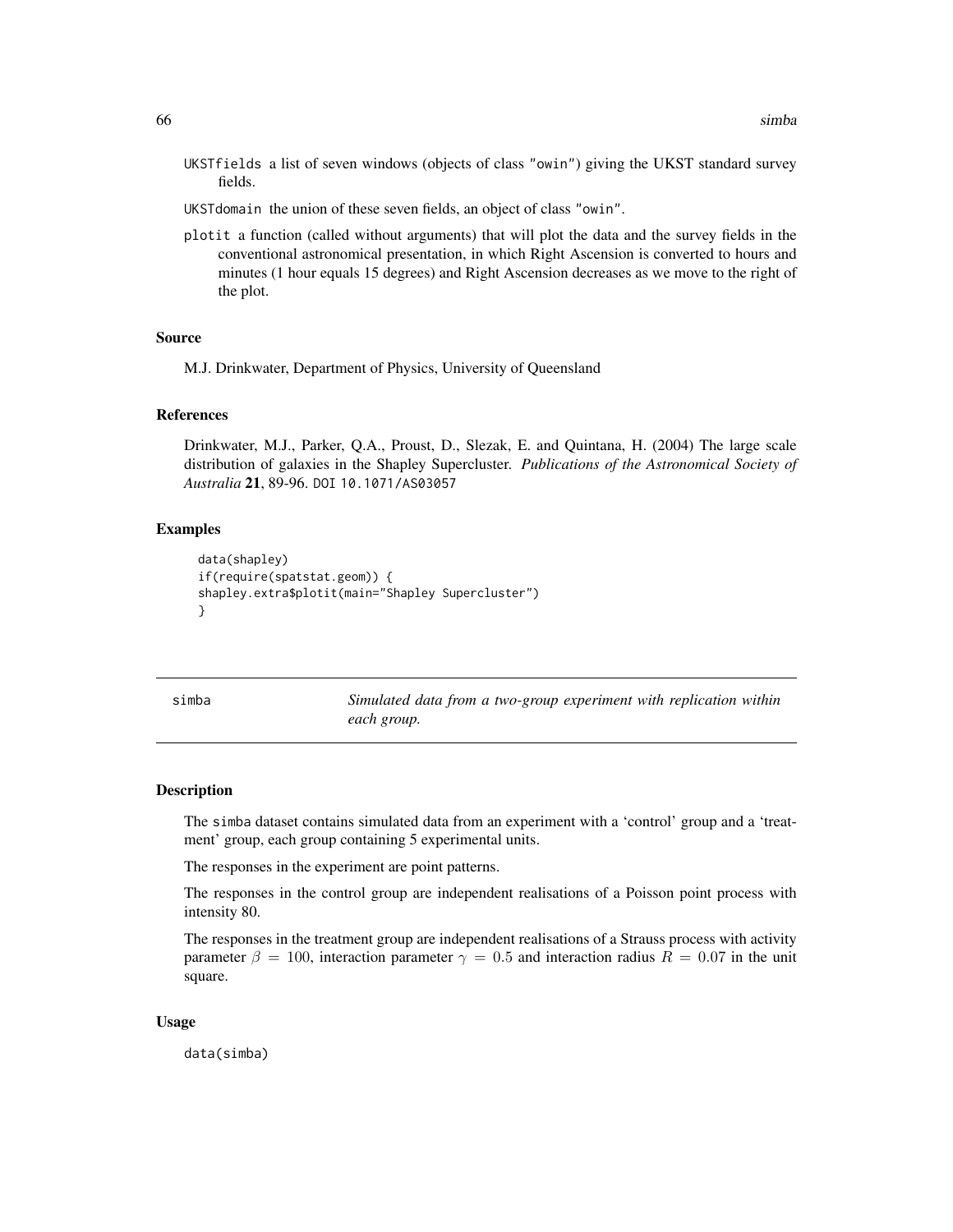#### simdat 67

# Format

simba is a hyperframe with 10 rows, and columns named:

- Points containing the point patterns
- group factor identifying the experimental group, with levels control and treatment).

# Source

Simulated data, generated by Adrian Baddeley <Adrian.Baddeley@curtin.edu.au>.

simdat *Simulated Point Pattern*

# Description

This point pattern data set was simulated (using the Metropolis-Hastings algorithm) from a model fitted to the Numata Japanese black pine data set referred to in Baddeley and Turner (2000).

# Usage

data(simdat)

# Format

An object of class "ppp" in a square window of size 10 by 10 units.

See [ppp.object](#page-0-0) for details of the format of a point pattern object.

# Source

Rolf Turner <r.turner@auckland.ac.nz>

# References

Baddeley, A. and Turner, R. (2000) Practical maximum pseudolikelihood for spatial point patterns. *Australian and New Zealand Journal of Statistics* 42, 283–322.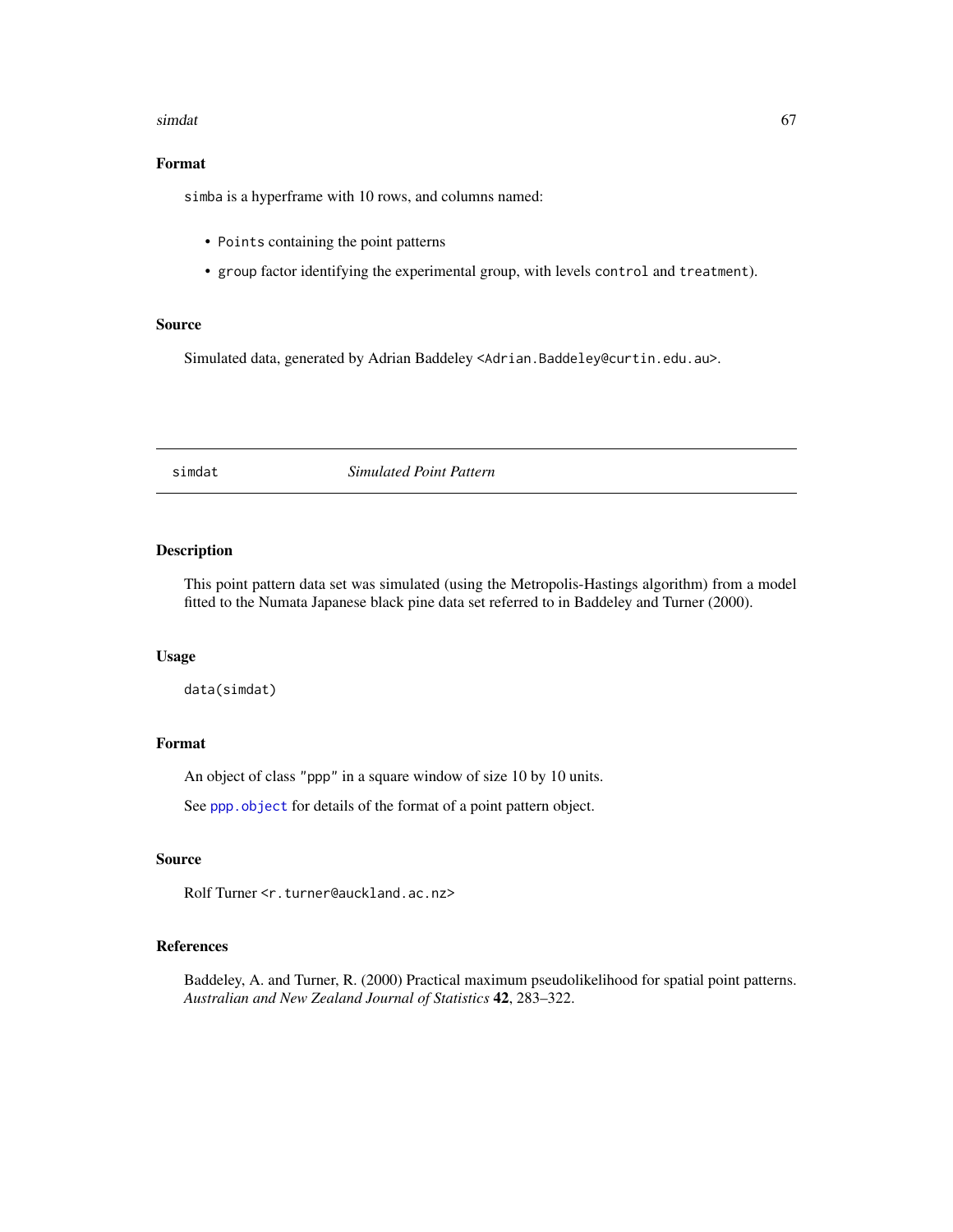# Description

A simple, artificially created, example of a linear network.

### Usage

data(simplenet)

#### Format

simplenet is an object of class "linnet".

### Source

Created by Adrian Baddeley <Adrian.Baddeley@curtin.edu.au>.

spiders *Spider Webs on Mortar Lines of a Brick Wall*

# Description

Data recording the locations of small spider webs on the network of mortar lines of a brick wall.

# Usage

data("spiders")

# Format

Object of class "lpp" representing a pattern of points on a linear network. Spatial coordinates are expressed in millimetres.

#### Details

The data give the positions of 48 webs of the urban wall spider *Oecobius navus* on the mortar lines of a brick wall, recorded by Voss (1999) and manually digitised by Mark Handcock. The mortar spaces provide the only opportunity for constructing webs (Voss 1999; Voss et al 2007) so this is a pattern of points on a network of lines.

The habitat preferences of this species were studied in detail by Voss et al (2007). Questions of interest include evidence for non-uniform density of webs and for interaction between nearby individuals.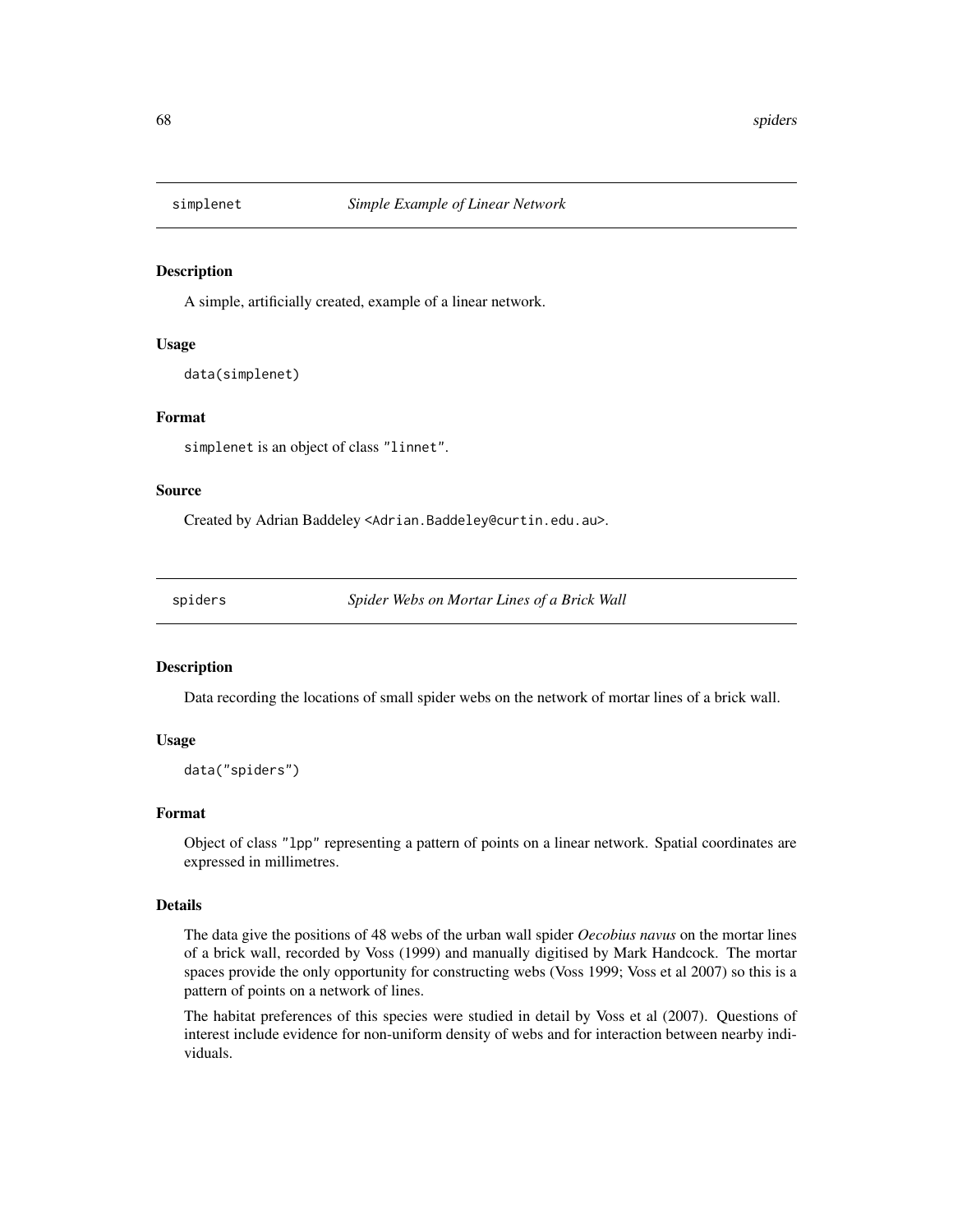# sporophores 69

Observations were made inside a square quadrat of side length 1.125 metres. The original handdrawn map was digitised manually by Mark S. Handcock, and reformatted as a spatstat object by Ang Qi Wei.

The dataset spiders is an object of class "lpp" (point pattern on a linear network). Coordinates are given in millimetres. The linear network has 156 vertices and a total length of 20.22 metres.

*Please cite Voss et al (2007) with any use of these data.*

# Source

Dr Sasha Voss. Coordinates manually recorded by M.S. Handcock and formatted by Q.W. Ang.

*Please cite Voss et al (2007) with any use of these data.*

# References

Ang, Q.W. (2010) *Statistical methodology for events on a network*. Master's thesis, School of Mathematics and Statistics, University of Western Australia.

Voss, S. (1999) Habitat preferences and spatial dynamics of the urban wall spider: *Oecobius annulipes* Lucas. Honours Thesis, Department of Zoology, University of Western Australia.

Voss, S., Main, B.Y. and Dadour, I.R. (2007) Habitat preferences of the urban wall spider *Oecobius navus* (Araneae, Oecobiidae). *Australian Journal of Entomology* 46, 261–268.

### Examples

```
if(require(spatstat.linnet)) {
plot(spiders, show.window=FALSE, pch=16)
  }
```
sporophores *Sporophores Data*

# **Description**

Spatial pattern of sporophores of three species of fungi around a tree.

#### Usage

data(sporophores)

#### Format

A multitype spatial point pattern (an object of class "ppp" with factor-valued marks indicating the species). Spatial coordinates are given in centimetres. Levels of the species variable are "L laccata", "L pubescens" and "Hebloma spp".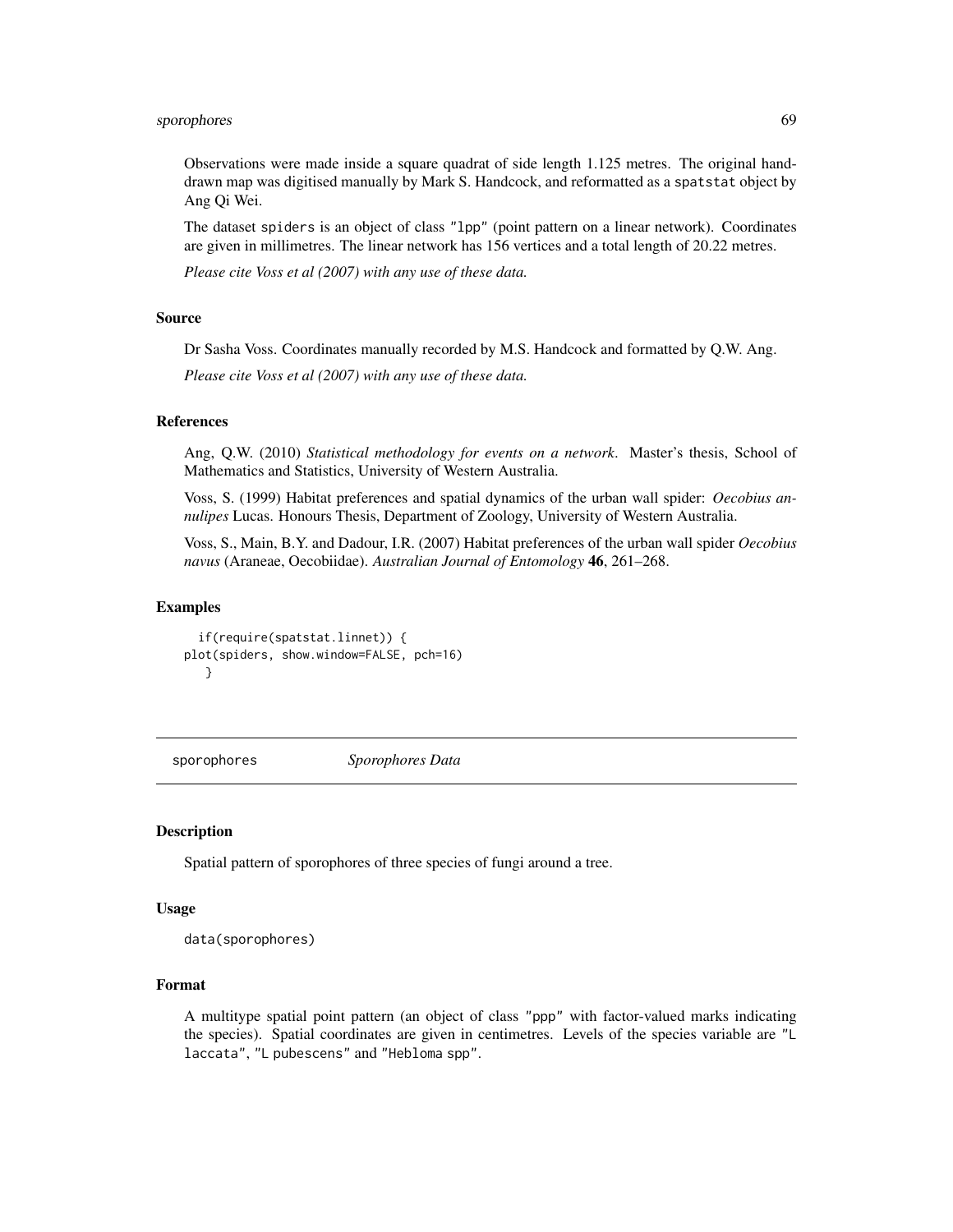## Details

Ford, Mason and Pelham (1980) studied the spatial locations of sporophores of three species of mycorrhizal fungi distributed around a young birch tree in agricultural soil. The dataset given here is the spatial pattern in the fifth year after the tree was planted. The species are *Laccaria laccata*, *Lactarius pubescens* and *Hebloma* spp.

# Source

Data generously provided by Dr E.D. Ford. Please cite Ford et al (1980) in any use of these data.

# References

Ford, E.D., Mason, P.A. and Pelham, J. (1980) Spatial patterns of sporophore distribution around a young birch tree in three successive years. *Transactions of the British Mycological Society* 75, 287–296.

# Examples

```
if(require(spatstat.geom)) {
## reproduce Fig 1 in Ford et al (1980)
plot(sporophores, chars=c(16,1,2), cex=0.6, leg.args=list(cex=1.1))
points(0,0,pch=16, cex=2)
text(15,8,"Tree", cex=0.75)
 }
```
spruces *Spruces Point Pattern*

### Description

The data give the locations of Norwegian spruce trees in a natural forest stand in Saxonia, Germany. Each tree is marked with its diameter at breast height.

# Usage

data(spruces)

#### Format

An object of class "ppp" representing the point pattern of tree locations in a 56  $\times$  38 metre sampling region. Each tree is marked with its diameter at breast height. All values are given in metres.

See [ppp.object](#page-0-0) for details of the format of a point pattern object. The marks are numeric.

These data have been analysed by Fiksel (1984, 1988), Stoyan et al (1987), Penttinen et al (1992) and Goulard et al (1996).

# Source

Stoyan et al (1987). Original source unknown.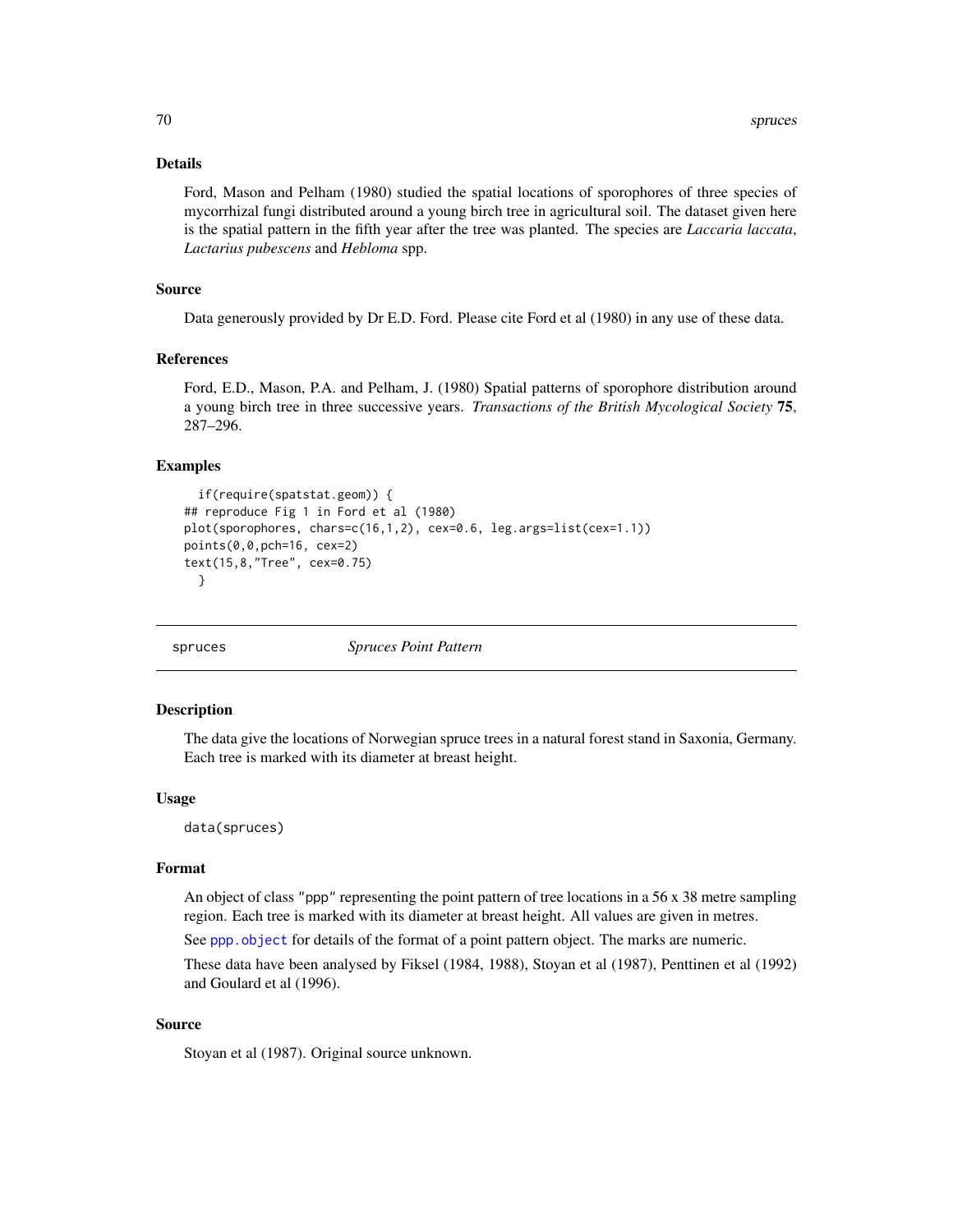#### stonetools and the state of the state of the state of the state of the state of the state of the state of the state of the state of the state of the state of the state of the state of the state of the state of the state of

#### References

Fiksel, T. (1984) Estimation of parameterized pair potentials of marked and nonmarked Gibbsian point processes. *Elektron. Informationsverarb. u. Kybernet.* 20, 270–278.

Fiksel, T. (1988) Estimation of interaction potentials of Gibbsian point processes. *Statistics* 19, 77-86

Goulard, M., S\"arkk\"a, A. and Grabarnik, P. (1996) Parameter estimation for marked Gibbs point processes through the maximum pseudolikelihood method. *Scandinavian Journal of Statistics* 23, 365–379.

Penttinen, A., Stoyan, D. and Henttonen, H. (1992) Marked point processes in forest statistics. *Forest Science* 38, 806–824.

Stoyan, D., Kendall, W.S. and Mecke, J. (1987) *Stochastic Geometry and its Applications*. Wiley.

#### Examples

```
if(require(spatstat.geom)) {
   plot(spruces)
   # To reproduce Goulard et al. Figure 3
   # (Goulard et al: "influence zone radius equals 5 * stem diameter")
   # (help(plot.ppp) says: "size of symbol = diameter")
   plot(spruces, maxsize=10*max(spruces$marks))
   plot(unmark(spruces), add=TRUE)
}
```
stonetools *Palaeolithic Stone Tools*

# **Description**

This dataset is a spatial point pattern giving the locations of palaeolithic stone tools ('lithic' specimens) and animal bone fragments ('bone'), accurately surveyed in a layer of soil at David's Site, Olduvai Gorge, Tanzania. The surveyed layer is about 20 cm thick and approximately 1.85 million years old.

Details of the study, and data analysis, are reported by Diez-Martín et al. (2021). Please cite this article in any use of the data.

The data are presented as a two-dimensional point pattern with two columns of marks: the vertical position Z (numeric) and the type of artefact TYPE (factor with levels BONE and LITHIC). The window of observation is an irregular polygon, approximately 40 by 30 metres across. Spatial coordinates and vertical coordinate are expressed in metres. There are 3563 bone fragments and 1182 lithic specimens making a total of 4745 points.

#### Usage

```
data("stonetools")
```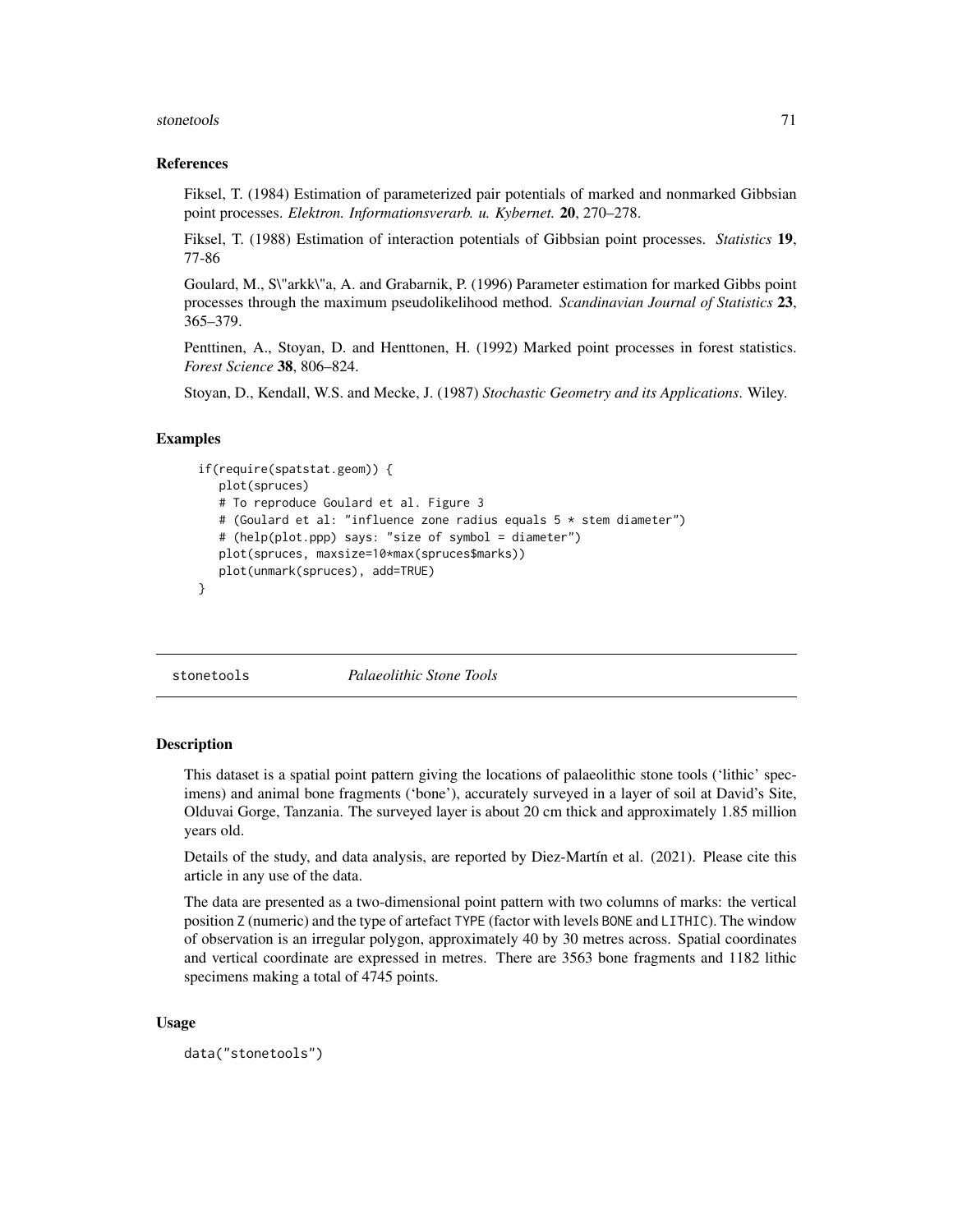### Format

Marked spatial point pattern (object of class "ppp", see [ppp.object](#page-0-0)) with two columns of marks, Z (numeric) and TYPE (factor with levels BONE and LITHIC). The window of observation is an irregular polygon. Spatial coordinate unit is metres.

# Source

Dr. L. Cobo and Prof. F. Diez-Martín. Please cite Diez-Martín et al (2021) in any use of these data.

# References

Diez-Martín, F., Cobo-Sánchez, L., Baddeley, A., Uribelarrea, D., Mabulla, A., Baquedano, E. and Domínguez-Rodrigo, M. (2021) Tracing the spatial imprint of Oldowan technological behaviors: A view from DS (Bed I, Olduvai Gorge, Tanzania). *PLOS ONE, Public Library of Science*, 16, 1–47. DOI: 10.1371/journal.pone.0254603

# Examples

```
if(require(spatstat.geom)) {
plot(subset(stonetools, select=TYPE), cex=0.5, cols=2:3)
 }
```
swedishpines *Swedish Pines Point Pattern*

# **Description**

The data give the locations of pine saplings in a Swedish forest.

# Usage

data(swedishpines)

### Format

An object of class "ppp" representing the point pattern of tree locations in a rectangular plot 9.6 by 10 metres.

Cartesian coordinates are given in *decimetres*(multiples of 0.1 metre) rounded to the nearest decimetre. Type [rescale\(](#page-0-0)swedishpines) to get an equivalent dataset where the coordinates are expressed in metres.

See [ppp.object](#page-0-0) for details of the format of a point pattern object.

#### Note

For previous analyses see Ripley (1981, pp. 172-175), Venables and Ripley (1997, p. 483), Baddeley and Turner (2000).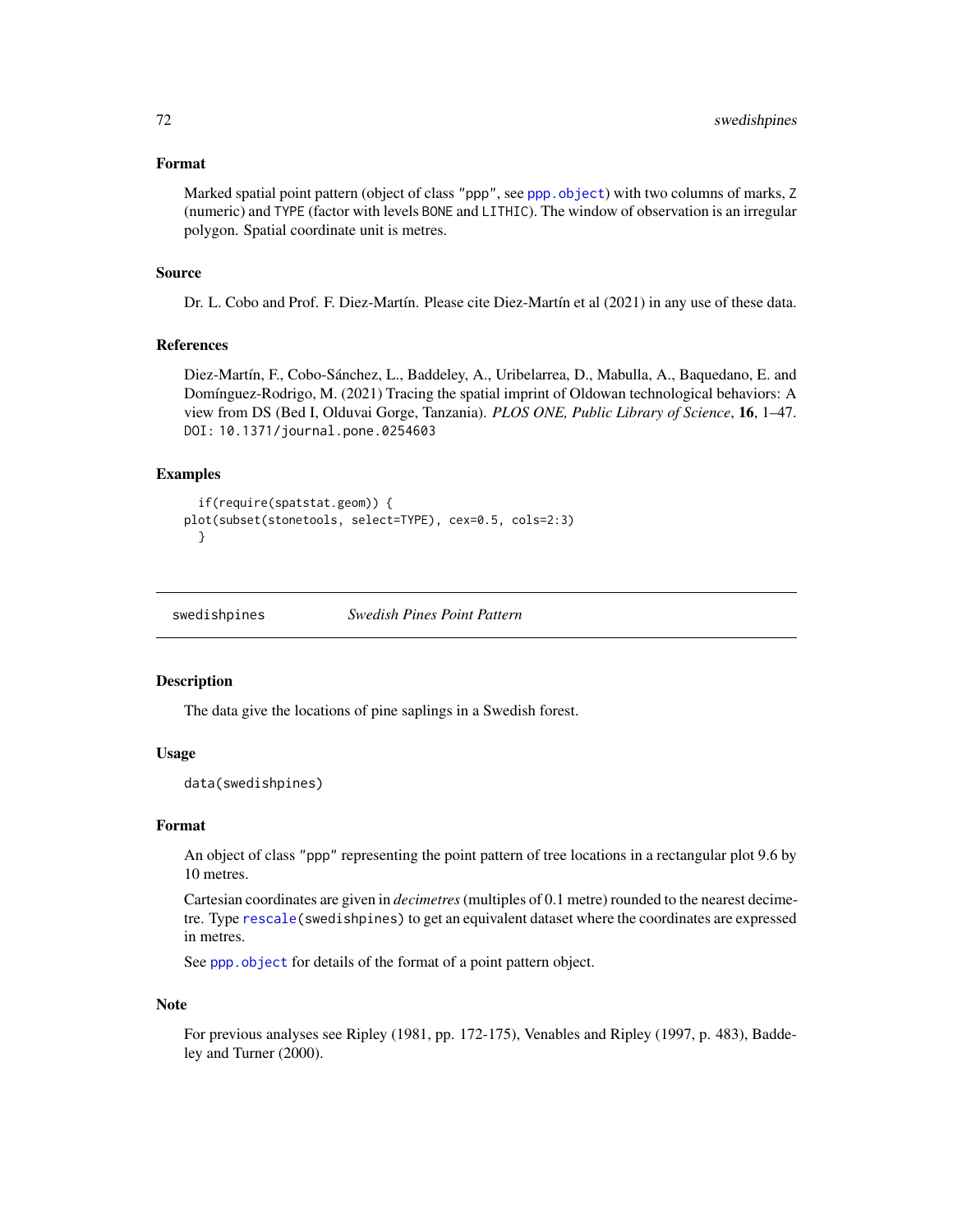#### <span id="page-72-0"></span>urkiola 73

## Source

Strand (1972), Ripley (1981)

## References

Baddeley, A. and Turner, R. (2000) Practical maximum pseudolikelihood for spatial point patterns. *Australian and New Zealand Journal of Statistics* 42, 283–322.

Ripley, B.D. (1981) *Spatial statistics*. John Wiley and Sons.

Strand, L. (1972). A model for stand growth. *IUFRO Third Conference Advisory Group of Forest Statisticians*, INRA, Institut National de la Recherche Agronomique, Paris. Pages 207–216.

Venables, W.N. and Ripley, B.D. (1997) *Modern applied statistics with S-PLUS*. Second edition. Springer Verlag.

#### Examples

```
if(require(spatstat.geom)) {
   swedishpines
   ## rescale to metres
   rescale(swedishpines)
}
```
urkiola *Urkiola Woods Point Pattern*

#### Description

Locations of birch (*Betula celtiberica*) and oak (*Quercus robur*) trees in a secondary wood in Urkiola Natural Park (Basque country, northern Spain). They are part of a more extensive dataset collected and analysed by Laskurain (2008). The coordinates of the trees are given in meters.

## Usage

data(urkiola)

# Format

An object of class "ppp" representing the point pattern of tree locations. Entries include

- x Cartesian x-coordinate of tree in metres
- y Cartesian y-coordinate of tree in metres

marks factor indicating species of each tree

The levels of marks are birch and oak. See [ppp.object](#page-0-0) for details of the format of a ppp object.

# Source

N.A. Laskurain. Kindly formatted and communicated by M. de la Cruz Rot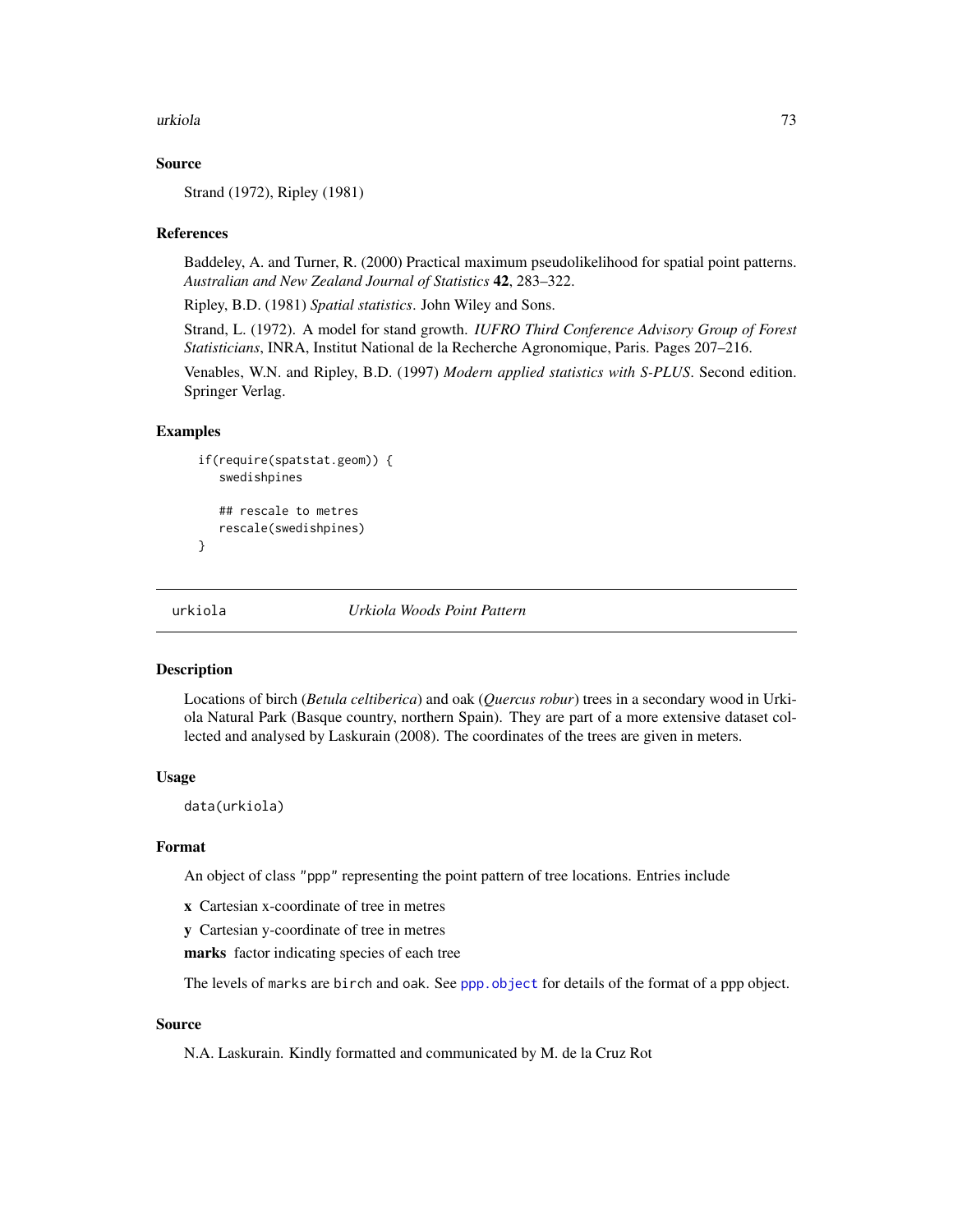#### <span id="page-73-0"></span>References

Laskurain, N. A. (2008) *Dinámica espacio-temporal de un bosque secundario en el Parque Natural de Urkiola (Bizkaia).* Tesis Doctoral. Universidad del País Vasco /Euskal Herriko Unibertsitatea.

vesicles *Vesicles Data*

## Description

Point pattern of synaptic vesicles observed in rat brain tissue.

#### Usage

data(vesicles)

# Format

The dataset vesicles is a point pattern (object of class "ppp") representing the location of the synaptic vesicles. The window of the point pattern represents the region of presynapse where synaptic vesicles were observed in this study. There is a hole in the window, representing the region occupied by mitochondria, where synaptic vesicles do not occur.

The dataset vesicles.extra is a list with entries

| presynapse   | outer polygonal boundary of presynapse        |
|--------------|-----------------------------------------------|
| mitochondria | polygonal boundary of mitochondria            |
| mask         | binary mask representation of vesicles window |
| activezone   | line segment pattern representing             |
|              | the active zone.                              |

All coordinates are in nanometres (nm).

# Details

As part of a study on the effects of stress on brain function, Khanmohammadi et al (2014) analysed the spatial pattern of synaptic vesicles in 45-nanometre-thick sections of rat brain tissue visualised in transmission electron microscopy.

To investigate the influence of stress, Khanmohammadi et al (2014) study the distribution of the synaptic vesicles in the pre-synaptic neuron in relation to the active zone of the presynaptic membrane. They hypothesize that the synaptic vesicle density is a decreasing function of distance to the active zone.

The boundaries for the active zone, mitochondria, pre- and post synaptic terminals, and the centre of the synaptic vesicles were annotated by hand on the image.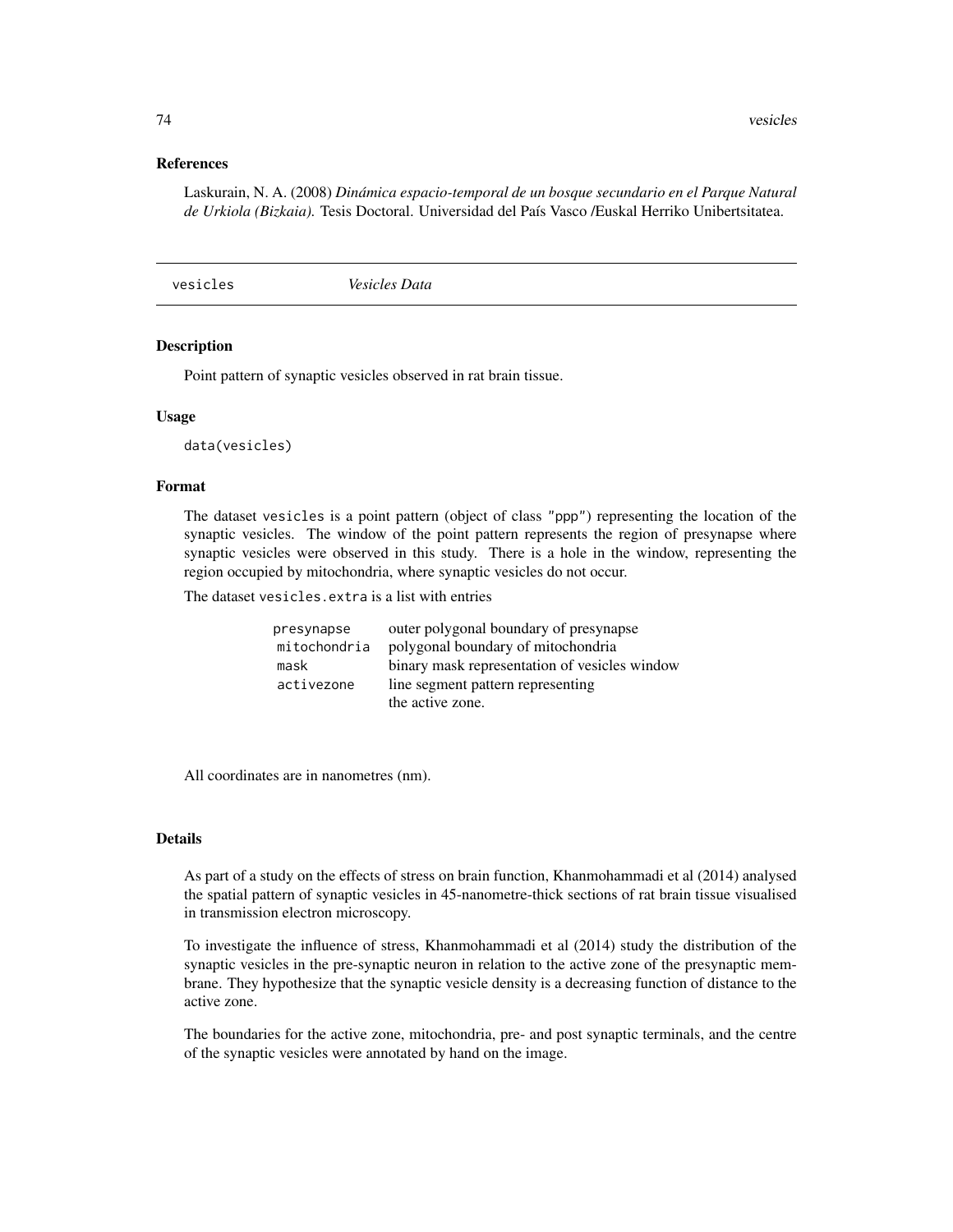#### <span id="page-74-0"></span>vesicles 75

# Raw Data

For demonstration and training purposes, the raw data files for this dataset are also provided in the spatstat.data package installation:

| vesicles.txt      | spatial locations of vesicles |
|-------------------|-------------------------------|
| presynapse.txt    | vertices of presynapse        |
| mitochondria.txt  | vertices of mitochondria      |
| vesiclesimage.tif | greyscale microscope image    |
| vesiclesmask.tif  | binary image of mask          |
| activezone.txt    | coordinates of activezone     |

The files are in the folder rawdata/vesicles in the **spatstat.data** installation directory. The precise location of the files can be obtained using [system.file](#page-0-0), as shown in the examples.

# Source

Nicoletta Nava, Mahdieh Khanmohammadi and Jens Randel Nyengaard. Experiment performed by Nicoletta Nava at the Stereology and Electron Microscopy Laboratory, Aarhus University, Denmark. Images were annotated by Mahdieh Khanmohammadi at the Department of Computer Science, University of Copenhagen. Jens Randel Nyengaard provided supervision and guidance, and curated the data.

# References

Khanmohammadi, M., Waagepetersen, R., Nava, N., Nyengaard, J.R. and Sporring, J. (2014) Analysing the distribution of synaptic vesicles using a spatial point process model. *5th ACM Conference on Bioinformatics, Computational Biology and Health Informatics*, Newport Beach, CA, USA, September 2014.

# Examples

```
if(require(spatstat.geom)) {
plot(vesicles)
with(vesicles.extra,
     plot(activezone, add=TRUE, col="red"))
   }
## read coordinates of vesicles from raw data, for training purposes
vf <- system.file("rawdata", "vesicles", "vesicles.txt",
                  package="spatstat.data")
if(!any(nzchar(vf)))
  stop("Could not find raw data file vesicles.txt")
vdf <- read.table(vf, header=TRUE)
```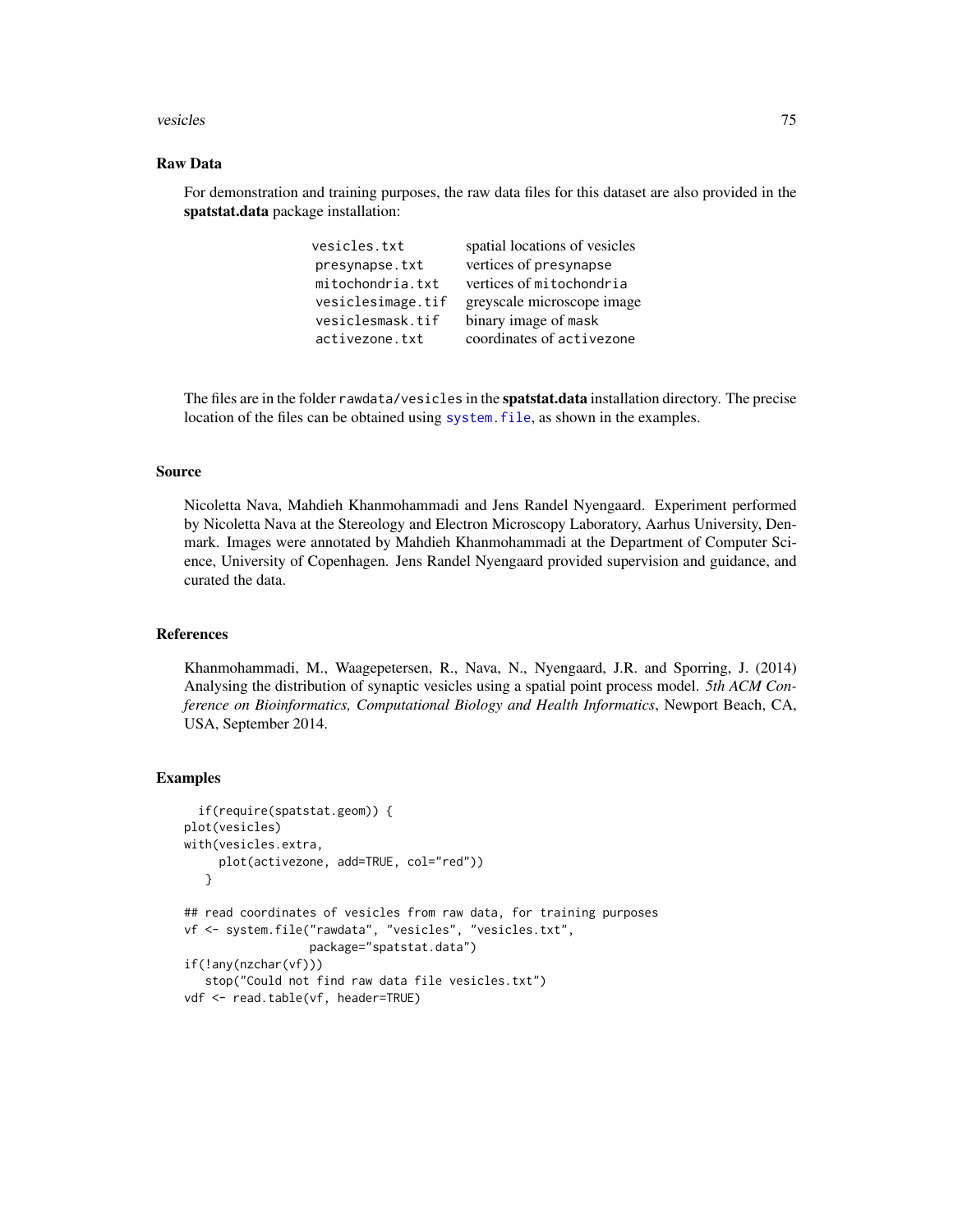# <span id="page-75-0"></span>Description

This dataset is a spatial point pattern of trees recorded at Waka National Park, Gabon. See Balinga et al (2006).

The dataset waka is a point pattern (object of class "ppp") containing the spatial coordinates of each tree, marked by the tree diameter at breast height dbh. The survey region is a 100 by 100 metre squawre. Coordinates are given in metres, while the dbh is in centimetres.

## Usage

data(waka)

### Source

Nicolas Picard

## References

Balinga, M., Sunderland, T., Walters, G., Issemb\'e, Y., Asaha, S. and Fombod, E. (2006) *A vegetation assessment of the Waka national park, Gabon.* Herbier National du Gabon, LBG, MBG, WCS, FRP and Simthsonian Institution, Libreville, Gabon. CARPE Report, 154 pp. [http:](http://carpe.umd.edu/) [//carpe.umd.edu/](http://carpe.umd.edu/)

Picard, N., Bar-Hen, A., Mortier, F. and Chadoeuf, J. (2009) The multi-scale marked area-interaction point process: a model for the spatial pattern of trees. *Scandinavian Journal of Statistics* 36 23–41

# Examples

```
data(waka)
 if(require(spatstat.geom)) {
plot(waka, markscale=0.01)
title(sub="Tree diameters to scale")
plot(waka, markscale=0.04)
title(sub="Tree diameters 4x scale")
   }
```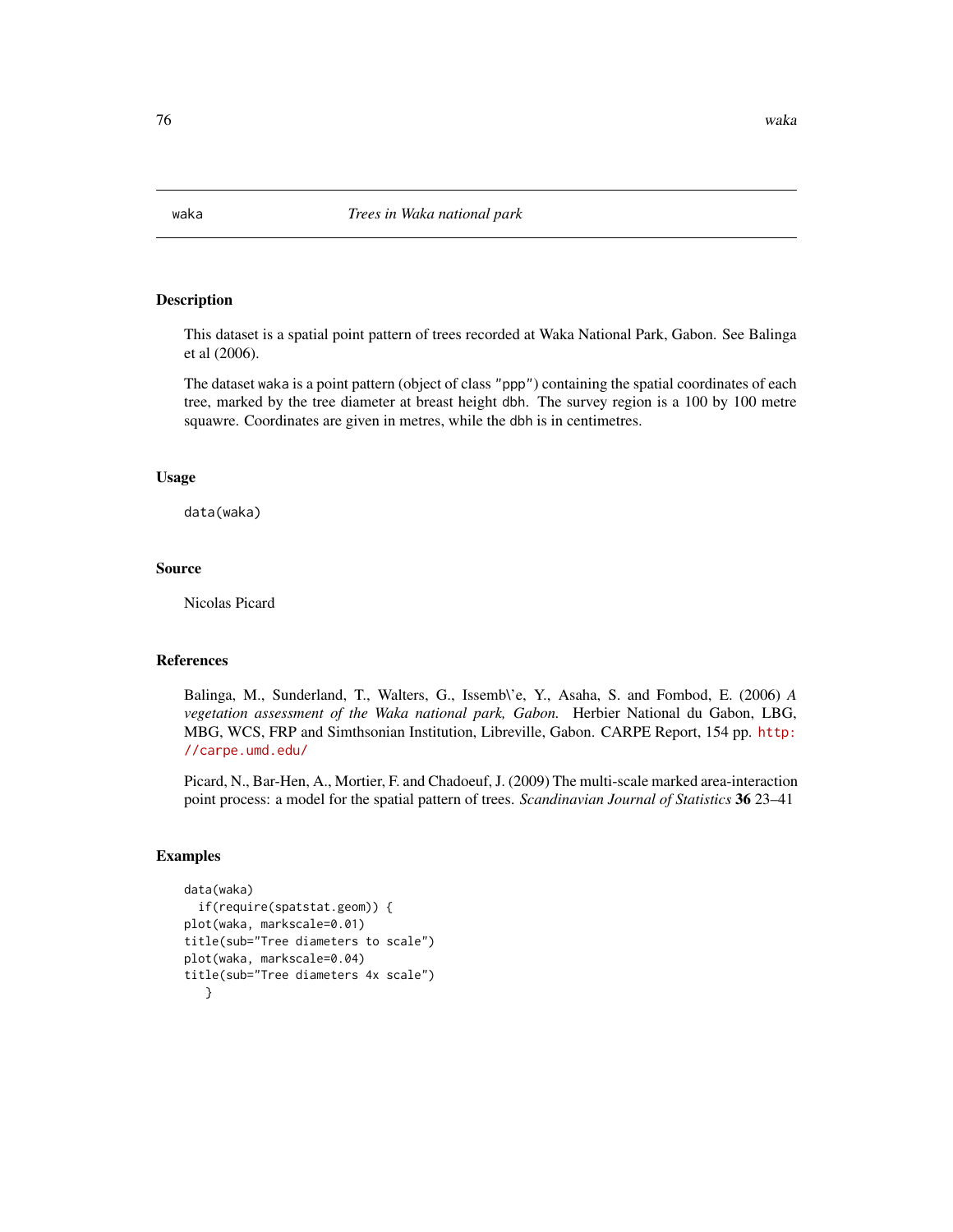<span id="page-76-0"></span>waterstriders *Waterstriders data. Three independent replications of a point pattern formed by insects.*

## Description

The territorial behaviour of an insect group called waterstriders was studied in a series of laboratory experiments by Dr Matti Nummelin (University of Helskini). The data were analysed in the pioneering PhD thesis of Antti Penttinen (1984).

The dataset waterstriders is a list of three point patterns. Each point pattern gives the locations of larvae of the waterstrider *Limnoporus (Gerris) rufoscutellatus* (larval stage V) in a homogeneous area about 48 cm square. The point patterns can be assumed to be independent.

It is known that this species of waterstriders exhibits territorialism at older larvae stages and at the adult stage. Therefore, if any deviation from Complete Spatial Randomness exists in these three point patterns, it is expected to be towards inhibition.

The data were obtained from photographs which were scanned manually. The waterstriders are in a pool which is larger than the picture. A guard area (width about 2.5 cm) has been deleted because it is a source of inhomogeneity to interactions.

Penttinen (1984, chapter 5) fitted a pairwise interaction model with a Strauss/hardcore interaction (see [StraussHard](#page-0-0)) with hard core radius 1.5 cm and interaction radius 4.5 cm.

#### Usage

data(waterstriders)

### Format

waterstriders is a list of three point patterns (objects of class "ppp"). It also has class "listof" so that it can be plotted and printed directly. The point pattern coordinates are in centimetres.

#### Source

Data were collected by Dr. Matti Nummelin (University of Helsinki, Finland). Data kindly provided by Prof. Antti Penttinen, University of Jyv\"askyl\"a, Finland.

# References

Penttinen, A. (1984) Modelling interaction in spatial point patterns: parameter estimation by the maximum likelihood method. *Jyv\"askyl\"a Studies in Computer Science, Economics and Statistics* 7, University of Jyv\"askyl\"a, Finland.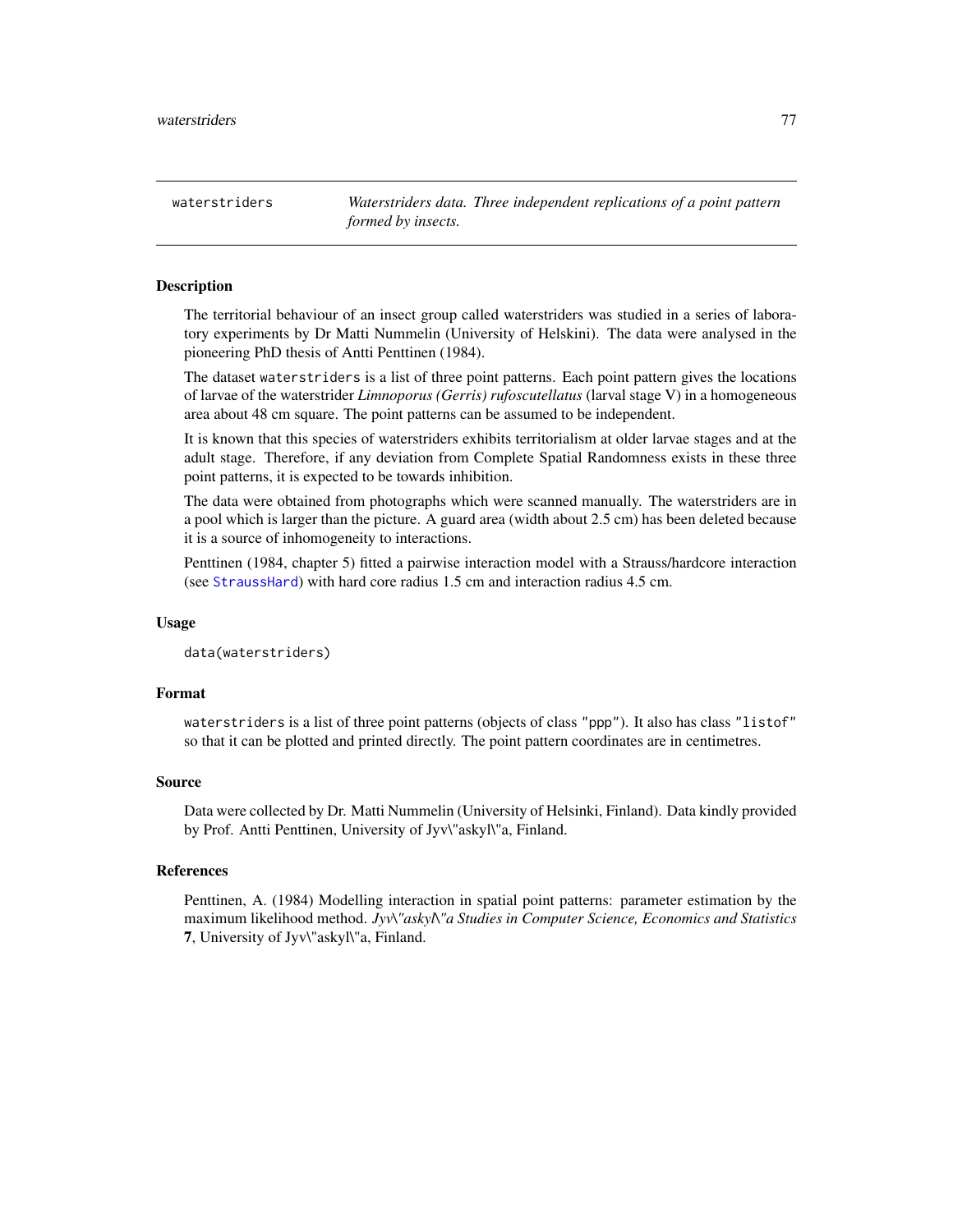# Index

∗ datasets amacrine, [5](#page-4-0) anemones, [6](#page-5-0) ants, [7](#page-6-0) austates, [10](#page-9-0) bdspots, [11](#page-10-0) bei, [12](#page-11-0) betacells, [13](#page-12-0) bramblecanes, [15](#page-14-0) bronzefilter, [16](#page-15-0) btb, [17](#page-16-0) cells, [18](#page-17-0) cetaceans, [19](#page-18-0) chicago, [20](#page-19-0) chorley, [22](#page-21-0) clmfires, [23](#page-22-0) concrete, [25](#page-24-0) copper, [26](#page-25-0) demohyper, [29](#page-28-0) demopat, [30](#page-29-0) dendrite, [30](#page-29-0) finpines, [31](#page-30-0) flu, [32](#page-31-0) ganglia, [34](#page-33-0) gordon, [35](#page-34-0) gorillas, [36](#page-35-0) hamster, [38](#page-37-0) heather, [39](#page-38-0) humberside, [41](#page-40-0) hyytiala, [42](#page-41-0) japanesepines, [43](#page-42-0) Kovesi, [44](#page-43-0) lansing, [45](#page-44-0) letterR, [47](#page-46-0) longleaf, [47](#page-46-0) mucosa, [48](#page-47-0) murchison, [49](#page-48-0) nbfires, [51](#page-50-0) nztrees, [55](#page-54-0)

osteo, [56](#page-55-0) paracou, [58](#page-57-0) ponderosa, [59](#page-58-0) pyramidal, [60](#page-59-0) redwood, [61](#page-60-0) redwoodfull, [62](#page-61-0) residualspaper, [63](#page-62-0) shapley, [65](#page-64-0) simba, [66](#page-65-0) simdat, [67](#page-66-0) simplenet, [68](#page-67-0) spiders, [68](#page-67-0) sporophores, [69](#page-68-0) spruces, [70](#page-69-0) stonetools, [71](#page-70-0) swedishpines, [72](#page-71-0) urkiola, [73](#page-72-0) vesicles, [74](#page-73-0) waka, [76](#page-75-0) waterstriders, [77](#page-76-0) ∗ models residualspaper, [63](#page-62-0) ∗ package spatstat.data-package, [4](#page-3-0) ∗ spatial amacrine, [5](#page-4-0) anemones, [6](#page-5-0) ants, [7](#page-6-0) bdspots, [11](#page-10-0) bei, [12](#page-11-0) betacells, [13](#page-12-0) bramblecanes, [15](#page-14-0) bronzefilter, [16](#page-15-0) cells, [18](#page-17-0) chicago, [20](#page-19-0) chorley, [22](#page-21-0) clmfires, [23](#page-22-0) copper, [26](#page-25-0)

copyExampleFiles, [28](#page-27-0)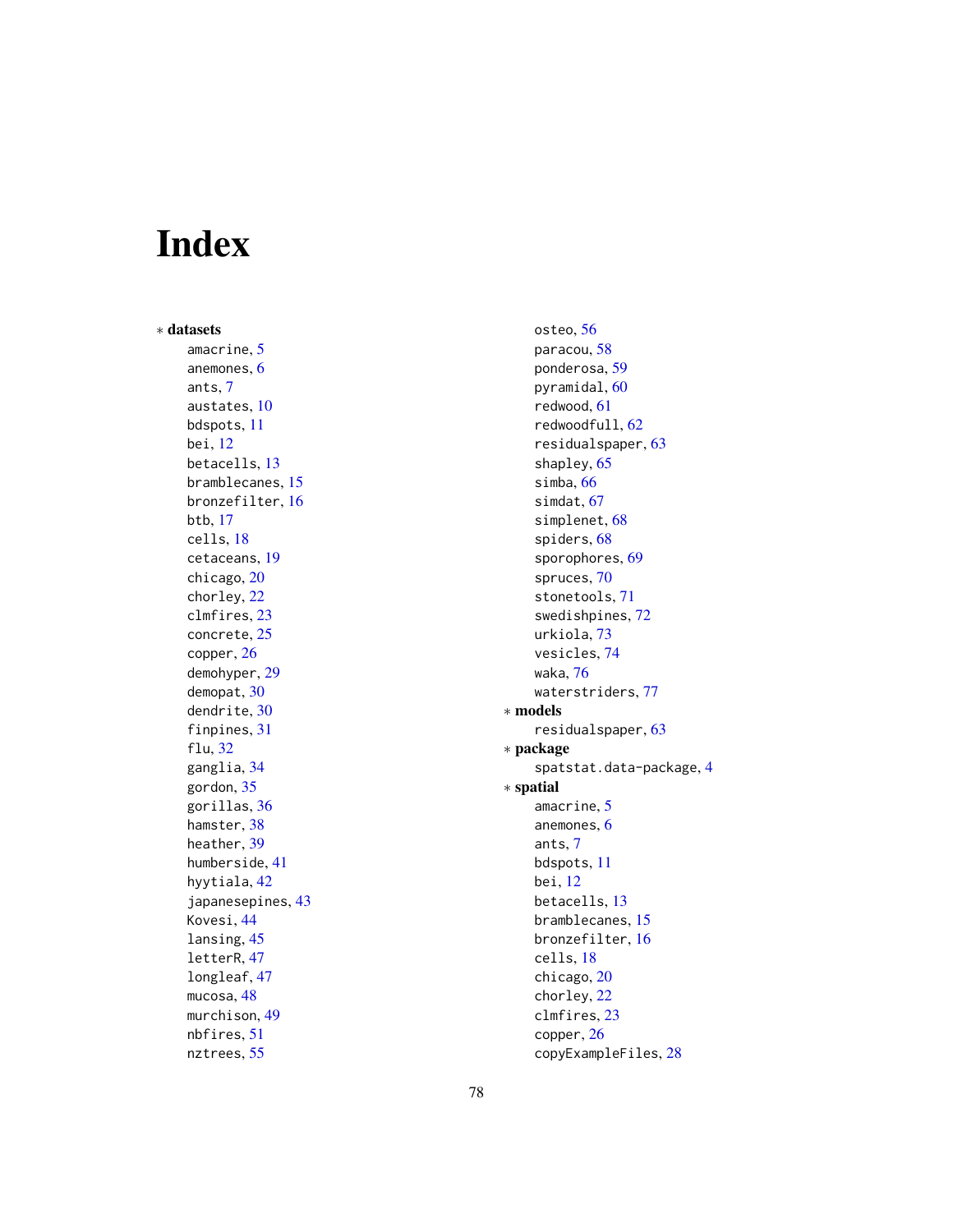demopat , [30](#page-29-0) finpines, [31](#page-30-0) ganglia , [34](#page-33-0) gordon , [35](#page-34-0) hamster, [38](#page-37-0) heather, [39](#page-38-0) humberside , [41](#page-40-0) hyytiala , [42](#page-41-0) japanesepines , [43](#page-42-0) lansing , [45](#page-44-0) letterR , [47](#page-46-0) longleaf , [47](#page-46-0) murchison , [49](#page-48-0) nbfires , [51](#page-50-0) nztrees , [55](#page-54-0) paracou , [58](#page-57-0) ponderosa , [59](#page-58-0) pyramidal, [60](#page-59-0) redwood , [61](#page-60-0) redwoodfull , [62](#page-61-0) residualspaper , [63](#page-62-0) shapley, [65](#page-64-0) simba , [66](#page-65-0) simdat , [67](#page-66-0) simplenet, [68](#page-67-0) spatstat.data-package , [4](#page-3-0) spruces , [70](#page-69-0) swedishpines , [72](#page-71-0) vesicles , [74](#page-73-0) waka , [76](#page-75-0) waterstriders, [77](#page-76-0) amacrine , [5](#page-4-0) anemones , [6](#page-5-0) ants , [7](#page-6-0) as.mask , *[25](#page-24-0)* as.solist , *[19](#page-18-0)* austates , [10](#page-9-0) bdspots , [11](#page-10-0) bei , [12](#page-11-0) betacells , [13](#page-12-0) , *[35](#page-34-0)* bramblecanes, [15](#page-14-0) bronzefilter , [16](#page-15-0) btb , [17](#page-16-0) cells , [18](#page-17-0) cetaceans , [19](#page-18-0)

chicago, [20](#page-19-0)

chorley , [22](#page-21-0) clmfires , [23](#page-22-0) concrete , [25](#page-24-0) copper , [26](#page-25-0) , *[63](#page-62-0)* copyExampleFiles , [28](#page-27-0) demohyper , [29](#page-28-0) demopat , [30](#page-29-0) dendrite , [30](#page-29-0) duplicated.ppp , *[23](#page-22-0)* , *[37](#page-36-0)* , *[41](#page-40-0)* , *[46](#page-45-0)* , *[53](#page-52-0)* , *[58](#page-57-0)* , *[65](#page-64-0)* finpines , *[29](#page-28-0)* , [31](#page-30-0) flu , [32](#page-31-0) ganglia , *[14](#page-13-0)* , [34](#page-33-0) , *[35](#page-34-0)* gordon , [35](#page-34-0) gorillas , [36](#page-35-0) hamster, [38](#page-37-0) heather, [39](#page-38-0) humberside , [41](#page-40-0) hyperframe , *[19](#page-18-0)* , *[29](#page-28-0)* , *[33](#page-32-0)* , *[44](#page-43-0)* , *[56](#page-55-0)* hyytiala , [42](#page-41-0) im.object , *[12](#page-11-0)* japanesepines , [43](#page-42-0) Kovesi , [44](#page-43-0) lansing, [45](#page-44-0) letterR , [47](#page-46-0) longleaf , [47](#page-46-0) lpp , *[21](#page-20-0)* , *[31](#page-30-0)* mucosa, 4<mark>8</mark> murchison , [49](#page-48-0) nbfires , [51](#page-50-0) nbw.rect *(*nbfires *)* , [51](#page-50-0) nbw.seg *(*nbfires *)* , [51](#page-50-0) nztrees, <mark>[55](#page-54-0)</mark> osteo, <mark>[56](#page-55-0)</mark> owin , *[25](#page-24-0)* owin.object , *[47](#page-46-0)*

paracou, <mark>[58](#page-57-0)</mark> ponderosa , [59](#page-58-0)